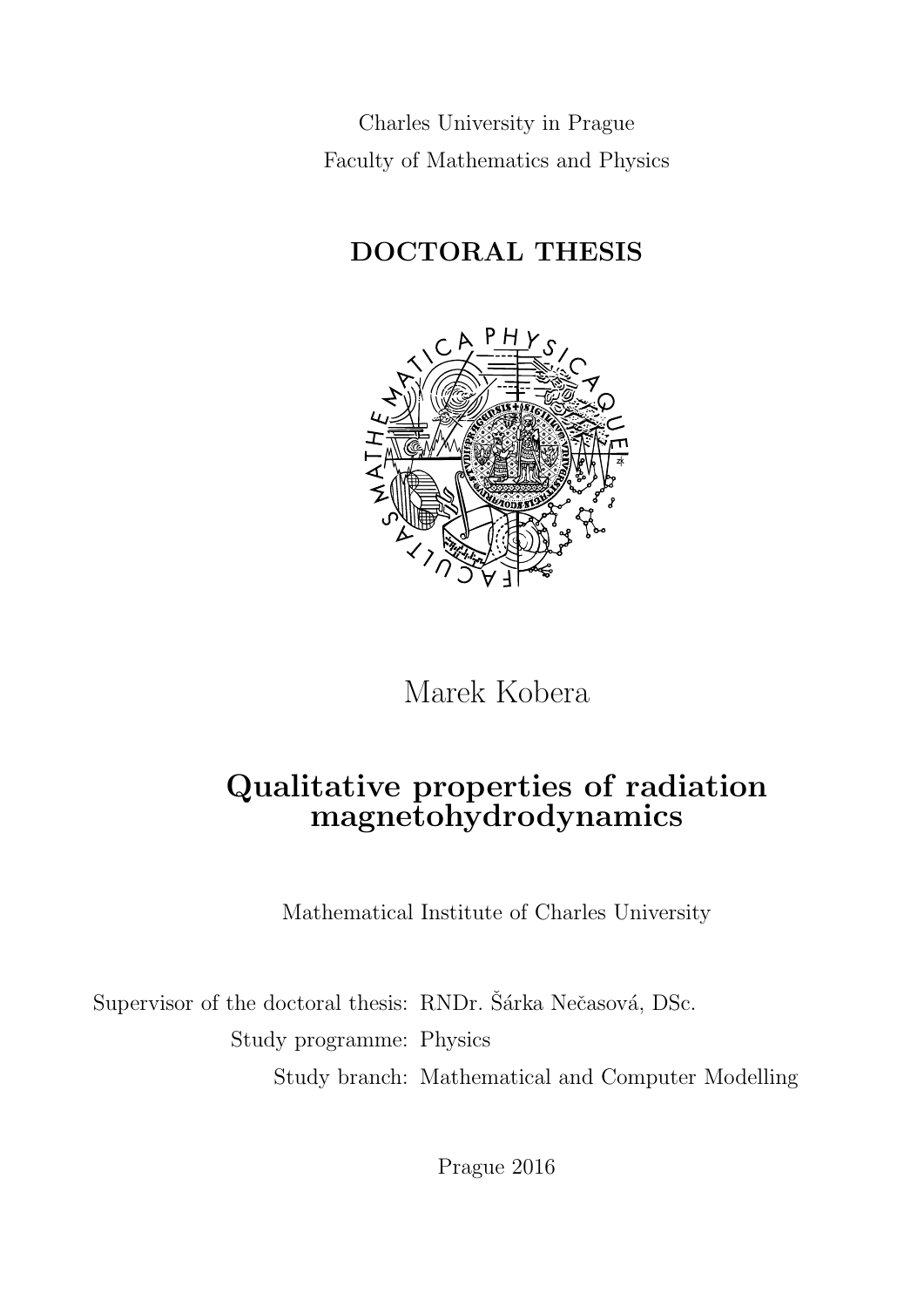I declare that I carried out this doctoral thesis independently, and only with the cited sources, literature and other professional sources.

I understand that my work relates to the rights and obligations under the Act No. 121/2000 Sb., the Copyright Act, as amended, in particular the fact that the Charles University in Prague has the right to conclude a license agreement on the use of this work as a school work pursuant to Section 60 subsection 1 of the Copyright Act.

In Jilemnice, the Twelfth of June, 2016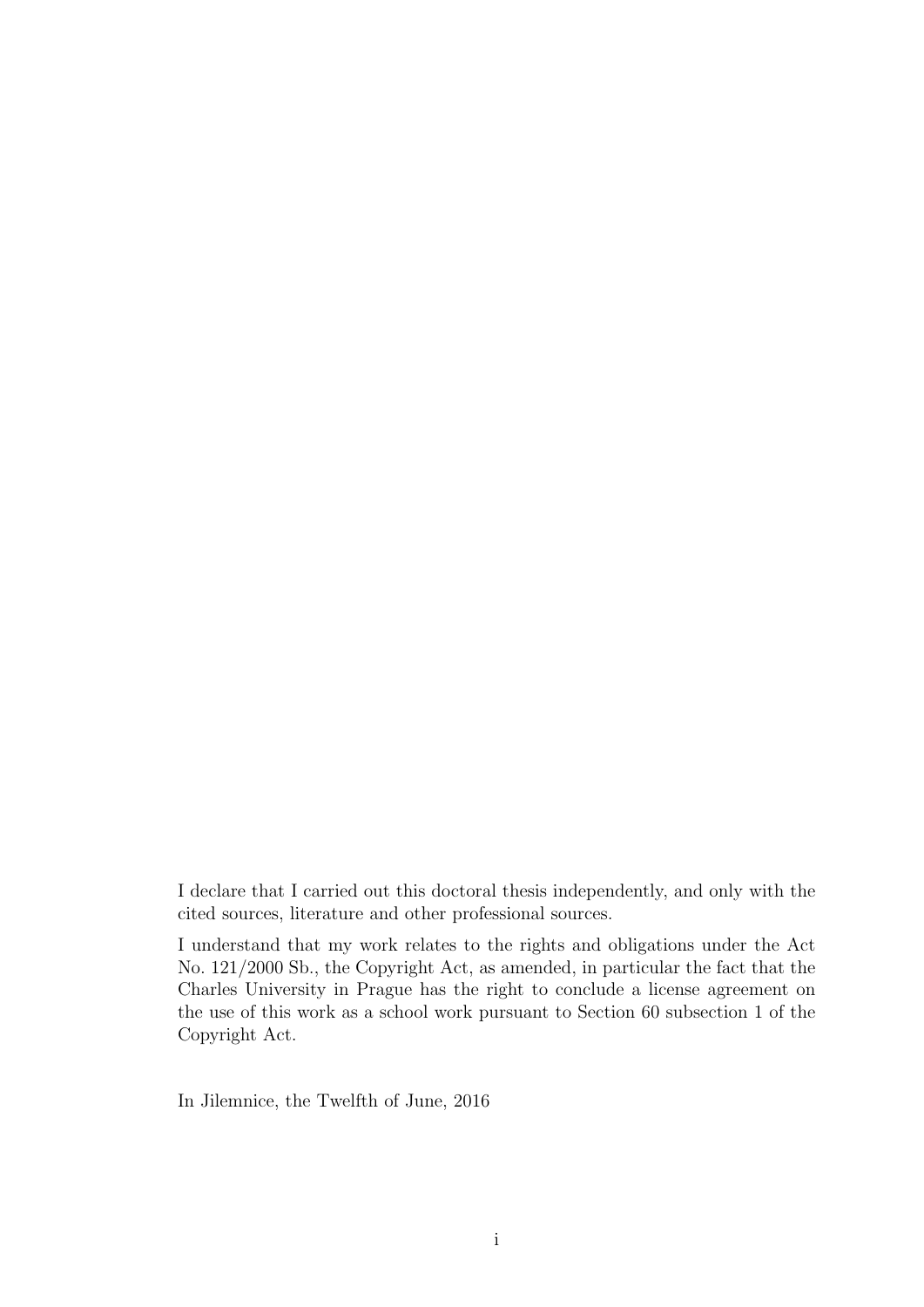Title: Qualitative properties of radiation magnetohydrodynamics

Author: Marek Kobera

Institute: Mathematical Institute of Charles University

Supervisor: RNDr. Sárka Nečasová, DSc., Institute of the Czech Academy of Sciences

Abstract: We consider a simplified model based on the Navier-Stokes-Fourier system coupled to a transport equation and the Maxwell system, proposed to describe radiative flows in stars. We establish global-in-time existence for the associated initial-boundary value problem in the framework of weak solutions.

Next, we study a hydrodynamical model describing the motion of internal stellar layers based on compressible Navier-Stokes-Fourier-Poisson system. We suppose that the medium is electrically charged, we include energy exchanges through radiative transfer and we assume that the system is steadily rotating.

We analyze the singular limit of this system when the Mach number, the Alfvén number, the Péclet number and the Froude number go to zero in a certain way and prove convergence to a 3D incompressible MHD system with a stationary linear transport equation for transport of radiation intensity. Finally, we show that the energy equation reduces to a steady equation for the temperature corrector.

Keywords: compressible non-ideal resistive radiative magnetohydrodynamics, existence of a global-in-time weak solution, singular limit for small Mach, Péclet, Froude, Alfvén numbers low stratification, tachoclines and upper radiative zones in giant stars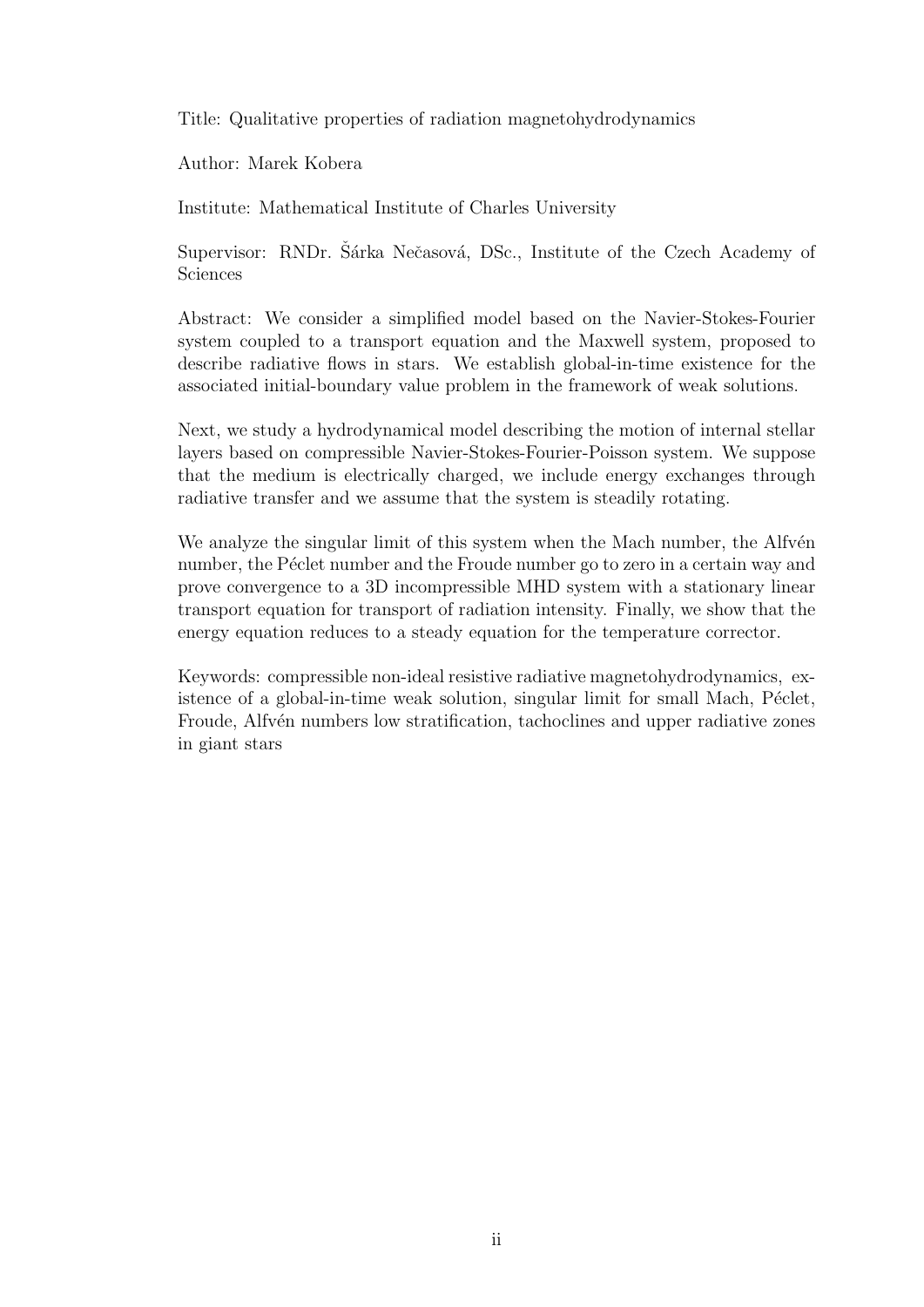I would like to dedicate this thesis to my beloved wife Mgr. Veronika Koberová who supported me during the period of writing this thesis. This thesis had not been completed without the precious help of my advisor, RNDr. Sarka Nečasová, who also suggested this topic. Finally, I would like to express my genuine gratefulness and warmest regard to my whole family for supporting me during my studies and to teachers of Faculty of Mathematics and Physics for their teaching efforts and patience with me.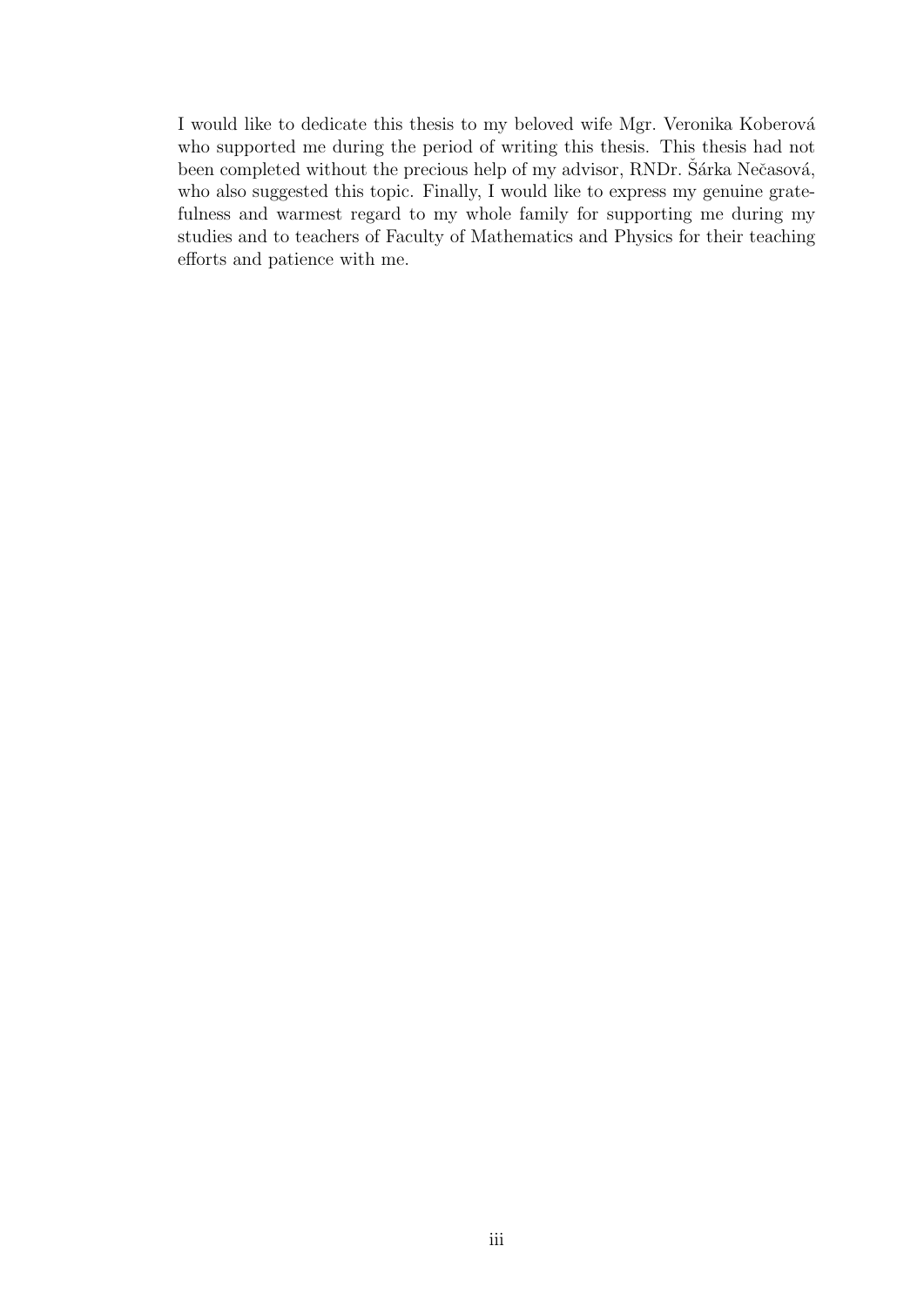# **Contents**

|                       | Preface                                |                                                                                                                                                                                                                                                                                                           | $\bf{2}$                                                             |
|-----------------------|----------------------------------------|-----------------------------------------------------------------------------------------------------------------------------------------------------------------------------------------------------------------------------------------------------------------------------------------------------------|----------------------------------------------------------------------|
| 1                     | 1.1<br>1.2<br>1.3<br>1.4<br>1.5        | Introduction<br>Notation.<br>Introduction to models in fluid mechanics<br>Incompressible Navier-Stokes equations<br>Barotropic Compressible Navier-Stokes equations<br>Compressible Navier-Stokes-Fourier equations                                                                                       | 5<br>$\overline{5}$<br>6<br>8<br>11<br>16                            |
| $\bf{2}$              | 2.1<br>2.2<br>2.3                      | Global existence of a weak solution for a model in radiation mag-<br>netohydrodynamics<br>Uniform bounds<br>2.3.1<br>2.3.2<br>Approximating scheme and global-in-time existence<br>2.3.3                                                                                                                  | 24<br>24<br>28<br>33<br>34<br>38<br>43                               |
| 3                     | 3.1                                    | Introduction to limits<br>Introduction to (singular) limits in fluid mechanics $\dots \dots$<br>Navier-Stokes-Fourier system<br>3.1.1<br>Scaled Navier-Stokes-Fourier system<br>3.1.2<br>3.1.3<br>3.1.4<br>3.1.5                                                                                          | 46<br>46<br>47<br>48<br>49<br>58<br>58                               |
| $\overline{4}$        | 4.1<br>4.2<br>4.3<br>4.4<br>4.5<br>4.A | Low Mach and Péclet number limit for a model of stellar tacho-<br>cline and upper radiative zones<br>Global existence for the primitive system and uniform estimates.<br>4.4.1<br>Continuity and Momentum equations<br>4.5.1<br>Radiative transfer equation<br>4.5.2<br>Entropy balance<br>4.5.3<br>4.5.4 | 60<br>60<br>63<br>68<br>74<br>76<br>80<br>82<br>83<br>84<br>90<br>90 |
|                       | Conclusion                             |                                                                                                                                                                                                                                                                                                           | 92                                                                   |
| <b>Bibliography</b>   |                                        |                                                                                                                                                                                                                                                                                                           | 93                                                                   |
| List of Abbreviations |                                        |                                                                                                                                                                                                                                                                                                           | 101                                                                  |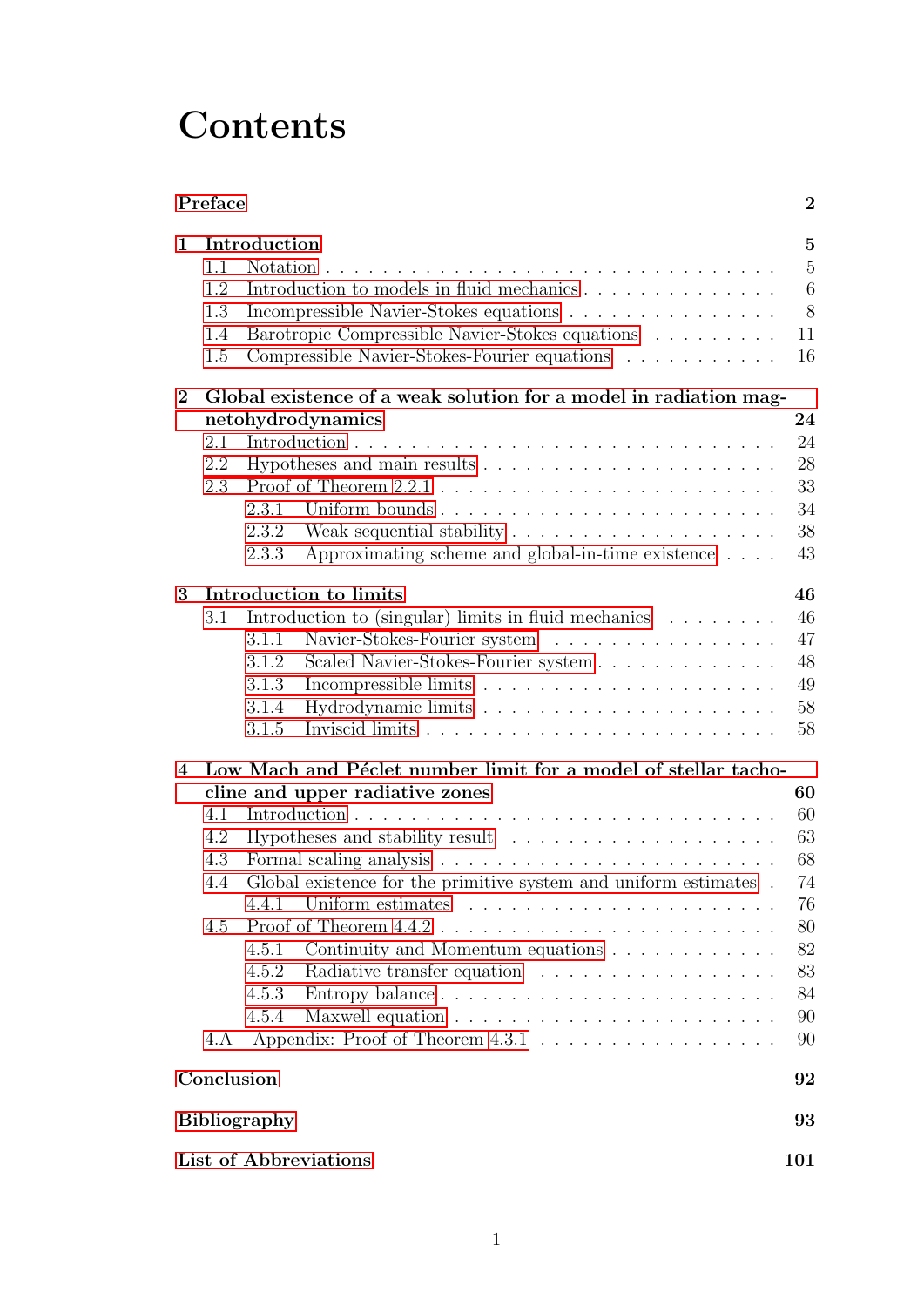# <span id="page-5-0"></span>Preface

The fluid mechanics is a vast discipline with numerous applications in physical sciences and engineering. In both fields to arrive at particular solutions one usually needs to solve certain differential equations numerically. As one faces the problem of various time and length scales connected with values of physical parameters appearing in the equations the complexity of the full numerical resolution of the problem at all scales can be overwhelming and also superfluous. Therefore practitioners often take recourse to some popular simplified models.

The mathematical fluid mechanics brings to this situation mathematical rigour and order. Some models which have been derived by formal arguments like asymptotic power series analysis can be rederived rigorously. Moreover the proofs can shed light on the sources of instabilities that can be observed in numerical approximations and serve as inspirations for the particular choices of the most suitable numerical schemes.

Magnetohydrodynamics is the simplest of possible descriptions of plasma. Plasma is the most prevalent state of the matter in the visible part of the Universe. Matter emiting electromagnetic radiation makes approximately 4.9 % of its energy-matter content. It was said that thereof about 99.999 % is in a plasmatic state (Puerta, Martín, 1998, page 57). However, not all matter that is partially ionized is called plasma by definition. Plasma has to satisfy the following requirements (Karlický, 2014): the number of particles within the Debye sphere has to be greater than one (i. e. plasma is dense enough to ensure that the movement of its particles is "collective"), quasineutrality (that is the Debye shielding length  $\lambda_D$  is small in comparison with the typical referential length of the system and therefore rather bulk than interfacial effects dominate) and electron plasma frequency is much larger than electron-neutral collision frequency, meaning that the behaviour of plasma is dominated by electromagnetic forces and not by ordinary gas-like collisions.

The magnetohydrodynamical (MHD) approximation consists in neglecting any solenoidal part of the electric field (as a consequence of quasineutrality) and Maxwell's displacement current. This is the last term that completed the full Maxwell system, particularly Ampère's law, and was introduced by James Clerk Maxwell himself. As it contains a prefactor that equals in vacuum  $c^{-2}$ , where c is the speed of light (in vacuum), it seems plausible to assume that the time change of the electric induction field  $\vec{D}$  is not of that magnitude.

Any plasma will generally emit by its movement electromagnetic radiation in forms of photon quanta. In dense (dusty) plasmas this effect may be small and the radiation may be absorbed by nearby objects. This is not the case we treat here. We mainly think of astrophysical plasmas that are in *local thermal equi*librium (LTE). Even in this case we can mentally divide photon quanta forming a photon gas into two categories. The first one are photons that are in equilibrium with the studied plasma (typically electrons, ions and neutrals). This part behaves according to the black body radiation, Stefan-Boltzmann law, with a given temperature  $\vartheta$ . However, due to mechanisms of synchrotron radiation (so called Bremsstrahlung) and inverse Compton scattering we encounter photons in the second category — radiation that is not in equilibrium with the plasmatic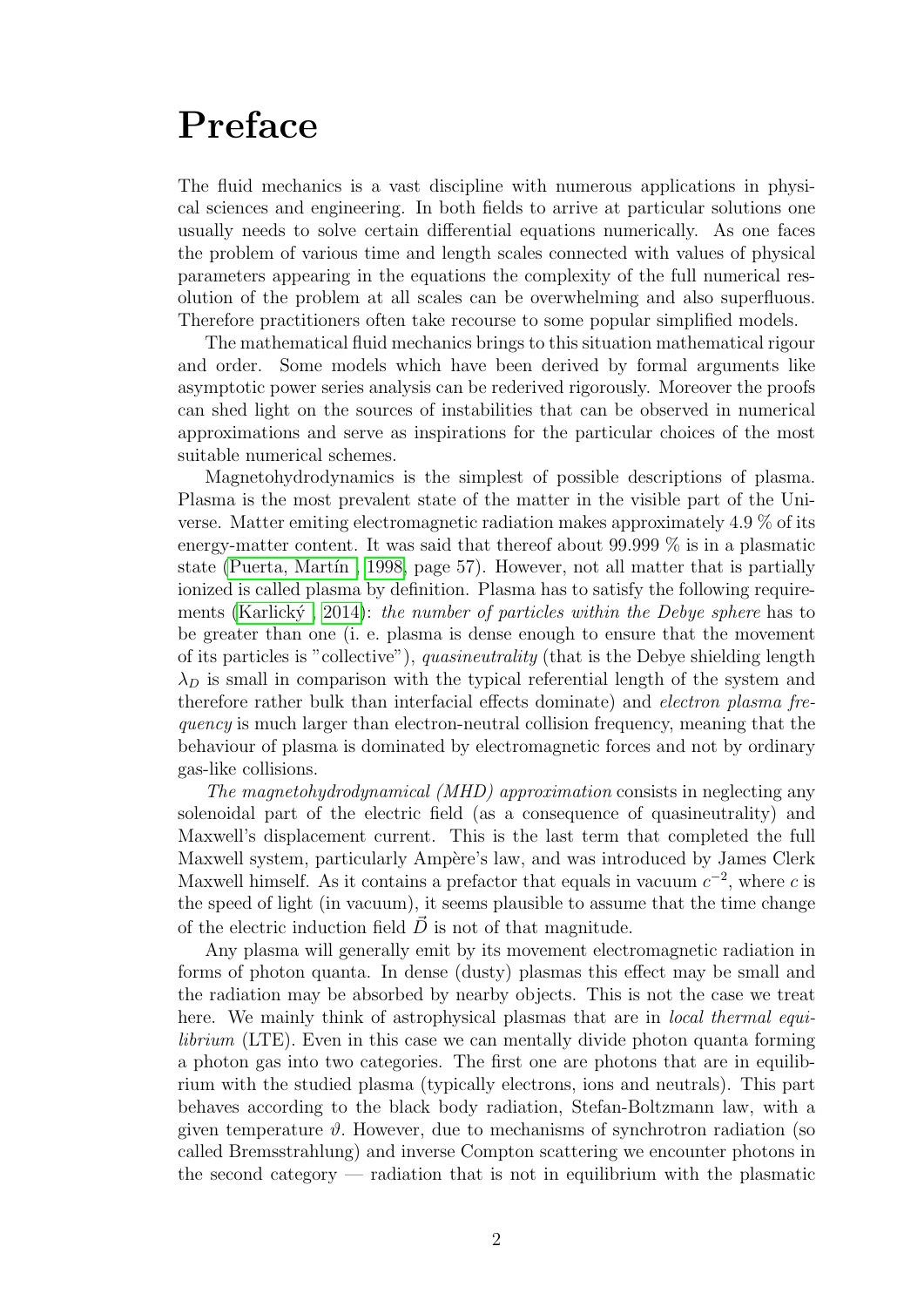matter.

The photon quanta that are in equilibrium augment the pressure, energy and entropy functions for gas, and its thermal conductivitity (a radiation contribution) as well. The latter that are out of equilibrium we describe by means of a transport equation. This equation of transfer or radiative transport equation (RTE) was derived by Chandrasekhar [\(Chandrasekhar , 1950,](#page-97-0) page 9) and in his notation it reads

$$
\frac{dI_{\nu}}{ds} = -\kappa_{\nu}\rho I_{\nu} + j_{\nu}\rho, \tag{1}
$$

where  $I_{\nu}$  is the (specific) intensity (of radiation), s is the arclength of the radiation pencil (thickness in a direction of propagation),  $\rho$  is the density of the material,  $\kappa_{\nu}$  is the mass absorption coefficient for radiation at a frequency  $\nu$  and finally  $j_{\nu}$ is the emission coefficient. In the LTE we apply Kirchhoff's law

$$
j_{\nu} = \kappa_{\nu} \mathfrak{B}(\nu, \vartheta) \tag{2}
$$

where  $\mathfrak{B}(\nu,\vartheta) = 2h\vartheta^3 c^{-2}/(\exp(\frac{h\nu}{k_B\vartheta})-1)$  is the Planck function of black body radiation.

This thesis is organized as follows. In the first part we introduce some notations and some of the issues of incompressible and compressible Navier-Stokes and Navier-Stokes-Fourier systems. This is a review of many results obtained by various researchers in the past.

The second part then investigates the issue of existence of global-in-time weak solutions of the problem of viscous resistive radiative magnetohydrodynamics. The balance of momentum and the balance of energy contain radiative contributions and the entropy inequality contains additional terms that are indefinite. The proof of existence relies on the Feireisl - Novotný theory for compressible Navier-Stokes-Fourier equations that was recalled in the first part and on velocity averaging lemmas due to Golse et al. [\(Golse, Lions, Perthame, Sentis , 1988\)](#page-99-0). This part extends the result of Ducomet and Feireisl [\(Ducomet, Feireisl , 2006\)](#page-98-0) to the case of a nonequilibrial part of the photon gas.

The third part briefly introduces a kind reader to the problem of singular limits in fluid dynamics generally, and to the problem of incompressible limits for a small Mach number specially. We present the basics of the Lighthill's acoustic analogy and properties of the wave equation for the acoustic potential. In the case of a bounded domain  $\Omega$  the theory developed in the paper of Layton and Novotný (Layton, Novotný, 2010) is concisely reminded.

The final part of the thesis represents another original contribution. We investigate a singular limit for a simplified system in comparison to the second part. Here the simplification consists in negligence of the momentum transfer from the plasma to the nonequilibrial part of the photon gas and vice versa. The omission of this term has been studied in literature and is considered to be wellgrounded. An advantage of that simplified system lies in the preservation of the original Planck function  $\mathfrak{B}(\nu, \vartheta)$ . We add non-inertial terms due to rotation: the centrifugal and the Coriolis force. The existence theory developed in the second part is applied here. The particular limit regime that can be used for example in outer radiation zones of giant stars has got three "orders" of smallness. If  $\varepsilon$  denotes a quantity that is small, we choose the Froude number of the order  $\sqrt{\varepsilon}$ , the Mach and Alfvén numbers of the order  $\varepsilon$  and the Péclet number of the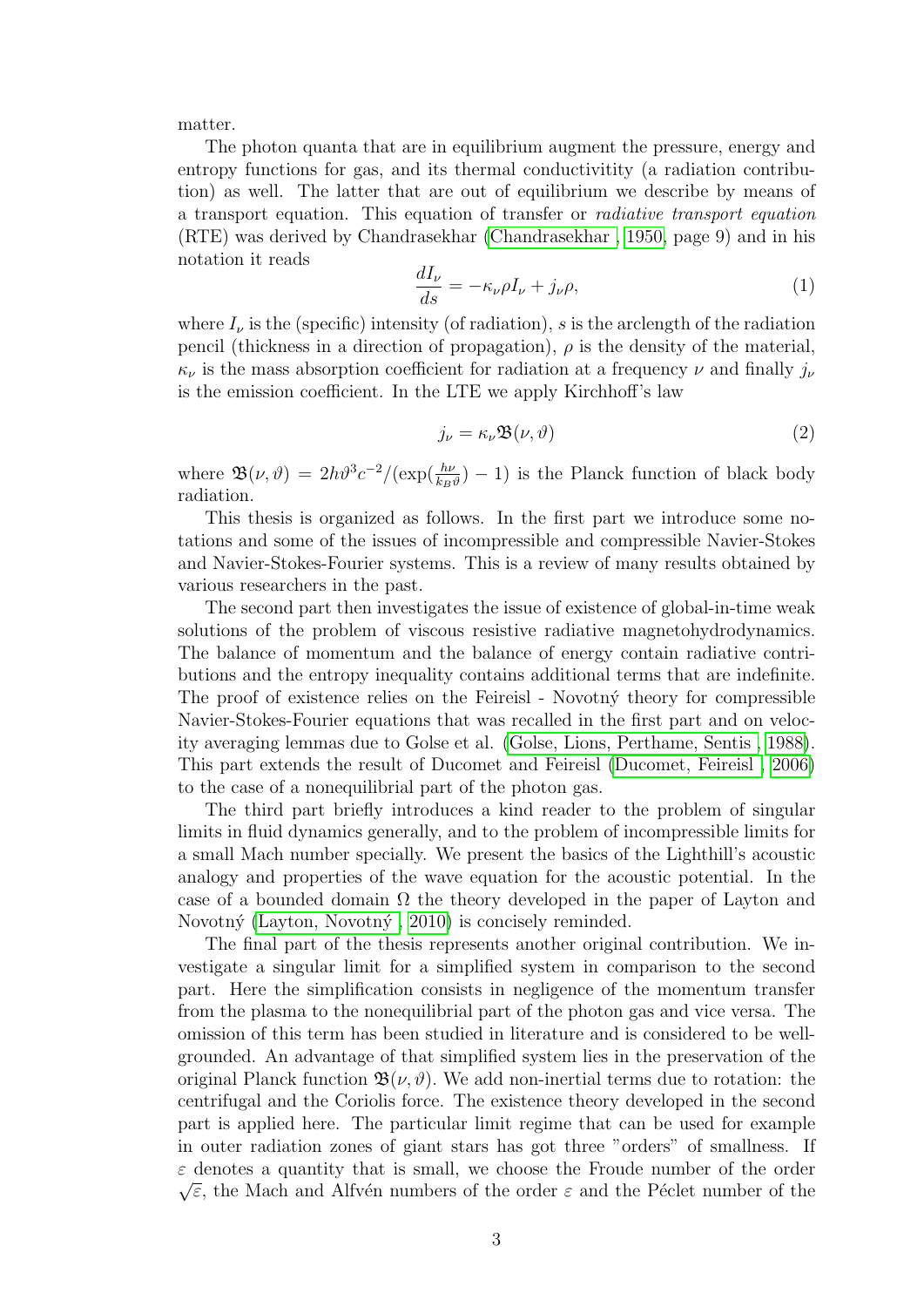order  $\varepsilon^2$ . Moreover the infrarelativistic number is of order  $\varepsilon^{-1}$ . In the terms of physics that means that the material we study is under given conditions nearly incompressible (slightly compressible), lowly stratified by an external force (gravity), subject to a strong magnetic field and well in the realm of classical, not relativistic physics. Moreover, the heat transfer is mainly due to radiation and conduction, not convection. The programme of our investigation vaguely follows the strategy delineated in the third part. We prove that a weak solution of the system of compressible radiative magnetohydrodynamics in this limit converges to a weak solution of a radiative-MHD problem that consists of an incompressible Navier-Stokes system with an effective pressure and an extra right hand side, a system for the magnetic field, a stationary transport equation for the deviation of the radiative intensity from the Planck function  $\mathfrak{B}$  and a decoupled steady heat equation for the "third order" correction to the equilibrial temperature  $\overline{\vartheta}$ . This equation has a diffusion term, an advection term, a heat source corresponding to heating by absorption of the deviation of the radiative intensity, all with constant coefficients, and a corrector uniform in space that preserves the zero mean property of the temperature correction. This limit transition is studied under thermal and mechanical isolation of the domain  $\Omega$ . For the electric and magnetic field we choose the boundary conditions for a contact with a perfect conductor and for the radiative intensity the boundary condition expressing no reflection at the boundary  $\partial\Omega$ . The initial conditions are well-prepared, although an adaptation to the ill-prepared case would not be difficult.

The contents of the second part has been submitted as the paper [\(Ducomet,](#page-98-1) Kobera, Nečasová, 2014) and the contents of the fourth part as the paper [\(Do](#page-97-1)natelli, Ducomet, Kobera, Nečasová, 2016).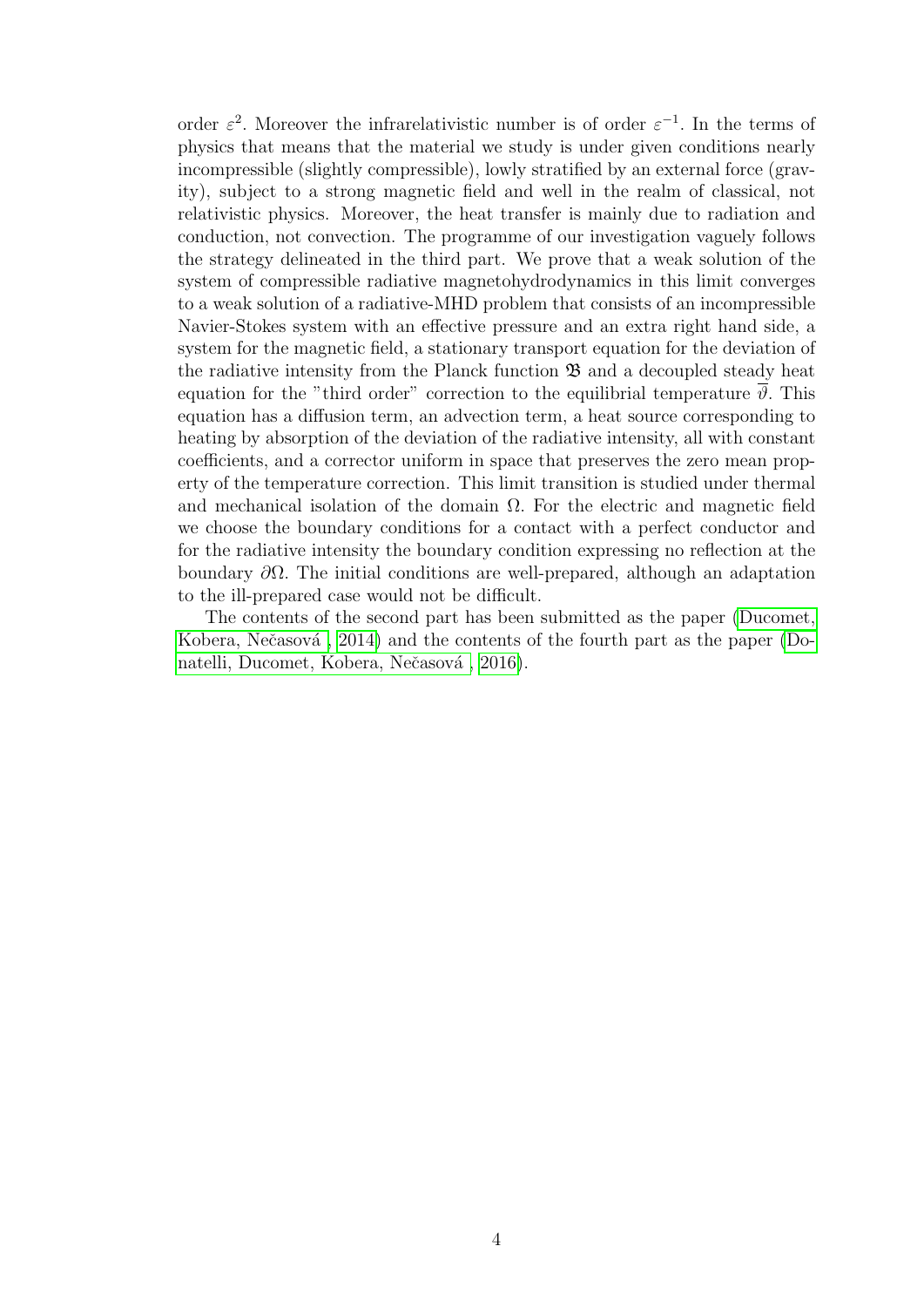# <span id="page-8-0"></span>1. Introduction

#### <span id="page-8-1"></span>1.1 Notation

- $\Omega \subset \mathbb{R}^N$  domain connected open set in an Euclidean space. We use  $N = 3$ .
- $\mathbb{I}_{Q}$  characteristic function of a set  $Q$
- $B(a, r)$  open ball with its center at  $a \in \mathbb{R}^N$  and its radius  $r > 0$
- $\mathbb{S}, \mathbb{T}, \ldots$  tensors
- I identity (operator, tensor)
- $a \otimes b$  tensor product
- $a \times b$  antisymmetric part of  $a \otimes b$  i. e. vector product
- $|Q|$  Lebesgue measure of a set  $Q$
- $\nabla_x \vec{a}$  matrix with entries  $\{\partial_{x_j} a_i\}_{i,j=1}^N$
- div<sub>x</sub><sup>B</sup> column vector with entries  $\sum_{j=1}^{N} \partial_{x_j} B_{i,j}, i = 1, ..., N$
- curl<sub>x</sub> $\vec{c}$  vorticity  $\nabla_x \vec{c} (\nabla_x \vec{c})^T$  antisymmetric matrix, in 3D represented by a vector
- $C(\overline{Q}, X)$  for  $Q \subset \mathbb{R}^N$  and X Banach space is the (Bochner) Banach space of continuous functions endowed with the sup norm
- $BC(Q)$  for  $Q \subset \mathbb{R}^N$  is the space of bounded and continuous functions endowed with the sup norm
- $C_w(\overline{Q}, X)$  for  $Q \subset \mathbb{R}^N$  and X Banach space is the Banach space of bounded weakly continuous functions
- $C^k(\overline{Q}, X)$  for  $Q \subset \mathbb{R}^N$ ,  $k \in \mathbb{N}$  and X Banach space is the (Bochner) Banach space of restrictions of k−times differential functions endowed with the norm  $||v||_{C^k(\overline{Q},X)} := \max_{|\vec{\alpha}| \leq k} \sup_{x \in \overline{Q}} ||\partial^{\vec{\alpha}}v(x)||_X$ , where  $\vec{\alpha}$  is a multiindex
- $C^{k,\nu}(\overline{Q},X)$  for  $Q \subset \mathbb{R}^N$ ,  $k \in \mathbb{N}$ ,  $\nu \in (0,1]$  and X Banach space is the (Bochner) Banach space endowed with the norm  $||v||_{C^{k,\nu}(\overline{Q},X)} := ||v||_{C^k(\overline{Q},X)}$  $+\max_{|\vec{\alpha}|=k} \sup_{(x,y)\in Q^2:x\neq y}$  $\|\partial^{\vec{\alpha}}v(x)\|_X$  $|x-y|<sup>ν</sup>$
- $C_c^k(Q, \mathbb{R}^M)$  for  $Q \subset \mathbb{R}^N$  and  $k, M \in \mathbb{N}$  the space of the k-times differential vector fields with a compact support in Q
- $\mathcal{D}(Q,\mathbb{R}^M) = C_c^{\infty}(Q,\mathbb{R}^M)$  for  $Q \subset \mathbb{R}^N$  and  $k, M \in \mathbb{N}$  the space of the  $k$ −times differential vector fields with a compact support in  $Q$  endowed with the local uniform convergence topology (of all derivatives)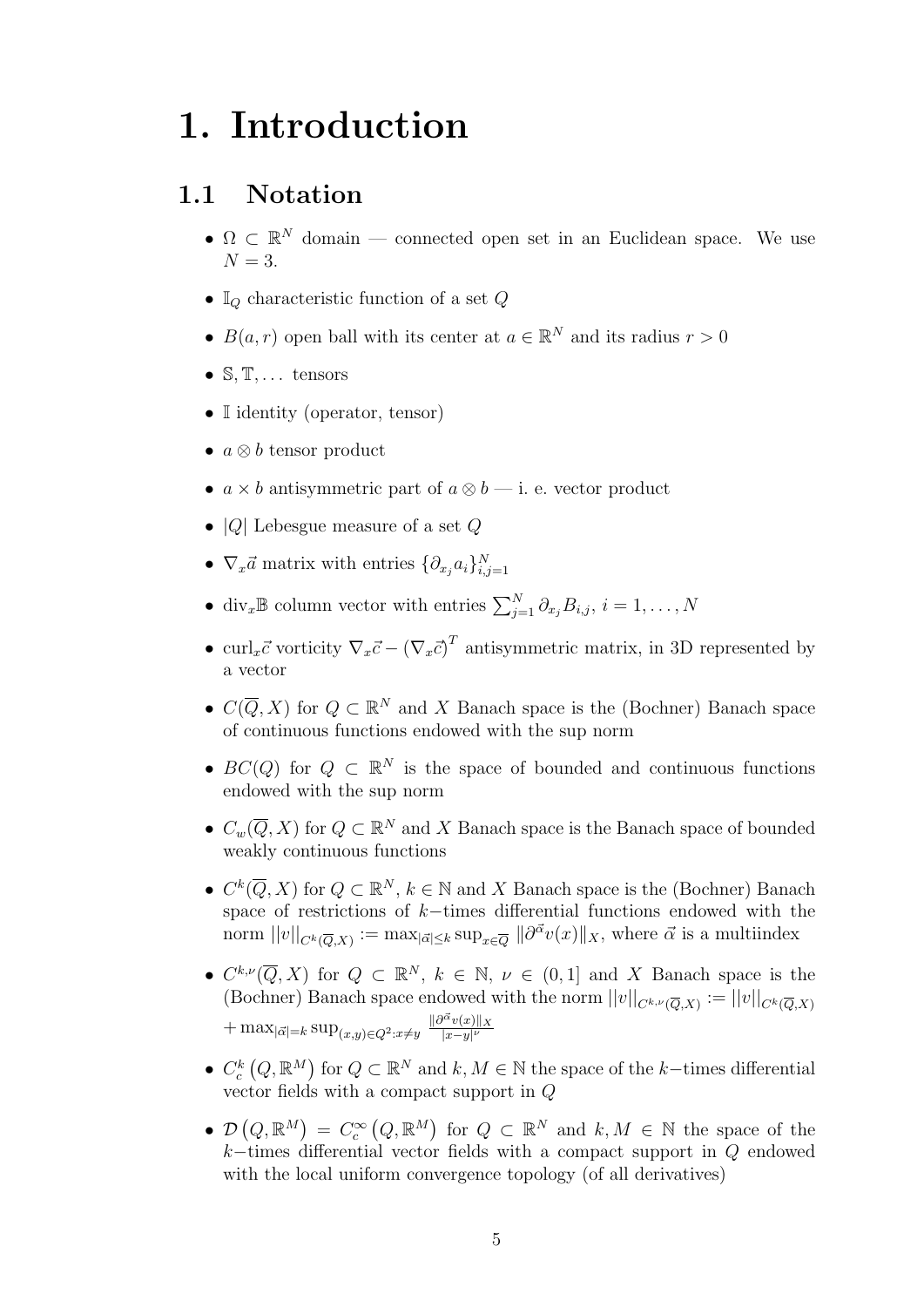- $W^{m,p}(Q)$  for  $m \in \mathbb{Z}$ ,  $p \in [1,\infty]$  and  $Q \subset \mathbb{R}^N$  Sobolev space, for  $m \notin \mathbb{Z}$ Aronszajn-Slobodetskii space
- $\dot{L}^p(Q) = \left\{ v \in L^p(Q) : \int_Q v(x) \, dx = 0 \right\}$
- $\dot{W}^{1,p}(Q) = \dot{L}^p(Q) \cap W^{1,p}(Q)$
- $|w|^+ := \max\{w, 0\}$
- $|w|^- := \min\{w, 0\}$
- $\mathcal{R} = \triangle^{-1} \nabla_x \otimes \nabla_x$  double Riesz transform
- $\mathcal{M}(X)$  the set of signed Borel measures on X
- $\mathcal{M}^+(X)$  the cone of non-negative elements of  $\mathcal{M}(X)$
- $BV(Q)$  the function space of functions on Q with bounded variation
- $\mathcal{H}(\Omega) = {\{\vec{U} \in L^2(\Omega;\mathbb{R}^3), \dim_x \vec{U} = 0 \text{ in } \Omega, \left. \vec{U} \right|_{\partial \Omega} = 0 \}}$
- $\bullet \ \mathcal{U}(\Omega) = \mathcal{H}(\Omega) \cap W_0^{1,2}$  $\mathcal{C}_0^{1,2}(\Omega;\mathbb{R}^3))$
- $\mathcal{V}(\Omega) = \left\{ \vec{b} \in L^2(\Omega; \mathbb{R}^3), \text{ div}_x \vec{b} = 0, \vec{b} \cdot \vec{n} \Big|_{\partial \Omega} = 0 \right\}$
- $\bullet \ \mathcal{W}(\Omega) = \mathcal{V}(\Omega) \cap W_0^{1,2}$  $\mathcal{C}_0^{1,2}(\Omega;\mathbb{R}^3)$

#### <span id="page-9-0"></span>1.2 Introduction to models in fluid mechanics

A fluid is a substance that cannot sustain stress in its equilibrium — it starts to flow<sup>[1](#page-9-1)</sup>. Examples of fluids are liquids, gases and plasmas. Fluid dynamics is applied in engineering, meteorology, astrophysics. We distinguish various levels of description of the flow of fluids.

The first level is the level of *molecular dynamics*. At this level we assume we can follow individual molecules/particles or at least some of their characteristics if we take the quantum theory into account. We can relatively easily formulate a dynamical system for n−body dynamics of molecules. In the classical physics it is based on Newton's equation, Lagrange or Hamilton's formalism. In the quantum non-relativistic case we use the Schrödinger equation, the Liouvillevon Neumann equation and Fock space. In the quantum relativistic case there are ways how to generalize one particle Dirac, Klein-Gordon, Proca or generally Bargmann-Wigner equation to the many body case. In the general relativistic case we encounter Einstein's equations. The Newtonian dynamic is fully time reversible. The natural disadvantage of these models is that the typical  $n$  is huge (cf. the Avogadro constant).

<span id="page-9-1"></span><sup>1</sup>However there are fluids with non-zero yield stress also like ketchups, collagen dispersions. The very nature of the yield stress has been discussed in literature with the conclusion that there is no real yield stress; that it looks like there is, depending on the timescale of the flow, more exactly on the Deborah number. From the modelling and practical point of view there is a yield stress, there are fluids with an activation mechanism.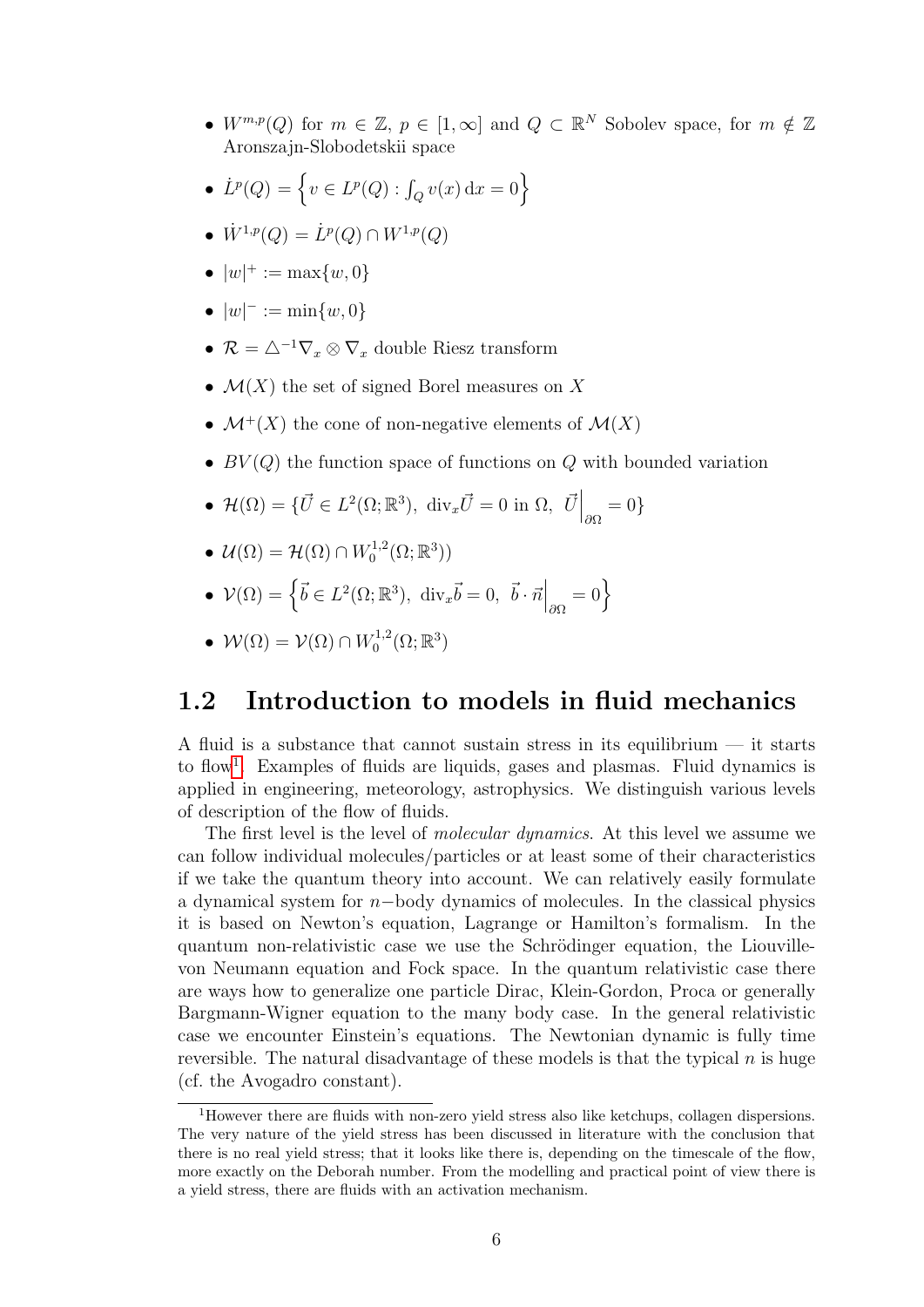The second level of description is the level of Boltzmann equations and kinetic models. The Boltzmann transport equation arises under suitable assumptions from the BBGKY hierarchy of  $n$ -particle functions by reduction to the one-particle function. The point of view is different: we follow the distribution function in the phase space of dimension  $6n+1$  or in a seven dimensional space for a one-particle function. There are many variants of the Boltzmann model like the BGK equation, Fokker-Planck equation, Waldmann-Snider equation, and for our use important Vlasov-type equations, like Landau equation, (see [Villani , 2012\)](#page-103-0). Whereas the Boltzmann type equation assumes that the particles of the fluid interact only by short-range potentials or collisions, the Vlasov-type equations are suitable in situation of long range interactions, especially of the electromagnetic nature. This is useful for modelling plasmas in astrophysics and elsewhere. We can define Vlasov-Einstein, Vlasov-Maxwell, Vlasov-Yang-Mills and Vlasov-Poisson equations, (see [Vedenyapin, Sinitsyn, Dulov , 2011\)](#page-103-1). The equations are not time reversible, as it is shown by the celebrated Boltzmann H-theorem.

The third level then originates by integration of the Boltzmann-type equations over the momentum. We get evolution equations for density  $\rho$ , velocity  $\vec{u}$  and temperature  $\vartheta$  as moments of the scaled Boltzmann equation in some limits. The equations are of *Navier-Stokes type* and when we start with Vlasov-Maxwell equations we obtain viscous *electro-magneto-hydrodynamical equations*, (see Arsénio, [Saint-Raymond , 2016\)](#page-96-1). Further averaging may be required for some models of turbulence.

The governing equations of motion in fluid mechanics have got the form of conservation laws: balance of mass, linear and angular momentum, energy and entropy. The general form of these balances is (Feireisl, Novotn $\acute{y}$ , 2009)

<span id="page-10-0"></span>
$$
\int_{B} d(t_2, x) dx - \int_{B} d(t_1, x) dx + \int_{t_1}^{t_2} \int_{\partial B} \vec{F}(t, x) \cdot \vec{n}(x) dS dt = \int_{t_1}^{t_2} \int_{B} \varsigma(t, x) dx dt,
$$
\n(1.1)

where d is the volumetric density of a quantity,  $\vec{F}$  is its flow rate at the boundary of a "testing body"  $B \in 2^{\Omega}$  and  $\varsigma$  is its volumetric production rate. Of course, we assume that all the integrals in [\(1.1\)](#page-10-0) exist, especially  $\varsigma = \varsigma^+ - \varsigma^-$  is a signed measure, i. e.  $\varsigma^+$  and  $\varsigma^-$  are non-negative regular Borel measures defined (at least) on  $[0, T] \times \overline{\Omega}$ . The equation [\(1.1\)](#page-10-0) should hold for all times  $t_1 \leq t_2$  and all bodies B.

If we endow the conservation law [\(1.1\)](#page-10-0) with some boundary conditions, like in a Neumann IBVP, we may formulate it in distributions. If now the measure  $\varsigma$ is not absolutely continuous with respect to the Lebesgue measure, the quantity d is no longer weakly continuous in time and we can define its left and right limits in time as a measure in  $\Omega$  when we take the test functions as the product of a smooth, compactly supported test function in space and a continuously differentiable sequence converging to the shifted function  $(1 - H)(t)$ , where  $H(t)$ is the Heaviside function.

We review some simpler mathematical models than compressible viscous magnetohydrodynamics according to [\(Feireisl , 2010\)](#page-99-2).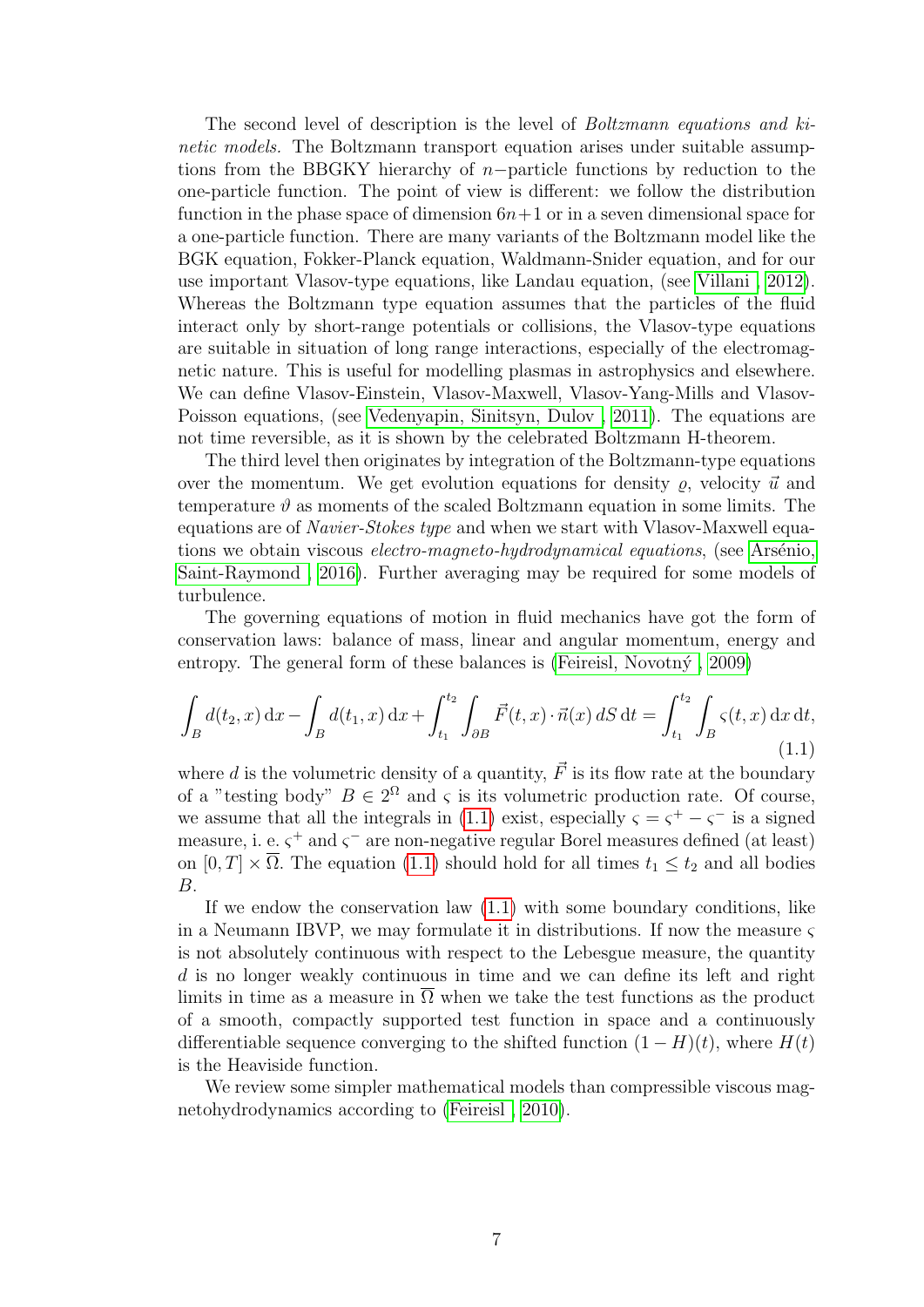#### <span id="page-11-0"></span>1.3 Incompressible Navier-Stokes equations

The field of partial differential equations was entered into by Leonhard Euler who derived a system for movement of fluids in 1757 [\(Euler , 1757\)](#page-99-3)

<span id="page-11-2"></span><span id="page-11-1"></span>
$$
\operatorname{div}_x \vec{u} = 0,\t(1.2a)
$$

$$
\partial_t \vec{u} + \text{div}_x(\vec{u} \otimes \vec{u}) + \nabla_x p = \vec{f}.\tag{1.2b}
$$

Here  $\vec{u}(t, x)$  is the velocity vector field and  $p(t, x)$  is the pressure scalar field. The system  $(1.2a) - (1.2b)$  $(1.2a) - (1.2b)$  is nowadays known as the incompressible Euler equations. The equation [\(1.2a\)](#page-11-1) expresses the incompressibility of the fluid under consideration, while  $(1.2b)$  is a particular form of Newton's law. Here, of course, t denotes time and  $x \in \Omega$  spatial position with respect to a chosen origin of coordinates. The vector field  $\vec{f}$  is assumed to be a known vector field of density of forces, usually external, which set or keep the fluid in motion.

It is well known that incompressible Euler equations  $(1.2a) - (1.2b)$  $(1.2a) - (1.2b)$  are conservative and hyperbolic. However, most real fluids are rather dissipative. Our experience with mixing a fluid tells us that when we stop mixing they come to a rest. Also, if a real fluid flows past an obstacle it does not move further unperturbed. This effect was for the first time quantified by Newton [\(Newton , 1687\)](#page-102-1) who introduced his notion of viscosity — internal resistance of fluid against velocity changes. In the  $19^{th}$  century this led to a reformulation of  $(1.2b)$  introducing a viscous damping force  $\text{div}_x \nu (\nabla_x \vec{u} + \nabla_x^T \vec{u})$  so that the renown incompressible Navier-Stokes equations are

<span id="page-11-4"></span><span id="page-11-3"></span>
$$
\text{div}_x \vec{u} = 0, \qquad (1.3a)
$$

$$
\partial_t \vec{u} + \text{div}_x(\vec{u} \otimes \vec{u}) + \nabla_x p - \text{div}_x \nu (\nabla_x \vec{u} + \nabla_x^T \vec{u}) = \vec{f}, \tag{1.3b}
$$

where  $\nu$  is the kinematic viscosity. We shall assume that it is positive. The concept of viscosity is intrisically connected with statistical physics because it introduces time irreversibility which is not present in Newton's equation and cannot be simply generalized to general relativity without violating causality.

To have a complete mathematical formulation of a problem to be solved we have to endow the system  $(1.3a) - (1.3b)$  $(1.3a) - (1.3b)$  with initial and boundary conditions. Since the incompressible Navier-Stokes equations are differential equations of first order in time, we usually assume their initial conditions in the simplest case

<span id="page-11-5"></span>
$$
\vec{u}(0,\cdot) = \vec{u}_0 \quad \text{in } \Omega,\tag{1.4}
$$

where  $\vec{u}_0$  is a spatial vector field of velocity of the fluid at a given time  $t = 0$  and  $\Omega$  is a domain in an ambient Euclidean space. For the boundary conditions we can choose from a wider set of conditions, so called no-slip boundary conditions

<span id="page-11-6"></span>
$$
\vec{u} = \vec{0} \quad \text{on } \partial\Omega,\tag{1.5}
$$

being still the most usual. The IBVP for incompressible Navier-Stokes equations  $(1.3a) - (1.3b), (1.4), (1.5)$  $(1.3a) - (1.3b), (1.4), (1.5)$  $(1.3a) - (1.3b), (1.4), (1.5)$  $(1.3a) - (1.3b), (1.4), (1.5)$  $(1.3a) - (1.3b), (1.4), (1.5)$  $(1.3a) - (1.3b), (1.4), (1.5)$  $(1.3a) - (1.3b), (1.4), (1.5)$  has been used extensively in many various numerical simulations. There are indications that it has got its central position in classical physics fairly: it is a canonical regularization of the incompressible Euler system  $(1.2a) - (1.2b)$  $(1.2a) - (1.2b)$  $(1.2a) - (1.2b)$  with the impermeability boundary condition

<span id="page-11-7"></span>
$$
\vec{u} \cdot \vec{n} = 0 \quad \text{on } \partial\Omega,\tag{1.6}
$$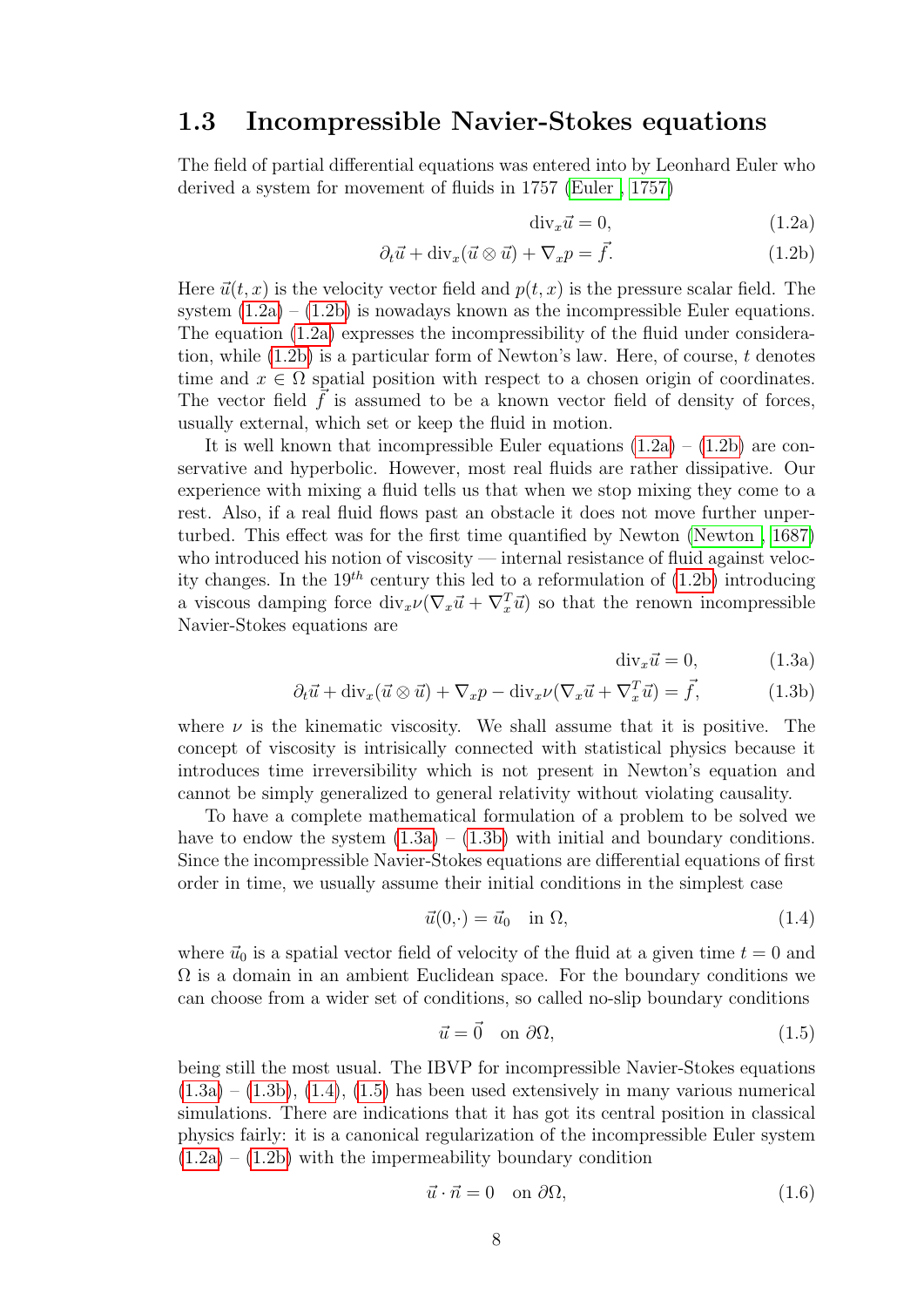where  $\vec{n}$  is the unit outer vector field on the boundary  $\partial\Omega$ , and it can be recovered as a limit system of various more general models in fluid mechanics, especially of Boltzmann equation (Arsénio, Saint-Raymond, 2016) and as a low Mach number limit of compressible Navier-Stokes-Fourier system [\(Alazard , 2006\)](#page-96-2). There is also a few examples of solutions to Navier-Stokes equations, but their stability and therefore physical relevance is largely unknown (cf. e. g. [\(Taylor, Green , 1937\)](#page-103-2)).

The choice of proper physical boundary conditions for the incompressible Navier-Stokes system has not been settled in spite of serious recent effort. For various situations, especially for the analysis of pressure it may be suitable to select the Navier boundary conditions

<span id="page-12-0"></span>
$$
\alpha \vec{u} \cdot \vec{\tau} + (1 - \alpha)\vec{\tau} \cdot \mathbb{S}\vec{n} = 0 \quad \text{on } \partial \Omega,
$$
 (1.7)

where we denoted the viscous part of the Cauchy stress tensor by  $\mathbb{S} = 2\nu\mathbb{D}$  with  $\mathbb{D} := \frac{1}{2}(\nabla_x \vec{u} + \nabla_x^T \vec{u})$  being the deformation rate tensor,  $\alpha \in [0, 1]$  a constant and  $\vec{\tau}$  an arbitrary tangential vector field on the boundary  $\partial\Omega$ . Naturally, when [\(1.7\)](#page-12-0) is combined with [\(1.6\)](#page-11-7) the rôle of  $\alpha$  is a switch between the no-slip boundary conditions (for  $\alpha = 1$ ) and the (complete) slip boundary conditions (for  $\alpha = 0$ ). The Navier boundary conditions can be understood as an expression for the velocity of the fluid at the boundary  $\partial\Omega$ ; in that case  $\alpha$  is linked to the friction coefficient. (Let us note that in the real world the friction coefficient should depend on the pressure at the boundary which seems to be out of reach of current mathematical fluid analysis and that one expects a plastic-like behaviour of the boundary condition, namely up to a certain threshold fluid it exhibits no-slip and after exceeding it partial or complete slip).

The issue of global well posedness for large data, which is usually required in mathematical modelling, is for  $(1.3a) - (1.3b)$  $(1.3a) - (1.3b)$ ,  $(1.4)$ ,  $(1.5)$  an outstanding long-term open problem, at least in three dimensions — we know functional settings where existence has been established and other functional settings where uniqueness holds. Historically, the question of existence of solutions led to the introduction of the notion of generalized solution, so called weak solutions by Leray [\(Leray , 1934\)](#page-101-1). One of the main results on regularity of solutions to the incompressible Navier-Stokes system is due to Beale, Kato and Majda [\(Beale,](#page-96-3) [Kato, Majda , 1984\)](#page-96-3) which maintains that we have got a regular solution up to a time T for which

$$
\|\vec{\omega}\|_{L^1(0,T;L^\infty(\Omega))} \le c,\tag{1.8}
$$

where  $\vec{\omega} := \text{curl}_x \vec{u}$  is vorticity of the flow. This results entails that a corresponding 2D problem has got a smooth global solution. Moreover regularity criteria can be formulated in terms of Hölder continuity of the direction of the vorticity (see [da Veiga , 2016\)](#page-99-4).

The issue of regularity of the Navier-Stokes system is also intimately connected to the occurrence of singularities. The dimension of the singular set was estimated by the celebrated paper of Caffarelli, Kohn and Nirenberg [\(Caffarelli, Kohn,](#page-97-2) [Nirenberg , 1982\)](#page-97-2) for so called suitable weak solutions. The particular difficulty of the Navier-Stokes consists in an interplay between the nonlinear convective term div<sub>x</sub> $\vec{u} \otimes \vec{u}$ , the non-local pressure term  $\nabla_x p$  and the time derivative  $\partial_t \vec{u}$ . As was already mentioned in the book of Temam [\(Temam , 1977\)](#page-103-3) we have lack of information on the regularity of the time derivative of the pressure. This was later carried out in more details by Wolf [\(Wolf , 2007\)](#page-103-4) who split the pressure into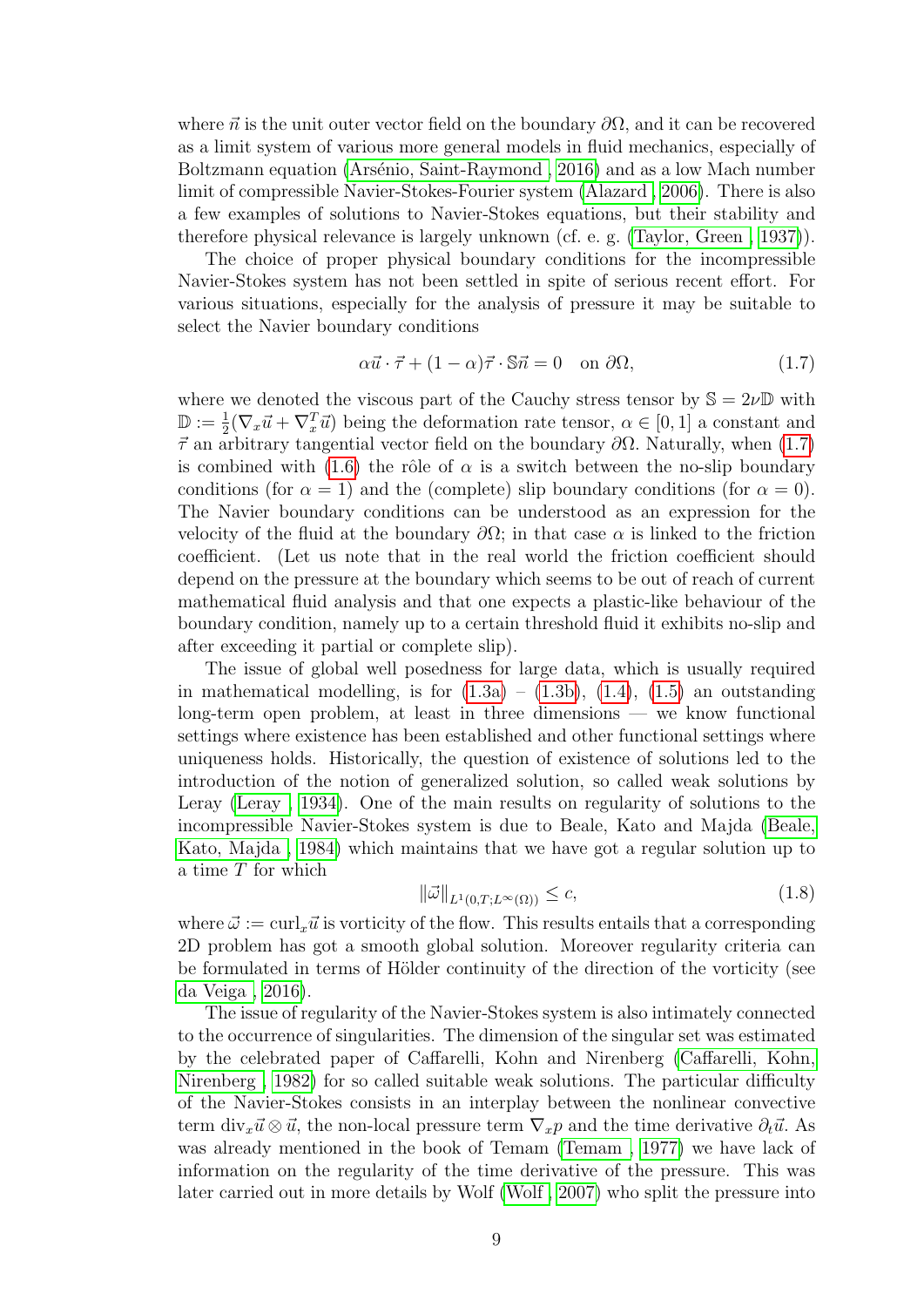terms corresponding to individual terms in the Navier-Stokes system (locally) and found out that pressure p can be decomposed  $p = p_0 + \partial_t \tilde{p}_h$ , where  $p_0$  is a  $L_{loc}^{\frac{5}{3}}((0,T)\times\Omega)$  function and  $\tilde{p}_h$  a harmonic, zero-mean  $C_{weak}([0,T];L_{loc}^{\frac{5}{3}}(\Omega))$ function — (see Wolf, 2007, Theorem 2.6, pp.  $113 - 114$ ).

The weak (variational) formulation by Leray [\(Leray , 1934\)](#page-101-1) eliminates the pressure p choosing solenoidal vector fields as test functions:

$$
\int_{0}^{T} \int_{\Omega} \vec{u} \cdot \nabla_{x} \vec{\varphi} \, dx \, dt = 0 \qquad (1.9a)
$$

$$
\forall \vec{\varphi} \in \mathcal{D}((0, T) \times \Omega; \mathbb{R}^{3}),
$$

$$
\int_{0}^{T} \int_{\Omega} (\vec{u} \cdot \partial_{t} \vec{\varphi} + \vec{u} \otimes \vec{u} : \nabla_{x} \vec{\varphi} - \mathbb{S} : \nabla_{x} \vec{\varphi} + \vec{f} \cdot \vec{\varphi}) \, dx \, dt = \int_{\Omega} \vec{u}_{0} \cdot \vec{\varphi}(0, \cdot) \, dx
$$

$$
\forall \vec{\varphi} \in \left\{ \vec{\psi} \in \mathcal{D}([0, T) \times \Omega; \mathbb{R}^{3}) : \text{div}_{x} \vec{\psi} = 0 \right\}. \qquad (1.9b)
$$

If now we assume that  $\vec{u}_0 \in L^2(\Omega, \mathbb{R}^3)$ ,  $\vec{f} \in L^2((0,T) \times \Omega, \mathbb{R}^3)$  we obtain from application of Grönwall's lemma upon testing the weak formulation  $(1.9b)$  with  $\vec{\varphi} := \vec{u}.$ 

<span id="page-13-3"></span><span id="page-13-2"></span><span id="page-13-1"></span><span id="page-13-0"></span>
$$
\|\vec{u}\|_{L^{\infty}(0,T;L^{2}(\Omega;\mathbb{R}^{3}))} \leq \|\vec{u}_{0}\|_{L^{2}(\Omega;\mathbb{R}^{3})} e^{\frac{T}{2}} \quad \forall T \geq 0 \tag{1.10}
$$

$$
\left\|\nabla_x \vec{u} + \nabla_x^T \vec{u}\right\|_{L^2(0,T;L^2(\Omega;\mathbb{R}^3))} \le c\sqrt{1 + e^T} \quad \forall T \ge 0 \tag{1.11}
$$

with a constant c independent of the final time T, but dependent on the data  $\vec{u}_0$ and  $f$ .

These estimates determine the so called Leray-Hopf solution to  $(1.9a) - (1.9b)$  $(1.9a) - (1.9b)$ in the so called Ladyzhenskaya space  $L^2(0,T;W^{1,2}(\Omega;\mathbb{R}^3)) \cap L^\infty(0,T;L^2(\Omega;\mathbb{R}^3))$ by Korn's inequality and although the previous testing was only formal, in the existence proof of a solution to  $(1.9a) - (1.9b)$  $(1.9a) - (1.9b)$  by approximations we still obtain  $(1.10) - (1.11)$  $(1.10) - (1.11)$  $(1.10) - (1.11)$  for them, but in the limit we get the energetic inequality only

<span id="page-13-4"></span>
$$
\frac{1}{2}\frac{d}{dt}\int_{\Omega}|\vec{u}(t,x)|^2\,\mathrm{d}x + \int_{\Omega}\mathbb{S}(t,x): \nabla_x\vec{u}(t,x)\,\mathrm{d}x \le \int_{\Omega}\vec{f}(t,x)\cdot\vec{u}(t,x)\,\mathrm{d}x,\tag{1.12}
$$

by weak lower semicontinuity.

For the slip boundary conditions [\(1.7\)](#page-12-0) with  $\alpha = 0$  the weak formulation of  $(1.3b),(1.7), (1.4)$  $(1.3b),(1.7), (1.4)$  $(1.3b),(1.7), (1.4)$  $(1.3b),(1.7), (1.4)$  $(1.3b),(1.7), (1.4)$  is essentially the same as  $(1.9b)$  up to the choice of the space for test functions. This time it has to reflect  $(1.7)$  so that we can easily test  $(1.3b)$ with (approximations of)  $\vec{u}$ . The space is  $\oint \vec{\psi} \in \mathcal{D}([0,T) \times \overline{\Omega}; \mathbb{R}^3)$ :  $\text{div}_x \vec{\psi} =$  $(0, \vec{\psi} \cdot \vec{n} \big|_{\partial \Omega} = 0$ . Using the famous Helmholtz decomposition  $\vec{\psi} = H(\vec{\psi}) + \nabla_x \Phi$ , where  $H(\vec{\psi})$  is the solenoidal part of  $\vec{\psi}$  and  $\Phi$  satisfies the homogeneous Neumann problem for the Poisson equation  $\Delta \Phi = \text{div}_x \vec{\psi}$ , we can test the weak formula-tion of [\(1.3b\)](#page-11-4) with a non-soleinodal (formerly inadmissible) test function  $\nabla_x \Phi$ which leads under the assumption of satisfaction of the compatibility condition  $div_x\vec{u}_0 = 0$  to the weak formulation of the equation for pressure in the case of slip boundary conditions

$$
\int_{\Omega} p \,\Delta \vec{\psi} \,dx = \int_{\Omega} (\mathbb{S} - \vec{u} \otimes \vec{u}) : \nabla_x \nabla_x \vec{\psi} \,dx - \int_{\Omega} \vec{f} \cdot \nabla_x \vec{\psi} \,dx. \tag{1.13}
$$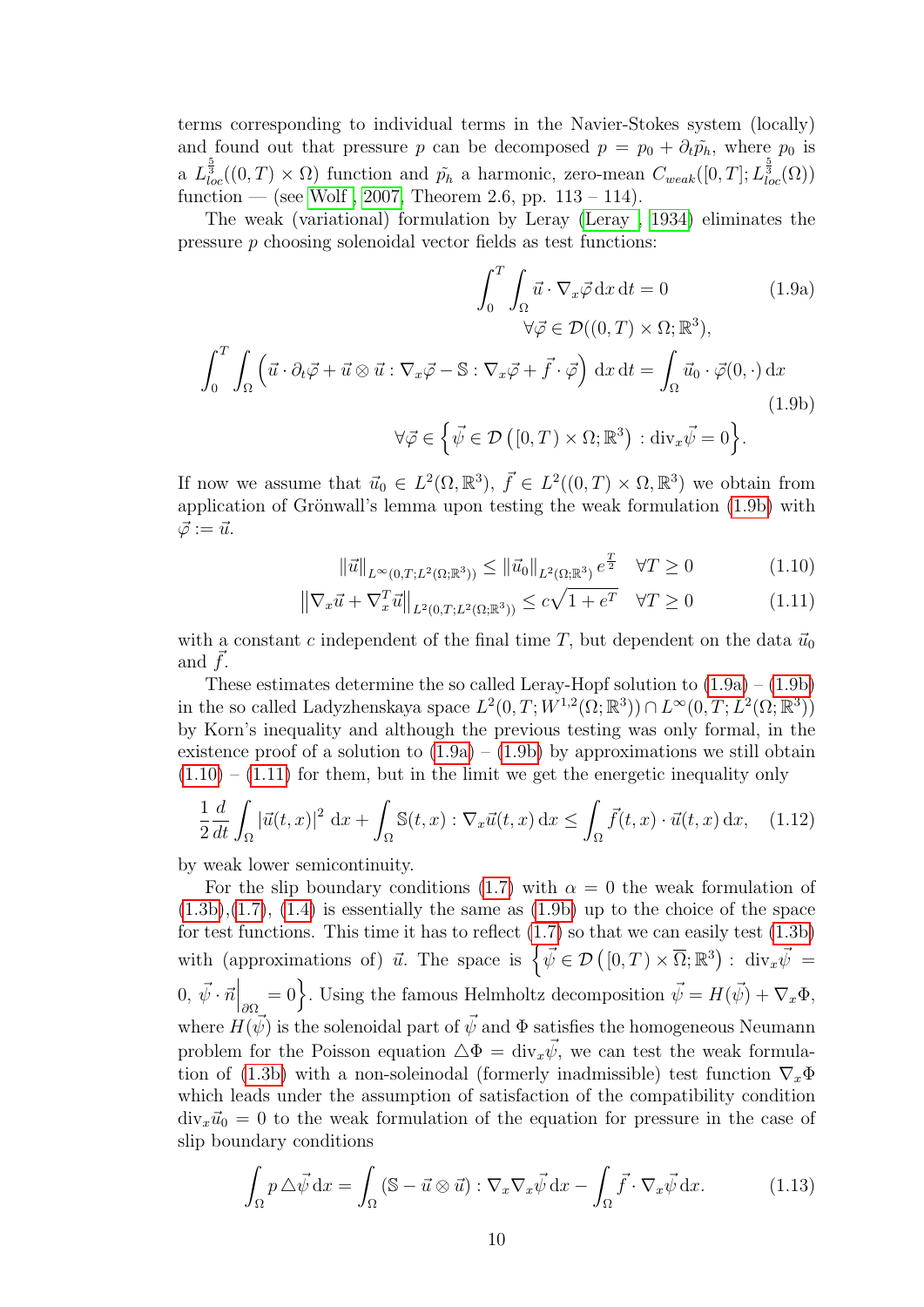with  $\vec{\psi} \cdot \vec{n} \Big|_{\partial \Omega} = 0$ . Here we can use the regularity theory for the Poisson equation and immediately conclude that  $p \in L^{\frac{5}{3}}((0,T) \times \Omega)$  because  $\vec{u} \in L^{\frac{10}{3}}((0,T) \times \Omega; \mathbb{R}^3)$ by the (isotropic) interpolation of the Ladyzhenskaya space.

The same summability of the pressure holds for the IBVP  $(1.3a)$ – $(1.3b)$ ,  $(1.4)$ ,  $(1.5)(Solomikov, 2002, pp. 356 - 362)$  $(1.5)(Solomikov, 2002, pp. 356 - 362)$ , but with a different proof based on the representation of the pressure by a compositions of the heat operator, double Riesz transform and the operator of divergence applied to a solution of a problem for heat equation in the spirit of Oseen. Let us finish this section noticing that the pressure function p in  $(1.3b)$  is not completely the same what we understand under a pressure in the simple physics. First of all, the function  $p$  is not a pressure, but rather a pressure divided by the density that is assumed in this case to be constant. Secondly, the pressure is not an absolute quantity, it is determined up to a constant and it can be negative, as well as positive. Finally, due to its low regularity, it may be unbounded and may not enjoy its trace on surfaces like  $\partial\Omega$ , so its coincidence with a measured pressure is doubtful. From the mathematical analysis it also yields that (the irregular part of) pressure may experience jumps in its time evolution.

### <span id="page-14-0"></span>1.4 Barotropic Compressible Navier-Stokes equations

From the discussion in the Section [1.3](#page-11-0) we can see that the case of the incompressible Navier-Stokes equations is in a sense "singular", a limit case of zero compressibility or zero Mach number. Sometimes to solve the problems related to incompressible models we introduce a slight compressibility and let that compressibility tend to zero finally. That gives a clue we could embed incompressible Navier-Stokes equation in a broader class of barotropic compressible Navier-Stokes equation.

The barotropicity means that the pressure  $p$  is now a function of the density  $\rho$  which happens in the case of isothermal or adiabatic flows of an ideal gas. We study IBVP for barotropic compressible Navier-Stokes equations consisting of the balances of mass and momentum

<span id="page-14-2"></span><span id="page-14-1"></span>
$$
\partial_t \varrho + \text{div}_x \varrho \vec{u} = 0,\tag{1.14a}
$$

$$
\partial_t \left( \varrho \vec{u} \right) + \text{div}_x \left( \varrho \vec{u} \otimes \vec{u} \right) + \nabla_x p - \text{div}_x \mathbb{S} = \varrho \vec{f}, \tag{1.14b}
$$

endowed with an initial conditions [\(1.4\)](#page-11-5) and boundary conditions [\(1.7\)](#page-12-0). We confine ourselves to the case where there is no inflow or outflow from the domain  $\Omega$ , i. e. [\(1.6\)](#page-11-7) holds. Let us note that for simplicity we took the right hand side of [\(1.14b\)](#page-14-1) in the form  $\varrho \vec{f}$  which covers the gravitational interaction, but does not cover e. g. the Lorentz force. Here also S is more general than in the incompressible case. In the simplest case of Newtonian compressible isotropic fluid  $\overline{\mathbb{S}} = \mu \left( \nabla_x \vec{u} + \nabla_x \vec{u}^T - \frac{2}{3} \right)$  $\frac{2}{3}$ div<sub>x</sub> $\vec{u}$  I,  $\eta$  div<sub>x</sub> $\vec{u}$  I, where  $\mu > 0$  is the shear and  $\eta > 0$  the bulk viscosity. This case is established from the hypotheses that  $\mathcal{S}(\nabla_x \vec{u})$ should be a linear, symmetric and rotationally invariant function by Chorin and Marsden, (see Chorin, Marsden, 1979, pp.  $32 - 33$ ). The weak formulation of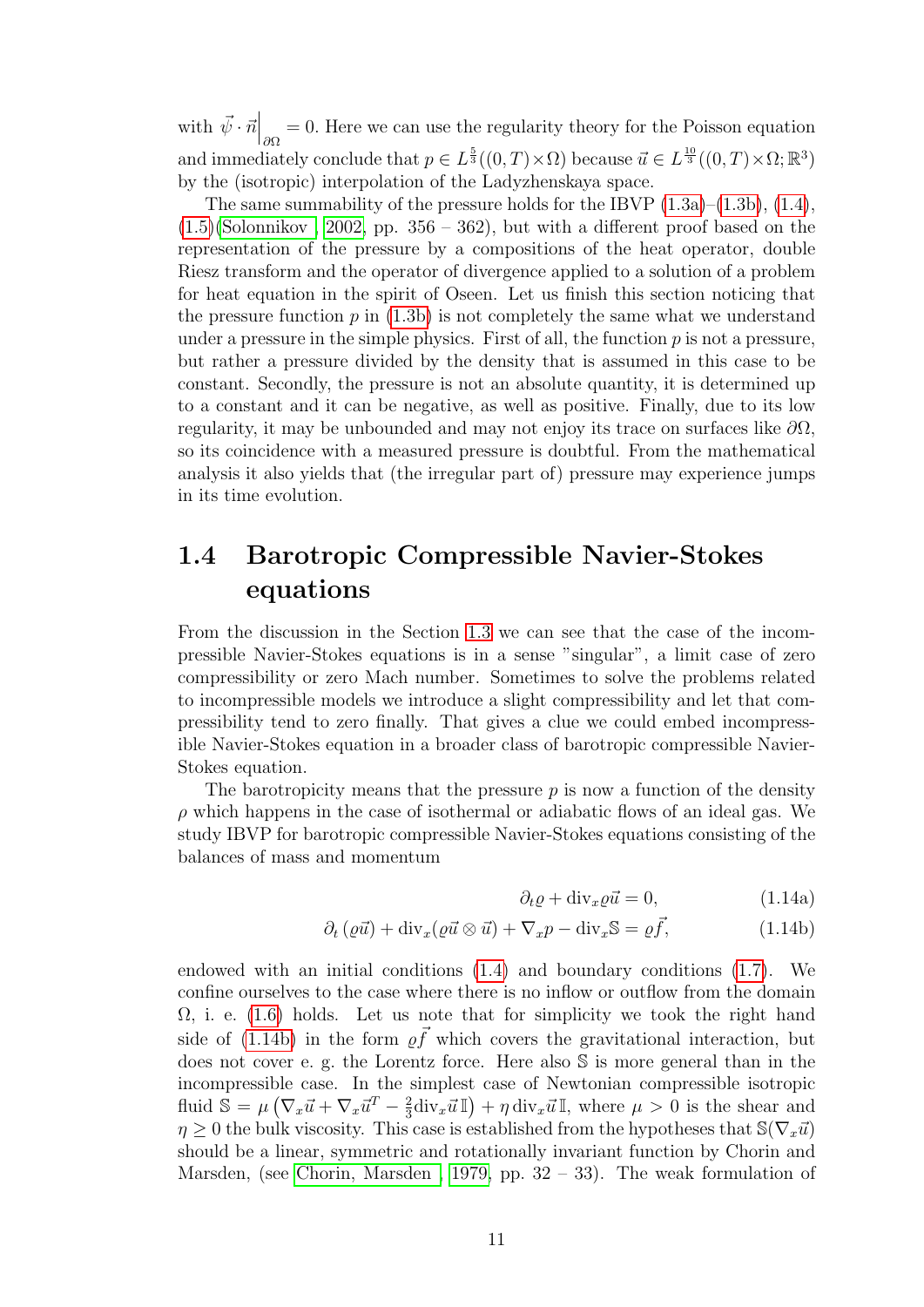the problem  $(1.14a) - (1.14b)$  $(1.14a) - (1.14b)$  is analogous to  $(1.9a) - (1.9b)$  $(1.9a) - (1.9b)$  and is omitted for the sake of brevity (the MHD version is treated in Part 2).

Clearly, if we choose the no-slip boundary conditions  $(\alpha = 1 \text{ in } (1.7))$  $(\alpha = 1 \text{ in } (1.7))$  $(\alpha = 1 \text{ in } (1.7))$ , then the total mass of fluid  $||\varrho||_{L^1(\Omega)}$  is a constant of motion as stated by the law of mass conservation. If we formulate the problem [\(1.14a\)](#page-14-2), [\(1.14b\)](#page-14-1) and [\(1.7\)](#page-12-0) with  $\alpha = 0$ or  $\alpha = 1$  weakly and test the weak formulation of  $(1.14b)$  with approximations of  $\vec{u}$  and pass to the limit, we get an energy inequality, analogous to [\(1.12\)](#page-13-4) in the incompressible case

<span id="page-15-0"></span>
$$
\frac{1}{2}\frac{d}{dt}\int_{\Omega} \left(\varrho(t,x)\left|\vec{u}(t,x)\right|^2 + 2H(\varrho(t,x))\right) dx + \int_{\Omega} \mathbb{S}(t,x) : \nabla_x \vec{u}(t,x) dx \leq (1.15)
$$
\n
$$
\int_{\Omega} \left(\varrho \vec{f}\right)(t,x) \cdot \vec{u}(t,x) dx,
$$

where  $H(\varrho) = \varrho \int_1^{\varrho}$  $\frac{p(x)}{x^2}$  dx is a special expression for the Helmholtz free energy of the fluid and thanks to slip or no-slip boundary conditions combined with the impermeability [\(1.6\)](#page-11-7) we have not got any energy flux accross the boundary (the energetical isolation).

The strategy of Lions [\(Lions , 1996, 1998\)](#page-101-2) is to study problems in fluid dynamics first without possible boundary effects which can complicate for example the choice of suitable test functions. He studies problems in the flat torus  $\mathcal{T}^3$ case (i. e. with periodic boundary conditions) and then in the  $\mathbb{R}^3$  case where we need a certain decay conditions. The latter case needs a certain decay conditions "near infinity". One possible choice is a convergence towards a rest state with a constant density

<span id="page-15-2"></span>
$$
\vec{u} \to \vec{0} \quad \varrho \to \overline{\varrho} \qquad \text{as } |x| \to \infty,
$$
\n(1.16)

where  $\bar{\rho}$  is a non-negative constant.

Let us define an affinely shifted Helmholtz function

<span id="page-15-4"></span>
$$
\mathcal{H}(\varrho) := H(\varrho) - (\varrho - \overline{\varrho}) H_{\varrho}(\overline{\varrho}) - H(\overline{\varrho}). \tag{1.17}
$$

This function is non-negative as  $H(\varrho)$  is locally uniformly convex, if we assume that the pressure function  $p(\rho)$  is nondecreasing (a natural assumption except for processes undergoing structural changes as phase transitions), and then the energy inequality becomes

<span id="page-15-1"></span>
$$
\frac{d}{dt} \int_{\Omega} \frac{1}{2} \left( \varrho(t, x) \left| \vec{u}(t, x) \right|^{2} + \mathcal{H}(\varrho(t, x)) \right) dx + \int_{\Omega} \mathbb{S}(t, x) : \nabla_{x} \vec{u}(t, x) dx \leq (1.18)
$$
\n
$$
\int_{\Omega} \left( \varrho \vec{f} \right) (t, x) \cdot \vec{u}(t, x) dx,
$$

where we emphasize the structure: the first term in the lhs is the kinetic energy of the fluid, the second one its Helmholtz free energy; their change is due to viscous dissipation (third term which is non-positive if transferred to the rhs) and the power of (external) forces — the first term in the rhs. This inequality should be understood in its weak formulation. The essential ingredient to get an analogue of the Ladyzhenskaya space for  $\vec{u}$  in the compressible case is once again Korn's inequality, this time in the form

<span id="page-15-3"></span>
$$
||\vec{u}||_{W^{1,p}(\Omega,\mathbb{R}^3)} \le c \left( ||\vec{u}||_{L^p(\Omega,\mathbb{R}^3)} + \left\| \nabla_x \vec{u} + \nabla_x \vec{u}^T - \frac{2}{3} \text{div}_x \vec{u} \mathbb{I} \right\|_{L^p(\Omega,\mathbb{R}^{3\times 3})} \right) (1.19)
$$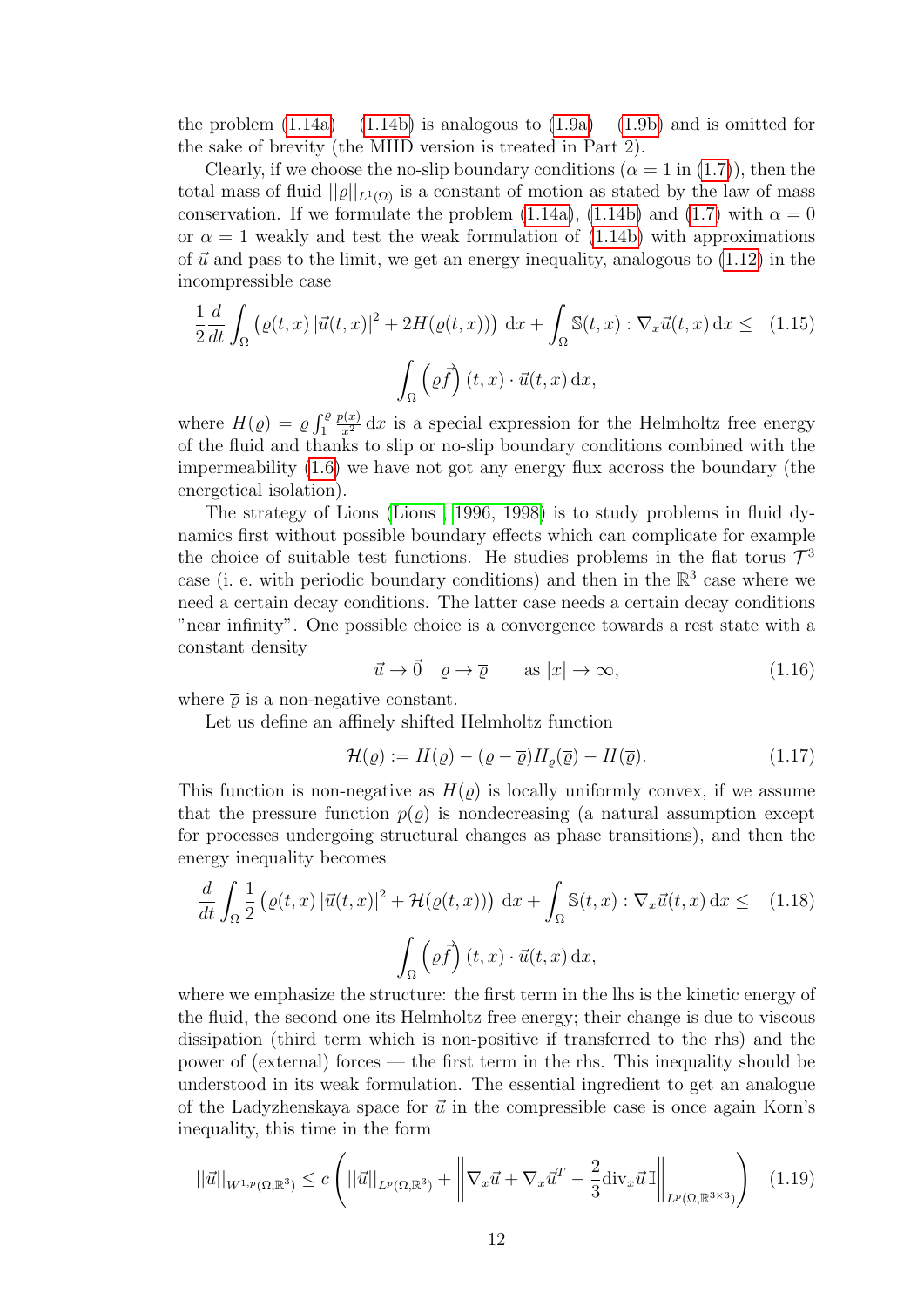which holds for  $p \in (1,\infty)$  (cf. Reshetnyak, 1994, Theorem 3.2, p. 146 and Theorem 3.3, p. 149).

The pressure function  $p$  in [\(1.14b\)](#page-14-1) is a sufficiently smooth function of the density  $\varrho$ , its particular form is given by an equation of state (EOS) for the fluid considered. A special attention has been given to the polytropic case, where

<span id="page-16-0"></span>
$$
p(\varrho) = a\varrho^{\gamma} \qquad \gamma \ge 1 \tag{1.20}
$$

holds true. Here  $a > 0$  is a constant and  $\gamma$  denotes polytropic index, which in an isentropic (especially adiabatic reversible) process coincides with the adiabatic exponent. This is for ideal gases equal to the ratio of specific heat capacity at constant pressure and volume, respectively. For a monoatomic gas, like noble gases, it is  $\gamma = \frac{5}{3} =: \gamma_1$ . For gases with more degrees of freedom it is  $\gamma < \gamma_1$ . For the isothermal process of (the ideal) gas we have got from its EOS  $\gamma = 1$ . For the polytropic case [\(1.20\)](#page-16-0) the a-priori estimates are a direct consequence of the energetic inequality [\(1.15\)](#page-15-0), resp. [\(1.18\)](#page-15-1) in the bounded, resp. unbounded case if we assume [\(1.16\)](#page-15-2) with the help of Korn's inequality [\(1.19\)](#page-15-3). We get

<span id="page-16-1"></span>
$$
\varrho \in L^{\infty}(0, T; L^{\gamma}(\Omega))
$$
\n(1.21a)

$$
\sqrt{\varrho}\vec{u} \in L^{\infty}(0, T; L^{2}(\Omega))
$$
\n(1.21b)

<span id="page-16-2"></span>
$$
\vec{u} \in L^2(0, T; W^{1,2}(\Omega))
$$
\n(1.21c)

provided  $\Omega$  is bounded. For unbounded domains  $\Omega$  we get instead of [\(1.21a\)](#page-16-1) an estimate for  $\varrho - \overline{\varrho}$ . Keeping in mind that an existence theorem for weak solutions of the IBVP  $(1.14a)$ ,  $(1.14b)$ ,  $(1.7)$  and replacements of the initial conditions [\(1.4\)](#page-11-5) and the impermeability condition [\(1.6\)](#page-11-7) will be obtained by the Banach-Alaoglu-Bourbaki theorem from a-priori estimates  $(1.21a)$ – $(1.21c)$ , we would like to estimate all the terms arising in weak formulation of the problem in weakly closed spaces, especially in terms of Lebesgue spaces in a  $L^p((0,T) \times \Omega)$  for  $p > 1$  and  $T > 0$  arbitrary. Here the initial conditions have to be given for the density  $\rho$  and for the momentum  $\rho \vec{u}$ . The initial condition for  $\rho$  will be implicitly given by the notion of the renormalized solution of [\(1.14a\)](#page-14-2). The initial condition for the kinetic energy now follows from the initial conditions for density and momentum. Let us stress that this approach necessitates constant viscosities and strong convergence of the initial condition for density  $\varrho_{0,n}$  in a Lebesgue space.

Next problem consists in identification of the weak limits, which will be denoted by overbars. This problem enforces by Hölder's inequality from the convective term that  $\gamma > \frac{3}{2}$  and a need for an improved estimated of the pressure, since from [\(1.21a\)](#page-16-1) we know

$$
||p||_{L^{1}((0,T)\times\Omega)} \leq c \tag{1.22}
$$

only. Let us notice that the problem of existence of weak solutions to the aforementioned IBVP would be simpler if it would have been known that the density  $\rho$  enjoys a lower bound, i. e. no vacuum zones develop in time if they are not present in the initial condition for  $\rho$ . In that case we might treat the case of non-constant, density dependent viscosity coefficients  $\mu(\rho)$  and  $\eta(\rho)$ .

The essential invention needed for establishing existence of solutions to barotropic Navier-Stokes equations is the weak continuity for convergences implied by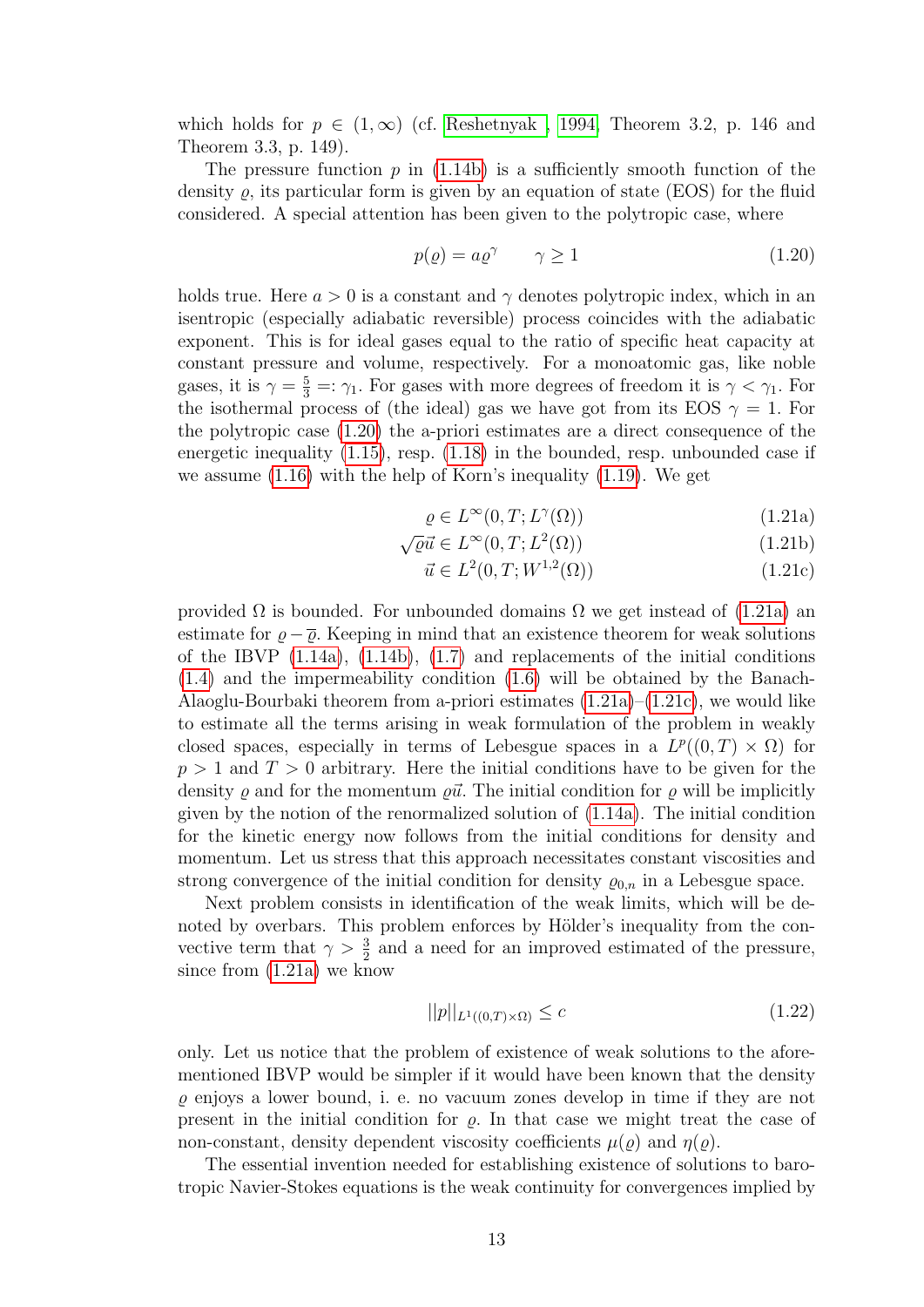a-priori estimates  $(1.21a) - (1.21c)$  $(1.21a) - (1.21c)$  at hand of the quantity which Lions (Lions, [1996, 1998\)](#page-101-2) called the effective viscous flux  $evf := p\varrho - \varrho \text{div}_x \Delta^{-1} \text{div}_x \mathbb{S}$ . Simple formal computation reveals that

$$
evf = \varrho \Delta^{-1} \text{div}_x \left( \varrho \vec{f} \right) - \partial_t \left[ \varrho \text{div}_x \Delta^{-1} \left( \varrho \vec{u} \right) \right] -
$$

<span id="page-17-0"></span> $\text{div}_x \left[ \varrho \vec{u} \text{div}_x \Delta^{-1} (\varrho \vec{u}) \right] + \varrho \vec{u} \cdot \nabla_x \Delta^{-1} \text{div}_x (\varrho \vec{u}) - \varrho \text{div}_x \Delta^{-1} \text{div}_x (\varrho \vec{u} \otimes \vec{u})$ . (1.23)

The rhs of  $(1.23)$  is weakly continuous in  $L^p$ -spaces with p sufficiently high (achievable by extra terms in a suitable approximation scheme).

The proof of weak continuity of the effective viscous flux leans on its precompactness established by compensated compactness — div-curl lemma, (cf. Málek, Nečas, Rokyta, Růžička, 1996, p. 158) for the 2D version. However we use its 4D version. For the convergence of approximative momenta  $\varrho_n\vec{u}_n$  we choose the corresponding four-vectors as  $\vec{U}_n := (\varrho_n, \varrho_n \vec{u}_n)$  and  $\vec{V}_n^i := (u_n^i, 0, 0, 0)$ , where  $i = 1, \ldots, 3$  denotes the component of velocity vector field in cartesian coordinates. For  $\gamma > \frac{3}{2}$  the hypotheses of the div-curl lemma are satisfied as  $\text{div}_{t,x}\vec{U}_n = 0$  along [\(1.14a\)](#page-14-2), which is surely precompact, and  $\text{curl}_{t,x}V_n^i$  is precompact in  $W^{-1,p}((0,T)\times\Omega)$  for  $p\in[1,4)$  independently of  $\gamma$ . Therefore

<span id="page-17-1"></span>
$$
\varrho_n \vec{u}_n \rightharpoonup \varrho \vec{u} \qquad \text{in } L^{\frac{6\gamma}{4\gamma+3}}((0,T) \times \Omega). \tag{1.24}
$$

This allows to pass to the limit in the weak formulation of [\(1.23\)](#page-17-0): take an arbitrary  $\varphi \in \mathcal{D}((0,T) \times \Omega)$  and partially integrate [\(1.23\)](#page-17-0) for approximations indexed by *n* tested by  $\varphi$ 

<span id="page-17-2"></span>
$$
\int_0^T \int_{\mathbb{R}^3} ev f_n \, dx \, dt = \int_0^T \int_{\mathbb{R}^3} \varrho_n \varphi \, \Delta^{-1} \text{div}_x \left( \varrho_n \vec{f} \right) \, dx \, dt + \qquad (1.25)
$$

$$
\int_0^T \int_{\mathbb{R}^3} \varrho_n \text{div}_x \, \Delta^{-1} \left( \varrho_n \vec{u}_n \right) \partial_t \varphi \, dx \, dt + \int_0^T \int_{\mathbb{R}^3} \left[ \varrho_n \vec{u}_n \text{div}_x \, \Delta^{-1} \left( \varrho_n \vec{u}_n \right) \cdot \nabla_x \varphi + \varrho_n \varphi \vec{u}_n \cdot \nabla_x \Delta^{-1} \text{div}_x \left( \varrho_n \vec{u}_n \right) - \nabla_x \Delta^{-1} \nabla_x \left( \varrho_n \varphi \right) : \varrho_n \vec{u}_n \otimes \vec{u}_n \right] \, dx \, dt.
$$

Here we can use a weak time continuity in  $L^p(\Omega)$  spaces which we can get from the system  $(1.14a) - (1.14b)$  $(1.14a) - (1.14b)$  by dual estimates of time derivatives of density and momentum  $\partial_t \varrho_n$  and  $\partial_t (\varrho_n \vec{u}_n)$  arguing like in [\(Boyer, Fabrie , 2013,](#page-96-4) Proposition V.1.7, p. 363). Thus, by virtue of [\(1.24\)](#page-17-1), regularizing properties of the operator  $\Delta^{-1}$ div<sub>x</sub> and the weak time continuity we can pass to the limit  $n \to \infty$  in the first three terms on the rhs of [\(1.25\)](#page-17-2).

The last two terms on the rhs of [\(1.25\)](#page-17-2) can be rendered as a commutator of  $\mathcal I$  and  $\mathcal R$ , where  $\mathcal I$  is the identity operator and  $\mathcal R$  is the pseudodifferential operator of double Riesz transform  $\nabla_x \Delta^{-1} \nabla_x$  with its symbol  $\frac{\xi_i \xi_j}{|\xi|}$ . Then we can use once again the div-curl lemma as in the proof of Theorem 10.27, p. 350 in the book (Feireisl, Novotný, 2009, proof of Theorem 10.27, p. 350). Altogether the convergences above lead to the identity

<span id="page-17-3"></span>
$$
\overline{evf} - \overline{p}\varrho + \operatorname{div}_x \Delta^{-1} \operatorname{div}_x \mathbb{S}\varrho = 0 \tag{1.26}
$$

from the limit equation obtained from [\(1.14b\)](#page-14-1). For the constant coefficient case (shear and bulk viscosities) we get

$$
\operatorname{div}_x \triangle^{-1} \operatorname{div}_x \mathbb{S} = \left(\frac{4}{3}\mu + \eta\right) \operatorname{div}_x \vec{u}
$$
\n(1.27)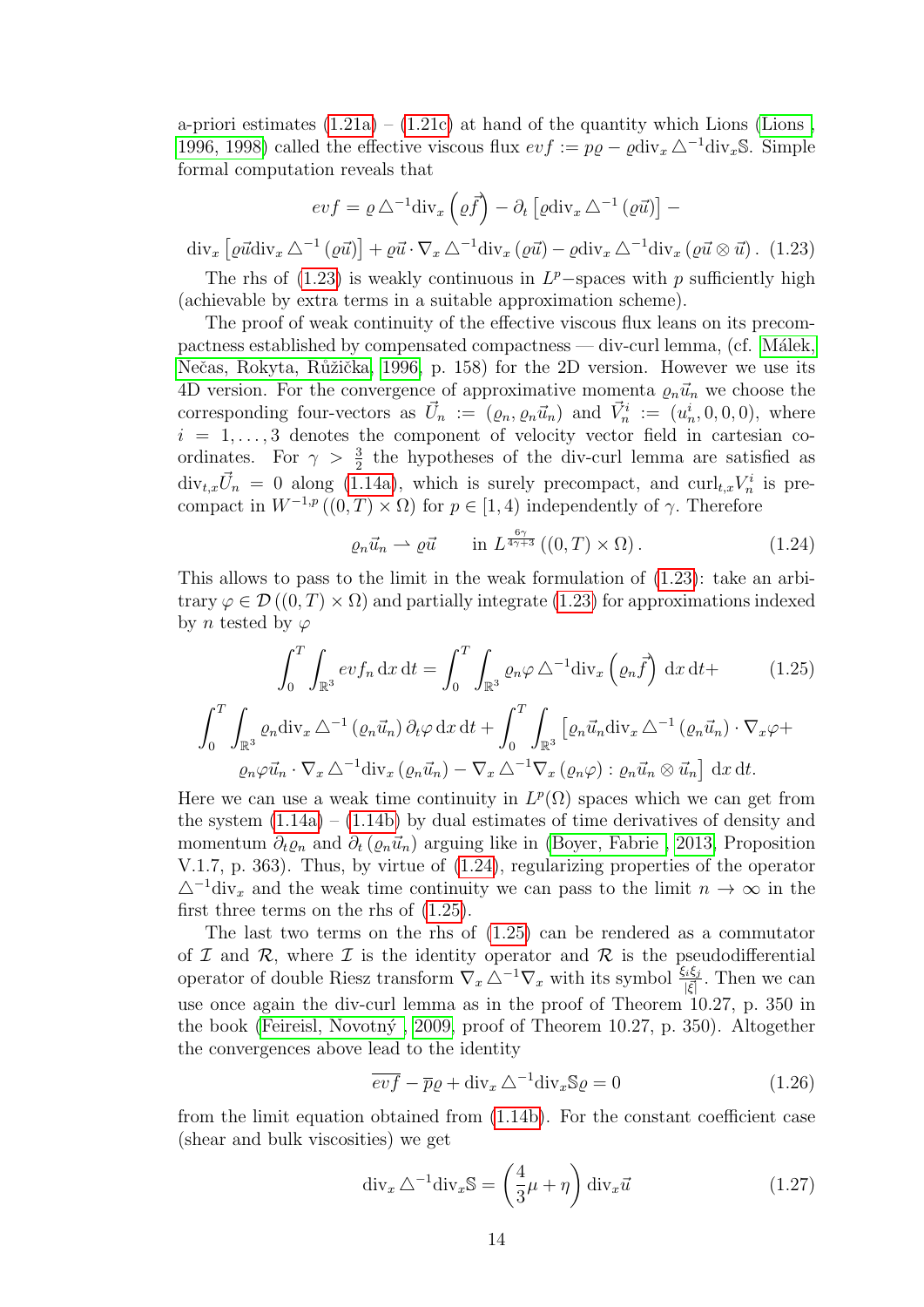and we can thus simplify [\(1.26\)](#page-17-3) to

<span id="page-18-0"></span>
$$
\overline{p(\varrho)\varrho} - \overline{p(\varrho)}\varrho = \left(\frac{4}{3}\mu + \eta\right) \left(\overline{\varrho \text{div}_x \vec{u}} - \varrho \text{div}_x \vec{u}\right)
$$
(1.28)

which can lead to the strong convergence of densities  $\varrho_n$  if the right hand side of [\(1.28\)](#page-18-0) vanishes. However this could work for  $\gamma \geq 2$  only because we have not got better summability of  $div_x\vec{u}$  than what follows from [\(1.21c\)](#page-16-2).

The problem of  $\varrho \notin L^2(\Omega)$  was successfully solved by Feireisl (Feireisl, 2001). One of the essential parts of the solution relies on renormalization of the continuity equation [\(1.14a\)](#page-14-2); we talk about so called renormalized solutions. Whereas in the context of hyperbolic conservation laws we add to the original equation a set of inequalities for "entropies" which should select a physical unique solution, in the context of compressible Navier-Stokes equation we rather solve another equation than what was given [\(1.14a\)](#page-14-2) so that we have not got a "source" term  $-\varrho \text{div}_x \vec{u}$ in the transport equation for  $\rho$ . This is changed to  $\beta(\rho)div_x\vec{u}$  instead with  $\beta$  a nonlinear, but  $BC(\mathbb{R}^+_0)$  — a bounded and continuous function. The renormalized equation

<span id="page-18-1"></span>
$$
\partial_t b(\varrho) + \text{div}_x \left( b(\varrho) \vec{u} \right) - \left( b(\varrho) - \varrho b'(\varrho) \right) \text{div}_x \vec{u} = 0 \tag{1.29}
$$

should be valid in the sense of distributions (test functions not vanishing on the boundary  $\partial\Omega$ , nor at the initial time level  $\{t = 0\}$ , only at the final time level  $\{t = T\}$ ). This formulation allows both for a weak formulation of the initial condition for density, and for the validity of the original [\(1.14a\)](#page-14-2) when we can take suitable cut-off functions as the functions b and pass to the limit. Conversely, in (Feireisl, Novotný, 2009) it is proved that we can get  $(1.29)$  from  $(1.14a)$  for  $\rho \in L^{\infty}_{loc}((0,T) \times \Omega)$  (and  $\vec{u} \in L^{1}_{loc}((0,T;W^{1,1}_{loc}(\Omega;R^N))).$  For the renormalized equation [\(1.29\)](#page-18-1) we observe that the correct expression of the impermeability condition is now

<span id="page-18-3"></span><span id="page-18-2"></span>
$$
\varrho \vec{u} \cdot \vec{n} = 0 \qquad \text{on } \partial \Omega \tag{1.30}
$$

as  $b'(\varrho)$  is not determined there.

Remark: The boundary condition [\(1.30\)](#page-18-2) seems to be in a good agreement with the continuity of density  $\rho$  across the boundary  $\partial\Omega$  in a contact with vacuum established for the compressible Euler system (see [Serre , 2015,](#page-103-6) page 3).

The next ingredient in the proof of existence is an improvement of the pressure estimates. This enabled Lions to prove existence for  $\gamma \geq \frac{9}{5}$  $\frac{9}{5}$ . The tool that made it possible in [\(Feireisl , 2001\)](#page-99-5) to drop this condition is the oscillation defect measure. Finally, to get a strong convergence of  $\varrho_n$  to  $\varrho$  in  $L^1((0,T)\times\Omega)$  we take as the renormalizing function b cut-off functions of  $\varrho \log \varrho$  in [\(1.29\)](#page-18-1) and assume strong convergence of the approximative initial conditions for density  $\varrho_{0,n} \to \varrho_0$  in  $L^q(\Omega)$ with  $q > 1$ . Formally, in the weak sense, we may use weak continuity of density and write identities for both approximative renormalized equation of continuity and for the renormalized equation for the limit:

$$
\int_{\Omega} \left( \varrho_n \log \varrho_n \right) (t, x) \, \mathrm{d}x - \int_{\Omega} \left( \varrho_{0,n} \log \varrho_{0,n} \right) (x) \, \mathrm{d}x = - \int_0^t \int_{\Omega} \varrho_n \mathrm{div}_x \vec{u}_n \, \mathrm{d}x \, \mathrm{d}t \tag{1.31a}
$$

<span id="page-18-4"></span>
$$
\int_{\Omega} (\varrho \log \varrho) (t, x) dx - \int_{\Omega} (\varrho_0 \log \varrho_0) (x) dx = - \int_0^t \int_{\Omega} \varrho \operatorname{div}_x \vec{u} dx dt \quad (1.31b)
$$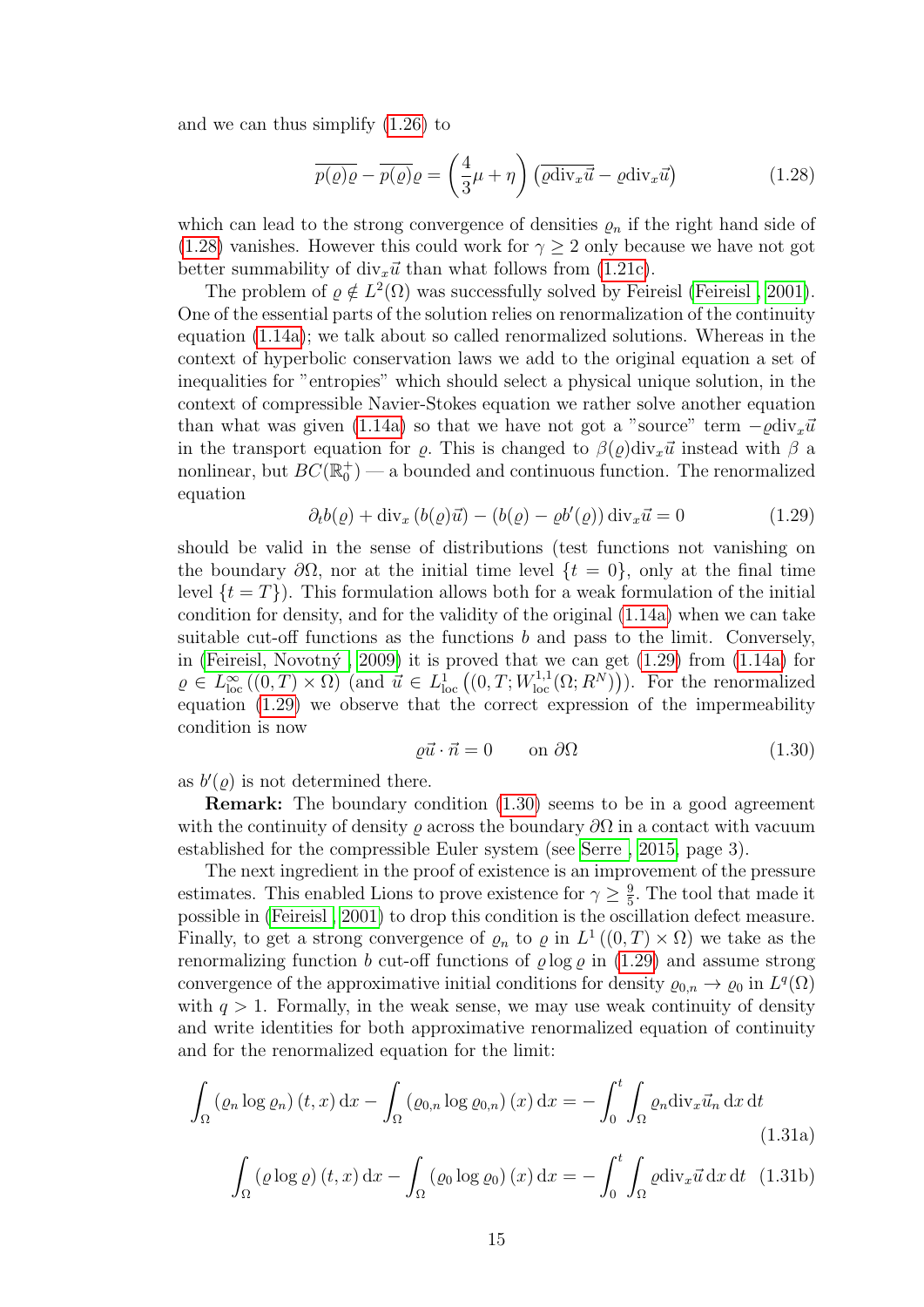where  $t \in \mathbb{R}^+$ . Passing to the limit in [\(1.31a\)](#page-18-3) and then substracting [\(1.31b\)](#page-18-4), we obtain another expression for the rhs of [\(1.28\)](#page-18-0)

<span id="page-19-1"></span>
$$
\left(\frac{4}{3}\mu + \eta\right) \int_0^t \int_{\Omega} \left(\overline{\varrho} \operatorname{div}_x \overline{u} - \varrho \operatorname{div}_x \overline{u}\right) dx dt =
$$
\n
$$
\left(\frac{4}{3}\mu + \eta\right) \int_{\Omega} \left(\varrho \log \varrho - \overline{\varrho \log \varrho}\right) (t, \cdot) dx.
$$
\n(1.32)

Now, as  $\overline{p(\varrho)}\varrho \leq \overline{p(\varrho)}\varrho$ ,  $\frac{4}{3}\mu + \eta > 0$  and  $\varrho \log \varrho \leq \overline{\varrho \log \varrho}$  by weak lower semicontinuity of convex functions, we have got that the lhs of [\(1.32\)](#page-19-1) is non-negative, while its rhs is non-positive, therefore we obtain identities

$$
\overline{\varrho \log \varrho} = \varrho \log \varrho \tag{1.33a}
$$

$$
\overline{\varrho \operatorname{div}_x \vec{u}} = \varrho \operatorname{div}_x \vec{u} \tag{1.33b}
$$

Thus,  $\rho_n \to \rho$  in  $L^1((0,T) \times \Omega)$  and interpolating with [\(1.21a\)](#page-16-1) in the bounded  $Ω$  case we get

$$
\varrho_n \to \varrho \quad \text{in } L^p((0,T) \times \Omega) \tag{1.34}
$$

for  $p \in [1, \gamma)$ .

### <span id="page-19-0"></span>1.5 Compressible Navier-Stokes-Fourier equations

In the previous Sections [1.3](#page-11-0) and [1.4](#page-14-0) we have not followed what happens to the internal energy of the fluid if it is heated by internal friction due to nonvanishing viscosities. Naturally, we may say that the fluid is in a perfect equilibrium, e. g. in a contact with a thermostat. However, there are practical technical problems like a simple pipe (Hagen-Poisseuille) flow, where we can observe an increase of temperature  $0.5\degree C/m$  which is not negligible. From the point of view of a mathematician, there are interesting problems of systems that are coupled. That means here that the change in temperature affects the flow. We may think of several mechanisms, how this happens, the temperature dependent viscosities is the most prominent one. Next, in meteorology, oceanography and astronomy we encounter so called Oberbeck-Bousinessq approximation wherein temperature influence density and through it buoyancy of the fluid. Also the heat (or entropy) transfer is affected by convection of the fluid, its viscous dissipation and pressure.

The term "Fourier" in the title refers to Fourier's law which states that the heat flux is proportional to the gradient of temperature

<span id="page-19-2"></span>
$$
\vec{q} = -\kappa \nabla_x \vartheta. \tag{1.35}
$$

This is by far the most used law in the field of heat transfer, although its rigorous derivation still poses a long-standing open problem for physicists in the field of statistical physics. However, the form of the law is the same as those of Darcy's and Fick's laws. Here  $\vartheta$  is the absolute temperature, measured in Kelvins,  $\vec{q}$ is the vector field of heat flux and  $\kappa$  is the non-negative coefficient of thermal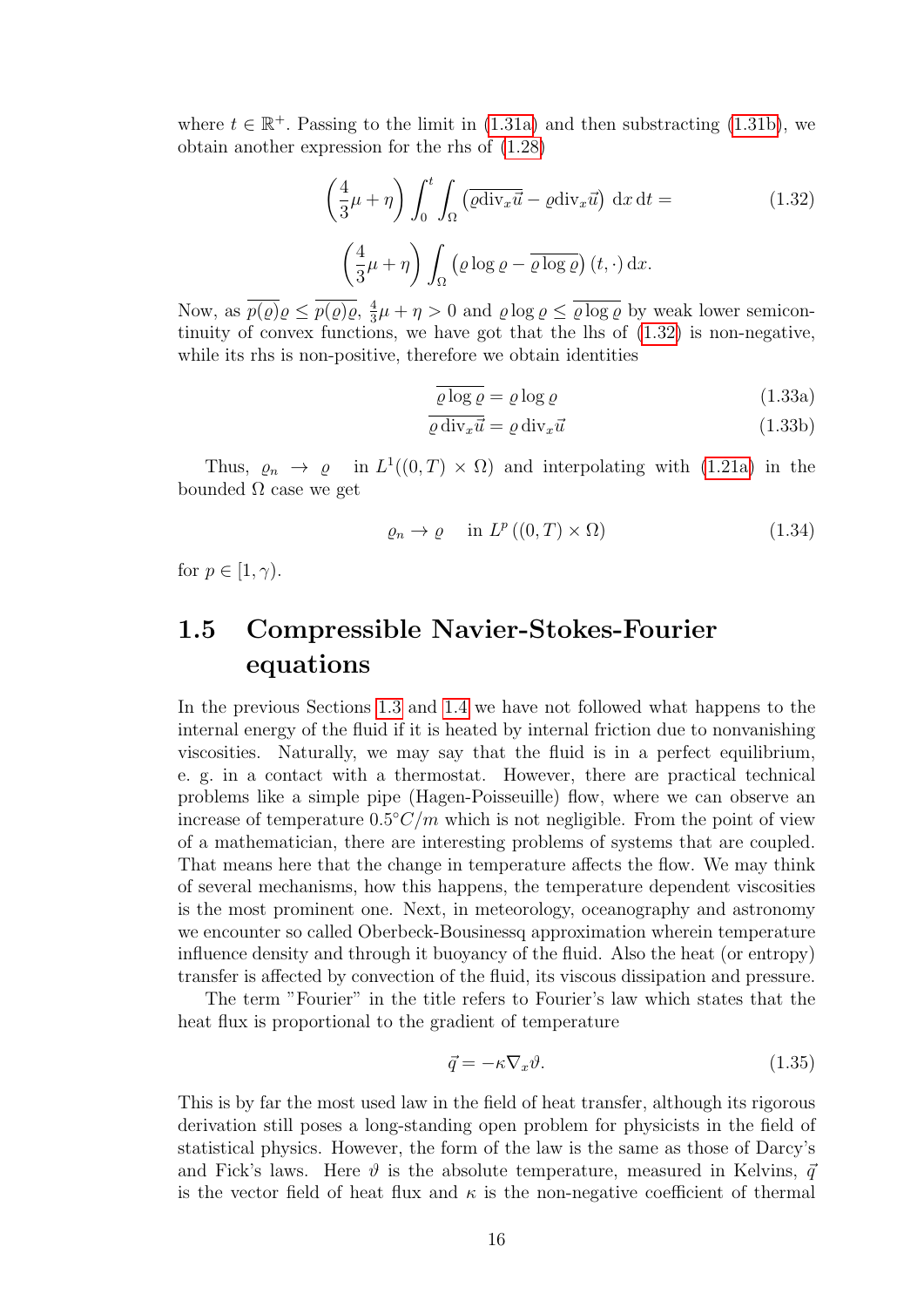conductivity which may depend on density, temperature and the temperature gradient, leading to a nonlinear version of Fourier's law. This option is not followed here. The thermal conductivity coefficient is allowed to depend on the magnetic field as well, which is termed sometimes as (Maggi)-Righi-Leduc effect in the case of electrons, sometimes as Senftleben-Beenakker effect in the case of neutral polyatomic paramagnetic or diamagnetic gases.

When we add the balance of energy to our balance of mass and balance of linear momentum, we obtain a complete system of conservation laws, as we assume the balance of linear momenta is automatically satisfied, because we choose a symmetric Cauchy stress tensor  $\mathbb{T} = -p\mathbb{I} + \mathbb{S}$ . The complete system in an inertial coordinate system reads

<span id="page-20-5"></span><span id="page-20-1"></span><span id="page-20-0"></span>
$$
\partial_t \varrho + \text{div}_x \varrho \vec{u} = 0, \qquad (1.36a)
$$

$$
\partial_t \left( \varrho \vec{u} \right) + \text{div}_x \left( \varrho \vec{u} \otimes \vec{u} \right) + \nabla_x p - \text{div}_x \mathbb{S} = \varrho \vec{f}, \tag{1.36b}
$$

$$
\partial_t \left( \frac{1}{2} \varrho |\vec{u}|^2 \right) + \text{div}_x \left( \frac{1}{2} \varrho |\vec{u}|^2 \vec{u} \right) + \text{div}_x(p\vec{u}) - p \text{ div}_x \vec{u} = \text{div}_x(\mathbb{S}\vec{u}) - (1.36c)
$$

$$
\mathbb{S} : \nabla_x \vec{u} + \varrho \vec{f} \cdot \vec{u}.
$$

The last equation [\(1.36c\)](#page-20-0) arises when we formally multiply the momentum balance  $(1.36b)$  by  $\vec{u}$  and it expresses the time change of the internal kinetic energy of the fluid. We now observe that when we integrate [\(1.36c\)](#page-20-0) in  $\Omega$  we get the rate of dissipation of the total kinetic energy  $\frac{1}{2} \int_{\Omega} \varrho |\vec{u}|^2 dx$  given by  $-\int_{\Omega} \mathbb{T} : \mathbb{D} dx dt$ (viscous dissipation) and  $\int_{\Omega} \vec{f} \cdot \vec{u} \,dx \,dt$  (power of (external) forces) as soon as the boundary conditions do not allow any flux of energy over the boundary  $\partial\Omega$ . The First Law of Thermodynamics claims that the total energy of such a closed system must be constant, therefore we introduce density of internal energy e such that the total energy (in our case sum of the internal and kinetic ones) is preserved. The equation for e has also got a form of a conservation law

<span id="page-20-6"></span>
$$
\partial_t (\varrho e) + \text{div}_x (\varrho e \vec{u}) + \text{div}_x \vec{q} + p \text{div}_x \vec{u} = r + \mathbb{S} : \nabla_x \vec{u}.
$$
 (1.37)

Here we have used our knowledge of thermodynamics that internal energy is linked to temperature and introduced into the equation both heat flux  $\vec{q}$  and the (rate of the) heat sources  $r$ . Let us assume that the following assumption

<span id="page-20-2"></span>
$$
r = 0\tag{1.38}
$$

and the following boundary conditions

<span id="page-20-4"></span><span id="page-20-3"></span>
$$
\vec{u} = \vec{0},\tag{1.39a}
$$

$$
\vec{q} \cdot \vec{n} = 0 \tag{1.39b}
$$

are satisfied. If conditions  $(1.38)$ ,  $(1.39a) - (1.39b)$  $(1.39a) - (1.39b)$  are met then we say that our complete system  $(1.36a) - (1.36c)$  $(1.36a) - (1.36c)$  is mechanically and thermally isolated. For such a system we may form the balance of energy

<span id="page-20-7"></span>
$$
\partial_t \left( \varrho e + \frac{1}{2} \varrho |\vec{u}|^2 \right) + \text{div}_x \left( \varrho \left( e + \frac{1}{2} \varrho |\vec{u}|^2 \right) \vec{u} \right) + \text{div}_x \left( \vec{q} - \mathbb{T} \vec{u} \right) = \varrho \vec{f} \cdot \vec{u} \quad (1.40)
$$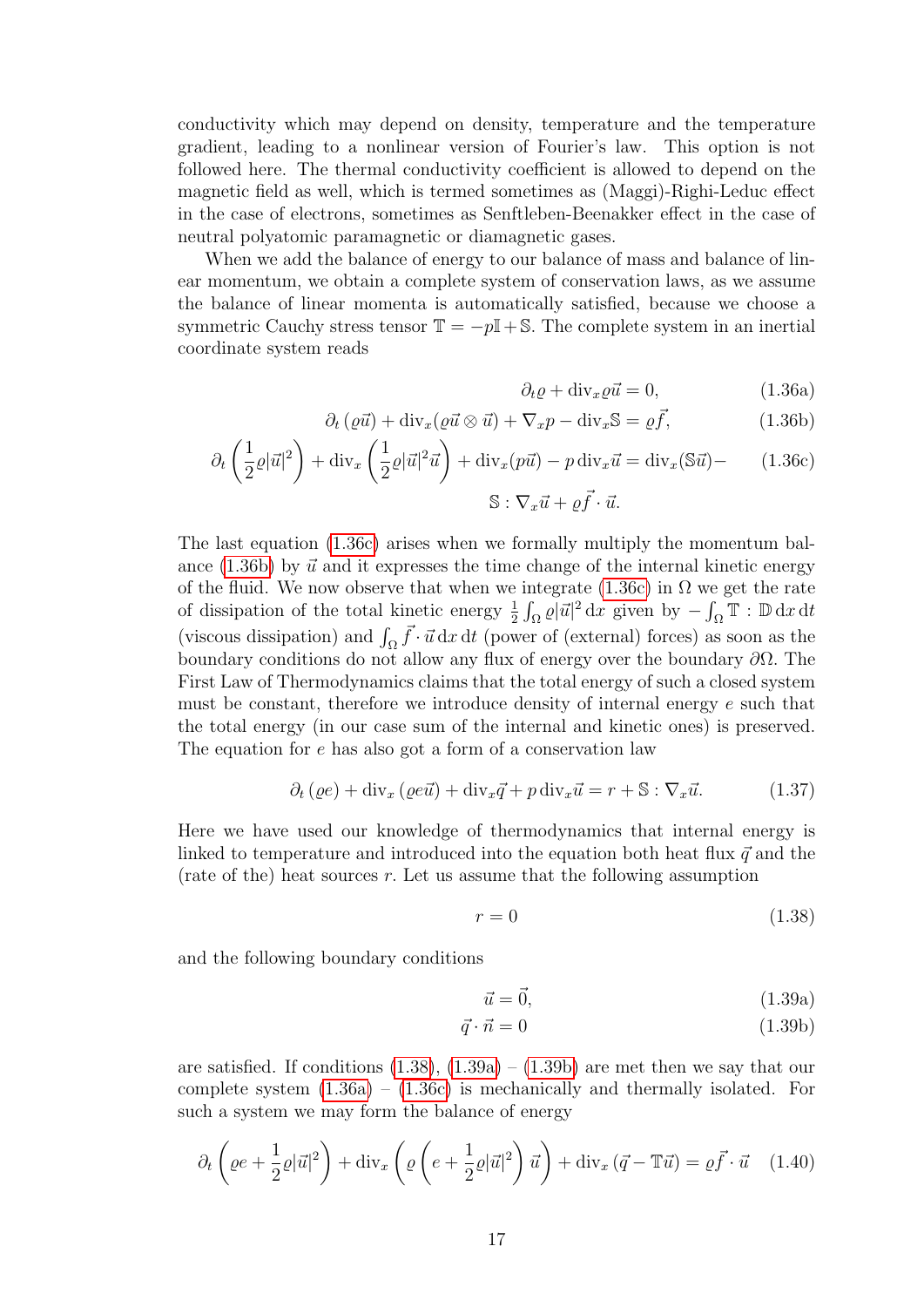and the total energy

$$
\int_{\Omega} \left[ \varrho \left( \frac{1}{2} |\vec{u}|^2 + e \right) \right] dx(t) = \int_{0}^{t} \int_{\Omega} \varrho \vec{f} \cdot \vec{u} \, dx \, dt + \int_{\Omega} \left[ \varrho \left( \frac{1}{2} |\vec{u}|^2 + e \right) \right] dx(0)
$$
\na. e.  $t \in [0, T]$  (1.41)

or in the case of a potential force field  $\vec{f} = \nabla_x \Psi(x)$  in the form of sum of kinetic, potential and internal energy

$$
\int_{\Omega} \left[ \varrho \left( \frac{1}{2} |\vec{u}|^2 - \Psi + e \right) \right] dx(t) = \int_{\Omega} \left[ \varrho \left( \frac{1}{2} |\vec{u}|^2 - \Psi + e \right) \right] dx(0) \qquad (1.42)
$$
  
a. e.  $t \in [0, T],$ 

where all the terms are actually non-negative for the case of a gravitational potential.

To be in agreement with thermodynamics to formulate correctly the complete system we have to take into account the Second Law of Thermodynamics. It states that the entropy in all physically admissible processes in a closed system does not decrease. We reformulate it into an inequality of the Clausius-Duhem type where the entropy production rate is non-negative. We will need a certain form of an equation of state (EOS) as in Section [1.4](#page-14-0)

$$
p = p(\varrho, \vartheta). \tag{1.43}
$$

The book (Feireisl, Novotný, 2009) treats forms of EOS that are near the EOS of the ideal gas. The symbol  $p = p(\rho, \vartheta)$  denotes the thermodynamic pressure and  $e = e(\rho, \vartheta)$  is the specific internal energy, interrelated through Maxwell's relation

<span id="page-21-2"></span>
$$
\frac{\partial e}{\partial \varrho} = \frac{1}{\varrho^2} \left( p(\varrho, \vartheta) - \vartheta \frac{\partial p}{\partial \vartheta} \right). \tag{1.44}
$$

The entropy density function  $s(\varrho, \vartheta)$  has to satisfy the Gibbs' relation

$$
Ds = \vartheta^{-1} \left( De + pD\varrho^{-1} \right). \tag{1.45}
$$

Dividing [\(1.37\)](#page-20-6) by temperature  $\vartheta$  leads to the entropy equality

<span id="page-21-0"></span>
$$
\partial_t (\varrho s) + \text{div}_x (\varrho s \vec{u}) + \text{div}_x \frac{\vec{q}}{\vartheta} = \varsigma,
$$
\n(1.46)

where the entropy production rate

<span id="page-21-1"></span>
$$
\varsigma = \vartheta^{-1} \left( \mathbb{S} : \nabla_x \vec{u} - \vartheta^{-1} \vec{q} \cdot \nabla_x \vartheta \right) \ge 0, \tag{1.47}
$$

from the choice of constitutive laws, namely Newton's rheological law (see an introduction in Section [1.4](#page-14-0) with conditions on viscosities which are kept here even though these may not be constants anymore that make  $\mathbb{S} : \nabla_x \vec{u}$  a non-negative quadratic form in terms of first space partial derivatives of  $\vec{u}$ ) and Fourier's law [\(1.35\)](#page-19-2)). Note that we may choose other constitutive laws and if we can enforce the condition  $\varsigma \geq 0$  or even a stronger version of the entropy inequality, i. e. that the entropy production rate is maximal.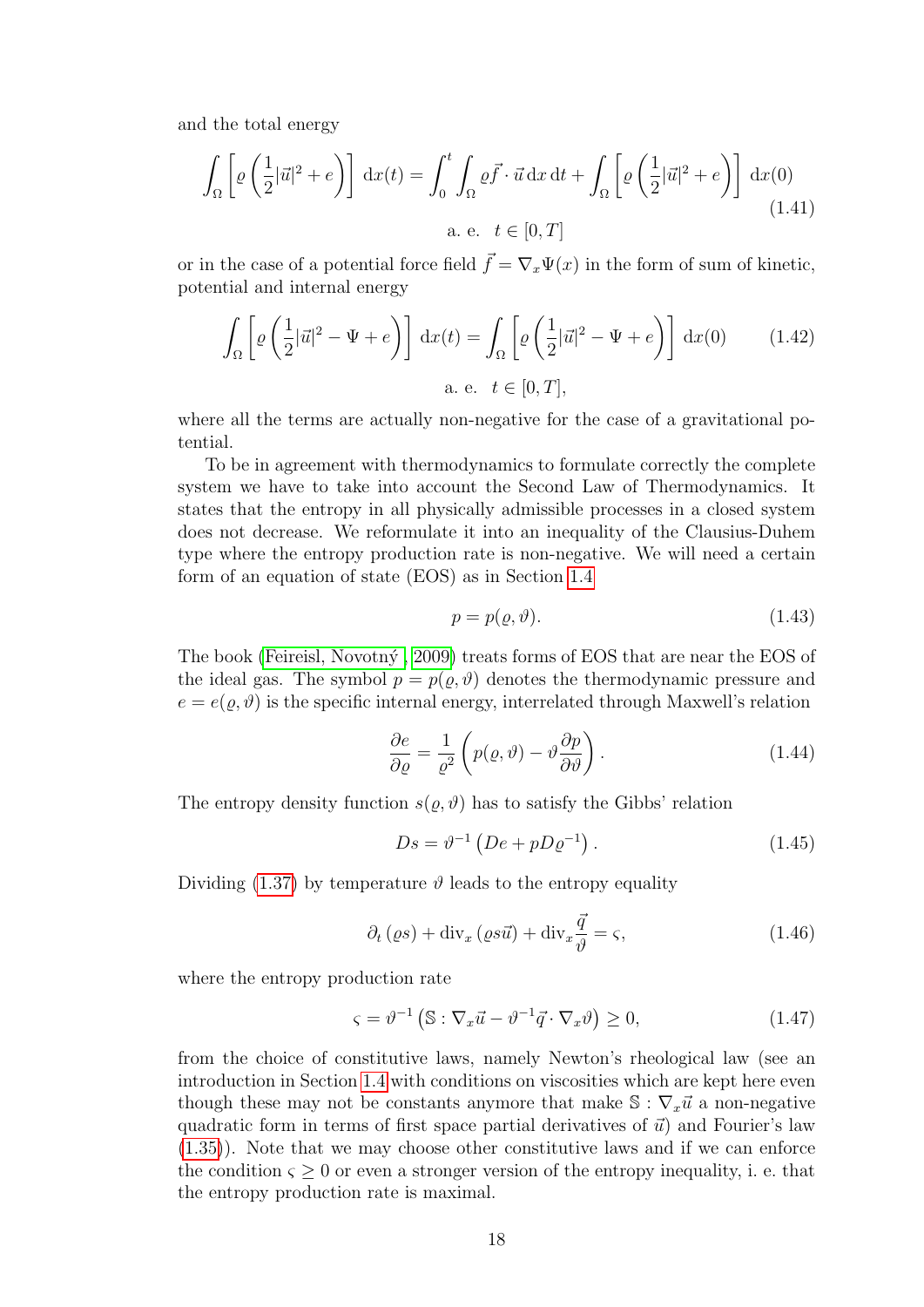So far we have fulfilled the Zeroth, First and Second Laws of Thermodynamics. The Third Law is connected with the EOS and is violated in the case of ideal gas. This cannot be satisfied without quantum considerations. The system [\(1.36a\)](#page-20-5),  $(1.36b)$ ,  $(1.37)$  with  $(1.38)$ ,  $(1.46)$  of balance laws of mass, momentum, energy without heat sources, entropy is certainly overdetermined. From the point of view of mathematical analysis we have got a problem with a viscous dissipation term S:  $\nabla_x \vec{u}$  because from the a-priori estimate [\(1.21c\)](#page-16-2) it is in  $L^1((0,T) \times \Omega)$ only. Therefore the balance of internal energy [\(1.37\)](#page-20-6) we treat as a constraint and modify the entropy equality [\(1.46\)](#page-21-0) to the inequality [\(1.48\)](#page-22-0)

<span id="page-22-0"></span>
$$
\partial_{t} \left(\varrho s\right) + \operatorname{div}_{x} \left(\varrho s \vec{u}\right) + \operatorname{div}_{x} \frac{\vec{q}}{\vartheta} \ge \varsigma, \tag{1.48}
$$

if the entropy production rate is still given by [\(1.47\)](#page-21-1). The explanation is that we cannot prove that the equality is satisfied unless the weak solution is smooth enough. If there are weak solutions such that entropy inequality [\(1.48\)](#page-22-0) holds instead of entropy equality [\(1.46\)](#page-21-0) it remains one of the major open problems of mathematical fluid dynamics. The weak formulation of [\(1.48\)](#page-22-0) is standard (only take non-negative test function to preserve the inequality sign), once we assume there is an initial condition for entropy in the form

$$
\varrho s(0,.) = (\varrho s)_0 \quad \text{in } \Omega. \tag{1.49}
$$

It remains to specify an EOS and transport coefficients  $\mu, \eta$  and  $\kappa$ . From the rational thermodynamics we can infer several requirements on the constitutive relations, but their particular form is not specified, because these are characteristics of a given material. We also sometimes do not know how the relations should look like in a particular situation, as relevant experimental data are missing or are insufficient, because mathematical theory typically needs bounds in extreme cases like very low or very high temperatures. Sometimes experiments are completely excluded like in many astrophysical situations. Finally, there is also a discrepancy between mathematics and physics. Available mathematical theory typically falls behind what is observed and needed in the physical practice. The theory of turbulence can serve as an example.

We require that our fluid is thermodynamical stable. This means that the following two inequalities hold for any state variables, a couple  $(\rho, \vartheta)$ ,

<span id="page-22-2"></span><span id="page-22-1"></span>
$$
\partial_{\varrho} p > 0 \tag{1.50a}
$$

$$
\partial_{\vartheta} e > 0 \tag{1.50b}
$$

Since  $-\varrho \partial_p \frac{1}{\varrho} = \varrho^{-1} (\partial_\varrho p)^{-1} > 0$  is the (isothermal) compressibility of the fluid, the condition [\(1.50a\)](#page-22-1) means that the fluid is always compressible. Moreover if we keep the entropy constant when taking the derivative of pressure with respect to density, we get square of the speed of sound in the fluid. Therefore [\(1.50a\)](#page-22-1) means that the speed of sound in the fluid is always positive. The second condition [\(1.50b\)](#page-22-2) means that the specific heat capacity (at constant volume) is always positive.

The mathematical theory of complete systems is essential divided into works dealing with local in time solutions or solutions not deviating too much from a stationary equilibrium, and works establishing the existence of global in time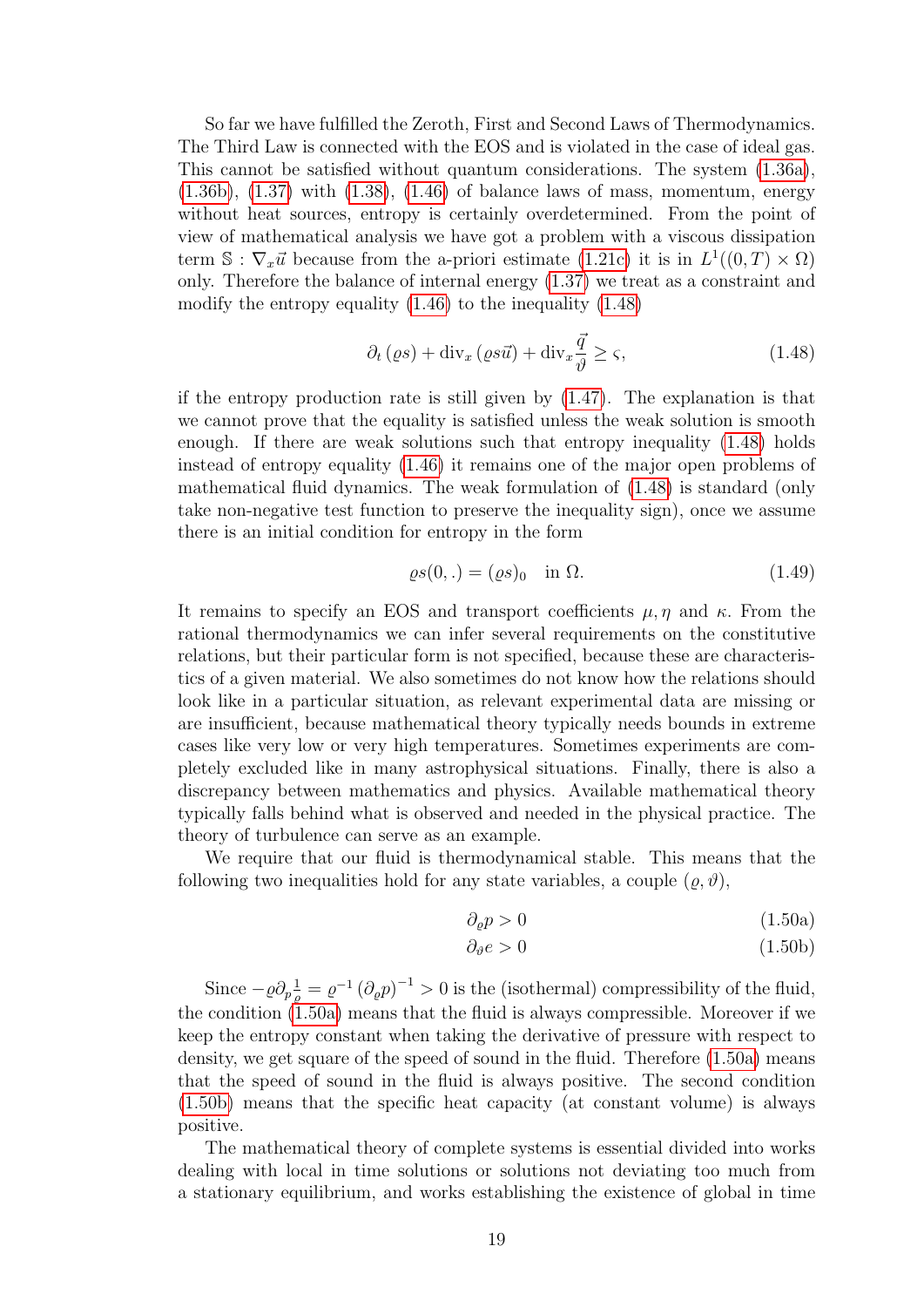weak solutions. Let us focus on the latter. There we can discern three different approaches, cf. (Novotn $\circ$ , 2012; and references therein). The first one is due to Feireisl who split the pressure into its density-dependent part and a part depending on temperature in the linear way

<span id="page-23-0"></span>
$$
p(\varrho, \vartheta) = p_c(\varrho) + \vartheta p_{\vartheta}(\varrho), \qquad (1.51)
$$

where both parts satisfy asymptotically power laws,  $p_{\theta}$  with a sufficiently smaller growth with respect to the growth of  $p_c$ . This setting has to be accompanied with  $\mu = \text{const.}, \eta = \text{const.}, \text{ and } \kappa(\vartheta)$  having a suitable polynomial growth.

The second approach is due to Bresch and Desjardins, so called cold pressure. They use the same splitting [\(1.51\)](#page-23-0), but this time  $p_{\theta}(\rho) = \rho$  and  $p_c(\rho)$  has asymptotically power growth for large densities, but is singular for low densities. They are able to prove an estimate of  $\rho$  in a Sobolev space if the viscosities are density dependent and linked by

$$
2\left(\varrho + \frac{1}{3}\right)\mu' - \eta' = 2\mu.
$$
\n(1.52)

The third approach, we use and focus on, is due to Feireisl and Novotný [\(Fei](#page-99-1)reisl, Novotný,  $2009$ ). In this approach these authors generalized the expression for pressure of the ideal gas and augmented it with the radiative pressure due to the Stefan-Boltzmann law which helped them to get suitable a-priori bounds for temperature  $\vartheta$ .

<span id="page-23-4"></span>
$$
p(\varrho,\vartheta) = \vartheta^{5/2} P\left(\frac{\varrho}{\vartheta^{3/2}}\right) + \frac{a}{3} \vartheta^4,\tag{1.53}
$$

where  $P : [0, \infty) \to [0, \infty)$  is a given function with the following properties:

<span id="page-23-1"></span>
$$
P \in C^{1}([0, \infty)), P(0) = 0, P'(Z) > 0 \text{ for all } Z \ge 0,
$$
 (1.54)

<span id="page-23-3"></span>
$$
0 < \frac{\frac{5}{3}P(Z) - P'(Z)Z}{Z} < c \text{ for all } Z \ge 0,\tag{1.55}
$$

<span id="page-23-2"></span>
$$
\lim_{Z \to \infty} \frac{P(Z)}{Z^{5/3}} = p_{\infty} > 0.
$$
\n(1.56)

and  $a > 0$  is the Stefan-Boltzmann constant. According to Maxwell's relation  $(1.44)$ , the specific internal energy e is

$$
e(\varrho,\vartheta) = \frac{3}{2}\vartheta \frac{\vartheta^{3/2}}{\varrho} P\left(\frac{\varrho}{\vartheta^{3/2}}\right) + a\frac{\vartheta^4}{\varrho},\tag{1.57}
$$

and the associated specific entropy reads

$$
s(\varrho, \vartheta) = M\left(\frac{\varrho}{\vartheta^{3/2}}\right) + \frac{4a}{3} \frac{\vartheta^3}{\varrho},\tag{1.58}
$$

with

$$
M'(Z) = -\frac{3}{2} \frac{\frac{5}{3}P(Z) - P'(Z)Z}{Z^2} < 0.
$$

The condition  $(1.54)_{3}$  expresses a stronger version of the thermodynamical stability [\(1.50a\)](#page-22-1), that is the compressibility at zero density (existing in the form of liminf at least) is still positive for any given temperature  $\vartheta$ . We can also observe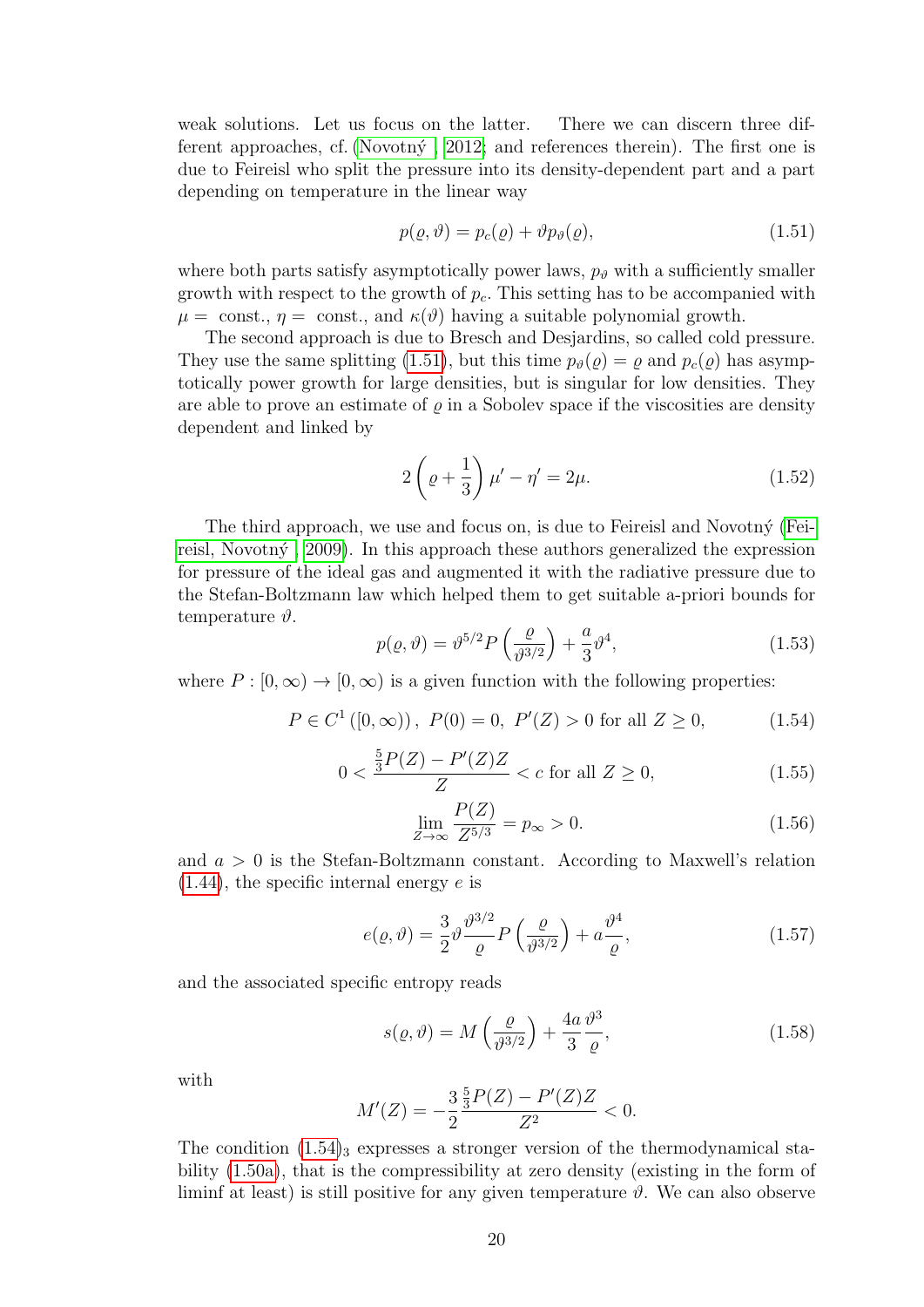that there is a "degenerated region" of low temperatures  $\vartheta$  and/or large densities  $\rho$ , thus of large Z, where the inequality in [\(1.56\)](#page-23-2) remains strict, that means our gas still possesses a certain internal energy density  $e$  even in the case of the hypothetical zero absolute temperature  $\vartheta = 0$  and the expression for  $M'(Z) \to 0^-$  as  $Z \rightarrow \infty$  thanks to [\(1.55\)](#page-23-3). This means that our gas is assumed to have at least one component behaving like a Fermi-Dirac gas (in the case of plasmas this is usually an electron gas) except for other components which may follow the Bose-Einstein or Maxwell-Boltzmann statistics. In this case the Third Law of Thermodynamics is saved. Let us recall that in the case  $P$  is linear we have got the Boyle-Marriot law for ideal gases  $p(\rho, \vartheta) = \frac{R_m}{M_m} \rho \vartheta$  with  $R_m$  the universal molar gas constant and  $M_m$  their (average) molecular weight does not satisfy [\(1.56\)](#page-23-2). In this sense the current mathematical analysis cannot treat the isothermal ideal gas case and needs a Fermi contribution in the degenerate region.

The hypotheses for the transport coefficients are the following

<span id="page-24-1"></span>
$$
c_1(1+\vartheta^{\alpha}) \le \mu(\vartheta) \le c_1^{-1}(1+\vartheta^{\alpha}), \ \mu'(\vartheta) < c_2, \ 0 \le \eta(\vartheta) \le c_3(1+\vartheta^{\alpha}), \tag{1.59}
$$

<span id="page-24-0"></span>
$$
c_1(1+\vartheta^3) \le \kappa(\vartheta) \le c_2(1+\vartheta^3) \tag{1.60}
$$

with positive constants  $c_1, c_2, c_3$  and an exponent  $\alpha \in (\frac{2}{5})$  $(\frac{2}{5}, 1]$ . The third power in [\(1.60\)](#page-24-0) corresponds to a contribution from the radiative heat transfer which is essential in astrophysical models. Actually, Feireisl, Novotný  $(2009)$  mentions that the coefficient in this contribution is proportional to the photon mean field path and the speed of light. Regarding a physical plausability of the range of the power  $\alpha$  we may cite Sutherland's law which leads asymptotically to  $\alpha = \frac{1}{2}$  $rac{1}{2}$ . Sutherland derived it from preliminary version of later Born-Green kinetic theory due to Maxwell [\(Sutherland , 1893\)](#page-103-7). Mathur and Todos [\(Mathur, Thodos , 1963\)](#page-101-4) have surveyed data from measurement of viscosities of certain gases up to 10 000 Kelvins. From their graph we may infer approximately the following values of  $\alpha$ . Hydrogen — 0.86, helium — 0.88, nitrogen — 0.82, oxygen — 0.61, neon — 0.70. Other gases reviewed there are argon, krypton and xenon. Around 20 years later these values were corrected by Vargaftik and Vassilevskaya [\(Vargaftik,](#page-103-8) Vasilevskaya, 1984). Their values are: helium  $-0.71$ , neon  $-0.63$ , argon  $-$ 0.68, krypton  $-$  0.69, xenon  $-$  0.69. All are covered by the theory of Feireisl and Novotný.

To get a-priori estimates we introduce the shifted Helmholtz function, similar to [\(1.17\)](#page-15-4), now associated to a given constant non-negative density  $\bar{\varrho}$  and a positive temperature  $\vartheta$ 

$$
\mathcal{H}(\varrho, \vartheta) := H(\varrho, \vartheta) - (\varrho - \overline{\varrho}) H_{\varrho}(\overline{\varrho}, \overline{\vartheta}) - H(\overline{\varrho}, \overline{\vartheta}). \tag{1.61}
$$

Here the "Helmholtz free energy" is  $H(\varrho, \vartheta) := \varrho e(\varrho, \vartheta) - \overline{\vartheta} \varrho s(\varrho, \vartheta)$ . The shifted Helmholtz function has a number of nice properties ((see for proofs [Feireisl, No](#page-99-1)votný,  $(2009)$ , especially

- 1.  $\mathcal{H}(\rho, \vartheta)$  is non-negative
- 2.  $\mathcal{H}(\rho, \vartheta)$  attains its strict minimum at  $(\overline{\rho}, \overline{\vartheta})$
- 3.  $\mathcal{H}(\varrho, \cdot)$  is decreasing on  $(0, \overline{\vartheta})$  and increasing on  $(\overline{\vartheta}, \infty)$
- 4.  $\mathcal{H}(\cdot, \vartheta)$  is locally uniformly convex on  $\mathbb{R}^+$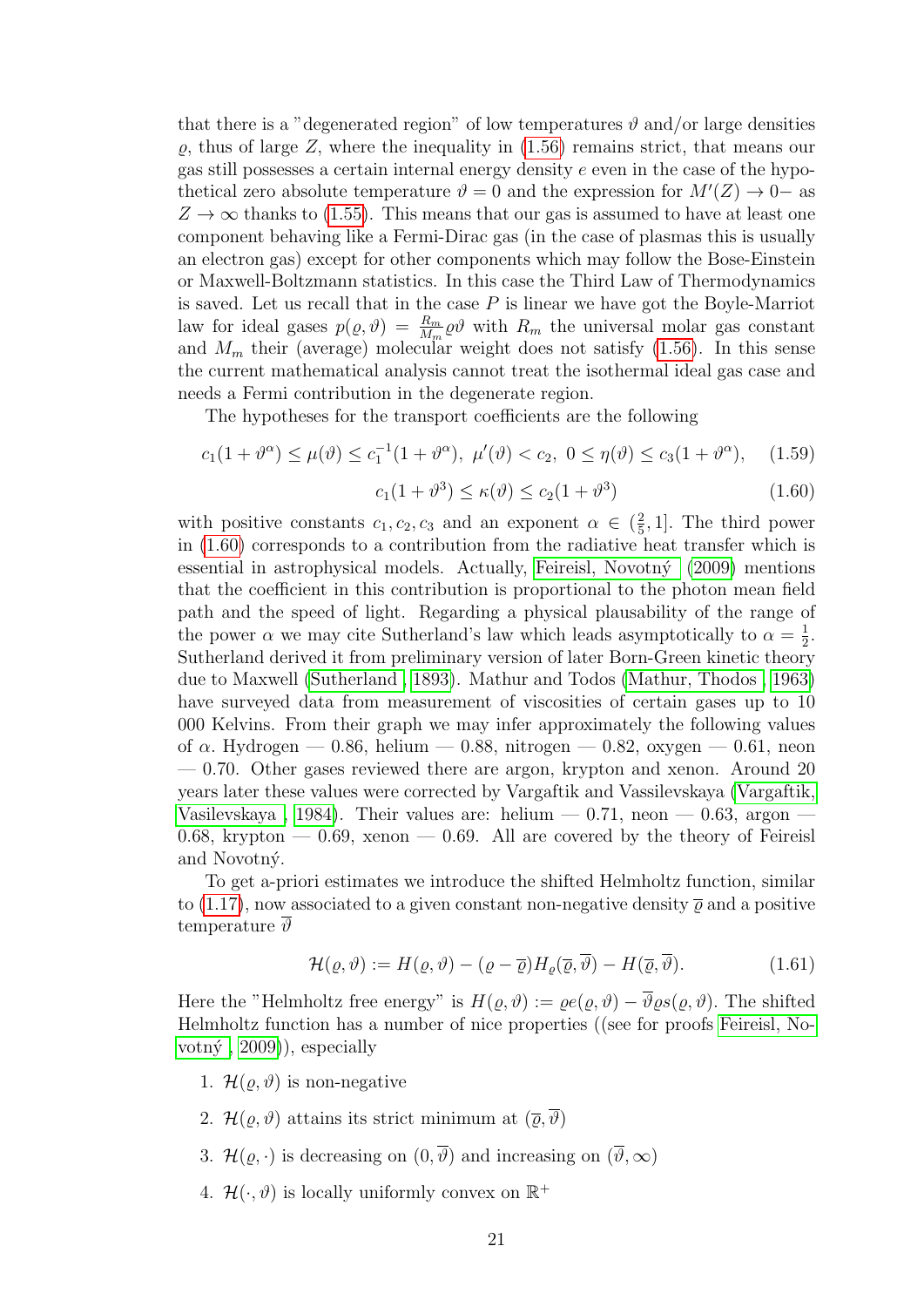Let us choose for  $\Omega$  bounded  $\bar{\varrho}$  as the mean density  $\bar{\varrho} := |\Omega|^{-1} \int_{\Omega} \varrho dx$  which is constant in time due to [\(1.36a\)](#page-20-5). The energy inequality written with the upper defined function is

<span id="page-25-0"></span>
$$
\int_{\Omega} \left( \frac{1}{2} \varrho |\vec{u}|^2 + \mathcal{H}(\varrho, \vartheta) \right) dx (t_2) + \overline{\vartheta}_{\varsigma} \left[ [t_1, t_2] \times \overline{\Omega} \right] \le
$$
\n
$$
\int_{\Omega} \left( \frac{1}{2} \varrho |\vec{u}|^2 + \mathcal{H}(\varrho, \vartheta) \right) dx (t_1) \quad \text{for a. e. } t_1 < t_2 \in [0, T]. \tag{1.62}
$$

On the left hand side of  $(1.62)$   $\varsigma$  is a non-negative Radon measure and the symbol  $\varsigma\left[[t_1,t_2]\times\overline{\Omega}\right]$  denotes the value of this measure over the set in the brackets.

**Definition [1.5.](#page-19-0)1** We say that  $(\rho, \vec{u}, \vartheta)$  is a weak solution of problem [\(1.36a\)](#page-20-5)  $-$  [\(1.36b\)](#page-20-1), [\(1.40\)](#page-20-7), [\(1.39a\)](#page-20-3), [\(1.39b\)](#page-20-4) with [\(1.35\)](#page-19-2), [\(1.60\)](#page-24-0), [\(1.44\)](#page-21-2) and S defined as in Subsection [1.4](#page-14-0) with viscosities  $\mu$ ,  $\eta$  dependent on temperature  $\vartheta$  subject to [\(1.59\)](#page-24-1) iff

$$
\varrho \geq 0, \quad \vartheta > 0 \text{ for a.a. } (t, x) \times \Omega,
$$
  

$$
\varrho \in L^{\infty}(0, T; L^{5/3}(\Omega)), \quad \vartheta \in L^{\infty}(0, T; L^{4}(\Omega)),
$$
  

$$
\vec{u} \in L^{2}(0, T; W_{0}^{1, \frac{s}{5-\alpha}}(\Omega; \mathbb{R}^{3})),
$$
  

$$
\vartheta \in L^{2}(0, T; W^{1,2}(\Omega)),
$$

and if  $\rho$ ,  $\vec{u}$ ,  $\vartheta$  satisfy the integral identities [\(1.63\)](#page-25-1), [\(1.64\)](#page-25-2), [\(1.65\)](#page-25-3), [\(1.66\)](#page-25-4):

Ω

<span id="page-25-1"></span>
$$
\int_0^T \int_{\Omega} \left[ \left( \varrho + b(\varrho) \right) \partial_t \varphi + \left( \varrho + b(\varrho) \right) \vec{u} \cdot \nabla_x \varphi + \left( b(\varrho) - b'(\varrho) \varrho \right) \mathrm{div}_x \vec{u} \, \varphi \right] \, \mathrm{d}x \, \mathrm{d}t
$$
\n
$$
= - \int \left( \varrho_0 + b(\varrho_0) \right) \varphi(0, \cdot) \, \mathrm{d}x \tag{1.63}
$$

to be satisfied for any  $\varphi \in C_c^{\infty}([0,\infty) \times \overline{\Omega})$ , and any  $b \in C^{\infty}([0,\infty))$ ,  $b' \in$  $C_c^{\infty}([0,\infty)),$ 

<span id="page-25-2"></span>
$$
\int_0^T \int_{\Omega} (\varrho \vec{u} \cdot \partial_t \vec{\varphi} + \varrho \vec{u} \otimes \vec{u} : \nabla_x \vec{\varphi} + p \operatorname{div}_x \vec{\varphi}) dx dt =
$$
\n
$$
\int_0^T \int_{\Omega} \left( \mathbb{S} : \nabla_x \vec{\varphi} - \varrho \vec{f} \cdot \vec{\varphi} \right) dx dt - \int_{\Omega} (\varrho \vec{u})_0 \cdot \vec{\varphi}(0, \cdot) dx
$$
\n
$$
\int_{\widetilde{\varphi}}^{\infty} ([0, T) \times \Omega; \mathbb{R}^3),
$$
\n(1.64)

for any  $\vec{\varphi} \in C_c^{\infty}([0, T) \times \Omega; \mathbb{R}^3)$ ,

<span id="page-25-3"></span>
$$
\int_0^T \int_{\Omega} \left( \varrho s \partial_t \varphi + \varrho s \vec{u} \cdot \nabla_x \varphi + \frac{\vec{q}}{\vartheta} \cdot \nabla_x \varphi \right) dx dt \qquad (1.65)
$$

$$
\int (\varrho s)_{\Omega} \varphi(0, \cdot) dx + \int_0^T \int \frac{1}{\tau} \left( \frac{\vec{q} \cdot \nabla_x \vartheta}{\tau} - \mathbb{S} : \nabla_x \vec{u} \right) \varphi dx dt
$$

$$
\leq -\int_{\Omega} (\varrho s)_0 \varphi(0, \cdot) \, dx + \int_0^T \int_{\Omega} \frac{1}{\vartheta} \left( \frac{\vec{q} \cdot \nabla_x \vartheta}{\vartheta} - \mathbb{S} : \nabla_x \vec{u} \right) \varphi \, d\xi
$$
  
  $\varphi \in C_c^{\infty}([0, T) \times \overline{\Omega}), \varphi \geq 0,$ 

for any c

<span id="page-25-4"></span>
$$
\int_{\Omega} \left( \frac{1}{2} \varrho |\vec{u}|^2 + \varrho e(\varrho, \vartheta) \right) (\tau, \cdot) \, dx + \int_0^{\tau} \int_{\Omega} \varrho \vec{f} \cdot \vec{u} \, dx \, dt = \qquad (1.66)
$$
\n
$$
\int_{\Omega} \left( \frac{1}{2 \varrho_0} |(\varrho \vec{u})_0|^2 + (\varrho e)_0 \right) \, dx \qquad \text{for a. a. } \tau \in (0, T).
$$

With all this we can formulate the existence theorem due to Feireisl and Novotný (Feireisl, Novotný, 2009).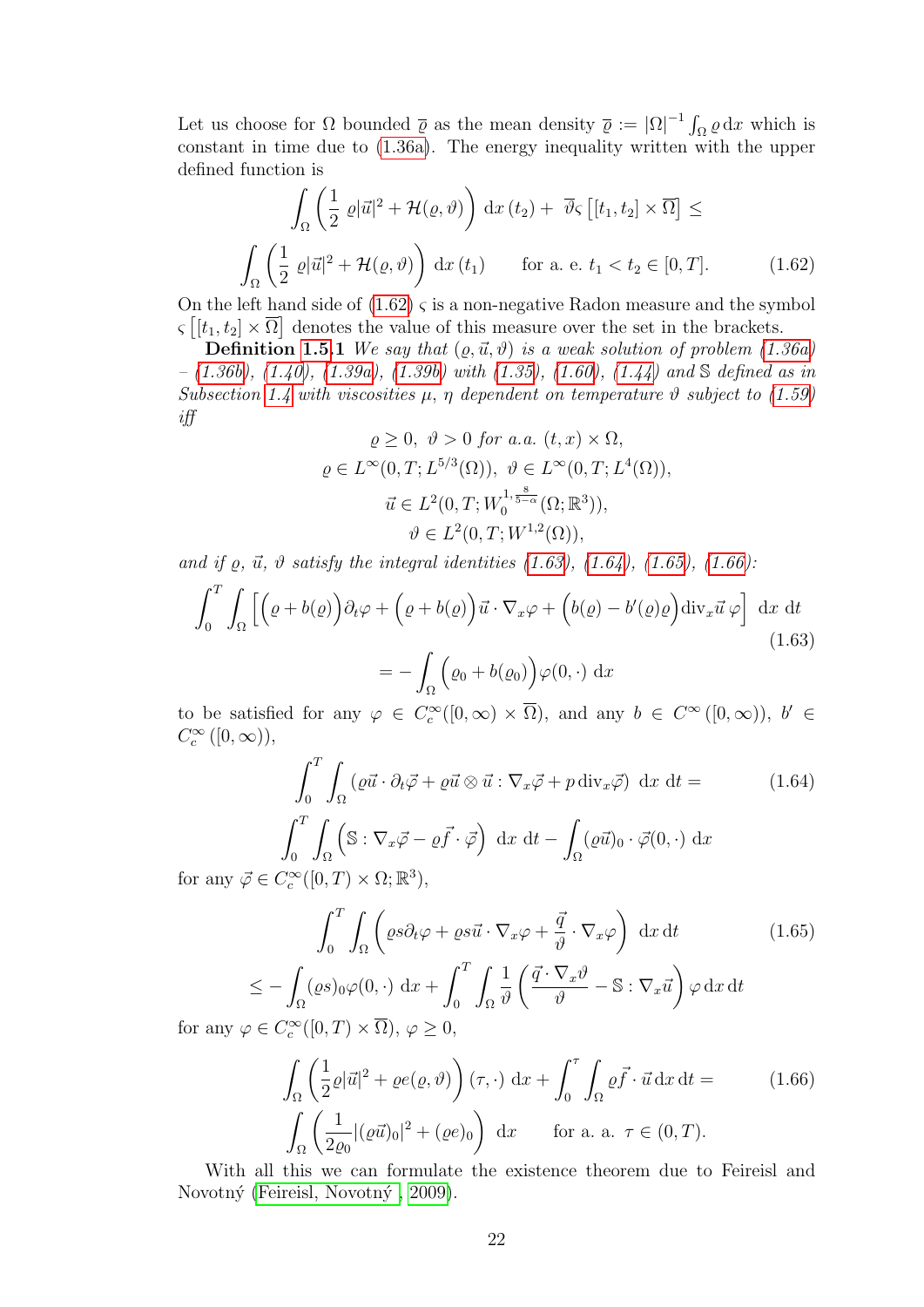Theorem 1.5.1. Let  $\Omega \in \mathbb{R}^3$  be a bounded domain with  $\partial \Omega \in C^{2,\nu}$  for  $\nu > 0$ . Let the hypotheses  $(1.53)$ – $(1.60)$  hold. Let the initial data satisfy

$$
\varrho_0 \in L^{\frac{5}{3}}(\Omega),\tag{1.67}
$$

$$
\frac{\left|\vec{m}_0\right|^2}{\rho_0} \in L^1(\Omega),\tag{1.68}
$$

$$
\vartheta_0 \in L^{\infty}(\Omega) \quad \text{ess} \inf_{\Omega} \vartheta_0 > 0,
$$
\n(1.69)

where  $\vec{m}_0$  is the initial value for the momentum. Then the IBVP for Navier-Stokes-Fourier system in the case of mechanical and thermal isolation [\(1.36a\)](#page-20-5),  $(1.36b)$ ,  $(1.48)$ ,  $(1.39a)$ ,  $(1.39b)$  with initial conditions  $(\varrho_0, \vec{m}_0, \vartheta_0)$  admits a weak solution  $(\varrho, \vec{u}, \vartheta)$  in the sense of the Definition [1.5.](#page-19-0)1 satisfying

$$
\varrho \in C_w(0, T; L^{\frac{5}{3}}(\Omega)).\tag{1.70}
$$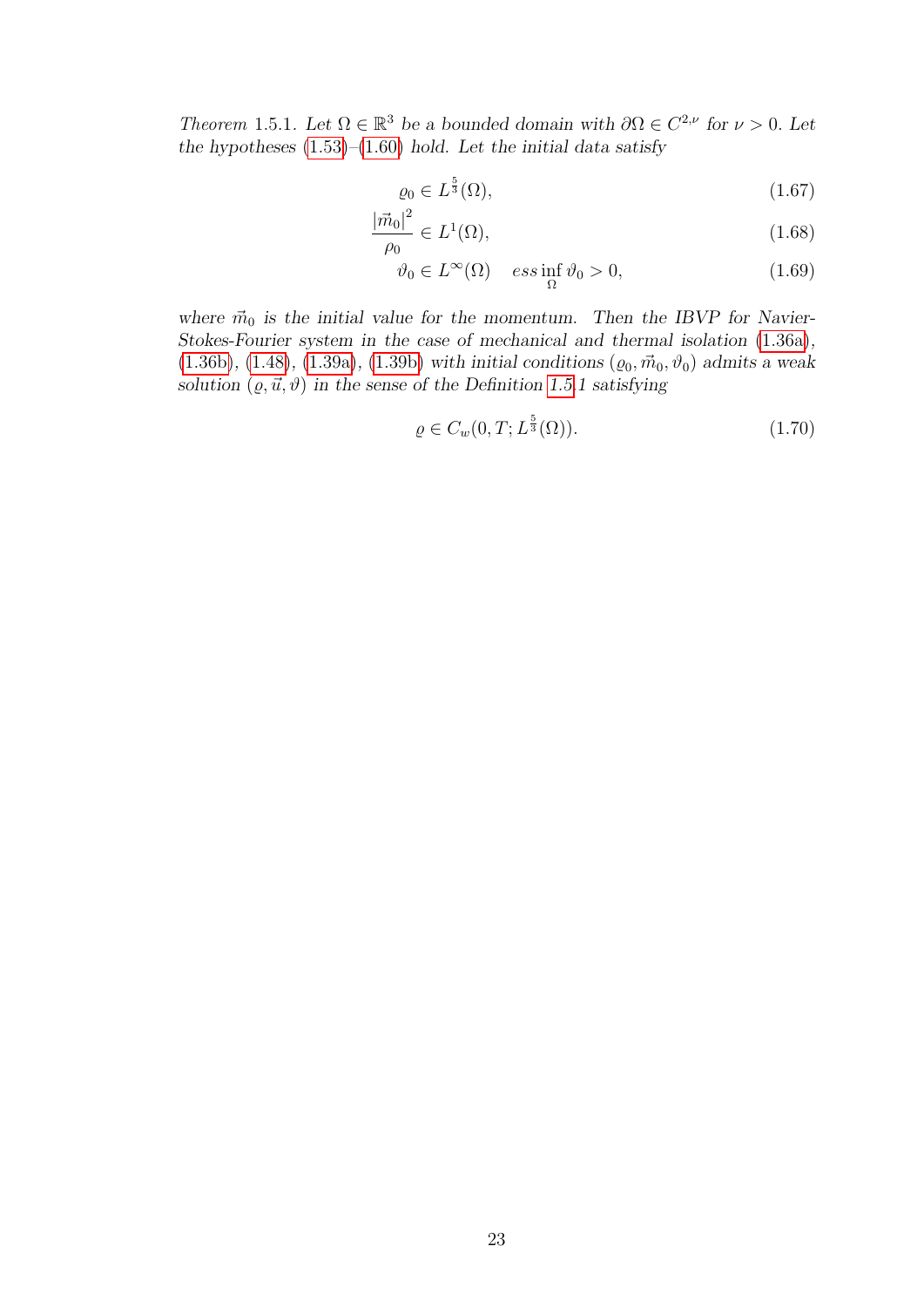# <span id="page-27-0"></span>2. Global existence of a weak solution for a model in radiation magnetohydrodynamics

#### <span id="page-27-1"></span>2.1 Introduction

There are a number of situations when stars can be described by compressible fluids and their dynamics is controlled by intense magnetic fields coupled with a simplified model of radiation. Following studies by (Ducomet, Feireisl, Nečaso-vá. 2011) and [\(Ducomet, Feireisl , 2006\)](#page-98-0) we consider a mathematical model of radiative flow where the motion of the fluid is described by the standard Galilean fluid mechanics giving an evolution of the mass density  $\rho = \rho(t, x)$ , the velocity field  $\vec{u} = \vec{u}(t, x)$ , and the absolute temperature  $\vartheta = \vartheta(t, x)$  as functions of the time t and the Eulerian spatial coordinate  $x \in \Omega \subset \mathbb{R}^3$ . The effect of radiation is incorporated in the *radiative intensity*  $I = I(t, x, \vec{\omega}, \nu)$ , depending on the director  $\vec{\omega} \in \mathcal{S}^2$ , where  $\mathcal{S}^2 \subset \mathbb{R}^3$  denotes the unit sphere, and the frequency  $\nu \geq 0$ . This system of equations is coupled to a simplified Maxwell system of electrodynamics where we assume the quasineutrality of the plasma described and neglect the Maxwell displacement current. This system describes an evolution of the magnetic induction  $\vec{B} = \vec{B}(t, x)$  and the electric field  $\vec{E} = \vec{E}(t, x)$ , resp. the magnetic field  $\vec{H} = \vec{H}(t, x)$  and the electric induction  $\vec{D} = \vec{D}(t, x)$ . The collective effect of the radiation is then expressed in terms of integral means with respect to the variables  $\vec{\omega}$  and  $\nu$  of quantities depending on I: the radiation energy  $E_R$  is given as

<span id="page-27-3"></span>
$$
E_R(t,x) = \frac{1}{c} \int_{\mathcal{S}^2} \int_0^\infty I(t,x,\vec{\omega},\nu) \, d\vec{\omega} \, d\nu. \tag{2.1}
$$

The time evolution of  $I$  is described by a transport equation with source terms  $S$ depending on nonnegative quantities of the absolute temperature  $\vartheta$  and frequency of radiation  $\nu$ , while the effect of radiation on the macroscopic motion of the fluid is represented by an extra source term of radiative heating/cooling in the energy equation and an extra source term of acceleration/deceleration both evaluated in terms of  $\tilde{S}$ .

The Maxwell system of classical electrodynamics in our case reduces to Faraday's law of induction

<span id="page-27-2"></span>
$$
\partial_t \vec{B} + \text{curl}_x \vec{E} = 0,\tag{2.2}
$$

together with Gauss's law for magnetism

$$
\text{div}_x \vec{B} = 0,\tag{2.3}
$$

Ampère's law

$$
\vec{J} = \text{curl}_x \vec{H},\tag{2.4}
$$

Coulomb's law

$$
\operatorname{div}_x \vec{D} = 0,\tag{2.5}
$$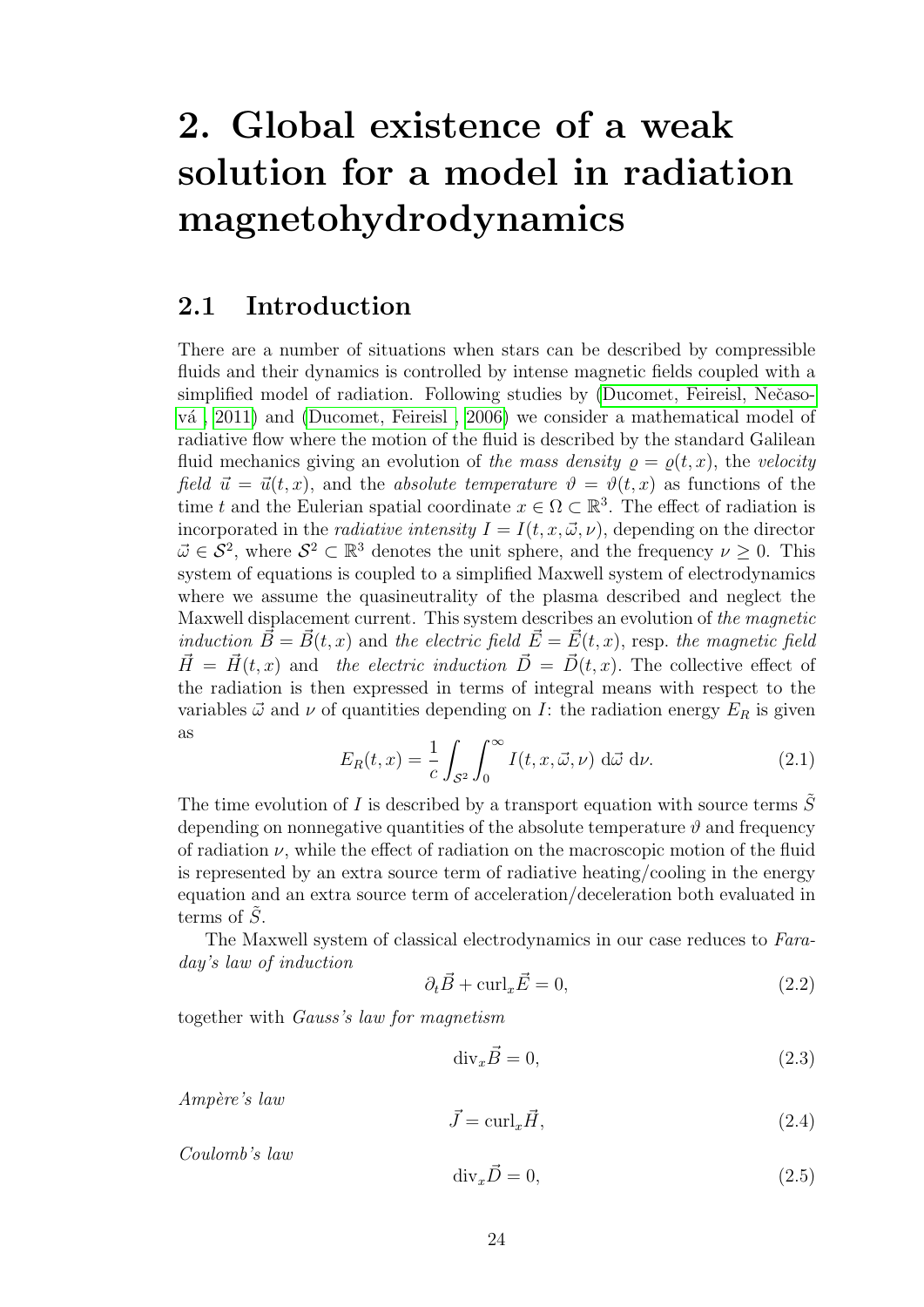and (a nonlinear version of) Ohm's law

<span id="page-28-5"></span>
$$
\vec{J} = \sigma(\vec{E} - \vec{B} \times \vec{u}),\tag{2.6}
$$

where  $\vec{B} = \zeta \vec{H}$ ,  $\vec{D} = \tilde{\varepsilon} \vec{E}$ ,  $\sigma$  is the (nonlinear) electrical conductivity,  $\zeta = \zeta$  (  $\vec{H}$  $\setminus$ and  $\tilde{\varepsilon}$  is the dielectric permittivity. All the material properties are assumed to be scalars.

This gives us from [\(2.2\)](#page-27-2)

$$
\partial_t \vec{B} + \operatorname{curl}_x(\vec{B} \times \vec{u}) + \operatorname{curl}_x(\frac{1}{\sigma} \operatorname{curl}_x(\frac{1}{\zeta} \vec{B})) = 0. \tag{2.7}
$$

Following [\(Blanc, Ducomet , 2015\)](#page-96-5) we will denote

$$
\mathcal{M}(s) = \int_0^s \tau \partial_\tau (\tau \zeta(\tau)) d\tau,
$$
\n(2.8)

and rewrite the equation [\(2.2\)](#page-27-2) as a version of the Poynting theorem

$$
\partial_t \mathcal{M}(|\vec{H}|) + \vec{J} \cdot \vec{E} = \text{div}_x(\vec{H} \times \vec{E}). \tag{2.9}
$$

Together with the principles of continuum mechanics, the magnetofluid [\(Ca](#page-97-4)[bannes , 1970,](#page-97-4) [Kulikovskiy, Lyubimov , 1965\)](#page-100-1) with radiation effects [\(Pomraning](#page-102-4) [, 2005\)](#page-102-4) problem can be described by the system of equations

<span id="page-28-2"></span>
$$
\partial_t \varrho + \text{div}_x(\varrho \vec{u}) = 0 \text{ in } (0, T) \times \Omega; \tag{2.10}
$$

<span id="page-28-0"></span>
$$
\partial_t(\varrho \vec{u}) + \text{div}_x(\varrho \vec{u} \otimes \vec{u}) + \nabla_x p(\varrho, \vartheta) = \tag{2.11}
$$

<span id="page-28-4"></span>
$$
\operatorname{div}_{x} \mathbb{S} - \vec{S}_{F} + \varrho \nabla_{x} \Psi + \zeta \vec{J} \times \vec{H} \text{ in } (0, T) \times \Omega;
$$
  

$$
\partial_{t} \left[ \varrho \left( \frac{1}{2} |\vec{u}|^{2} + e(\varrho, \vartheta) \right) + \mathcal{M}(|\vec{H}|) \right] + \operatorname{div}_{x} \left[ \varrho \left( \frac{1}{2} |\vec{u}|^{2} + e(\varrho, \vartheta) + \frac{p(\varrho, \vartheta)}{\varrho} \right) \vec{u} \right] =
$$

$$
\varrho \nabla_{x} \Psi \cdot \vec{u} - \operatorname{div}_{x} \left( \vec{q} - \mathbb{S} \vec{u} + \frac{\zeta}{\tilde{\varepsilon}} \vec{D} \times \vec{H} \right) - S_{E} \text{ in } (0, T) \times \Omega;
$$

$$
\partial_{t} I + c \vec{\omega} \cdot \nabla_{x} I = c \tilde{S} \text{ in } (0, T) \times \Omega \times (0, \infty) \times \mathcal{S}^{2}.
$$
(2.13)

<span id="page-28-1"></span>Note that, contrary to the model studied in  $(Du^c)$ , Nečasová, 2014), a radiation term appears in the momentum equation in spite of this term may be small. The electrical conductivity  $\sigma$  hidden in [\(2.11\)](#page-28-0) can depend on the density  $\rho$ , on the temperature  $\vartheta$  and the magnetic field  $\vec{H}$  (cf. [\(2.34\)](#page-32-0)) of the magnetofluid.

The symbol  $p = p(\rho, \vartheta)$  denotes the (equilibrium) thermodynamic pressure and  $e = e(\rho, \vartheta)$  is the specific internal energy, interrelated through Maxwell's relation

<span id="page-28-3"></span>
$$
\frac{\partial e}{\partial \varrho} = \frac{1}{\varrho^2} \left( p(\varrho, \vartheta) - \vartheta \frac{\partial p}{\partial \vartheta} \right). \tag{2.14}
$$

Observe that both the pressure and the internal energy involve both a radiation and a thermal term. The meaning of this splitting is that there is a part of the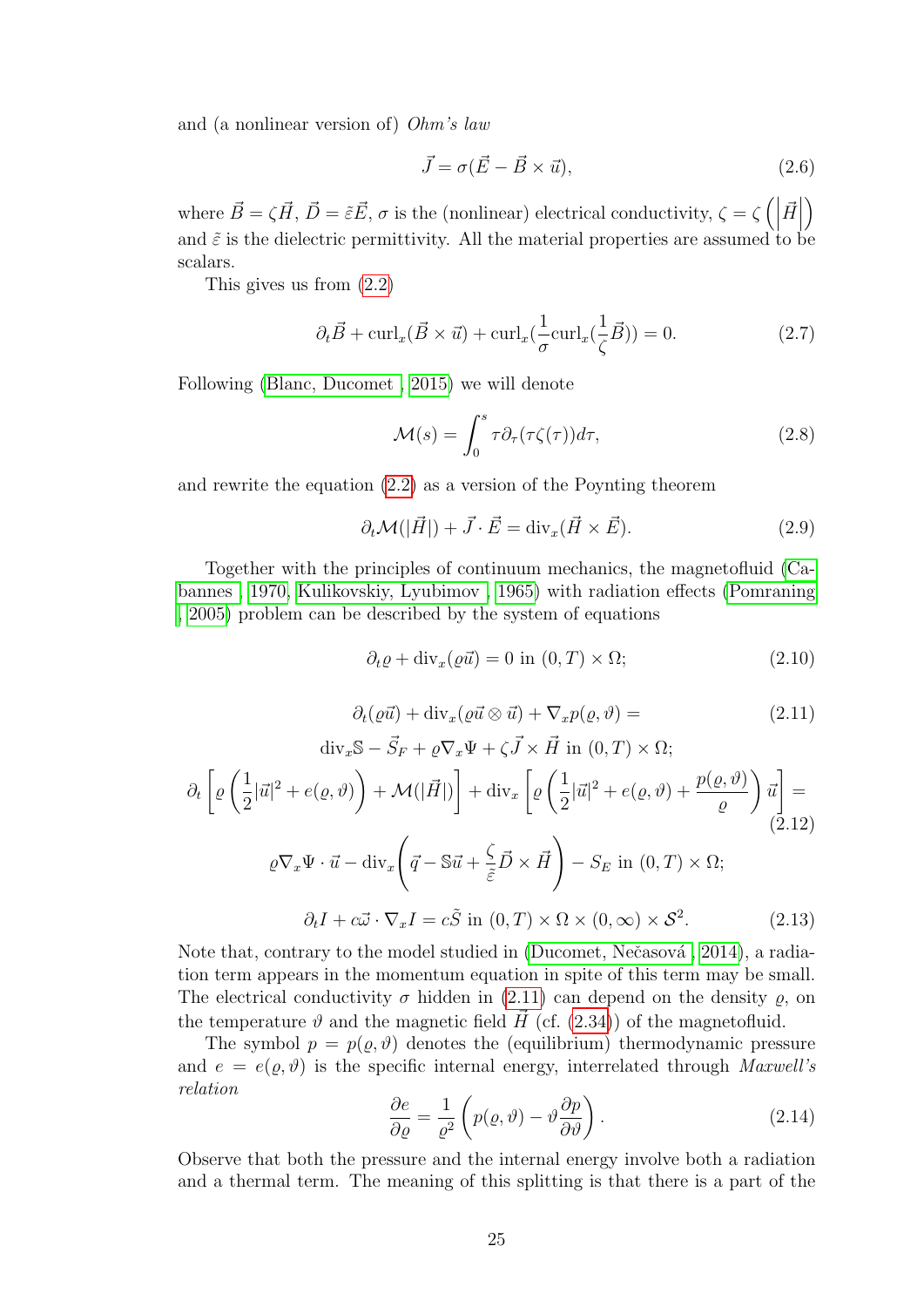photon gas in the equilibrium with plasma whereas another part is not. The latter is described by the transport equation [\(2.13\)](#page-28-1) and is caused mainly by inverse Compton scattering and synchrotron radiation [\(Kolb , 2008\)](#page-100-2). Naturally, our description is somehow "mixed" since we use classical thermodynamics and classical electrodynamics for the description of matter while the radiation is described by geometrical optics.

Furthermore, S is the viscous part of the stress tensor determined by Newton's rheological law

<span id="page-29-2"></span>
$$
\mathbb{S} = \mu\left(\vartheta, \left|\vec{H}\right|\right) \left(\nabla_x \vec{u} + \nabla_x^T \vec{u} - \frac{2}{3} \text{div}_x \vec{u}\,\mathbb{I}\right) + \eta\left(\vartheta, \left|\vec{H}\right|\right) \text{div}_x \vec{u}\,\mathbb{I},\tag{2.15}
$$

where the shear viscosity coefficient  $\mu > 0$  and the bulk viscosity coefficient  $\eta > 0$  are effective functions of the absolute temperature and the magnitude of the magnetic field. Once again, we tacitly assume isotropy of the considered medium (without the presence of a magnetic field). Similarly,  $\vec{q}$  is the heat flux given by Fourier's law

<span id="page-29-3"></span>
$$
\vec{q} = -\left(\kappa_R \vartheta^3 + \kappa_M \left(\varrho, \vartheta, \left| \vec{H} \right| \right) \right) \nabla_x \vartheta, \tag{2.16}
$$

with the constant radiative heat conductivity coefficient  $\kappa_R > 0$  and with a molecular heat conductivity coefficient  $\kappa_M > 0$ .

Further the source term of radiation is due to absorption/emission and scattering of light

$$
\tilde{S} = S_{a,e} + S_s,\tag{2.17}
$$

where

$$
S_{a,e}(t,x,\vec{\omega},\nu) = \sigma_a(\nu,\vartheta) \Big( \mathfrak{B}(\nu,\vartheta) - I(t,x,\vec{\omega},\nu) \Big), \tag{2.18}
$$

$$
S_s(t, x, \vec{\omega}, \nu) = \sigma_s(\nu, \vartheta) \left( \frac{1}{4\pi} \int_{\mathcal{S}^2} I(t, x, \vec{\omega}, \nu) \, d\vec{\omega} - I(t, x, \vec{\omega}, \nu) \right), \tag{2.19}
$$

$$
S_E(t,x) = \int_{\mathcal{S}^2} \int_0^\infty \tilde{S}(t,x,\vec{\omega},\nu) \, d\vec{\omega} \, d\nu , \qquad (2.20)
$$

and

$$
\vec{S}_F(t,x) = c^{-1} \int_{\mathcal{S}^2} \int_0^\infty \vec{\omega} \tilde{S}(t,x,\vec{\omega},\nu) \, d\vec{\omega} \, d\nu,\tag{2.21}
$$

with the absorption coefficient  $\sigma_a = \sigma_a(\nu, \vartheta) \geq 0$ , and the scattering coefficient  $\sigma_s = \sigma_s(\nu, \vartheta) \geq 0$ . Here  $\mathfrak{B}(\nu, \vartheta)$  denotes (equilibrial) black body radiation. According to Planck's law we recall

<span id="page-29-0"></span>
$$
\mathfrak{B}(\nu,\vartheta) = \frac{2h\vartheta^3 c^{-2}}{e^{\frac{h\nu}{k_B \vartheta}} - 1}.
$$
\n(2.22)

More restrictions on the structural properties of constitutive relations will be imposed in Section [2.2](#page-31-0) below.

System  $(2.10) - (2.22)$  $(2.10) - (2.22)$  is supplemented with the boundary conditions modelling the mechanical and heat isolation combined with no-slip and transparency (radiation does not reflect back to the domain  $\Omega$ ) at the boundary:

<span id="page-29-1"></span>
$$
\vec{u}|_{\partial\Omega} = \vec{0}, \ \vec{q} \cdot \vec{n}|_{\partial\Omega} = 0; \tag{2.23}
$$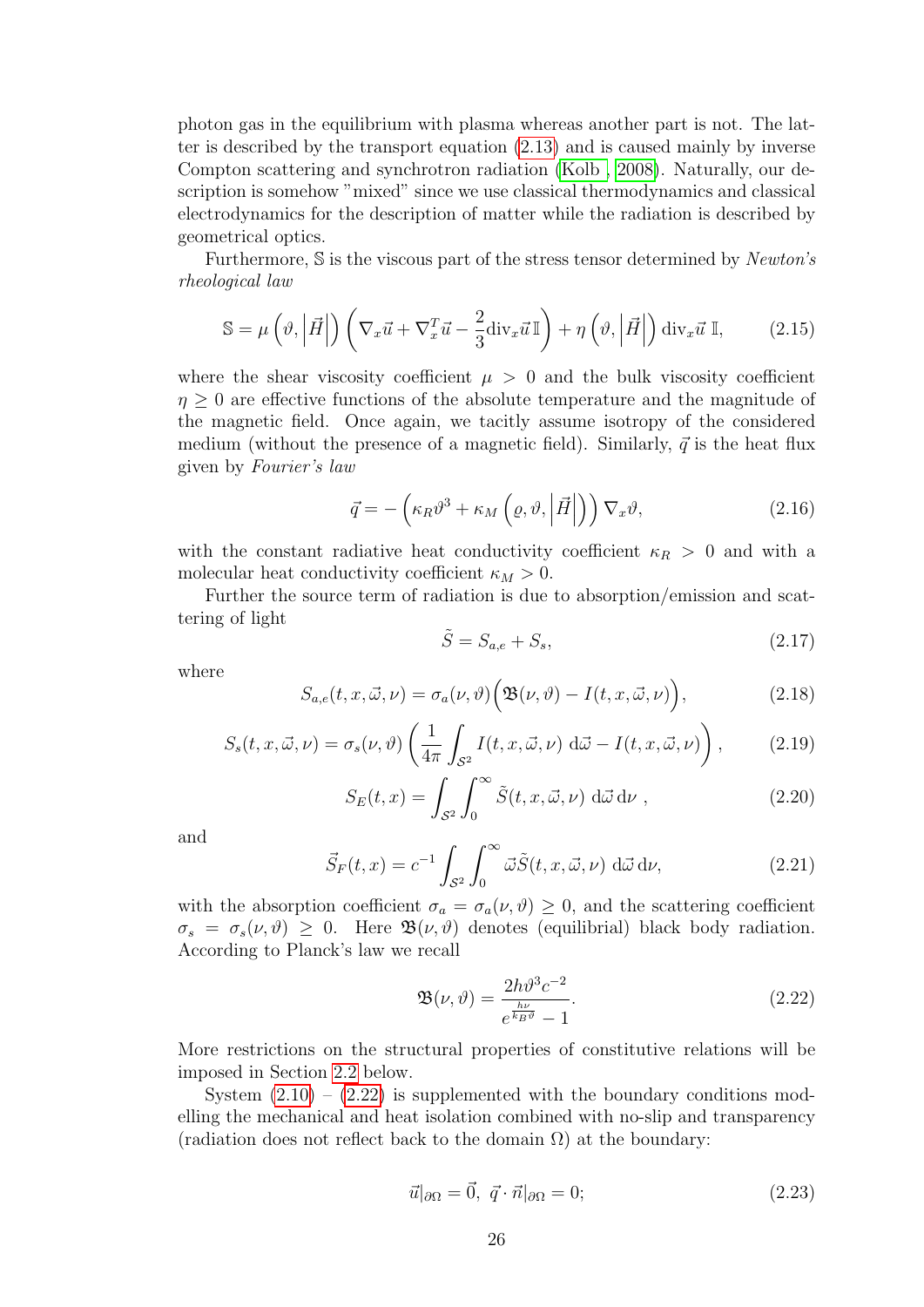<span id="page-30-1"></span>
$$
I(t, x, \vec{\omega}, \nu) = 0 \text{ for } x \in \partial\Omega, \ \vec{\omega} \cdot \vec{n} \le 0,
$$
\n(2.24)

where  $\vec{n}$  denotes the outer normal vector to  $\partial\Omega$ .

For the electromagnetic fields we adopt boundary conditions of a perfect conductor (assuming outside  $\Omega$  there are zero fields and using the continuity of the following components of the fields across  $\partial\Omega$ )

<span id="page-30-2"></span>
$$
\vec{E} \times \vec{n}|_{\partial\Omega} = \vec{0}, \ \vec{B} \cdot \vec{n}|_{\partial\Omega} = 0. \tag{2.25}
$$

It remains to complement the system with the Poisson equation for the selfgravitational potential  $\Psi$  from the right-hand side of  $(2.11)$ 

<span id="page-30-0"></span>
$$
-\Delta\Psi = 4\pi G\varrho,\tag{2.26}
$$

where G is Newton's gravitational constant.

System  $(2.10) - (2.26)$  $(2.10) - (2.26)$  can be viewed as a simplified model in radiation hydrodynamics, the physical foundations of which were described by [\(Pomraning , 2005\)](#page-102-4) and [\(Mihalas, Weibel-Mihalas , 1984\)](#page-101-5) in the framework of the theory of special relativity. Similar systems have been investigated more recently in astrophysics and laser applications (in the relativistic and inviscid case) by [\(Lowrie, Morel,](#page-101-6) Hittinger, 1999), (Buet, Després, 2004), with a special attention to asymptotic regimes, see also [\(Dubroca, Feugeas , 1999\)](#page-98-4), [\(Lin , 2007\)](#page-101-7) and [\(Lin, Coulombel,](#page-101-8) [Goudon , 2006\)](#page-101-8) for related numerical issues.

The *existence* of local-in-time solutions and sufficient conditions for blow up of classical solutions in the non-relativistic inviscid case were obtained by [\(Zhong,](#page-103-9) [Jiang , 2007\)](#page-103-9), see also the recent papers [\(Jiang, Wang , 2009;](#page-100-3) [2012\)](#page-100-4) for related one-dimensional "Euler-Boltzmann" type models. Moreover, a simplified version of the system has been investigated by [\(Golse, Perthame , 1986\)](#page-99-6), where the global existence was proved by means of the theory of nonlinear semigroups.

Concerning *viscous* fluids, a number of similar results have been considered in the recent past in the one-dimensional geometry [\(Amosov , 1985,](#page-96-6) [Ducomet,](#page-98-5) Nečasová, 2010a[;b;](#page-98-6) [2012;](#page-98-7) [2013\)](#page-98-8) and a global existence result has also recently been proved in the 3D setting in (Ducomet, Feireisl, Nečasová, 2011) under some hypotheses on transport coefficients, for the "complete system" (when a radiative source appears only in the right-hand side of [\(2.11\)](#page-28-0)).

Our goal in the present paper is to show that the existence theory developed in (Ducomet, Feireisl, Nečasová, 2011) and (Ducomet, Feireisl, 2006) relying on previous works (Feireisl, 2004), (Feireisl, 2001) and (Feireisl, Novotný, 2009; Chapter 3), can be adapted to the problem  $(2.10) - (2.26)$  $(2.10) - (2.26)$ .

As stressed in (Ducomet, Feireisl, Nečasová, 2011), a complete proof of existence is now well understood ((see Feireisl, Novotný, 2009; Chapter 3)) therefore we focus as in (Ducomet, Feireisl, Nečasová, 2011) on the property of *weak* sequential stability for problem  $(2.10) - (2.26)$  $(2.10) - (2.26)$  in the framework of the weak solutions introduced in [\(Ducomet, Feireisl , 2006\)](#page-98-0). More specifically, we introduce a concept of finite energy weak solution in the spirit of [\(Ducomet, Feireisl , 2006\)](#page-98-0) and show that any sequence  $\{ \varrho_{\varepsilon}, \vec{u}_{\varepsilon}, \vartheta_{\varepsilon}, \vec{H}_{\varepsilon}, I_{\varepsilon} \}_{\varepsilon > 0}$  of solutions to problem  $(2.10)$  -[\(2.26\)](#page-30-0), bounded in the natural energy norm, possesses a subsequence converging to (another) weak solution of the same problem. Such a property highlights the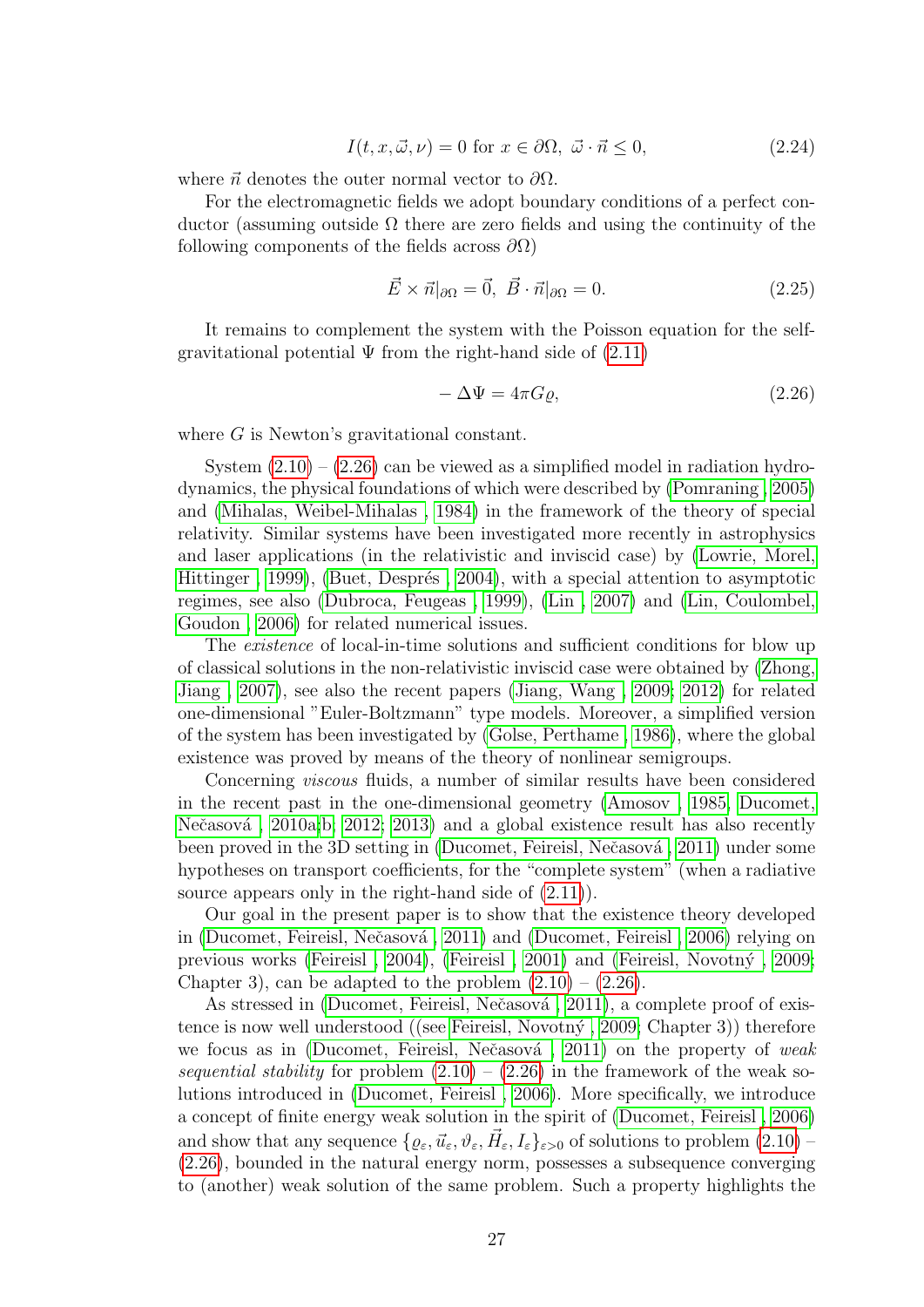essential ingredients involved in the "complete" proof of existence that may be carried over by means of the arguments delineated in (Feireisl, Novotn $\acute{y}$ , 2009; Chapter 3).

The essential contribution to the proof comes from the entropy inequality. Due to a relevant "radiative" contribution one faces a similar situation encountered in (Ducomet, Feireisl, Nečasová, 2011), namely that the total entropy production has not a "definite sign" and, accordingly, we can establish the strong convergence of the radiative contribution with the help of regularity of velocity averages. This is also connected to the fact that we do not introduce radiation entropy in the total entropy inequality.

The paper is organized as follows. In Section [2.2,](#page-31-0) we list the principal hypotheses imposed on constitutive relations, introduce the concept of weak solution to problem  $(2.10) - (2.26)$  $(2.10) - (2.26)$ , and state the main result. Uniform bounds imposed on weak solutions by the data are derived in Section [2.3.1.](#page-37-0) The property of weak sequential stability of a bounded sequence of weak solutions is established in Section [2.3.2.](#page-41-0) Finally, we introduce a suitable approximation scheme and discuss the main steps of the proof of existence in Section [2.3.3.](#page-46-0)

#### <span id="page-31-0"></span>2.2 Hypotheses and main results

Hypotheses imposed on constitutive relations and transport coefficients are motivated by the general existence theory for the Navier-Stokes-Fourier system developed in [\(Feireisl, Novotn´y , 2009;](#page-99-1) Chapter 3) and reasonable physical assumptions [\(Pomraning , 2005\)](#page-102-4).

Firstly, we consider the pressure in the form

$$
p(\varrho, \vartheta) = \vartheta^{5/2} P\left(\frac{\varrho}{\vartheta^{3/2}}\right) + \frac{a}{3} \vartheta^4, \ a > 0,
$$
 (2.27)

where  $P : [0, \infty) \to [0, \infty)$  is a given function with the following properties:

$$
P \in C^{1}([0, \infty)), P(0) = 0, P'(Z) > 0 \text{ for all } Z \ge 0,
$$
 (2.28)

<span id="page-31-1"></span>
$$
0 < \frac{\frac{5}{3}P(Z) - P'(Z)Z}{Z} < c \text{ for all } Z \ge 0,\tag{2.29}
$$

$$
\lim_{Z \to \infty} \frac{P(Z)}{Z^{5/3}} = p_{\infty} > 0.
$$
\n(2.30)

The component  $\frac{a}{3}\theta^4$  represents the effect of the "equilibrium" radiation pres-sure ((see Ducomet, Feireisl, Nečasová, 2011) for motivations and [\(Feireisl, No](#page-99-1)[votn´y , 2009\)](#page-99-1) for details). Essentially, these hypotheses are implications of general principles of thermodynamical stability and the assumption that there is at least one component in the plasmatic mixture behaving in the degenerate regime as a Fermi gas (we may think of it in most cases as of an electron gas). The constant a is the Stefan-Boltzmann constant.

According to Maxwell's relation [\(2.14\)](#page-28-3) and statistical kinetic theory, the internal energy density e is

$$
e(\varrho, \vartheta) = \frac{3}{2} \varrho^{-1} \vartheta^{5/2} P\left(\varrho \vartheta^{-3/2}\right) + a \vartheta^4 \varrho^{-1}, \tag{2.31}
$$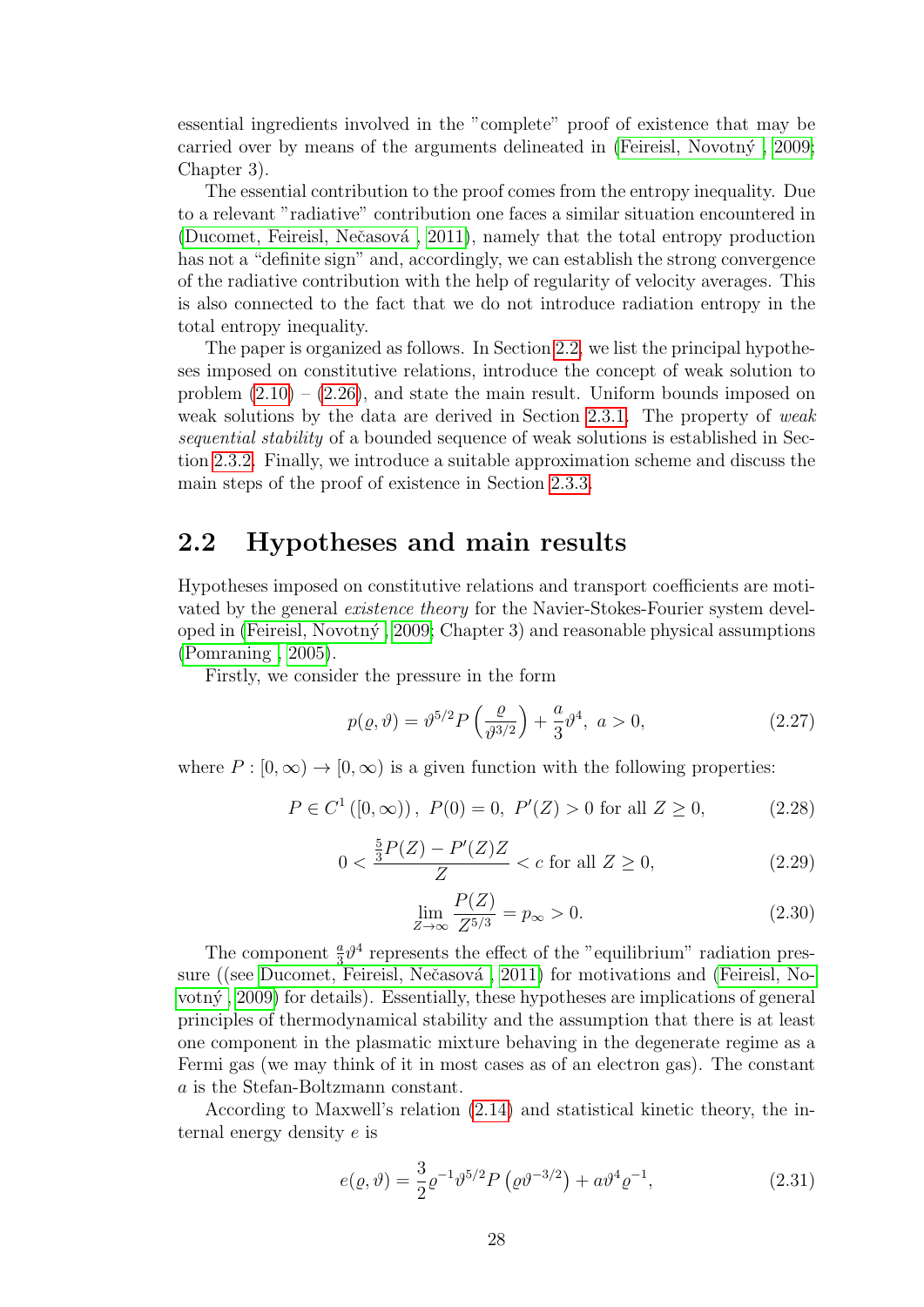and the associated specific entropy reads

$$
s(\rho, \vartheta) = M(\rho \vartheta^{-3/2}) + \frac{4a}{3} \vartheta^3 \varrho^{-1},
$$
\n(2.32)

with a function  $M$  satisfying by  $(2.29)$ 

$$
M'(Z) = -\frac{3}{2} \frac{\frac{5}{3}P(Z) - P'(Z)Z}{Z^2} < 0.
$$

Additional entropy for the photon gas out of equilibrium is not introduced.

µ

The transport coefficients  $\mu$ ,  $\eta$ , and  $\kappa_M$  are continuously differentiable functions of their respective variables admitting a common temperature scaling such that there exist  $c_1, c_2, c_3, c > 0$ 

$$
u'_{\vartheta}\left(\vartheta,\left|\vec{H}\right|\right)
$$

<span id="page-32-0"></span>
$$
c_1(1+\vartheta) \le \eta\left(\vartheta, \left|\vec{H}\right|\right), \sigma^{-1}(\varrho, \vartheta, \vec{B}), \mu\left(\vartheta, \left|\vec{H}\right|\right) \le c_2(1+\vartheta),\tag{2.34}
$$

$$
\kappa_M\left(\varrho,\vartheta,\left|\vec{H}\right|\right) \le c(1+\vartheta^3),\tag{2.35}
$$

for any  $\vartheta \geq 0$ . We consider the magnetic permeability  $\zeta$  satisfying the following property

$$
\underline{c_k}s(1+s)^{-k} \le \partial_s^k(s\zeta(s)) \le \overline{c}_ks(1+s)^{-k},\tag{2.36}
$$

for any  $s \geq 0$  and for  $k = 0, 1$  with  $c_k, \bar{c}_k > 0$ . Moreover, we assume that  $\sigma_a$ ,  $\sigma_s$  are continuous functions of  $\nu$ ,  $\vartheta$  such that there exist  $c_4$ ,  $c_5$ ,  $c_6 > 0$  and  $h \in L^1(0, \infty)$ and it holds

<span id="page-32-1"></span>
$$
0 \le \sigma_a(\nu, \vartheta), \sigma_s(\nu, \vartheta) \le c_4, \ 0 \le \sigma_a(\nu, \vartheta) \mathfrak{B}(\nu, \vartheta) \le c_5, \tag{2.37}
$$

<span id="page-32-3"></span>
$$
\sigma_a(\nu,\vartheta), \sigma_s(\nu,\vartheta), \sigma_a(\nu,\vartheta)\mathfrak{B}(\nu,\vartheta) \le h(\nu),\tag{2.38}
$$

<span id="page-32-2"></span>
$$
\sigma_a(\nu,\vartheta), \sigma_s(\nu,\vartheta) \le c_6 \vartheta,\tag{2.39}
$$

for all  $\nu \geq 0$ ,  $\vartheta \geq 0$ . Relations [\(2.37\)](#page-32-1) – [\(2.39\)](#page-32-2) represent "cut-off" hypotheses neglecting the effect of radiation at large frequencies  $\nu$  and small temperatures ϑ.

The relation [\(2.39\)](#page-32-2) is similar to coefficients which were derived by [\(Ripoll,](#page-102-5) [Dubroca, Duffa , 2001\)](#page-102-5). The coefficients are deduced by averanging a specific radiative intensity over the space of frequencies and are generalized versions of the Planck mean [\(Ripoll, Dubroca, Duffa , 2001\)](#page-102-5). The assumption [\(2.38\)](#page-32-3) was used in the work of Golse et al. (see [Golse, Perthame , 1986;](#page-99-6) an assumption  $(H4)$ ) which gives us the boundedness with respect  $\nu$ . It is not any contradiction to [\(2.39\)](#page-32-2).

We just recall the definitions introduced in (Ducomet, Feireisl, Nečasová, [2011\)](#page-98-2). In the weak formulation of the Navier-Stokes-Fourier system the equation of continuity [\(2.10\)](#page-28-2) is replaced by its renormalized version introduced in [\(DiPerna,](#page-97-6) [Lions , 1989\)](#page-97-6) represented by the family of integral identities

<span id="page-32-4"></span>
$$
\int_0^T \int_{\Omega} \left[ \left( \varrho + b(\varrho) \right) \partial_t \varphi + \left( \varrho + b(\varrho) \right) \vec{u} \cdot \nabla_x \varphi + \left( b(\varrho) - b'(\varrho) \varrho \right) \mathrm{div}_x \vec{u} \, \varphi \right] \, \mathrm{d}x \, \mathrm{d}t = \tag{2.40}
$$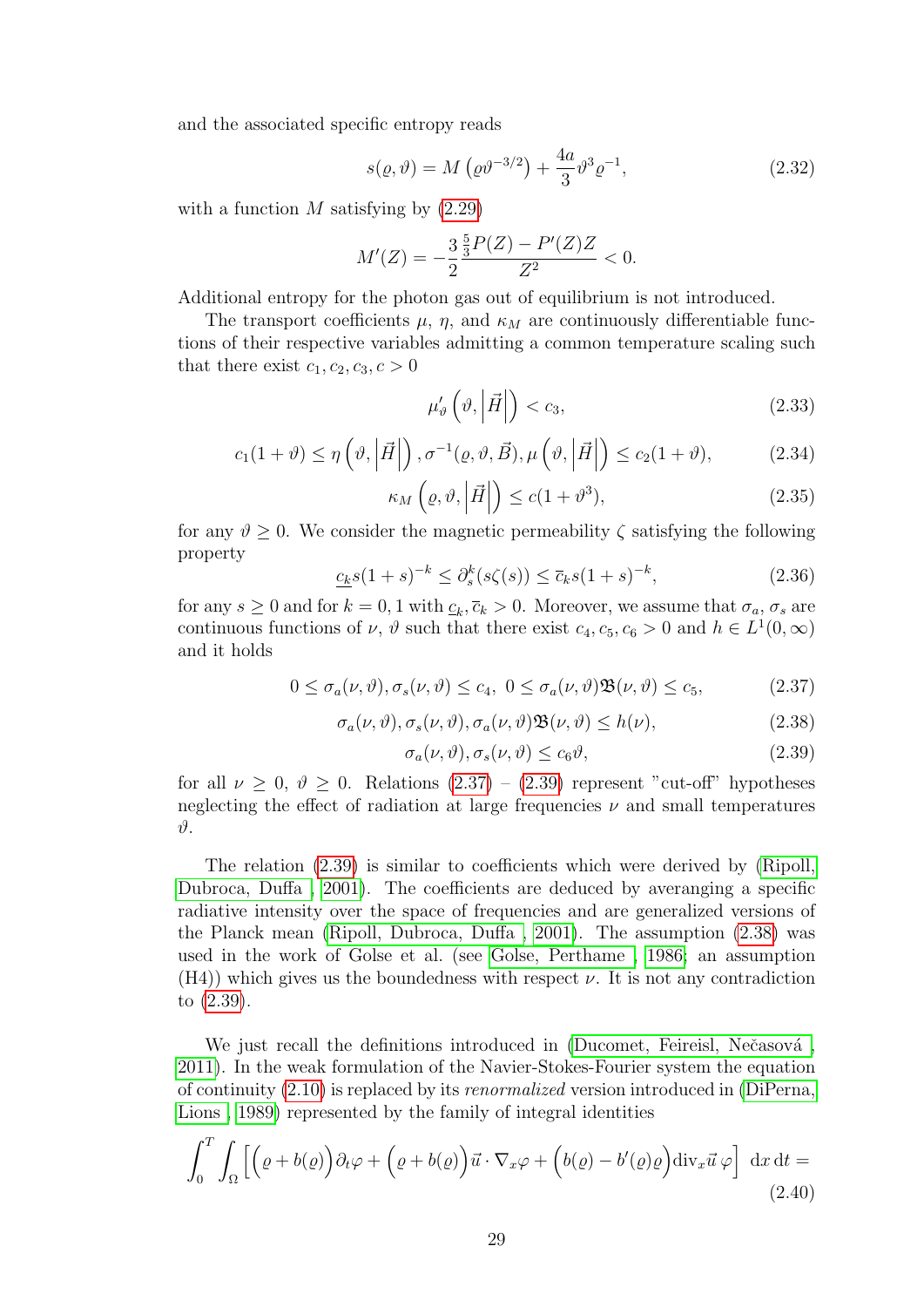$$
-\int_{\Omega} \Big(\varrho_0 + b(\varrho_0)\Big) \varphi(0,\cdot) \, \mathrm{d}x,
$$

to be satisfied for any  $\varphi \in C_c^{\infty}([0,\infty) \times \overline{\Omega})$ , and any  $b \in C^{\infty}([0,\infty))$ ,  $b' \in$  $C_c^{\infty}([0,\infty))$ , where [\(2.40\)](#page-32-4) implicitly includes the initial condition

$$
\varrho(0,\cdot)=\varrho_0.
$$

Similarly, the momentum equation [\(2.11\)](#page-28-0) is replaced by its weak version

<span id="page-33-0"></span>
$$
\int_0^T \int_{\Omega} (\varrho \vec{u} \cdot \partial_t \vec{\varphi} + \varrho \vec{u} \otimes \vec{u} : \nabla_x \vec{\varphi} + p \operatorname{div}_x \vec{\varphi}) \, dx \, dt \qquad (2.41)
$$

$$
= \int_0^T \int_{\Omega} \mathbb{S} : \nabla_x \vec{\varphi} - \varrho \nabla_x \Psi \cdot \vec{\varphi} + \vec{S}_F \cdot \vec{\varphi} - \zeta (\vec{J} \times \vec{H}) \cdot \vec{\varphi} \, dx \, dt
$$

$$
- \int_{\Omega} (\varrho \vec{u})_0 \cdot \vec{\varphi}(0, \cdot) \, dx,
$$

for any  $\vec{\varphi} \in C_c^{\infty}([0,T) \times \Omega;\mathbb{R}^3)$ . For  $(2.41)$  to make sense, especially the term  $\int_0^T \int_{\Omega} \mathbb{S} : \nabla_x \varphi \, dx \, dt$ , the field  $\vec{u}$  must belong to a certain Bochner space with a Sobolev space with respect to the spatial variable and we require that

<span id="page-33-1"></span>
$$
\vec{u} \in L^2(0, T; W_0^{1,2}(\Omega; \mathbb{R}^3)), \tag{2.42}
$$

where  $(2.42)$  already includes the no-slip boundary conditions  $(2.23)<sub>1</sub>$ . Gravitational potential  $\Psi$  is given by [\(2.26\)](#page-30-0) considered on the whole space  $\mathbb{R}^3$ , where  $\varrho$ was extended to be zero outside  $\Omega$ .

As the term  $\mathbb{S}\vec{u}$  in the total energy balance [\(2.12\)](#page-28-4) is not controlled on the (hypothetical) vacuum zones of vanishing density, we replace [\(2.12\)](#page-28-4) by the internal energy equation as in (Feireisl, Novotný,  $2009$ )

<span id="page-33-2"></span>
$$
\partial_t(\varrho e) + \text{div}_x(\varrho e \vec{u}) + \text{div}_x \vec{q} = \mathbb{S} : \nabla_x \vec{u} - p \text{div}_x \vec{u} - S_E + \vec{u} \cdot \vec{S}_F + \frac{1}{\sigma} \left| \text{curl}_x \vec{H} \right|^2.
$$
 (2.43)

Furthermore, dividing [\(2.43\)](#page-33-2) by  $\vartheta$  and using Maxwell's relation [\(2.14\)](#page-28-3), we may rewrite [\(2.43\)](#page-33-2) as the entropy equation

<span id="page-33-4"></span>
$$
\partial_t (\varrho s) + \text{div}_x (\varrho s \vec{u}) + \text{div}_x \left( \frac{\vec{q}}{\vartheta} \right) = r,
$$
\n(2.44)

where the entropy production rate  $r$  is

<span id="page-33-3"></span>
$$
r = \frac{1}{\vartheta} \left( \mathbb{S} : \nabla_x \vec{u} - \frac{\vec{q} \cdot \nabla_x \vartheta}{\vartheta} + \frac{1}{\sigma} \left| \operatorname{curl}_x \vec{H} \right|^2 \right) + \frac{\vec{u} \cdot \vec{S}_F - S_E}{\vartheta},\tag{2.45}
$$

where the first term  $r_m := \frac{1}{\vartheta}$  $\left(\mathbb{S}:\nabla_x\vec{u}-\frac{\vec{q}\cdot\nabla_x\vartheta}{\vartheta}+\frac{1}{\sigma}\right)$ σ  $\begin{array}{c} \begin{array}{c} \begin{array}{c} \end{array} \\ \begin{array}{c} \end{array} \end{array} \end{array}$  $\operatorname{curl}_x \vec{H}$  $\left| \right\rangle$ is the (non-negative) matter entropy production by virtue of the constitutive laws [\(2.15\)](#page-29-2) and  $(2.16)$ . The second term on the right-hand side of  $(2.45)$  is due to the radiative entropy rate which has not got a definite sign since it corresponds to the radiative heating/cooling.

For the smooth fields we can get an evolution equation for the sum of the density of the kinetic energy  $\frac{1}{2}\varrho |\vec{u}|^2$  and the magnetic energy  $\mathcal{M}(\vec{H})$  subtracting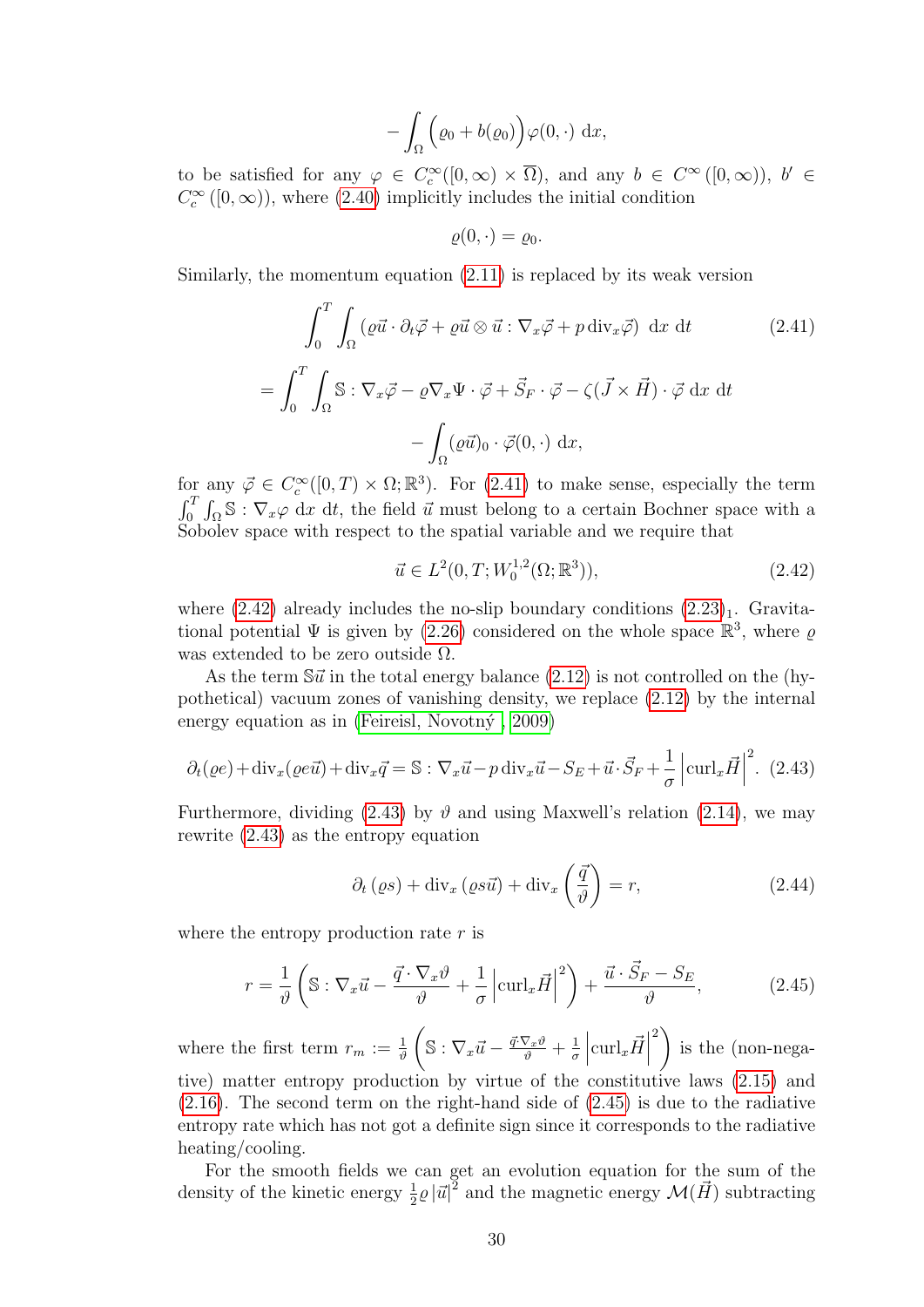[\(2.43\)](#page-33-2) from [\(2.12\)](#page-28-4). However, generally for weak solutions we cannot exclude that the entropy dissipation rate due to a heat exchange, internal viscous friction and Foucault eddy currents is larger than  $r$  in compliance with the Second law of Thermodynamics and equation [\(2.44\)](#page-33-4) has to be replaced in the weak formulation by the inequality

<span id="page-34-0"></span>
$$
\int_0^T \int_{\Omega} \left( \varrho s \partial_t \varphi + \varrho s \vec{u} \cdot \nabla_x \varphi + \frac{\vec{q}}{\vartheta} \cdot \nabla_x \varphi \right) dx dt \qquad (2.46)
$$

$$
\leq -\int_{\Omega} (\varrho s)_0 \varphi(0, \cdot) \, dx + \int_0^T \int_{\Omega} \frac{1}{\vartheta} \left( \frac{\vec{q} \cdot \nabla_x \vartheta}{\vartheta} - \mathbb{S} : \nabla_x \vec{u} - \frac{1}{\sigma} \left| \operatorname{curl}_x \vec{H} \right|^2 - \vec{u} \cdot \vec{S}_F + S_E \right) \varphi \, dx \, dt,
$$

for any  $\varphi \in C_c^{\infty}([0, T) \times \overline{\Omega}), \varphi \ge 0.$ 

Since replacing equation [\(2.12\)](#page-28-4) by inequality [\(2.46\)](#page-34-0) would certainly result in a formally underdetermined problem, system [\(2.40\)](#page-32-4), [\(2.41\)](#page-33-0), [\(2.46\)](#page-34-0) must be supplemented with the total energy balance

$$
\frac{d}{dt} \int_{\Omega} \left( \frac{1}{2} \varrho(t, x) \left| \vec{u}(t, x) \right|^{2} + \varrho e(\varrho(t, x), \vartheta(t, x)) + c^{-1} \int_{\mathcal{S}^{2}} \int_{0}^{\infty} I(t, x, \vec{\omega}, \nu) \, d\vec{\omega} \, d\nu \right)
$$
\n
$$
+ \mathcal{M}(|\vec{H}|) - \frac{1}{2} \varrho(t, x) \Psi(t, x) \right) dx = \int_{\Omega} \int_{\mathcal{S}^{2}} \int_{0}^{\infty} \text{div}_{x} \left( \vec{\omega} I(t, x, \vec{\omega}, \nu) \right) \, d\vec{\omega} \, d\nu \, dx,
$$
\n(2.47)

which can be rephrased as follows

<span id="page-34-1"></span>
$$
\int_{\Omega} \left( \frac{1}{2} \varrho |\vec{u}|^2 + \varrho e(\varrho, \vartheta) + E_R + \mathcal{M}(|\vec{H}|) - \frac{1}{8\pi G} |\nabla \Psi|^2 \right) (\tau, \cdot) dx \qquad (2.48)
$$

$$
+ \int_0^{\tau} \iint_{\substack{\partial \Omega \times S^2 \\ \vec{\omega} \cdot \vec{n} \ge 0}} \int_0^{\infty} I(t, x, \vec{\omega}, \nu) \vec{\omega} \cdot \vec{n} d\nu d\vec{\omega} dS_x dt
$$

$$
= \int_{\Omega} \left( \frac{1}{2\varrho_0} |(\varrho \vec{u})_0|^2 + (\varrho e)_0 + E_{R,0} + \mathcal{M}(|\vec{H}|)(0, \cdot) - \frac{1}{8\pi G} |\nabla \Psi_0|^2 \right) dx,
$$
for a. a.  $\tau \in (0, T),$ 

where  $E_R$  is given by  $(2.1)$ , and

$$
E_{R,0} = c^{-1} \int_{\mathcal{S}^2} \int_0^\infty I_0(\cdot, \vec{\omega}, \nu) \, d\vec{\omega} \, d\nu.
$$

The transport equation [\(2.13\)](#page-28-1) can be extended to the whole physical space  $\mathbb{R}^3$  provided we set

$$
\sigma_a(x,\nu,\vartheta)=\mathbb{I}_\Omega\sigma_a(\nu,\vartheta),\ \sigma_s(x,\nu,\vartheta)=\mathbb{I}_\Omega\sigma_s(\nu,\vartheta),
$$

and take the initial distribution  $I_0(x, \vec{\omega}, \nu)$  to be zero for  $x \in \mathbb{R}^3 \setminus \Omega$ . Accordingly, for any fixed  $\vec{\omega} \in \mathcal{S}^2$ , equation [\(2.13\)](#page-28-1) can be considered a linear transport equation defined in  $(0, T) \times \mathbb{R}^3$ , with a right-hand side  $c\tilde{S}$ . With the above mentioned convention, extending  $\vec{u}$  to be zero outside  $\Omega$ , we may therefore assume that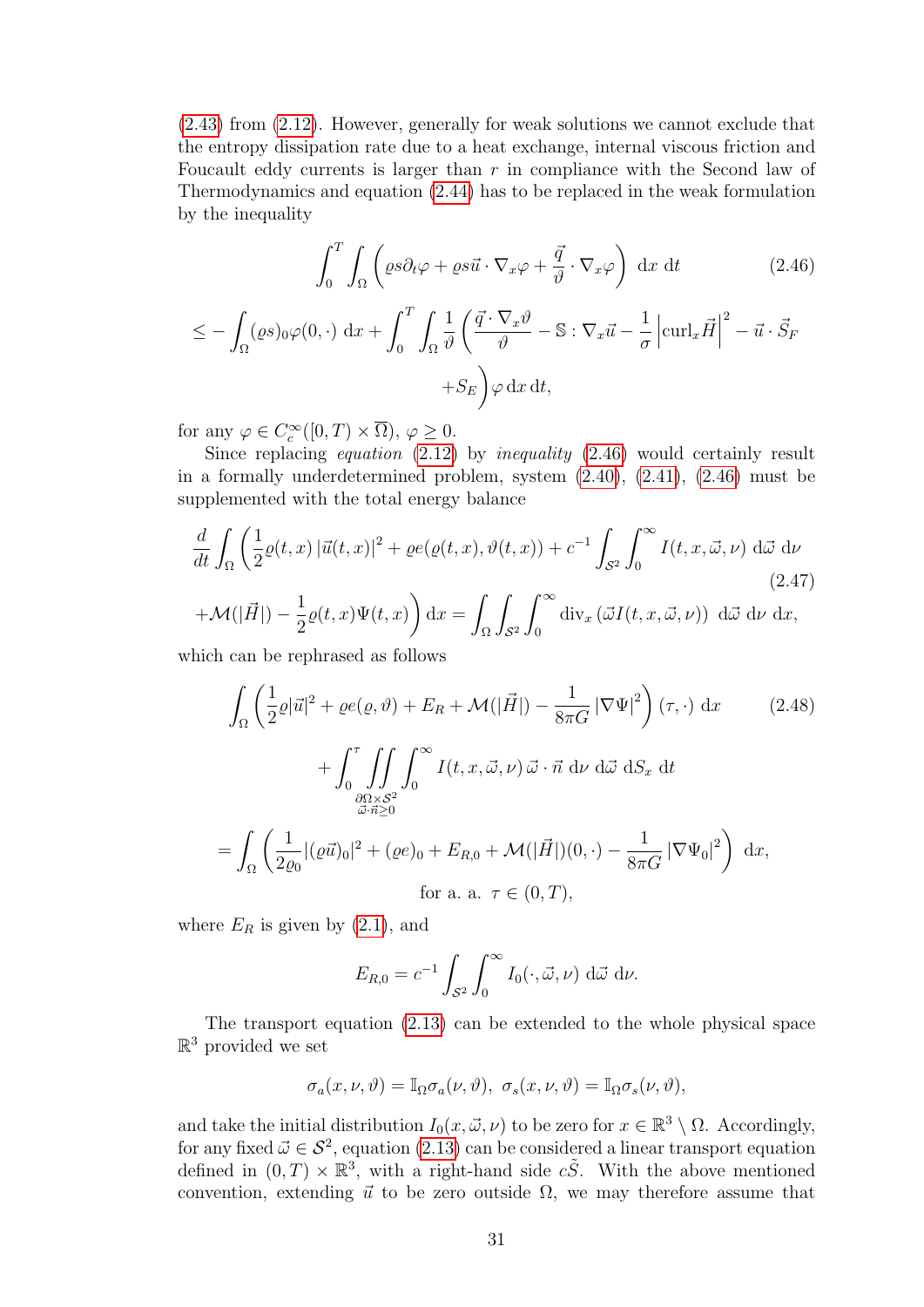both  $\varrho$  and I are defined on the whole physical space  $\mathbb{R}^3$ . Then the gravitational potential  $\Psi$  is defined on the whole  $\mathbb{R}^3$  by the Newtonian potential.

Remark: Let us mention at this point that such an extension of the transport equation is only valid in the context of weak solutions. It would not be the case for strong solutions for which construction of the solution using method of characteristics would lead to a contradiction between the two problems due to boundary conditions. (We know that  $I = 0$  on the part of boundary where  $\omega \cdot n \leq 0$ .) We can refer to the work of Bardos and it can be find in Lecture Notes of Golse et al. (see [Allaire et al. , 2015;](#page-96-7) Lemma 2.3.3).

Finally, we need to state the weak formulation of the reduced Maxwell system  $(2.2), (2.6)$  $(2.2), (2.6)$  $(2.2), (2.6)$ 

<span id="page-35-0"></span>
$$
\int_0^T \int_{\Omega} \left( \vec{B} \cdot \partial_t \vec{\varphi} - \left( \vec{B} \times \vec{u} + \frac{1}{\sigma} \text{curl}_x \vec{H} \right) \cdot \text{curl}_x \vec{\varphi} \right) dx dt =
$$
\n
$$
- \int_{\Omega} \vec{B}_0 \cdot \vec{\varphi}(0, \cdot) dx,
$$
\n(2.49)

holds for any  $\vec{\varphi} \in \mathcal{D}([0,T) \times \mathbb{R}^3, \mathbb{R}^3)$ .

In accordance with the boundary conditions [\(2.24\)](#page-30-1), [\(2.25\)](#page-30-2) one also take

$$
\vec{B}_0 \in L^2(\Omega), \operatorname{div}_x \vec{B}_0 = 0 \text{ in } D'(\Omega), \ \vec{B}_0 \cdot n|_{\partial \Omega} = 0. \tag{2.50}
$$

**Definition [2.2.](#page-31-0)1** We say that  $(\rho, \vec{u}, \vartheta, \vec{B}, I)$  is a weak solution of problem  $(2.10) - (2.26)$  $(2.10) - (2.26)$  $(2.10) - (2.26)$  iff

$$
\varrho_{0} \geq 0 \ a.e. \ in \ \Omega, \ \varrho_{0} \in L^{\frac{5}{3}}(\Omega), \ \frac{(\varrho \vec{u})_{0}}{\sqrt{\rho_{0}}} \in L^{2}(\Omega, \mathbb{R}^{3}),
$$

$$
(\varrho e(\varrho, \vartheta))_{0} = \varrho_{0}e(\varrho_{0}, \vartheta_{0}) \in L^{1}(\Omega), \ \vartheta_{0} > 0 \ a.e. \ in \ \Omega, \ \vartheta_{0} \in L^{\infty}(\Omega),
$$

$$
\Psi_{0} = G(-\Delta)^{-1}\mathbb{I}_{\Omega}\varrho_{0}, \ \vec{B}_{0} \in L^{2}(\Omega, \mathbb{R}^{3}), \ \text{div}_{x}\vec{B}_{0} = 0 \ \text{ in } \ \mathcal{D}'(\Omega), \ \vec{B}_{0} \cdot \vec{n}\Big|_{\partial\Omega} = 0,
$$

$$
I_{0} \geq 0 \ a.e. \ in \ \Omega \times S^{2} \times (0, \infty),
$$

$$
I_{0} \in L^{1}(\mathbb{R}^{3} \times S^{2} \times (0, \infty)) \cap L^{\infty}(\mathbb{R}^{3} \times S^{2} \times (0, \infty)),
$$

$$
(\varrho s(\varrho, \vartheta))_{0} = \varrho_{0} s(\varrho_{0}, \vartheta_{0}) \in L^{1}_{\text{loc}}(\Omega),
$$

$$
\varrho \geq 0, \ \vartheta > 0 \ \text{for} \ a.a. \ (t, x) \times \Omega, \ I \geq 0 \ a.a. \ in \ (0, T) \times \Omega \times S^{2} \times (0, \infty),
$$

$$
\varrho \in L^{\infty}(0, T; L^{5/3}(\Omega)), \ \vartheta \in L^{\infty}(0, T; L^{4}(\Omega)) \cap L^{2}(0, T; W^{1,2}(\Omega)),
$$

$$
\vec{u} \in L^{2}(0, T; W^{1,2}_{0}(\Omega; \mathbb{R}^{3})), \ \vec{B} \in L^{\infty}(0, T; L^{2}(\Omega)) \cap L^{2}(0, T; W^{1,2}(\Omega)),
$$

$$
\mathcal{M}(\left|\vec{H}\right|) \in L^{\infty}(0, T; L^{1}(\Omega)), \text{div}_{x}\vec{B}(t) =
$$

and ( $\rho$ ,  $\vec{u}$ ,  $\vartheta$ ,  $\vec{B}$ , I) satisfy the integral identities [\(2.40\)](#page-32-4), [\(2.41\)](#page-33-0), [\(2.46\)](#page-34-0), [\(2.48\)](#page-34-1), and  $(2.49)$  together with the transport equation  $(2.13)$  and boundary conditions  $(2.23) - (2.25)$  $(2.23) - (2.25)$  $(2.23) - (2.25)$  at least in the sense of traces.

The main result of the present paper can be stated as follows. Weak limits are generally denoted with an overbar.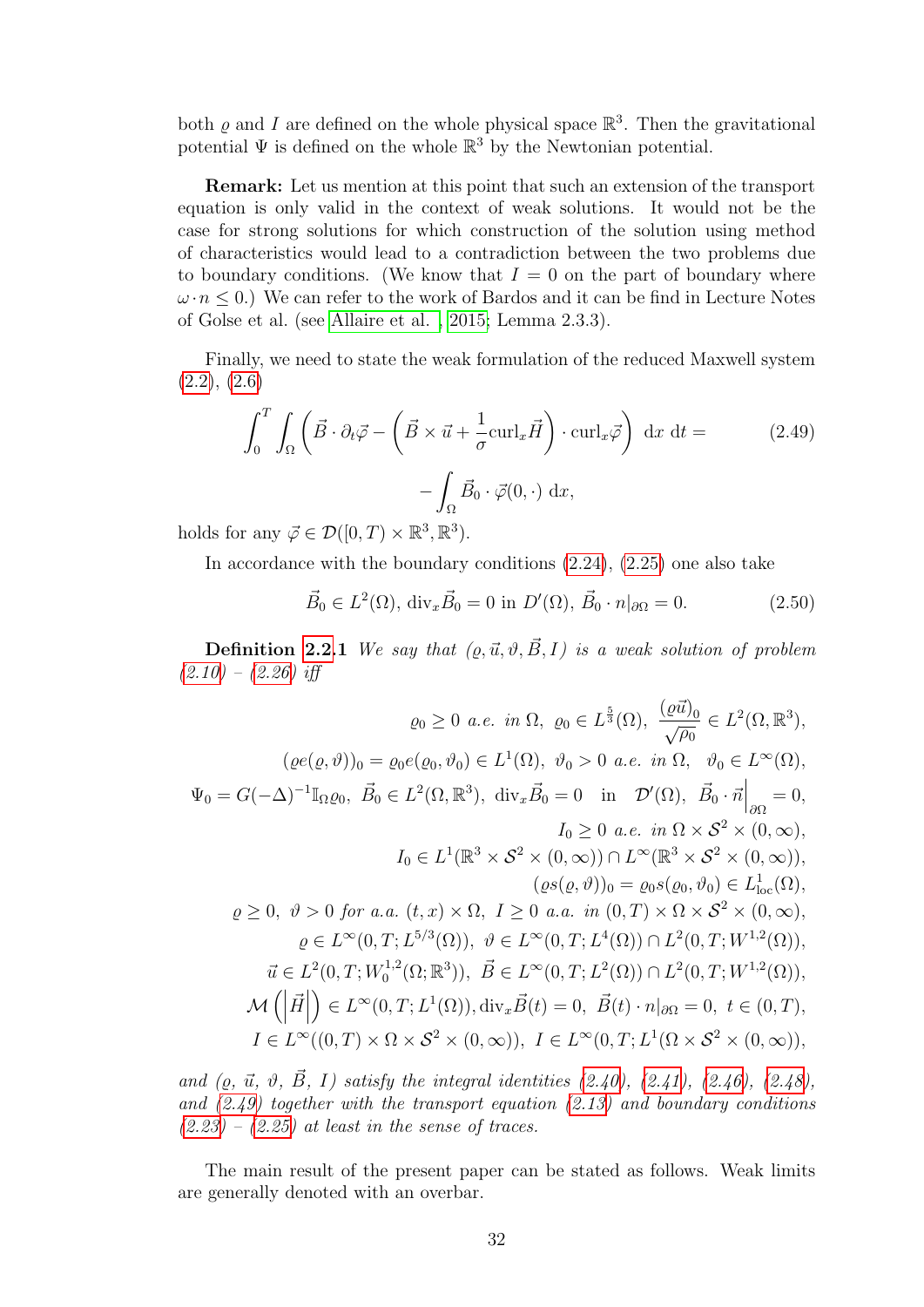<span id="page-36-1"></span>Theorem 2.2.1. Let  $\Omega \subset \mathbb{R}^3$  be a bounded domain with boundary  $\partial \Omega$  of class  $C^{2+\alpha}$  for an  $\alpha > 0$ . Assume that the thermodynamic functions p, e, s satisfy hypotheses [\(2.27\)](#page-31-0) – [\(2.32\)](#page-32-0), and that the transport coefficients  $\eta$ ,  $\kappa_M$ ,  $\zeta$ ,  $\sigma$ ,  $\mu$ ,  $\sigma_a$ , and  $\sigma_s$  comply with  $(2.33) - (2.39)$  $(2.33) - (2.39)$  $(2.33) - (2.39)$ .

Let  $\{ \varrho_{\varepsilon}, \vec{u}_{\varepsilon}, \vartheta_{\varepsilon}, \vec{B}_{\varepsilon}, I_{\varepsilon} \}_{\varepsilon > 0}$  be a family of weak solutions to problem  $(2.10)$  -[\(2.26\)](#page-30-0) in the sense of Definition [2.2.](#page-31-1)1 such that

<span id="page-36-0"></span>
$$
\varrho_{\varepsilon}(0,\cdot) \equiv \varrho_{\varepsilon,0} \to \varrho_0 \text{ in } L^{5/3}(\Omega),\tag{2.51}
$$

$$
\int_{\Omega} \left( \frac{1}{2} \varrho_{\varepsilon} |\vec{u}_{\varepsilon}|^2 + \varrho_{\varepsilon} e(\varrho_{\varepsilon}, \vartheta_{\varepsilon}) + E_{R, \varepsilon} + \mathcal{M} \left( \left| \vec{H} \right| \right) - \frac{1}{2} \varrho \Psi \right) (0, \cdot) dx \tag{2.52}
$$

$$
\equiv \int_{\Omega} \left( \frac{1}{2\varrho_{0,\varepsilon}} |(\varrho \vec{u})_{0,\varepsilon}|^2 + (\varrho e)_{0,\varepsilon} + E_{R,0,\varepsilon} + \mathcal{M} \left( \left| \vec{H} \right| \right)_{0,\varepsilon} - \frac{1}{2} (\varrho \Psi)_{0,\varepsilon} \right) dx \le E_0,
$$
  

$$
\int_{\Omega} \varrho_{\varepsilon} s(\varrho_{\varepsilon}, \vartheta_{\varepsilon}) (0, \cdot) dx \equiv \int_{\Omega} (\varrho s)_{0,\varepsilon} dx \ge S_0,
$$

and

<span id="page-36-2"></span>
$$
0 \le I_{\varepsilon}(0,\cdot) \equiv I_{0,\varepsilon}(\cdot) \le I_0, \ |I_{0,\varepsilon}(x,\vec{\omega},\nu)| \le h(\nu) \text{ for a certain } h \in L^1(0,\infty).
$$
\n(2.53)

Then

$$
\varrho_{\varepsilon} \to \varrho \text{ in } C_{\text{weak}}([0,T]; L^{5/3}(\Omega)),
$$
  

$$
\vec{u}_{\varepsilon} \to \vec{u} \text{ weakly in } L^{2}(0,T; W_{0}^{1,2}(\Omega; \mathbb{R}^{3})),
$$
  

$$
\vartheta_{\varepsilon} \to \vartheta \text{ weakly in } L^{2}(0,T; W^{1,2}(\Omega)),
$$
  

$$
\vec{B}_{\varepsilon} \to \vec{B} \text{ weakly in } L^{2}(0,T; W^{1,2}(\Omega)) \cap L^{\infty}(0,T; L^{2}(\Omega)),
$$

and

$$
I_{\varepsilon} \to I
$$
 weakly-(\*) in  $L^{\infty}((0,T) \times \Omega \times S^2 \times (0,\infty)),$ 

at least for suitable subsequences, where  $\{\rho, \vec{u}, \vartheta, \vec{B}, I\}$  is a weak solution of prob- $lem (2.10) - (2.26).$  $lem (2.10) - (2.26).$  $lem (2.10) - (2.26).$  $lem (2.10) - (2.26).$  $lem (2.10) - (2.26).$ 

Note that a strong convergence is required only for the initial distribution of the densities  $\{ \varrho_{\varepsilon,0} \}_{\varepsilon>0}$  (see [\(2.51\)](#page-36-0)), while the remaining initial data are only bounded in suitable norms. This is due to the fact that the evolution of the density is governed by continuity equation [\(2.10\)](#page-28-0) having a hyperbolic character without any smoothing effect incorporated.

## 2.3 Proof of Theorem [2.2.1](#page-36-1)

Following (Ducomet, Feireisl, Nečasová, 2011), the proof consists of three steps. We establish uniform estimates on the family  $\{ \varrho_{\varepsilon}, \vec{u}_{\varepsilon}, \vartheta_{\varepsilon}, \vec{B}_{\varepsilon}, I_{\varepsilon} \}_{\varepsilon > 0}$  independent of  $\varepsilon \to 0^+$  first. Secondly, we observe that the extra forcing terms in [\(2.41\)](#page-33-0), [\(2.46\)](#page-34-0) due to radiation are bounded in suitable Lebesgue norms. In particular, the analysis of the macroscopic variables  $\varrho_{\varepsilon}, \vec{u}_{\varepsilon}, \vartheta_{\varepsilon}$  is essentially the same as in the case of the Navier-Stokes-Fourier system presented in (Feireisl, Novotný [, 2009\)](#page-99-0). Consequently, as in (Ducomet, Feireisl, Nečasová, 2011) the proof of Theorem [2.2.1](#page-36-1) reduces to the study of the transport equation [\(2.13\)](#page-28-1) governing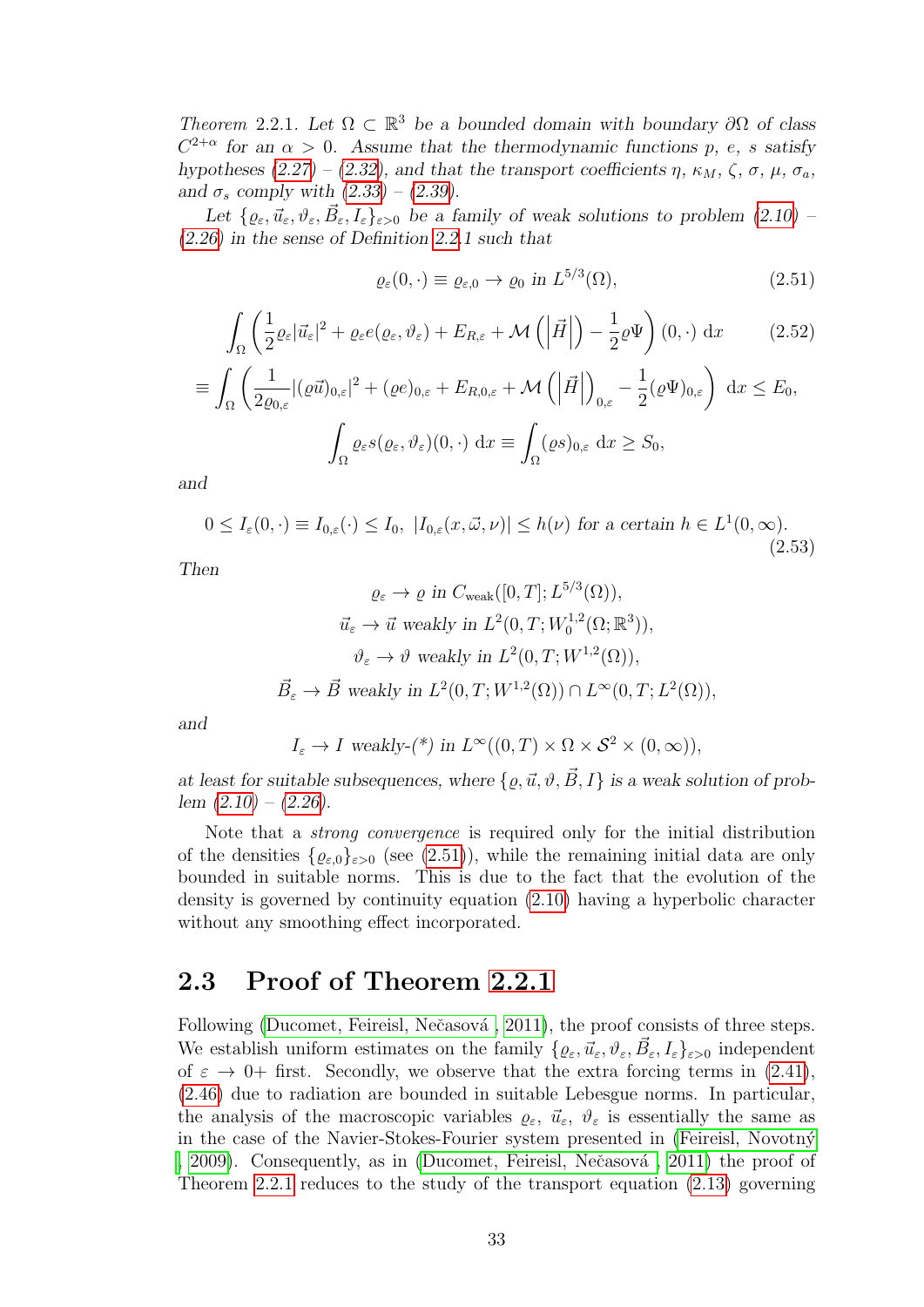the time evolution of the radiation intensity  $I_{\varepsilon}$  and Maxwell's system [\(2.2\)](#page-27-0) and [\(2.6\)](#page-28-2). In the last step we introduce an approximation scheme similar to that used in (Feireisl, Novotný, 2009; Chapter 3) and sketch the main ideas of a complete proof of the existence of global-in-time weak solutions to problem  $(2.10) - (2.26)$  $(2.10) - (2.26)$ .

#### <span id="page-37-4"></span>2.3.1 Uniform bounds

Uniform  $(a\text{-}priori)$  bounds follow immediately from the total energy balance and the entropy production equation.

The total energy balance [\(2.47\)](#page-34-1), combined with hypotheses of Theorem [2.2.1](#page-36-1) gives

<span id="page-37-3"></span>
$$
\underset{t\in(0,T)}{\text{ess sup}} \|\sqrt{\varrho_{\varepsilon}}\vec{u}_{\varepsilon}\|_{L^{2}(\Omega;\mathbb{R}^{3})} \leq c,
$$
\n(2.54)

<span id="page-37-0"></span>
$$
\underset{t\in(0,T)}{\text{ess sup}} \|\varrho_{\varepsilon}e(\varrho_{\varepsilon},\vartheta_{\varepsilon})\|_{L^{1}(\Omega)} \leq c,
$$
\n(2.55)

$$
\underset{t\in(0,T)}{\text{ess sup}}\|E_{R,\varepsilon}\|_{L^{1}(\Omega)} \leq c,\tag{2.56}
$$

$$
\underset{t\in(0,T)}{\text{ess sup}}\left\|\mathcal{M}\left(\left|\vec{H}_{\varepsilon}\right|\right)\right\|_{L^{1}(\Omega)}\leq c,\tag{2.57}
$$

and

<span id="page-37-5"></span>
$$
\underset{t\in(0,T)}{\text{ess sup}}\|\vec{B}_{\varepsilon}\|_{L^{2}(\Omega)}\leq c.\tag{2.58}
$$

Thus, as the internal energy contains the radiation component proportional to  $\vartheta^4$  (cf. [\(2.27\)](#page-31-0)), we deduce from [\(2.55\)](#page-37-0) that

<span id="page-37-2"></span>
$$
\underset{t\in(0,T)}{\text{ess sup}} \|\vartheta_{\varepsilon}\|_{L^{4}(\Omega)} \leq c,
$$
\n(2.59)

and, by virtue of hypotheses  $(2.27) - (2.30)$  $(2.27) - (2.30)$ ,

<span id="page-37-1"></span>
$$
\underset{t\in(0,T)}{\text{ess sup}}\|\varrho_{\varepsilon}\|_{L^{5/3}(\Omega)} \leq c. \tag{2.60}
$$

This crucial uniform estimate we get "for free" by the proportionality of pressure and internal energy density of the fluid part of the internal energy and by the assumption that we deal with a component behaving like a Fermi gas (cf. [\(Feireisl,](#page-99-0) Novotný, 2009; Chapter 2)

$$
\varrho e \ge a v^4 + \frac{3}{2} p_{\infty} \varrho^{\frac{5}{3}}.
$$
\n(2.61)

Since the quantity  $I_{\varepsilon}$  is non-negative, we have from [\(2.13\)](#page-28-1)

$$
\frac{1}{c}\partial_t I_{\varepsilon} + \vec{\omega} \cdot \nabla_x I_{\varepsilon} \le \sigma_a(\nu, \vartheta_{\varepsilon}) \mathfrak{B}(\nu, \vartheta_{\varepsilon}) + \sigma_s(\nu, \vartheta_{\varepsilon}) \frac{1}{4\pi} \int_{\mathcal{S}^2} I_{\varepsilon}(\cdot, \vec{\omega}, \cdot) d\vec{\omega} \le (2.62)
$$

$$
c_5 + c_4 \int_{\mathcal{S}^2} I_{\varepsilon}(\cdot, \vec{\omega}, \cdot) d\vec{\omega},
$$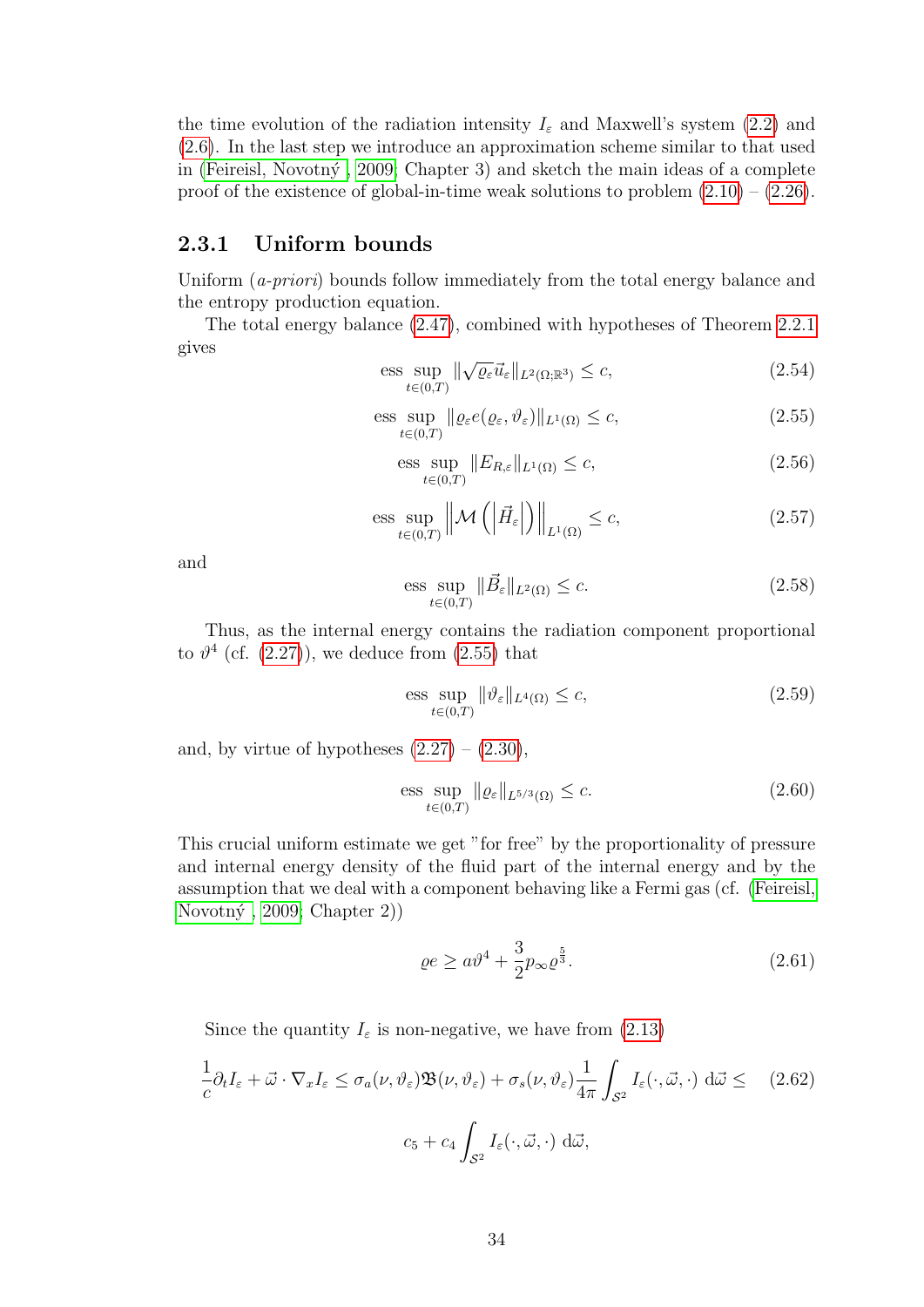as the coefficients  $\sigma_s$ ,  $\sigma_a$  are non-negative and bounded by [\(2.37\)](#page-32-3). Thus we deduce a uniform bound

<span id="page-38-0"></span>
$$
0 \le I_{\varepsilon}(t, x, \nu, \vec{\omega}) \le c(T)(1 + \sup_{x \in \Omega, \ \nu \ge 0, \vec{\omega} \in \mathcal{S}^2} I_{0,\varepsilon}) \le c(T)(1 + I_0) \text{ for any } t \in [0, T]
$$
\n(2.63)

by  $(2.53)$  with a certain non-negative function  $c(t)$ .

Cut-off hypothesis [\(2.38\)](#page-32-4) together with [\(2.63\)](#page-38-0) yield

<span id="page-38-4"></span>
$$
||S_{E,\varepsilon}||_{L^{\infty}((0,T)\times\Omega)} + ||\vec{S}_{F,\varepsilon}||_{L^{\infty}((0,T)\times\Omega;\mathbb{R}^3)} \leq c.
$$
\n(2.64)

Moreover, due to [\(2.39\)](#page-32-2) it holds

<span id="page-38-1"></span>
$$
\left\| \frac{S_{E,\varepsilon}}{\vartheta_{\varepsilon}} \right\|_{L^{\infty}((0,T)\times\Omega)} + \left\| \frac{\vec{S}_{F,\varepsilon}}{\vartheta_{\varepsilon}} \right\|_{L^{\infty}((0,T)\times\Omega;\mathbb{R}^3)} \leq c.
$$
 (2.65)

As the viscosity coefficients satisfy  $(2.33) - (2.34)$  $(2.33) - (2.34)$ , we get

$$
\|\varrho_{\varepsilon}\vec{u}_{\varepsilon}\|_{L^{2}((0,T),L^{1}(\Omega))}^{2} + \int_{0}^{T} \int_{\Omega} \frac{1}{\vartheta_{\varepsilon}} \mathbb{S}_{\varepsilon} : \nabla_{x}\vec{u}_{\varepsilon} dx dt \ge
$$
  

$$
c_{1} \left\|\nabla_{x}\vec{u}_{\varepsilon} + \nabla_{x}^{T}\vec{u}_{\varepsilon} - \frac{2}{3} \text{div}_{x}\vec{u}_{\varepsilon}\mathbb{I}\right\|_{L^{2}((0,T)\times\Omega;\mathbb{R}^{3\times3})}^{2} + \|\varrho_{\varepsilon}\vec{u}_{\varepsilon}\|_{L^{2}((0,T),L^{1}(\Omega))}^{2}
$$
  

$$
\geq c_{7} \|\vec{u}_{\varepsilon}\|_{L^{2}(0,T;W_{0}^{1,2}(\Omega;\mathbb{R}^{3}))}^{2},
$$

where we have used a variant of the Korn-Poincaré inequality ((see [Feireisl, No](#page-99-0)votný, 2009; Chapter 2, Proposition 2.1)) and  $c_7$  depends only on the uniform bounds of  $\varrho$  and  $c_1$ .

On the other hand, in accordance with  $(2.65)$  by Hölder's inequality

$$
\left| \int_0^T \int_{\Omega} \frac{1}{\vartheta_{\varepsilon}} \vec{u}_{\varepsilon} \cdot \vec{S}_{F,\varepsilon} \, dx \, dt \right| \leq c \| \vec{u}_{\varepsilon} \|_{L^1((0,T) \times \Omega; \mathbb{R}^3)}.
$$

Then the entropy inequality [\(2.46\)](#page-34-0) (with positive production terms, the rest estimated by  $(2.65)$ ) yields the uniform bounds for  $\Omega$  bounded

<span id="page-38-2"></span>
$$
\|\vec{u}_{\varepsilon}\|_{L^2(0,T;W_0^{1,2}(\Omega;\mathbb{R}^3))} \leq c,\tag{2.66}
$$

<span id="page-38-3"></span>
$$
\|\nabla_x \vartheta_{\varepsilon}\|_{L^2((0,T)\times\Omega)} \le c,\tag{2.67}
$$

<span id="page-38-5"></span>
$$
\left\| \frac{1}{\vartheta_{\varepsilon} \sigma_{\varepsilon}} \left| \operatorname{curl}_{x} \vec{H}_{\varepsilon} \right|^{2} \right\|_{L^{1}((0,T) \times \Omega)} \leq c,
$$
\n(2.68)

upon testing with approximations of the test function  $\varphi = \mathbb{I}_{\Omega}(x)\mathbb{I}_{[0,T]}(t)$  and passing to the limit. Moreover we have

$$
\left\| \operatorname{curl}_x \vec{H}_{\varepsilon} \right\|_{L^2((0,T)\times\Omega;\mathbb{R}^3)} \le c. \tag{2.69}
$$

Finally we summarize the lemmas from [\(Duvaut, Lions , 1976;](#page-98-1) Chapter 7) concerning the (linearized) equation for the evolution of magnetic field  $\vec{B}$  [\(2.49\)](#page-35-0):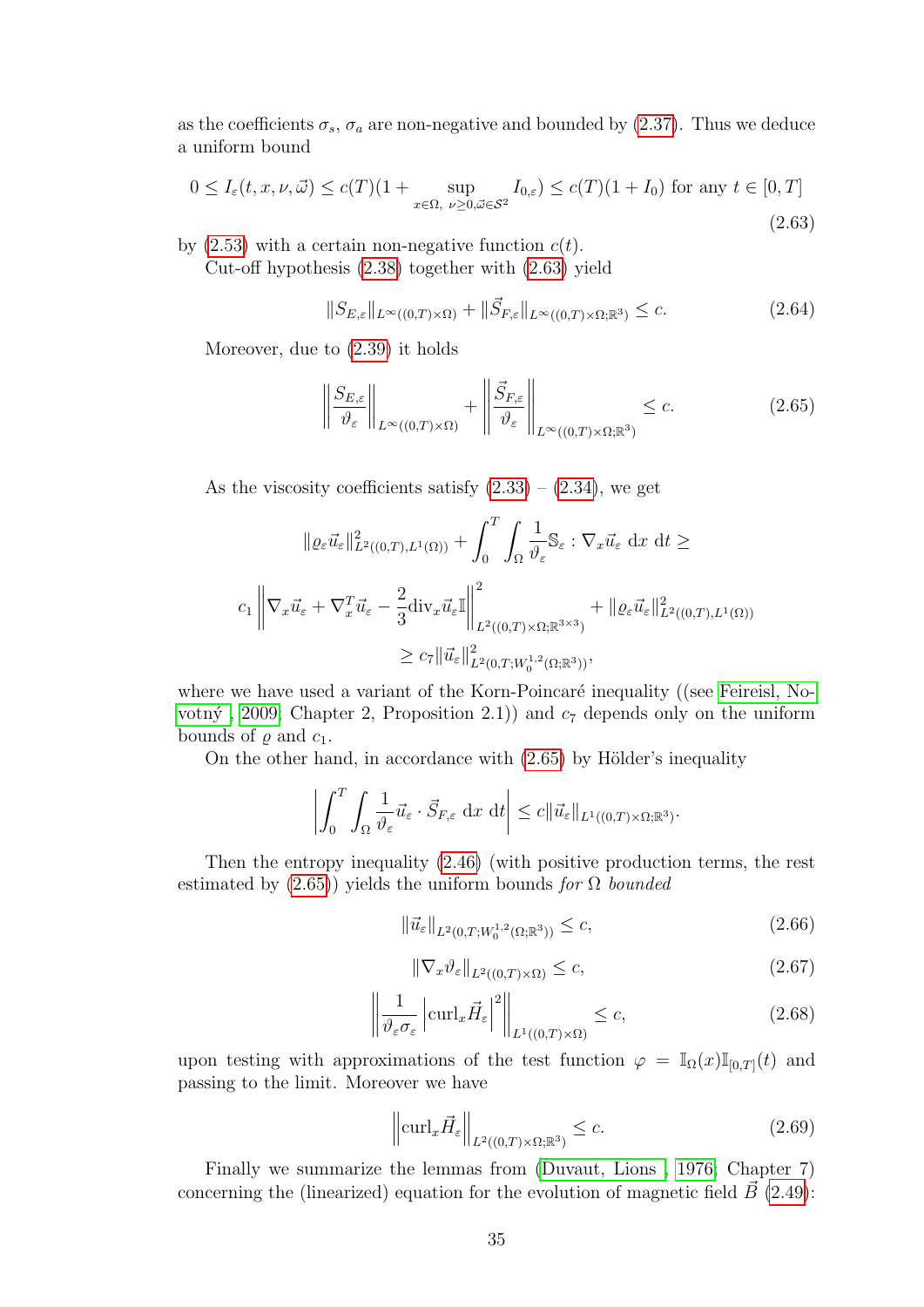- The boundary condition expressing continuity of the tangential component of the electric field  $(2.25)_1$  is automatically satisfied by the weak formulation  $(2.49).$  $(2.49).$
- The boundary condition expressing continuity of the normal component of the magnetic field  $(2.25)_2$  is satisfied once we choose  $\vec{B}_{\varepsilon,0} \cdot \vec{n} = 0$ .
- The same is true for the condition of solenoidality  $(2.3)$  once we guarantee  $\text{div}_x \vec{B}_{\varepsilon,0} = 0$  in  $\mathcal{D}'(\Omega)$ .
- We have got a Hodge-type estimate

$$
\left\|\vec{B}_{\varepsilon}\right\|_{W^{1,2}(\Omega,\mathbb{R}^3)} \leq c \left( \left\|\operatorname{curl}_x \vec{B}_{\varepsilon}\right\|_{L^2(\Omega,\mathbb{R}^3)} + \left\|\operatorname{div}_x \vec{B}_{\varepsilon}\right\|_{L^2(\Omega)} + \left\|\tilde{B}_{\varepsilon} \cdot \vec{n}\right\|_{W^{\frac{1}{2},2}(\partial \Omega)} \right) \leq c \left\|\operatorname{curl}_x \vec{B}_{\varepsilon}\right\|_{L^2(\Omega,\mathbb{R}^3)} \leq c,
$$

meaning that we have got a uniform estimate of the magnetic induction

<span id="page-39-0"></span>
$$
\left\|\vec{B}_{\varepsilon}\right\|_{L^{2}(0,T;W^{1,2}(\Omega,\mathbb{R}^{3}))} \leq c,\tag{2.70}
$$

and also for the magnetic field

$$
\left\| \vec{H}_{\varepsilon} \right\|_{L^2(0,T;W^{1,2}(\Omega,\mathbb{R}^3))} \leq c. \tag{2.71}
$$

To estimate the pressure functions  $p(\varrho_{\varepsilon}, \vartheta_{\varepsilon})$  globally we start with the obser-vation that estimates [\(2.60\)](#page-37-1), [\(2.66\)](#page-38-2) imply that the sequences  $\{ \varrho_{\varepsilon} \vec{u}_{\varepsilon} \}_{\varepsilon>0}$ ,  $\{ \varrho_{\varepsilon} \vec{u}_{\varepsilon} \otimes$  $\vec{u}_{\varepsilon}$   $\}_{\varepsilon>0}$  are bounded in  $L^p((0,T)\times\Omega)$  for a certain  $p>1$ , namely  $p=\frac{45}{43}$ . Similarly, combining [\(2.59\)](#page-37-2), [\(2.66\)](#page-38-2), [\(2.67\)](#page-38-3), we get

$$
\{\mathbb{S}_{\varepsilon}\}_{{\varepsilon}>0}
$$
 bounded in  $L^p((0,T)\times\Omega;\mathbb{R}^{3\times3})$  for a certain  $p>1$ , namely  $p=\frac{34}{23}$ .

Moreover,  $\{\varrho_{\varepsilon} \nabla_x \Psi_{\varepsilon}\}_{{\varepsilon}>0}, \{\vec{J}_{\varepsilon} \times \vec{B}_{\varepsilon}\}_{{\varepsilon}>0}$  are bounded in  $L^p((0,T) \times \Omega)$  for a certain  $p > 1$ . Now, repeating the arguments of (Feireisl, Petzeltová, 2000), we observe that the quantities

$$
\varphi(t,x)=\tilde{\psi}(t)\{\mathcal{B}[\varrho^{\omega}_{\varepsilon}]\}^{\alpha},\ \tilde{\psi}\in\mathcal{D}(0,T)\ \text{for sufficiently small parameters}\ \alpha,\,\omega>0
$$

may be used as test functions in the momentum equation [\(2.41\)](#page-33-0), where  $\mathcal{B}[v]$  is a suitable branch of solutions to the boundary value problem

$$
\operatorname{div}_x\left(\mathcal{B}[v]\right) = v - \frac{1}{|\Omega|} \int_{\Omega} v \, dx, \, \mathcal{B}[v]|_{\partial\Omega} = 0. \tag{2.72}
$$

Here  $\beta$  is the Bogovskii operator and  $\alpha$  denotes a convolution parameter in time since we need to test with a continuously differentiable function.

Next we get estimates of  $\{\mathcal{B}[\varrho^{\omega}_{\varepsilon}]\}^{\alpha}$  in  $L^{q}(0,T;W^{1,p}(\Omega,\mathbb{R}^{3}))$  for all  $q \in [1,\infty]$ and  $p \in (1,\infty)$  by  $\{ \varrho_{\varepsilon}^{\omega} \}^{\alpha}$  in  $L^{q}(0,T;L^{p}(\Omega,\mathbb{R}^{3}))$  and of  $\{ \mathcal{B}[\varrho_{\varepsilon}^{\omega}] \}^{\alpha}$  setting the renor-malization function in [\(2.40\)](#page-32-6)  $b(\varrho_{\varepsilon}) := {\mathcal{B}[\varrho_{\varepsilon}^{\omega}]}\}^{\alpha}$ . This leads to an estimate of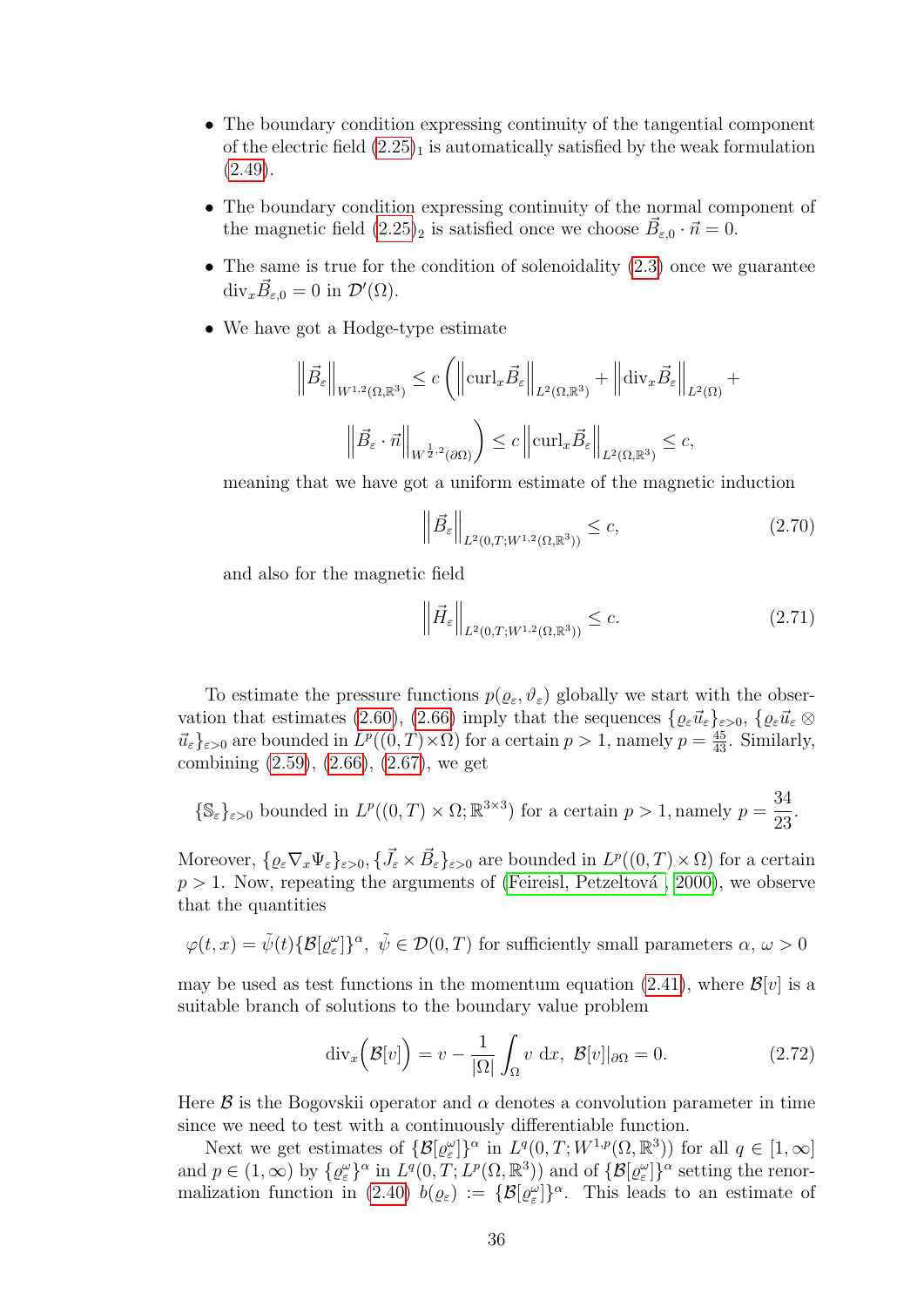the term  $\int_0^T \tilde{\psi}(t) \int_{\Omega} p(\varrho_{\varepsilon}, \vartheta_{\varepsilon}) \{ \mathcal{B}[\varrho_{\varepsilon}^{\omega}] \}^{\alpha} dx dt$  by eight integrals resulting from the momentum equation [\(2.41\)](#page-33-0). We omit most details which can the reader find in (Feireisl, Novotný, 2009; Chapter 2). Let us just note that the "worst" term arises from the time derivative which we a-priori do not control in a Lebesgue space and therefore we partially integrate in time and estimate it as follows

$$
\left| - \int_0^T \tilde{\psi}(t) \int_{\Omega} \varrho_{\varepsilon} \vec{u}_{\varepsilon} \cdot \partial_t \{\mathcal{B}[\varrho_{\varepsilon}^{\omega}] \}^{\alpha} dx dt \right| \leq \left\| \tilde{\psi} \right\|_{C(0,T)} \left\| \varrho_{\varepsilon} \vec{u}_{\varepsilon} \right\|_{L^{\infty}(0,T;L^{\frac{5}{4}}(\Omega,\mathbb{R}^3))} \times \n\|\partial_t \{\mathcal{B}[\varrho_{\varepsilon}^{\omega}] \}^{\alpha} \|_{L^1(0,T;L^5(\Omega,\mathbb{R}^3))} \leq c \left\| \tilde{\psi} \right\|_{C(0,T)} \left\| \varrho_{\varepsilon} \vec{u}_{\varepsilon} \right\|_{L^{\infty}(0,T;L^{\frac{5}{4}}(\Omega,\mathbb{R}^3))} \times \n\left\{ \left\| \{\mathcal{B}[\varrho_{\varepsilon}^{\omega}] \}^{\alpha} \vec{u}_{\varepsilon} \right\|_{L^1(0,T;L^5(\Omega,\mathbb{R}^3))} + \right\| \left[ \varrho_{\varepsilon} \left( \{\mathcal{B}[\varrho_{\varepsilon}^{\omega}] \}^{\alpha} \right)' - \{\mathcal{B}[\varrho_{\varepsilon}^{\omega}] \}^{\alpha} \right] \operatorname{div}_{x} \vec{u}_{\varepsilon} \right\|_{L^1(0,T;L^{\frac{15}{8}}(\Omega,\mathbb{R}^3))} \right\} \leq c \quad \text{for} \quad \omega \leq \frac{11}{18},
$$

by  $(2.60)$ ,  $(2.54)$  and  $(2.66)$  and a repeated use of Hölder's inequality and Sobolev embedding. "New terms" in comparison to (Feireisl, Novotný, 2009; Chapter 2) are estimated as follows

$$
\left| - \int_0^T \tilde{\psi}(t) \int_{\Omega} \varrho_{\varepsilon} \nabla_x \Psi_{\varepsilon} \cdot \{ \mathcal{B}[\varrho_{\varepsilon}^{\omega}] \}^{\alpha} dx dt \right| \leq c \left\| \tilde{\psi} \right\|_{C(0,T)} \left\| \nabla \psi_{\varepsilon} \right\|_{L^{\infty}(0,T;L^{\frac{15}{4}}(\Omega))} \times
$$
\n
$$
\left\| \varrho_{\varepsilon}^{\omega} \right\|_{L^1(0,T;L^{\frac{15}{7}}(\Omega))} \left\| \varrho_{\varepsilon} \right\|_{L^{\infty}(0,T;L^{\frac{5}{3}}(\Omega))} \leq c \quad \text{for} \quad \omega \leq \frac{7}{9},
$$
\n
$$
\left| \int_0^T \tilde{\psi}(t) \int_{\Omega} \vec{S}_{F,\varepsilon} \cdot \{ \mathcal{B}[\varrho_{\varepsilon}^{\omega}] \}^{\alpha} dx dt \right| \leq c \left\| \tilde{\psi} \right\|_{C(0,T)} \left\| \vec{S}_{F,\varepsilon} \right\|_{L^{\infty}((0,T) \times \Omega; \mathbb{R}^3)} \times (2.75)
$$
\n
$$
\left\| \varrho_{\varepsilon}^{\omega} \right\|_{L^1(0,T;L^{1+\delta}(\Omega))} \leq c \quad \text{for small} \quad \delta > 0 \text{ and } \omega < \frac{5}{3}
$$

and

<span id="page-40-0"></span>
$$
\left| - \int_0^T \tilde{\psi}(t) \int_{\Omega} \sigma(\varrho_{\varepsilon}, \vartheta_{\varepsilon}, \vec{B}_{\varepsilon}) \left( \vec{E}_{\varepsilon} + \vec{u}_{\varepsilon} \times \vec{B}_{\varepsilon} \right) \times \vec{B}_{\varepsilon} \cdot \{\mathcal{B}[\varrho^{\omega}_{\varepsilon}]\}^{\alpha} dx dt \right| \le c \times (2.76)
$$
  

$$
\left\| \tilde{\psi} \right\|_{C(0,T)} \left\| \operatorname{curl}_x \vec{H}_{\varepsilon} \right\|_{L^2((0,T) \times \Omega; \mathbb{R}^3)} \| \varrho^{\omega}_{\varepsilon} \|_{L^{\frac{15}{8}}(0,T;L^{\frac{15}{8}}(\Omega))} \left\| \vec{B}_{\varepsilon} \right\|_{L^{\frac{10}{3}}((0,T) \times \Omega; \mathbb{R}^3)} \le c
$$
  
for  $\omega \le \frac{8}{9}.$ 

The resulting (uniform in  $\varepsilon$ ) estimate reads

$$
\int_0^T \int_{\Omega} p(\varrho_{\varepsilon}, \vartheta_{\varepsilon}) \varrho_{\varepsilon}^{\omega} dx dt < c,
$$
\n(2.77)

where  $\omega \leq \min\left\{\frac{5}{3}, \frac{8}{9}\right\}$  $\frac{8}{9}, \frac{7}{9}$  $\left\{\frac{7}{9}, \frac{55}{102}, \frac{11}{18}, \frac{2}{27}\right\} = \frac{2}{27}$ , in particular, we can arrive at the following regularity by upper bounds for pressure in the non-degenerate region (for small Z in the sense of [\(2.28\)](#page-31-3)) and in the degenerate region, respectively and homogeneous regularity of temperature by  $(2.59)$   $\|\vartheta_{\varepsilon}\|_{L^{\frac{17}{3}}((0,T)\times\Omega)} \leq c$ 

$$
\{p(\varrho_{\varepsilon},\vartheta_{\varepsilon})\}_{{\varepsilon}>0} \text{ is bounded in } L^p((0,T)\times\Omega) \text{ for a } p>1, \text{namely } p=\frac{47}{45}. \tag{2.78}
$$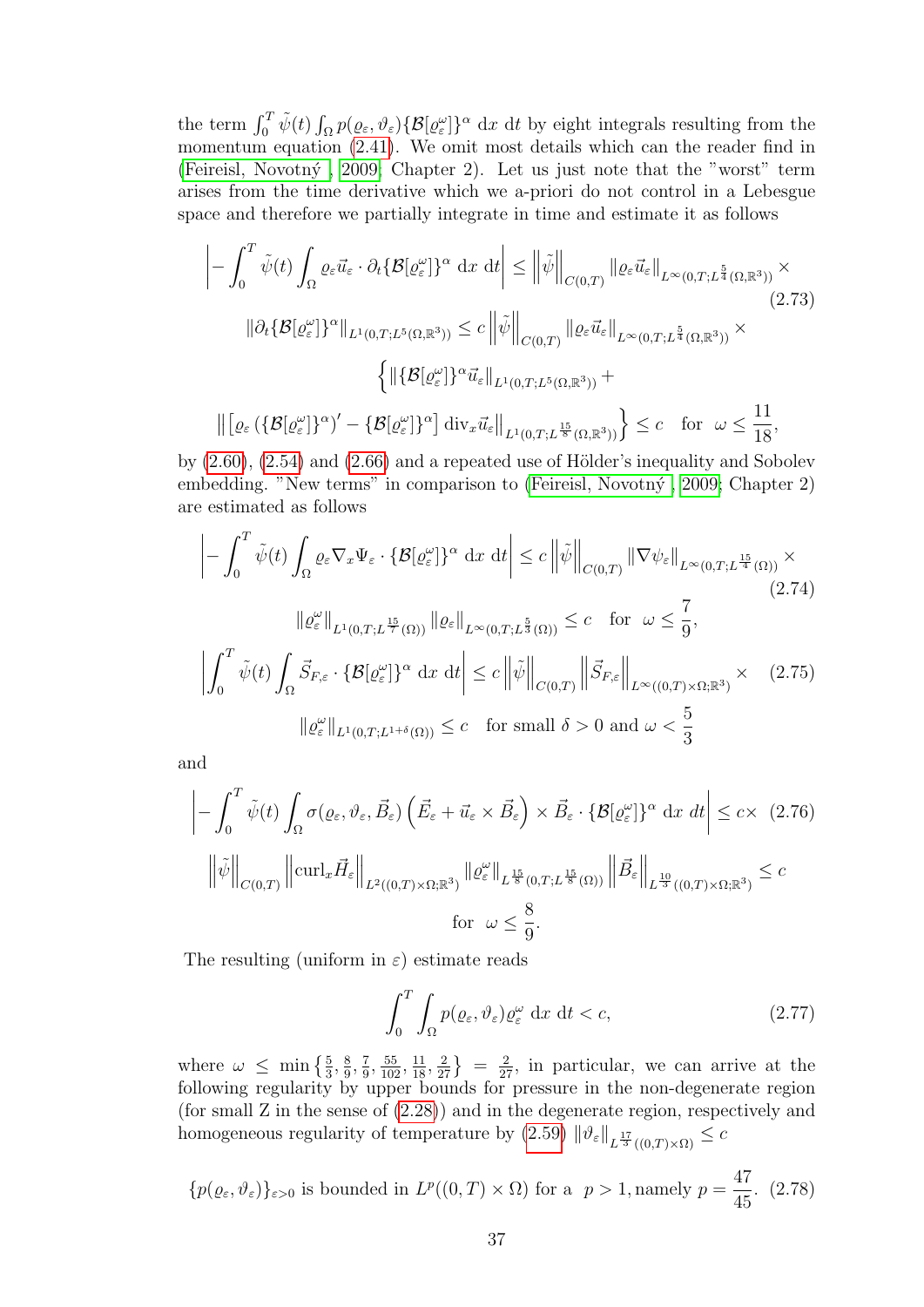#### 2.3.2 Weak sequential stability

We sketch the principal part of the proofs and focus mainly on the issues related to weak sequential stability of quantities related to radiation and magnetic field that require new ideas. In particular, we examine in details the extra terms in the entropy balance equation [\(2.46\)](#page-34-0).

#### 2.3.2.1 Weak (sequential) stability of macroscopic thermodynamic quantities

After the uniform estimates on the radiation forcing terms  $S_{E,\varepsilon}$  and  $\vec{S}_{F,\varepsilon}$  in [\(2.64\)](#page-38-4), a strong (pointwise) convergence of the macroscopic thermodynamic quantities  $\{ \varrho_{\varepsilon} \}_{\varepsilon > 0}, \{ \vartheta_{\varepsilon} \}_{\varepsilon > 0}$  can be shown exactly as in (Ducomet, Feireisl, 2006).

To begin, using the uniform bounds established in Section [2.3.1](#page-37-4) we observe that

<span id="page-41-2"></span>
$$
\varrho_{\varepsilon} \to \varrho \text{ in } C_{\rm w}([0,T]; L^{\frac{5}{3}}(\Omega)), \tag{2.79}
$$

<span id="page-41-4"></span>
$$
\vartheta_{\varepsilon} \to \vartheta \text{ weakly in } L^2(0, T; W^{1,2}(\Omega)), \tag{2.80}
$$

and

<span id="page-41-5"></span>
$$
\log(\vartheta_{\varepsilon}) \to \overline{\log(\vartheta)} \text{ weakly in } L^{2}((0, T) \times \Omega), \tag{2.81}
$$

and

<span id="page-41-3"></span>
$$
\vec{u}_{\varepsilon} \to \vec{u} \text{ weakly in } L^2(0, T; W_0^{1,2}(\Omega; \mathbb{R}^3)), \tag{2.82}
$$

possibly passing to suitable subsequences. Moreover, since the (weak) time derivative  $\partial_t (\varrho_\varepsilon \vec{u}_\varepsilon)$  of momenta can be expressed by means of momentum balance [\(2.41\)](#page-33-0) (Lorentz force density bounded as in [\(2.76\)](#page-40-0)), we have got

$$
\varrho_{\varepsilon}\vec{u}_{\varepsilon} \to \varrho\vec{u} \text{ in } C_{\rm w}([0,T]; L^{\frac{5}{4}}(\Omega; \mathbb{R}^3)).\tag{2.83}
$$

Since our system contains quantities depending on  $\rho$  and  $\vartheta$  in a general nonlinear way, pointwise (resp. a. e.) convergence of  $\{ \varrho_{\varepsilon} \}_{\varepsilon > 0}$ ,  $\{ \vartheta_{\varepsilon} \}_{\varepsilon > 0}$  must be established in order to perform the limit  $\varepsilon \to 0+$ . This step is apparently easier to carry out for the temperature because of the uniform bounds available for  $\nabla_x \vartheta_{\varepsilon}$ .

#### 2.3.2.2 Pointwise convergence of temperature

A. e. convergence of the sequence  $\{\vartheta_{\varepsilon}\}_{{\varepsilon}>0}$  can be established essentially by the monotonicity arguments. The main problem are possible uncontrollable time oscillations in hypothetical zones of vacuum, here eliminated by the presence of radiation component in the entropy inequality. More specifically, our goal is to show that

<span id="page-41-0"></span>
$$
\int_0^T \int_{\Omega} \left( \varrho_{\varepsilon} s(\varrho_{\varepsilon}, \vartheta_{\varepsilon}) - \varrho_{\varepsilon} s(\varrho_{\varepsilon}, \vartheta) \right) \left( \vartheta_{\varepsilon} - \vartheta \right) dx dt \to 0 \text{ as } \varepsilon \to 0+, \qquad (2.84)
$$

which, in accordance with hypothesis [\(2.32\)](#page-32-0), implies the desired conclusion

<span id="page-41-1"></span>
$$
\vartheta_{\varepsilon} \to \vartheta
$$
 in  $L^4((0,T) \times \Omega)$ , in particular,  $\vartheta_{\varepsilon_k} \to \vartheta$  a. e. in  $(0,T) \times \Omega$ . (2.85)

In order to see [\(2.84\)](#page-41-0), we first observe that

$$
\int_0^T \int_{\Omega} \varrho_{\varepsilon} s(\varrho_{\varepsilon}, \vartheta_{\varepsilon}) \Big( \vartheta_{\varepsilon} - \vartheta \Big) dx dt \to 0 \text{ as } \varepsilon \to 0 + .
$$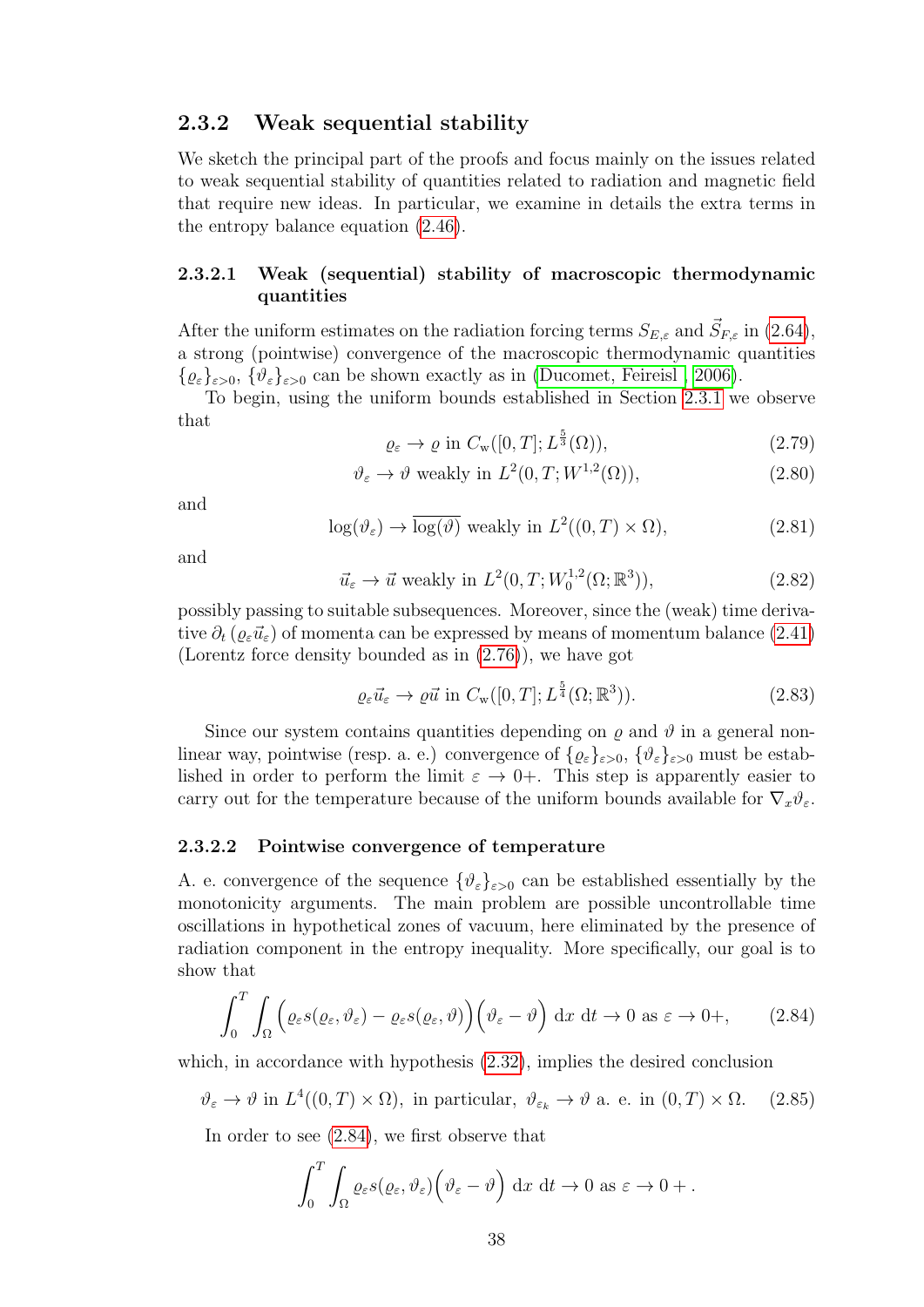Indeed this follows by means of the Aubin-Lions compactness lemma as

$$
\vartheta_{\varepsilon} - \vartheta \to 0
$$
 weakly in  $L^2(0,T;W^{1,2}(\Omega)),$ 

and the (weak) time derivative  $\partial_t(\varrho_{\varepsilon} s(\varrho_{\varepsilon},\vartheta_{\varepsilon}))$  can be expressed by means of the entropy inequality [\(2.46\)](#page-34-0).

Consequently, it remains to show that

<span id="page-42-0"></span>
$$
\int_0^T \int_{\Omega} \varrho_{\varepsilon} s(\varrho_{\varepsilon}, \vartheta) \left(\vartheta_{\varepsilon} - \vartheta\right) dx dt \to 0 \text{ as } \varepsilon \to 0 + .
$$
 (2.86)

To see [\(2.86\)](#page-42-0), we combine the bounds imposed on  $\partial_t b(\varrho_{\varepsilon})$  by the renormalized equation  $(2.40)$ , with the estimates on the temperature gradient  $(2.67)$ , to deduce that

<span id="page-42-2"></span>
$$
\nu_{t,x}[\varrho_{\varepsilon},\vartheta_{\varepsilon}] = \nu_{t,x}[\varrho_{\varepsilon}] \otimes \nu_{t,x}[\vartheta_{\varepsilon}] \quad \text{a. e. in} \quad (0,T) \times \Omega,
$$
\n(2.87)

where the symbol  $\nu[\varrho_{\varepsilon},\vartheta_{\varepsilon}]$  denotes a Young measure associated to the family  $\{\varrho_{\varepsilon}, \vartheta_{\varepsilon}\}_{{\varepsilon}>0}$ , while  $\nu[\varrho_{\varepsilon}], \nu[\vartheta_{\varepsilon}]$  stand for Young measures generated by  $\{\varrho_{\varepsilon}\}_{{\varepsilon}>0}$ ,  $\{\vartheta_{\varepsilon}\}_{{\varepsilon}>0}$ , respectively. In order to conclude, we use the following result frequently called Fundamental theorem of the theory of Young measures ( (see [Pedregal ,](#page-102-0) [1997;](#page-102-0) Chapter 6, Theorem 6.2)):

<span id="page-42-1"></span>Theorem 2.3.1. Let  ${\lbrace \vec{v}_n \rbrace}_{n=1}^{\infty}$ ,  $\vec{v}_n : Q \subset \mathbb{R}^N \to \mathbb{R}^M$  be a sequence of functions bounded in  $L^1(Q;\mathbb{R}^M)$ , where Q is a domain in  $\mathbb{R}^N$ .

Then there exist a subsequence (not relabeled) and a parametrized family  $\{\nu_y\}_{y\in Q}$  of probability measures on  $\mathbb{R}^M$  depending measurably on  $y \in Q$  with the following property:

For any Caratheodory function  $\Phi = \Phi(y, z)$ ,  $y \in Q$ ,  $z \in \mathbb{R}^M$  such that

$$
\Phi(\cdot, \vec{v}_n) \to \overline{\Phi} \text{ weakly in } L^1(Q),
$$

we have

$$
\overline{\Phi}(y) = \int_{R^M} \Phi(y, z) d\nu_y(z) \text{ for a. a. } y \in Q.
$$

In virtue of Theorem [2.3.1,](#page-42-1) relation [\(2.87\)](#page-42-2) implies [\(2.86\)](#page-42-0). We have proved the almost everywhere convergence of the temperature claimed in [\(2.85\)](#page-41-1). Note that this step leans heavily on the presence of the *radiative entropy flux*.

#### 2.3.2.3 Pointwise convergence of density

Although the pointwise convergence of the family of densities  $\{\varrho_{\varepsilon}\}_{{\varepsilon}>0}$  represents one of the most delicate questions of the existence theory for the compressible Navier-Stokes system, this step is nowadays well understood. The idea is to use the quantities

$$
\varphi(t,x) = \psi(t)\phi(x)\nabla_x \Delta^{-1}[\mathbb{I}_{\Omega}T_k(\varrho_{\varepsilon})]
$$

as test functions in the weak formulation of momentum equation [\(2.41\)](#page-33-0). Similarly, we can let  $\varepsilon \to 0+$  in [\(2.41\)](#page-33-0) and test the resulting expression by

$$
\varphi(t,x) = \psi(t)\phi(x)\nabla_x\Delta^{-1}[\mathbb{I}_{\Omega}\overline{T_k(\varrho_{\varepsilon})}],
$$

where  $\psi \in C_c^{\infty}(0,T)$ ,  $\phi \in C_c^{\infty}(\Omega)$ , and  $T_k$  is a cut-off function,

$$
T_k(z) = \min\{z, k\}.
$$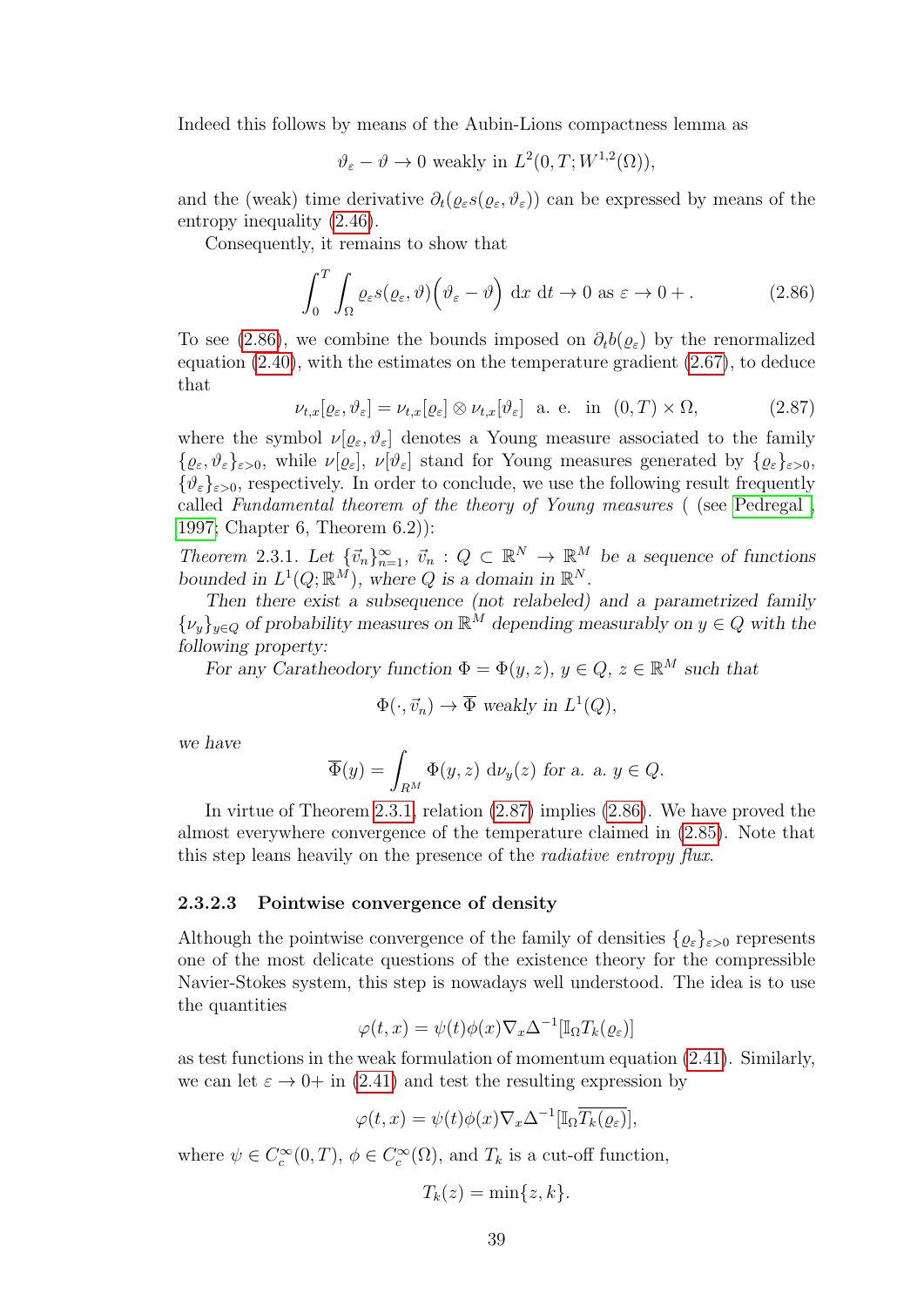In the limit for  $\varepsilon \to 0^+$ , this procedure yields the celebrated relation for the effective viscous pressure discovered by [\(Lions , 1996, 1998\)](#page-101-0), relating last two expressions whose weak limits have not been identified yet, which reads in the present setting as

<span id="page-43-1"></span>
$$
\int_0^T \int_{\Omega} \psi \phi \left( \overline{p(\varrho, \vartheta) T_k(\varrho)} - \overline{p(\varrho, \vartheta)} \, \overline{T_k(\varrho)} \right) dx dt \qquad (2.88)
$$

$$
= \int_0^T \int_{\Omega} \psi \phi \left( \overline{\mathbb{S} : \mathcal{R}[\mathbb{I}_{\Omega} T_k(\varrho)]} - \mathbb{S} : \mathcal{R}[\mathbb{I}_{\Omega} \overline{T_k(\varrho)}] \right) dx dt,
$$

where the ovebars denote weak limits of the composed quantities (in the appropriate Lebesgue spaces  $L^p((0,T)\times\Omega)$ , for  $p=\frac{47}{45}$  and  $p=\frac{34}{23}$ , respectively, thus in  $L^1((0,T)\times\Omega)$  as well) and where  $\mathcal{R}=\mathcal{R}_{i,j}=\partial_{x_i}\Delta^{-1}\partial_{x_j}$  is a pseudo-differential operator with its symbol

$$
R = \frac{\xi \otimes \xi}{|\xi|^2}
$$

((see Feireisl, Novotný, 2009; Section 3.6)). Note that the presence of the extra term  $\vec{S}_F$  in [\(2.41\)](#page-33-0) does not present any additional difficulty as

$$
\int_0^T \int_{\Omega} \psi \vec{S}_{F,\varepsilon} \cdot \phi \nabla_x \Delta^{-1} [T_k(\varrho_{\varepsilon})] \, dx \, dt \to \int_0^T \int_{\Omega} \psi \vec{S}_F \cdot \phi \nabla_x \Delta^{-1} [\overline{T_k(\varrho)}] \, dx \, dt.
$$

The same applies to the Lorentz force density as we can apply the Aubin-Lions lemma due to [\(2.70\)](#page-39-0),  $\partial_t \vec{B}_{\varepsilon} \in L^2(0,T;[W^{1,4}(\Omega)]^*)$  by [\(2.58\)](#page-37-5), [\(2.66\)](#page-38-2), [\(2.34\)](#page-32-5) and [\(2.68\)](#page-38-5) to obtain

<span id="page-43-3"></span>
$$
\vec{B}_{\varepsilon} \to \vec{B} \quad \text{in } L^2\left( (0, T) \times \Omega, \mathbb{R}^3 \right) \tag{2.89}
$$

which together with once again  $(2.68)$  leads to the identification of the weak limit in  $L^{\frac{5}{4}}((0,T)\times\Omega)$  of the term involving the magnetic induction  $\vec{B}$  in [\(2.41\)](#page-33-0).

The following *commutator lemma* is in the spirit of Coifman and Meyer [\(Coif](#page-97-0)[man, Meyer , 1975\)](#page-97-0):

<span id="page-43-0"></span>Lemma 2.3.1. Let  $w \in W^{1,2}(\mathbb{R}^3)$  and  $\vec{Z} \in L^p(\mathbb{R}^3;\mathbb{R}^3)$  be given, with  $6/5 < p < \infty$ . Then, for any  $1 < s < 6p/(6+p)$ ,

$$
\left\| \mathcal{R}[w\vec{Z}] - w\mathcal{R}[\vec{Z}] \right\|_{W^{\beta,s}(\mathbb{R}^3; \mathbb{R}^3)} \leq c \|w\|_{W^{1,2}(\mathbb{R}^3)} \|\vec{Z}\|_{L^p(\mathbb{R}^3; \mathbb{R}^3)},
$$

where  $0 < \beta = \frac{3}{s} - \frac{6+p}{6p}$  $\frac{\partial^{\dagger} p}{\partial p}$ , and  $c = c(p)$  are positive constants.

Applying Lemma [2.3.1](#page-43-0) to the expression on the right-hand side of [\(2.88\)](#page-43-1) and using the (weak) compactness in time of  $T_k(\varrho_\varepsilon)$  following<sup>[1](#page-43-2)</sup> from the renormalized equation [\(2.40\)](#page-32-6), we obtain

<span id="page-43-4"></span>
$$
\overline{p(\varrho,\vartheta)T_{k}(\varrho)} - \left(\frac{4}{3}\mu\left(\vartheta,\left|\vec{H}\right|\right) + \eta\left(\vartheta,\left|\vec{H}\right|\right)\right) \overline{T_{k}(\varrho) \text{div}_{x}\vec{u}} \qquad (2.90)
$$
\n
$$
= \overline{p(\varrho,\vartheta)} \ \overline{T_{k}(\varrho)} - \left(\frac{4}{3}\mu\left(\vartheta,\left|\vec{H}\right|\right) + \eta\left(\vartheta,\left|\vec{H}\right|\right)\right) \overline{T_{k}(\varrho)} \text{div}_{x}\vec{u},
$$

<span id="page-43-2"></span><sup>1</sup>Naturally the  $T_k$  function has to be approximated by differentiable functions first.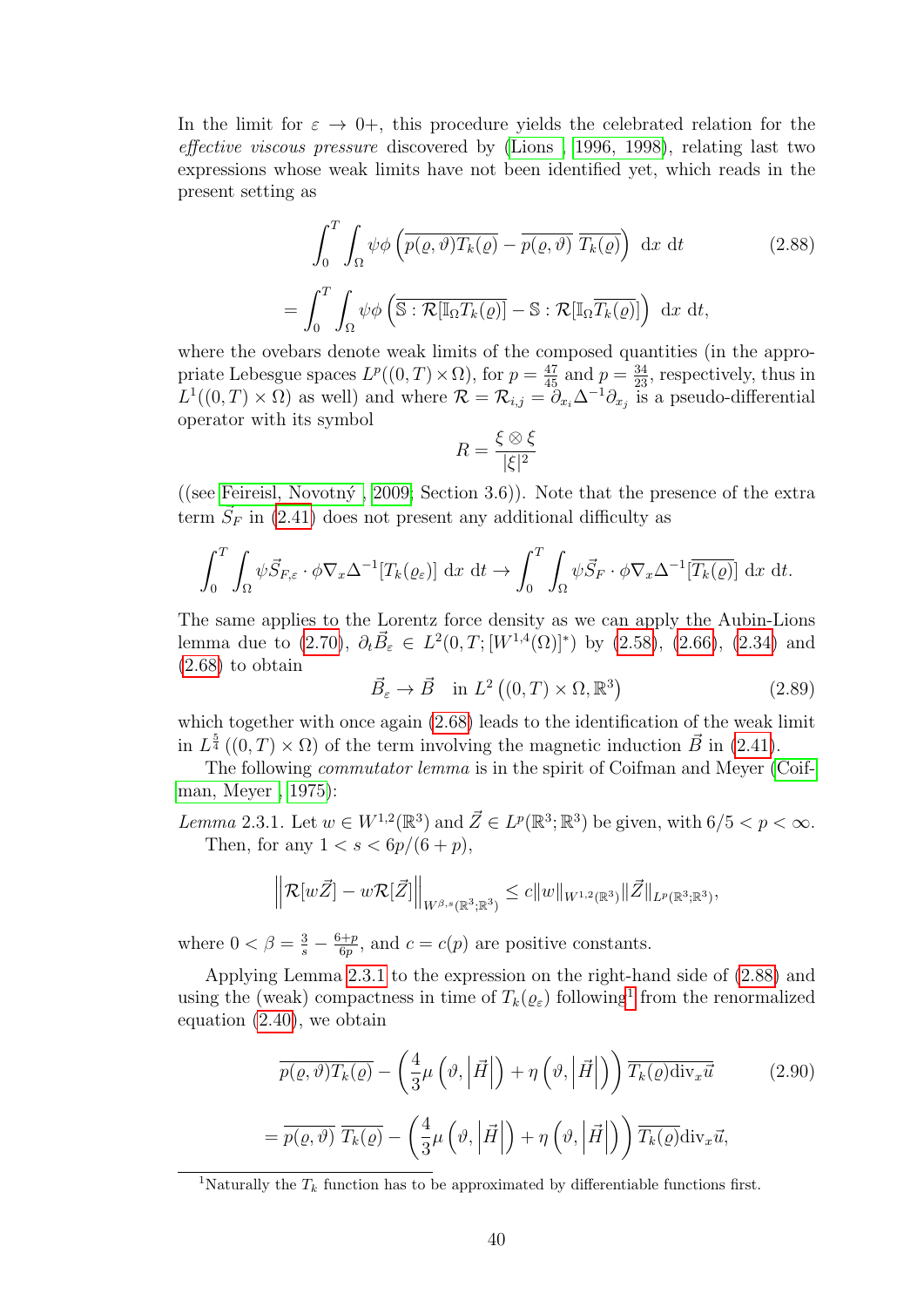cf. (Feireisl, Novotný, 2009; Section 3.7.4) with the help of  $(2.85)$  and  $(2.89)$ . Now, introducing the functions

$$
L_k(\varrho) = \int_1^{\varrho} \frac{T_k(z)}{z^2} \, \mathrm{d}z,
$$

we deduce from renormalized equation [\(2.40\)](#page-32-6) that

$$
\int_0^T \int_{\Omega} \left( \overline{\varrho L_k(\varrho)} \partial_t \varphi + \overline{\varrho L_k(\varrho)} \vec{u} \cdot \nabla_x \varphi - \overline{T_k(\varrho) \operatorname{div}_x \vec{u}} \varphi \right) dx dt
$$

$$
= - \int_{\Omega} \varrho_0 L_k(\varrho_0) \varphi(0, \cdot) dx
$$

for any  $\varphi \in C_c^{\infty}([0, T) \times \overline{\Omega})$ . It follows from [\(2.90\)](#page-43-4) that

<span id="page-44-0"></span>
$$
\mathbf{osc}_{q}[\varrho_{\varepsilon} \to \varrho] \left( (0, T) \times \Omega \right) \tag{2.91}
$$
\n
$$
\sup_{k \ge 1} \left( \limsup_{\varepsilon \to 0} \int_{0}^{T} \int_{\Omega} |T_{k}(\varrho_{\varepsilon}) - T_{k}(\varrho)|^{q} dx dt \right) < \infty, \ \forall q \in \left( 2, \frac{8}{3} \right),
$$

where **osc** is the oscillation defect measure introduced in (Feireisl, 2001). In particular, relation [\(2.91\)](#page-44-0) implies that the limit functions  $\rho$ ,  $\vec{u}$  satisfy renormalized equation  $(2.40)$  ((see Feireisl, Novotný, 2009; Lemma 3.8)); whence

<span id="page-44-1"></span>
$$
\int_{\Omega} \left( \overline{\varrho L_{k}(\varrho)} - \varrho L_{k}(\varrho) \right) (\tau) \, dx + \int_{0}^{\tau} \int_{\Omega} \left( \overline{T_{k}(\varrho)} \overline{\text{div}_{x} \vec{u}} - \overline{T_{k}(\varrho)} \overline{\text{div}_{x} \vec{u}} \right) \, dx \quad (2.92)
$$
\n
$$
= \int_{0}^{\tau} \int_{\Omega} \left( T_{k}(\varrho) \overline{\text{div}_{x} \vec{u}} - \overline{T_{k}(\varrho)} \overline{\text{div}_{x} \vec{u}} \right) \, dx \, dt \text{ for any } \tau \in [0, T].
$$

Using once more [\(2.91\)](#page-44-0), we can let  $k \to \infty$  in [\(2.92\)](#page-44-1) to obtain the desired conclusion

$$
\varrho \log(\varrho) = \varrho \log(\varrho),
$$

particularly,

 $\equiv$ 

<span id="page-44-2"></span>
$$
\varrho_{\varepsilon} \to \varrho \text{ in } L^1((0,T) \times \Omega), \tag{2.93}
$$

(see for details Feireisl, Novotný, 2009; Section 3.7.4).

Relations  $(2.79) - (2.82), (2.85), (2.93),$  $(2.79) - (2.82), (2.85), (2.93),$  $(2.79) - (2.82), (2.85), (2.93),$  $(2.79) - (2.82), (2.85), (2.93),$  $(2.79) - (2.82), (2.85), (2.93),$  $(2.79) - (2.82), (2.85), (2.93),$  $(2.79) - (2.82), (2.85), (2.93),$  and by means of an interpolation from [\(2.89\)](#page-43-3) and [\(2.70\)](#page-39-0)

<span id="page-44-3"></span>
$$
\vec{B}_{\varepsilon} \to \vec{B}
$$
 in  $L^2((0, T); L^q(\Omega, \mathbb{R}^3)), 1 \le q < 6.$  (2.94)

together with the previous uniform bounds allow us to pass to the limit in the weak formulation of the Navier-Stokes-Fourier system and the simplified Maxwell's system, as soon as we show convergence of the sequence  $\{I_{\varepsilon}\}_{{\varepsilon}>0}$ . This will be accomplished in the forthcoming section.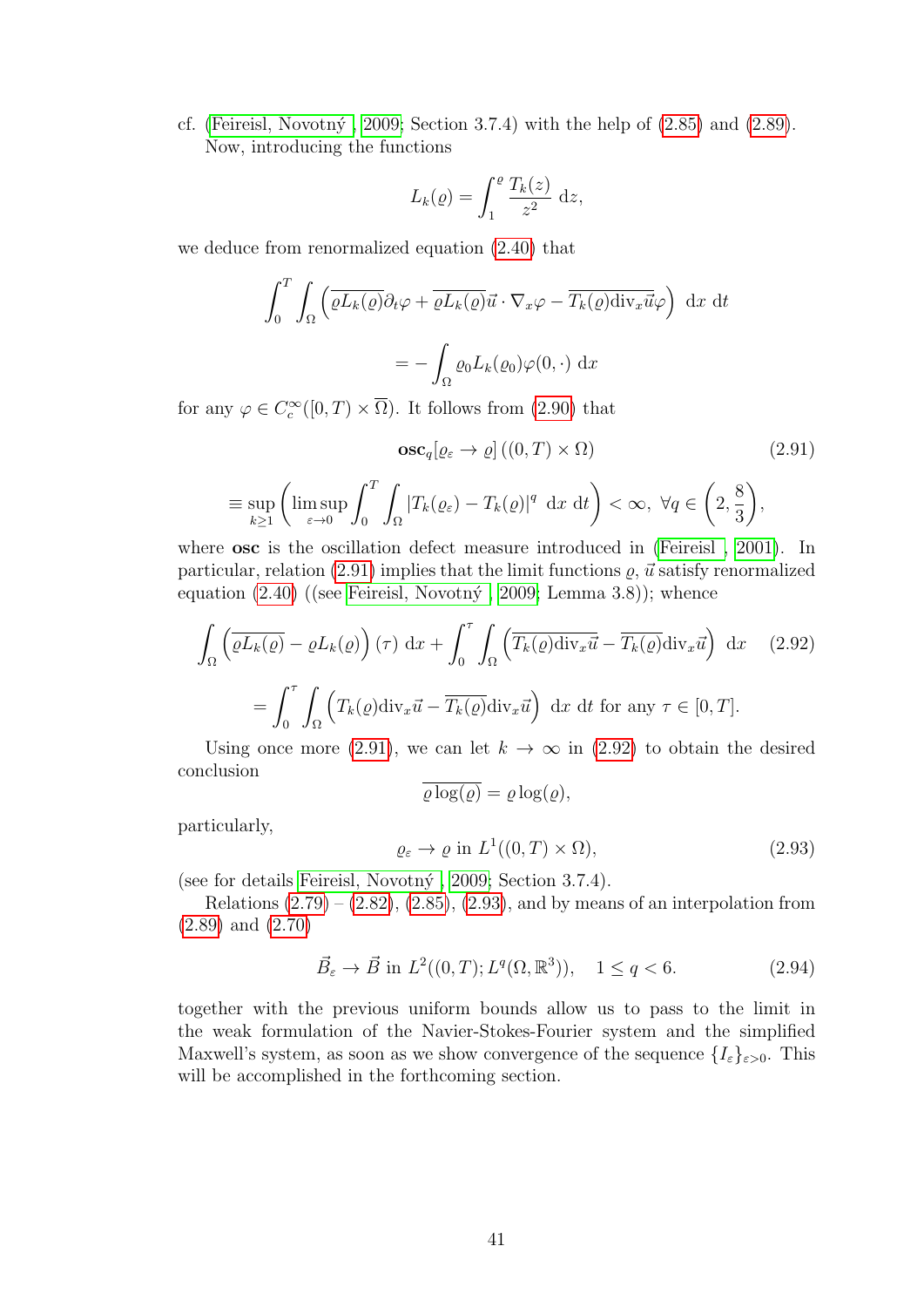#### 2.3.2.4 Convergence of radiation intensity

Our ultimate goal is to establish convergence of the quantities arising in the entropy production rate by radiation

$$
\frac{1}{\vartheta_{\varepsilon}} S_{E,\varepsilon} = \frac{1}{\vartheta_{\varepsilon}} \int_0^\infty \sigma_a(\nu, \vartheta_{\varepsilon}) \left[ \int_{S^2} (\mathfrak{B}(\nu, \vartheta_{\varepsilon}) - I_{\varepsilon}) d\vec{\omega} \right] d\nu +
$$

$$
\frac{1}{\vartheta_{\varepsilon}} \int_0^\infty \sigma_s(\nu, \vartheta_{\varepsilon}) \int_{S^2} \left[ \frac{1}{4\pi} \int_{S^2} I_{\varepsilon}(t, x, \vec{\omega}, \nu) d\vec{\omega} - I_{\varepsilon}(t, x, \vec{\omega}, \nu) \right] d\vec{\omega} d\nu =
$$

$$
\frac{1}{\vartheta_{\varepsilon}(t, x)} \int_0^\infty \sigma_a(\nu, \vartheta_{\varepsilon}(t, x)) \left[ \int_{S^2} (\mathfrak{B}(\nu, \vartheta_{\varepsilon}(t, x)) - I_{\varepsilon}(t, x, \vec{\omega}, \nu)) d\vec{\omega} \right] d\nu
$$

and

$$
\frac{1}{v^2} \vec{S}_{F,\varepsilon} \cdot \vec{u}_{\varepsilon} =
$$
\n
$$
\frac{1}{c v^2_{\varepsilon}} \vec{u}_{\varepsilon} \cdot \int_0^\infty \sigma_s(\nu, \vartheta_{\varepsilon}) \int_{S^2} \vec{\omega} \left[ \frac{1}{4\pi} \int_{S^2} I_{\varepsilon}(t, x, \vec{\omega}, \nu) \, d\vec{\omega} - I_{\varepsilon}(t, x, \vec{\omega}, \nu) \right] \, d\vec{\omega} \, d\nu +
$$
\n
$$
\frac{1}{c v^2_{\varepsilon}(t, x)} \vec{u}_{\varepsilon} \cdot \int_0^\infty \sigma_a(\nu, \vartheta_{\varepsilon}(t, x)) \left[ \int_{S^2} \vec{\omega} \left( \mathfrak{B}(\nu, \vartheta_{\varepsilon}(t, x)) - I_{\varepsilon}(t, x, \vec{\omega}, \nu) \right) \, d\vec{\omega} \right] \, d\nu
$$

Since  $\vartheta_{\varepsilon} \to \vartheta$  a. e. in  $(0, T) \times \Omega$ , the desired result follows from compactness of the velocity averages over the sphere  $S^2$  established by Golse et al. [\(Golse, Lions,](#page-99-3) [Perthame, Sentis , 1988,](#page-99-3) [Golse, Perthame, Sentis , 1985\)](#page-100-0), see also [\(Bournaveas,](#page-96-0) [Perthame , 2001\)](#page-96-0), and hypothesis [\(2.38\)](#page-32-4). Specifically, we use the following result ((see [Golse, Lions, Perthame, Sentis , 1988\)](#page-99-3)):

<span id="page-45-0"></span>Proposition 2.3.1. Let  $I \in L^q([0,T] \times \mathbb{R}^n \times S^2 \times \mathbb{R})$ ,  $\partial_t I + c\omega \cdot \nabla_x I \in L^q([0,T] \times \mathbb{R}^n \times S^2 \times \mathbb{R})$  $\mathbb{R}^n \times S^2 \times \mathbb{R}$  for a certain  $q > 1$ . In addition, let  $I_0 \equiv I(0, \cdot) \in L^{\infty}(\mathbb{R}^n \times S^2 \times \mathbb{R})$ . Then

$$
\tilde{I}(t, x, \nu) \equiv \int_{\mathcal{S}^2} I(t, x, \vec{\omega}, \nu) \, d\vec{\omega}
$$

belongs to the space  $W^{s,q}([0,T] \times \mathbb{R}^n \times \mathbb{R})$  for any  $s, 0 < s < \inf\{1/q, 1-1/q\},$ and

$$
\|\tilde{I}\|_{W^{s,q}} \le c(I_0)(\|I\|_{L^q} + \|\partial_t I + c\omega \cdot \nabla I\|_{L^q}).
$$

As the radiation intensity  $I_{\varepsilon}$  satisfies the transport equation [\(2.13\)](#page-28-1), by virtue of hypotheses (2.9) and (2.10) where  $\tilde{S}$  is bounded in  $(L^q \cap L^{\infty})$  ([0, T)  $\times \Omega \times S^2 \times \mathbb{R}$ ), a direct application of Proposition [2.3.1](#page-45-0) yields the desired conclusion

$$
\int_{\mathcal{S}^2} I_{\varepsilon}(t, x, \vec{\omega}, \nu) \, d\vec{\omega} \to \int_{\mathcal{S}^2} I(t, x, \vec{\omega}, \nu) \, d\vec{\omega} \text{ in } L^2((0, T) \times \Omega),
$$

and

$$
\int_{S^2} \vec{\omega} I_{\varepsilon}(t, x, \vec{\omega}, \nu) \, d\vec{\omega} \to \int_{S^2} \vec{\omega} I(t, x, \vec{\omega}, \nu) \, d\vec{\omega} \text{ in } L^2((0, T) \times \Omega),
$$

for any fixed  $\nu > 0$ . Consequently

<span id="page-45-1"></span>
$$
\frac{1}{\vartheta_{\varepsilon}} S_{E,\varepsilon} \to \frac{1}{\vartheta} S_E,\tag{2.95}
$$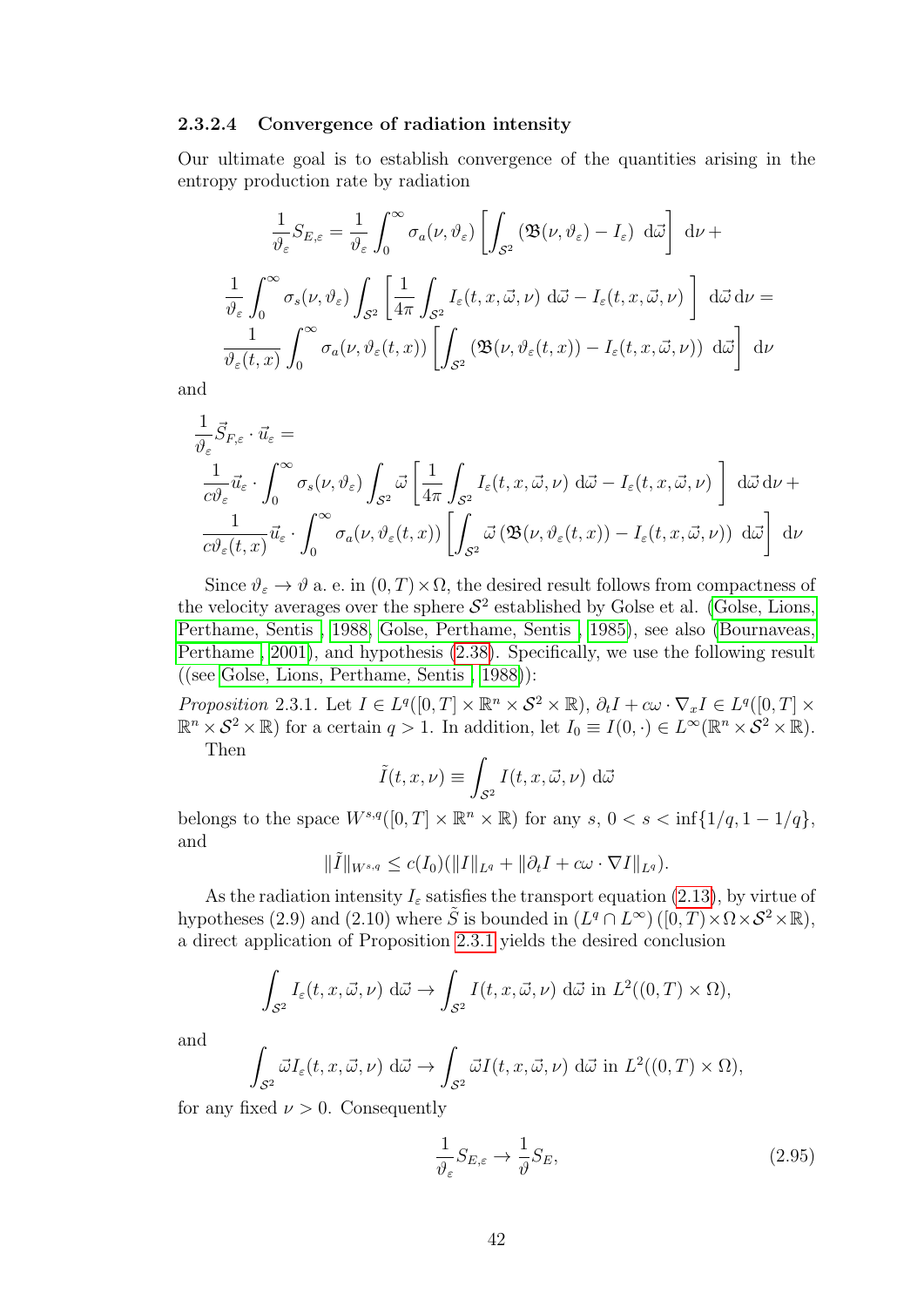<span id="page-46-0"></span>
$$
\frac{1}{\vartheta_{\varepsilon}} \vec{S}_{F,\varepsilon} \cdot \vec{u}_{\varepsilon} \to \frac{1}{\vartheta} \vec{S}_F \cdot \vec{u}
$$
\n(2.96)

as required, and Theorem [2.2.1](#page-36-1) is proved by convergences [\(2.93\)](#page-44-2), [\(2.82\)](#page-41-3), [\(2.85\)](#page-41-1),  $(2.94)$ ,  $(2.95)$  and  $(2.96)$ . The entropy inequality  $(2.46)$  needsadditionally the convergence of the initial total entropy of approximations to the initial entropy of its limit and weak upper semicontinuity of the right-hand side of [\(2.46\)](#page-34-0) due to  $(2.16)$ ,  $(2.15)$ ,  $(2.82)$ ,  $(2.80)$ . Moreover we need the positivity of the absolute temperature  $\vartheta$ . This is due to the convergences [\(2.81\)](#page-41-5) and [\(2.85\)](#page-41-1).

#### 2.3.2.5 The Maxwell equation

The Maxwell system is represented by weak formulation [\(2.49\)](#page-35-0).

We have the following convergences:

- $\vec{B}_{\varepsilon} \to \vec{B}$  weakly in  $L^2(0,T,W^{1,2}(\Omega)),$
- $\vec{B}_{\varepsilon} \to \vec{B}$  strongly in  $L^2(0,T,L^2(\Omega)),$
- $\vec{J}_{\varepsilon} \times \vec{B}_{\varepsilon} \to \vec{J} \times \vec{B}$  weakly in  $L^p((0,T) \times \Omega; \mathbb{R}^3)$   $\forall p \in [1, \frac{5}{4}]$  $\frac{5}{4}$ .

Here we factor the only nonlinear term as follows to use the uniform bound [\(2.68\)](#page-38-5)

$$
\frac{1}{\sigma} \text{curl}_x \vec{H}_{\varepsilon} = \sqrt{\vartheta_{\varepsilon} \sigma^{-1}(\varrho_{\varepsilon}, \vartheta_{\varepsilon}, \vec{B}_{\varepsilon})} \sqrt{\frac{1}{\vartheta_{\varepsilon} \sigma(\varrho_{\varepsilon}, \vartheta_{\varepsilon}, \vec{B}_{\varepsilon})}} \text{curl}_x \vec{H}_{\varepsilon},
$$
(2.97)

and get the uniform bound in a reflexive Banach space

$$
\left\| \sigma^{-1}(\varrho_{\varepsilon}, \vartheta_{\varepsilon}, \vec{B}_{\varepsilon}) \operatorname{curl}_x \vec{H}_{\varepsilon} \right\|_{L^{\frac{34}{23}}((0,T)\times\Omega)} \leq c. \tag{2.98}
$$

 $\Box$ 

This suffices to pass to the limit in [\(2.49\)](#page-35-0).

#### 2.3.3 Approximating scheme and global-in-time existence

We conclude the paper by proposing an approximation scheme to be used to prove the existence of global-in-time weak solutions to problem  $(2.10) - (2.26)$  $(2.10) - (2.26)$ . The scheme is essentially the same as in (Feireisl, Novotn $\acute{y}$ , 2009; Chapter 3), the extra terms are put in  $\{\}$ . The dependence of approximate solutions on the parameters of approximation  $\delta$  and d has been in notation suppressed.

• The continuity equation  $(2.10)$  is replaced by an "artificial viscosity" approximation

$$
\partial_t \varrho + \text{div}_x(\varrho \vec{u}) = \{d \Delta \varrho\}, \ d > 0,\tag{2.99}
$$

to be satisfied on  $(0, T) \times \Omega$ , and supplemented by the homogeneous Neumann boundary conditions

$$
\nabla_x \varrho \cdot \vec{n}|_{\partial \Omega} = 0. \tag{2.100}
$$

The initial distribution of the approximate densities is given through

$$
\varrho(0,\cdot) = \varrho_{0,\delta},\tag{2.101}
$$

and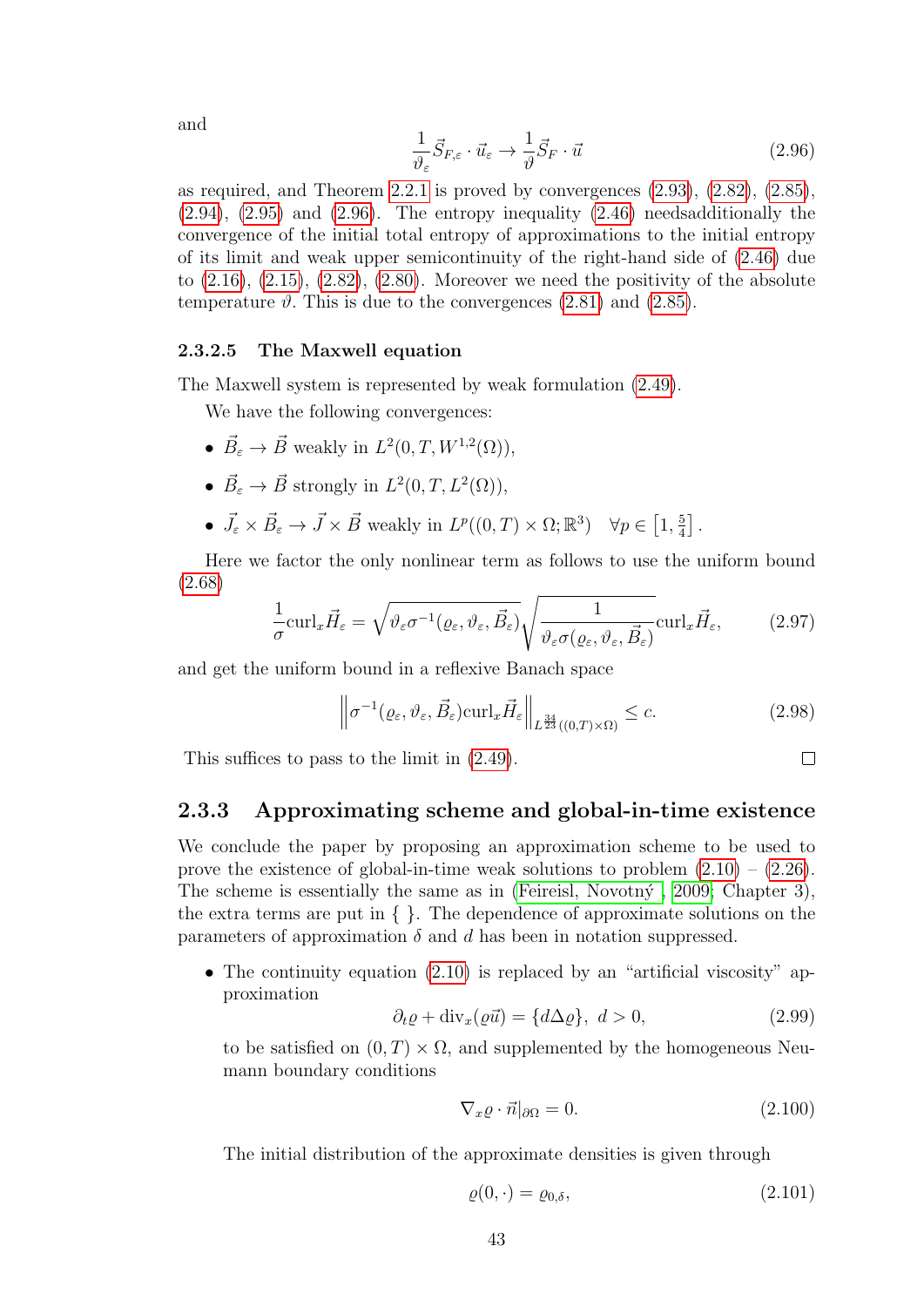where

$$
\varrho_{0,\delta} \in C^{2,\nu}(\overline{\Omega}), \ \nabla_x \varrho_{0,\delta} \cdot \vec{n}|_{\partial\Omega} = 0, \ \inf_{x \in \Omega} \varrho_{0,\delta}(x) > 0, \tag{2.102}
$$

with a positive parameter  $\delta > 0$ . We recall the requirement of the strong convergence of initial approximations of density [\(2.51\)](#page-36-0) supplemented additionally with the condition

$$
|\{\varrho_{0,\delta} < \varrho_0\}| \to 0 + \quad \text{as } \delta \to 0 + . \tag{2.103}
$$

• The momentum equation is replaced by a Faedo-Galerkin approximation:

$$
\int_{0}^{T} \int_{\Omega} \left( \varrho \vec{u} \cdot \partial_{t} \vec{\varphi} + \varrho \vec{u} \otimes \vec{u} : \nabla_{x} \vec{\varphi} + (p + \{\delta (\varrho^{\Gamma} + \varrho^{2})\}) \operatorname{div}_{x} \vec{\varphi} \right) dx dt =
$$
  

$$
\int_{0}^{T} \int_{\Omega} \left( \{ d(\nabla_{x} \varrho \nabla_{x} \vec{u}) \} \cdot \vec{\varphi} + \mathbb{S}_{\delta} : \nabla_{x} \vec{\varphi} - \varrho \nabla_{x} \Psi \cdot \vec{\varphi} - \vec{S}_{F} \cdot \vec{\varphi} \right) dx dt -
$$
  

$$
\int_{\Omega} (\varrho \vec{u})_{0} \cdot \vec{\varphi} dx,
$$
 (2.104)

to be satisfied for any test function  $\vec{\varphi} \in C_c^1([0,T), X_n)$ , where

$$
X_n \subset C^{2,\nu}(\overline{\Omega}; \mathbb{R}^3) \subset L^2(\Omega; \mathbb{R}^3)
$$
\n(2.105)

is a finite-dimensional space of functions satisfying the no-slip boundary conditions

$$
\vec{\varphi}|_{\partial\Omega} = \vec{0}.\tag{2.106}
$$

The space  $X_n$  is endowed with the Hilbert structure induced by the scalar product of the Lebesgue space  $L^2(\Omega; R^3)$ .

We set

$$
S_{\delta} := S_{\delta} \left( \nabla_x \vec{u}, \vartheta, \vec{H} \right) = \left( \mu \left( \vartheta, \left| \vec{H} \right| \right) + \delta \vartheta \right) \left( \nabla_x \vec{u} + \nabla_x^T \vec{u} - \frac{2}{3} \text{div}_x \vec{u} \mathbb{I} \right) + \left( \eta \left( \vartheta, \left| \vec{H} \right| \right) \text{div}_x \vec{u} \right) \mathbb{I}. \tag{2.107}
$$

• We replace the energy equation [\(2.12\)](#page-28-3) with a modified internal energy balance

$$
\partial_t(\varrho e + {\delta \varrho \vartheta}) + \text{div}_x \left( (\varrho e + {\delta \varrho \vartheta}) \vec{u} \right) -
$$
\n
$$
\text{div}_x \left( \kappa_M(\varrho, \vartheta, \left| \vec{B} \right|) + \kappa_R \vartheta^3 + {\delta (\vartheta^{\Gamma} + \vartheta^{-1})} \nabla_x \vartheta \right) =
$$
\n
$$
\mathbb{S}_{\delta} : \nabla_x \vec{u} + \frac{1}{\sigma} \left| \text{curl}_x \vec{H} \right|^2 + \vec{u} \cdot \vec{S}_F + \left\{ d\delta(\Gamma|\varrho|^{\Gamma-2} + 2) |\nabla_x \varrho|^2 + \right\}
$$
\n(2.108)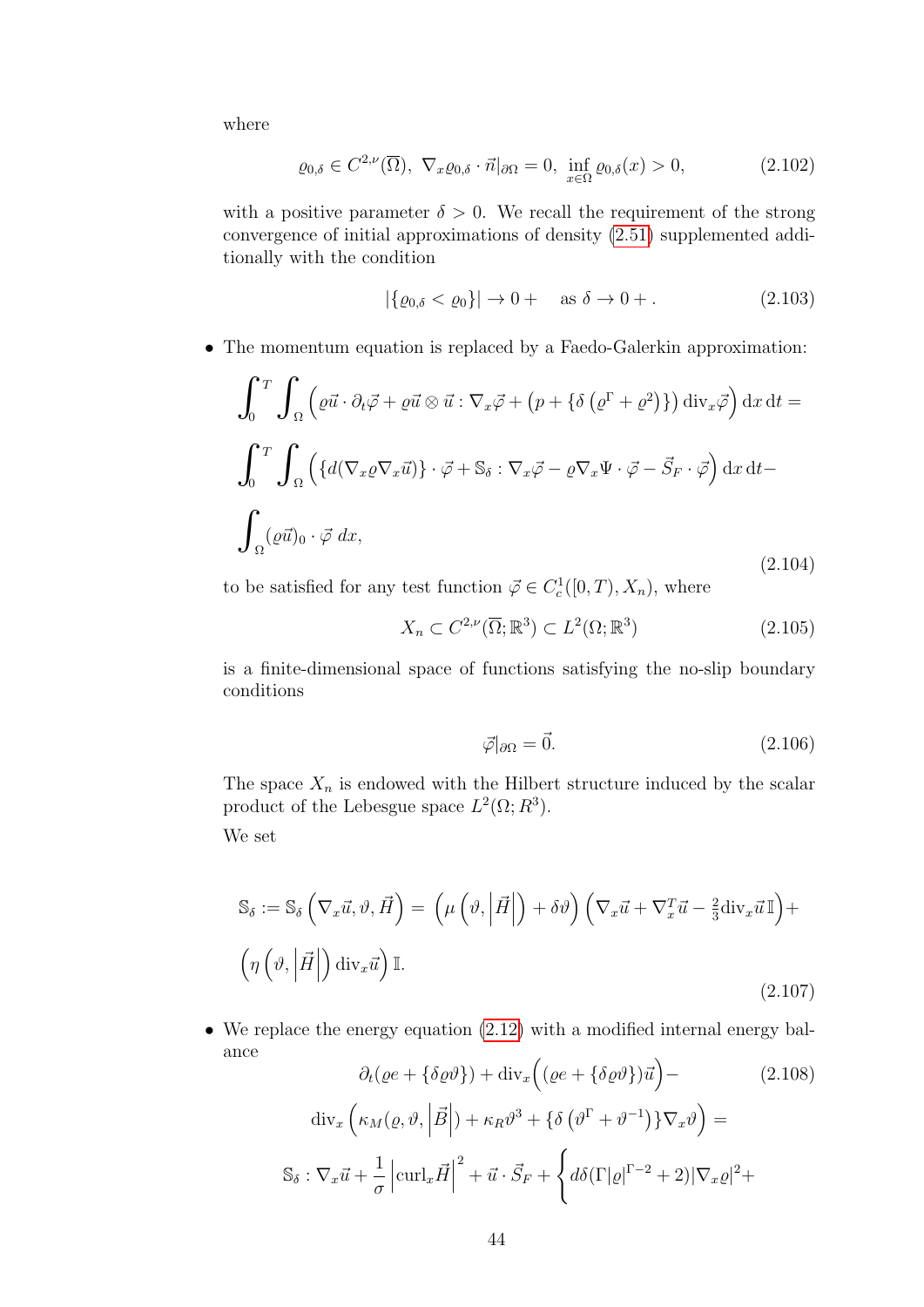$$
\delta \vartheta^{-2} - d\vartheta^{5} + 2\delta \vartheta \left[ \left| \frac{\nabla_{x} \vec{u} + \nabla_{x} \vec{u}^{T}}{2} \right|^{2} - \frac{1}{3} \left( \text{div}_{x} \vec{u} \right)^{2} \right] \bigg\} - p \text{ div}_{x} \vec{u} - S_{E},
$$

to be satisfied in  $(0, T) \times \Omega$ , together with the no-heat-flux boundary condition

$$
\nabla_x \vartheta \cdot \vec{n}|_{\partial \Omega} = 0. \tag{2.109}
$$

The initial condition reads

$$
\varrho(e+\delta\vartheta)(0,\cdot)=\varrho_{0,\delta}(e(\varrho_{0,\delta},\vartheta_{0,\delta})+\delta\vartheta_{0,\delta}),\tag{2.110}
$$

where the (approximate) temperature distribution satisfies

$$
\vartheta_{0,\delta} \in C^1(\overline{\Omega}), \ \nabla_x \vartheta_{0,\delta} \cdot \vec{n}|_{\partial\Omega} = 0, \ \inf_{x \in \Omega} \vartheta_{0,\delta}(x) > 0. \tag{2.111}
$$

• We add the equation for the radiative transfer

$$
\frac{1}{c}\partial_t I + \vec{\omega} \cdot \nabla_x I = \tilde{S} \text{ in } (0, T) \times \Omega \times \mathcal{S}^2 \times (0, \infty), \tag{2.112}
$$

together with the transparency condition [\(2.24\)](#page-30-2).

• Finally we require satisfaction of the unmodified equation for the magnetic induction  $\vec{B}$  [\(2.49\)](#page-35-0), the solenoidality condition [\(2.3\)](#page-27-1) with approximate initial conditions

$$
\vec{B}(0,\cdot) = \vec{B}_{0,\delta} \tag{2.113}
$$

with  $\vec{B}_{0,\delta} \in \mathcal{D}(\Omega,\mathbb{R}^3)$ , div<sub>x</sub> $\vec{B}_{0,\delta} = 0$  and

$$
\vec{B}_{0,\delta} \to \vec{B}_0 \quad \text{in } L^2(\Omega, \mathbb{R}^3) \text{ as } \delta \to 0+ .
$$
 (2.114)

Given a family of approximate solutions  $\{ \varrho_{d,\delta}, \vec{u}_{d,\delta}, \vartheta_{d,\delta}, \vec{B}_{d,\delta}, I_{d,\delta} \}_{d>0,\delta>0}$ , we may construct a weak solution of system  $(2.1) - (2.26)$  $(2.1) - (2.26)$  letting successively  $d \rightarrow 0$ ,  $\delta \rightarrow 0$  and using compactness arguments delineated in the previous part of this paper. The reader may consult (Feireisl, Novotný, 2009; Chapter 3) for all technical details. The approximate solutions can be constructed by means of a fixed point argument applied to the couple  $\vec{u}$ , I, similarly to (Feireisl, Novotný, [2009;](#page-99-0) Chapter 3, Section 3.4).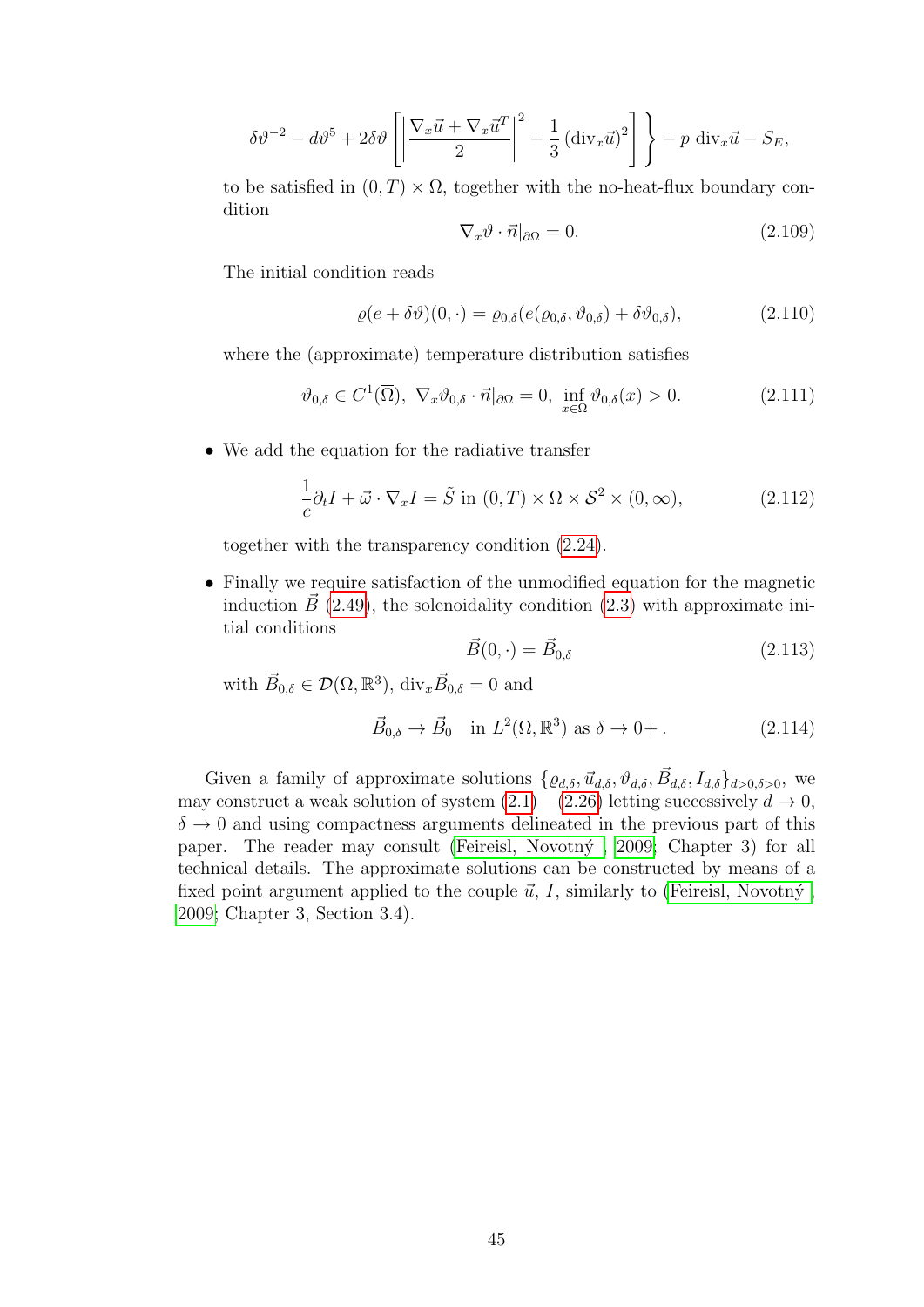# 3. Introduction to limits

# 3.1 Introduction to (singular) limits in fluid mechanics

In this introduction we closely follow the book of Feireisl and Novotný [\(Feireisl,](#page-99-0) Novotný, 2009) and the paper of Feireisl (Feireisl, 2010).

Typical limit problems in mathematical fluid mechanics are limit transitions from compressible to incompressible equations when the Mach number  $Ma$  convergences to zero, MHD limits when  $Ma$  or Alfvén number  $Al$  tend to zero, however often systems of mechanics are formal asymptotical limits of more complex systems (e. g. incompressible fluids are fluids where the typical speed  $U_{ref}$  is very small with respect to the speed of sound  $c: U_{ref} \ll c$ .) Simplified systems are often more convenient for numerical solutions etc., but they may sometimes have also worse mathematical properties than more complex systems. The prevailing majority of existing literature on system scalings deal with some formal asymptotic analyses that can be still useful as we obtain for example a candidate of a limit system for a further rigorous analysis. The class of weak solutions is sufficiently large to capture singularities that may develop in a finite time, even though it may be too large. Feireisl, Novotn $\acute{v}$  (2009) discusses several singular limits - as tools for convergence it discusses the *Lighthill acoustic analogy* known from books on engineering and the method of decomposition to the essential and residual part which vanishes in the limit. Lowly stratified fluids are fluids where  $Ma$  tends to zero and simultaneously the Froude number  $Fr$  is strongly dominated by the *Mach number Ma.* In this situation from the **dissipation inequality** (Second Law of Thermodynamics) and the hypotheses of **thermodynamical stability** by means of solution of acoustic equations with a right hand side expressed by a non-negative Borel measure we get the Oberbeck-Boussinesq approximation even in the case of **ill-prepared data** when we have to get prepared to the propagation of acoustic waves.

The book (Feireisl, Novotný, 2009) studies models of strongly stratified fluids with applications in astrophysics and meteorology, e. g. a model of *stellar radi*ative zones. Strong damping of acoustic waves takes place in the case of viscous equations with the no-slip boundary conditions. There are also such geometrical conditions established that the velocity  $\vec{u}$  does not exhibit oscillations in time in the case of low Mach number. Authors are also able to get strong convergence of  $\vec{u}$  when  $Ma \rightarrow 0+$  if the domain  $\Omega$  is sufficiently large (especially unbounded) with the help of estimates of Strichartz type. They also identify the singular limits obtained by the acoustic analogy.

In the applications of fluid mechanics we usually meet compressible fluids, but most of the theory is still devoted to incompressible models, as they are compelling from the point of view of nonlinear differential equations. The general strategy of the study of the singular limits is to scale the original primitive equations expressing conservation laws of mass, momentum and energy, for example the Navier-Stokes-Fourier system, to find out what singular regime is applicable to a given flow, if any, to take the limit formally and identify the target system and to take the limit rigourously knowing it; sometimes the qualitative properties of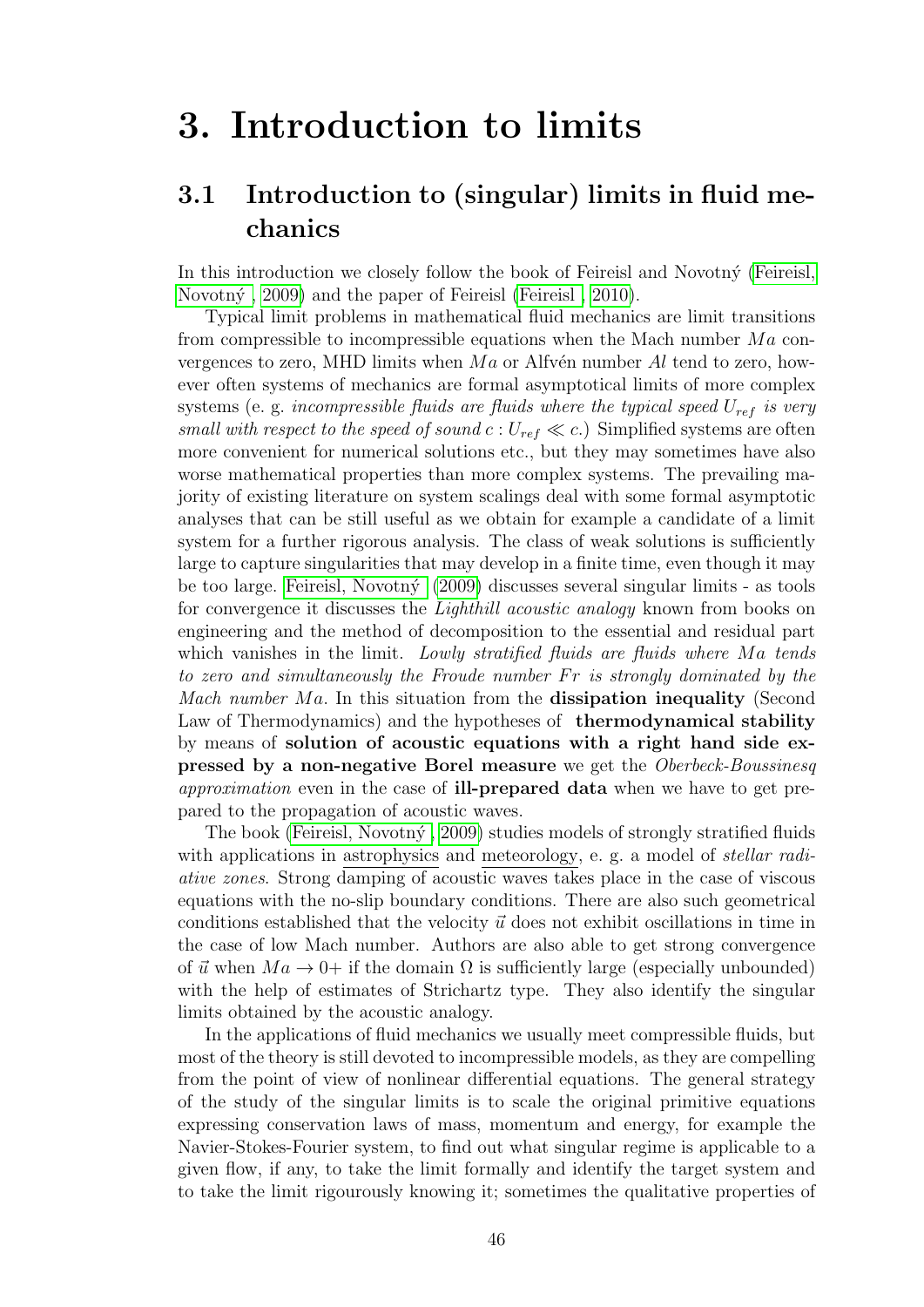the target system can be applied to the primitive system if we are in a sense "close to the target system" — an example is the result of Hagstrom and Lorenz [\(Hagstrom, Lorenz , 2002\)](#page-100-1), whose target system under vanishing Mach number limit was the two dimensional incompressible Navier-Stokes system for which we know regularity and uniqueness due to Kiselev and Ladyzhenskaya. They were able to get the global existence of smooth solutions of slightly compressible heatconducting fluids (deviation of temperature and density from constants need to be small, as well as the initial  $\text{div}_x \vec{u}_0$ , while  $\vec{u}$  may be otherwise arbitrary).

In the study of the limit process solvability of the primitive equations, its stability with respect to singular parameters and convergence towards the target system should be addressed with a focus on possible instabilities that are important from the point of view of both mathematical and numerical analysis and simulations. Let us emphasize that there are two different approaches to the limits in fluid mechanics — the first one, more classical, depends on the notion and properties of strong (or classical) solutions which need not to exist globally in time, whereas the second one starts with weak solutions that may be globally well-posed, but in the latter case we need initial conditions in the vicinity of the thermodynamical equilibrium, which is not feasible for some applications.

#### 3.1.1 Navier-Stokes-Fourier system

Let us assume that we have got a monoatomic gas satisfying the usual assumption on the equations of state  $p(\varrho, \vartheta), e(\varrho, \vartheta)$  and the associated entropy function  $s(\rho, \vartheta)$  [\(1.53\)](#page-23-0)–[\(1.58\)](#page-23-1).

Feireisl and Petzeltová (Feireisl, Petzeltová, 1998) studied the equilibrium figures of such a gas under the assumptions of (strong) thermodynamical stability  $(1.50a)$ ,  $(1.50b)$ ,  $(1.53)<sub>3</sub>$  and established that any equilibrium is given by the total mass  $M := \int_{\Omega} \varrho(x) dx$  and the total energy  $E = \int_{\Omega} [\varrho e(\varrho, \vartheta) - \varrho \Psi(x)] dx$  if the fluid occupies a domain  $\Omega$  and is subjected to a potential force with a static potential  $\Psi$  as the balance of linear momentum [\(1.36b\)](#page-20-0) reduces for  $\vec{u} \equiv \vec{0}$  to the equlibrium of forces — an equation for the equilibrium density distribution  $\tilde{\rho}$ 

<span id="page-50-0"></span>
$$
\nabla_x p(\tilde{\varrho}, \overline{\vartheta}) = \tilde{\varrho} \nabla_x \Psi \qquad \text{in } \Omega,
$$
\n(3.1)

where  $\overline{\vartheta}$  is a constant temperature, with the help of the maximization of the total entropy thanks to the Second Law of Thermodynamics.

The equilibrial equation [\(3.1\)](#page-50-0) may be easily integrated with the help of the Helmholtz function; especially in the non-physical case  $\overline{\vartheta} \equiv 0$  we get from the equation of state the so called cold pressure  $p_c(\varrho) = p_{\infty} \tilde{\varrho}^{\frac{5}{3}}$  with  $p_{\infty}$  from [\(1.56\)](#page-23-2) and the solution

$$
\tilde{\varrho}^{\frac{2}{3}}(x) = \frac{2}{5p_{\infty}}\Psi(x) + c,\tag{3.2}
$$

where we remind  $\Psi$  is bounded from above,  $p_{\infty} > 0$  for Fermi gases and c is constant satisfying the bound

$$
c \le \frac{5p_{\infty}}{2} \left(\frac{M}{|\Omega|}\right)^{\frac{2}{3}} - \|\Psi\|_{1} |\Omega|^{-1}
$$
\n(3.3)

whose rhs is negative at least for M small enough and therefore there has to be vacuum in an equilibrium figure of a sufficiently diluted fluid under the condition of absolute zero temperature.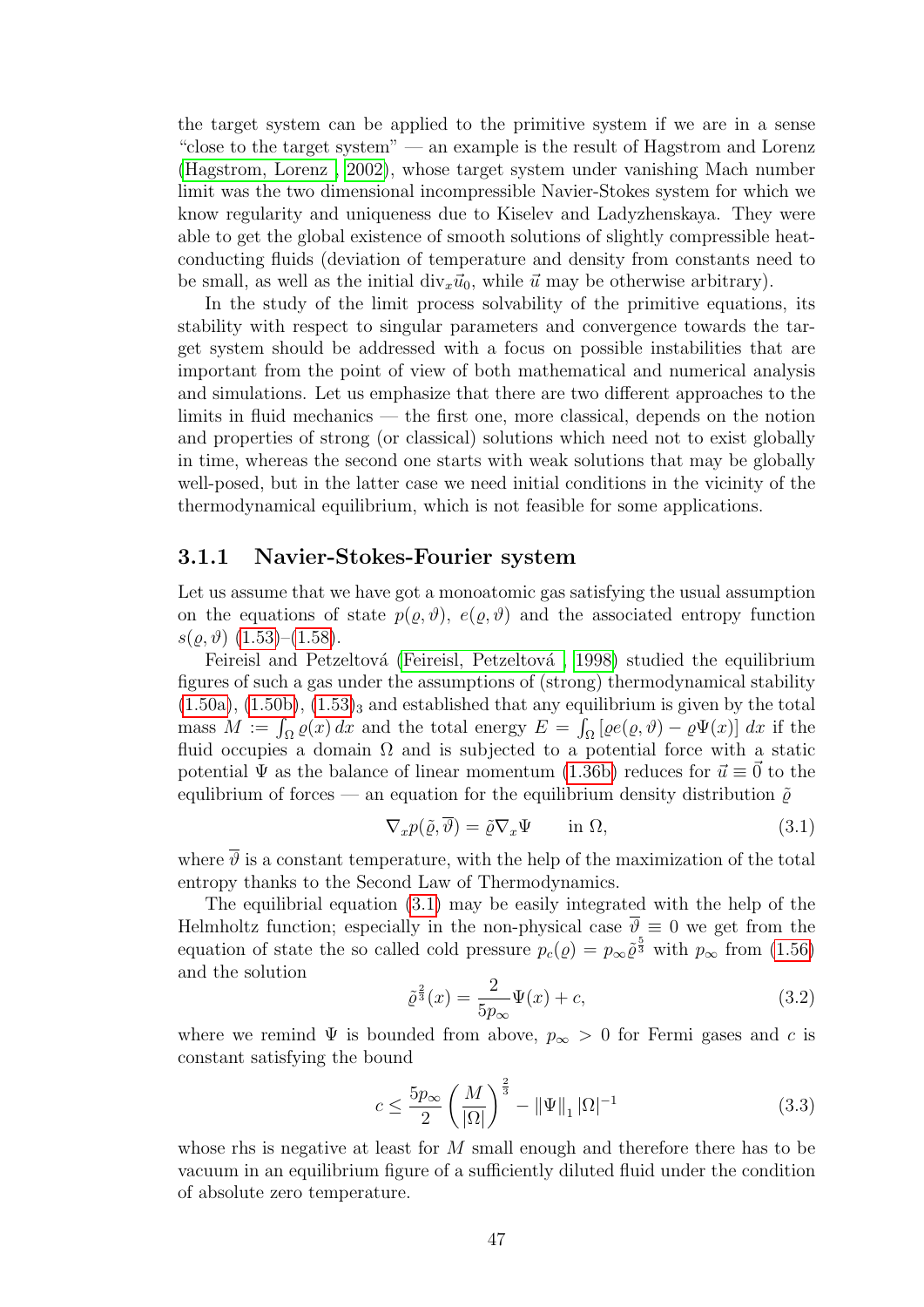Kinematics of the fluid motion is described by the usual conservation laws in the Eulerian description, since the Lagrangian desciption is usually unfeasible as it requires  $\vec{u} \in L^{\infty}(0,T; C_{loc}^{0,1}(\Omega))$  regularity of the velocity field which is generally not known. For incompressible Navier-Stokes equation the existence and uniqueness of Lagrangian trajectories was established by Robinson and Sadowski (Robinson, Sadowski, 2009) under a milder assumption  $\vec{u} \in L^{\frac{6}{5}}(0,T;L^{\infty}(\Omega))$  in three dimensions.

Since the regularity needed for uniqueness of streamlines in the Lagrangian description is not known, we may turn to the question of unique solvability of equation of continuity  $(1.36a)$  — here the formal testing with  $2\varrho$  and an application of the Grönwall lemma necessitates that the divergence of the velocity fields should satisfy

$$
\operatorname{div}_x \vec{u} \in L^1(0, T; L^{\infty}(\Omega))
$$
\n(3.4)

even in the incompressible case (see [Crippa, Spinolo , 2009;](#page-97-1) p. 5), (cf. [Feirei](#page-99-0)sl, Novotný, 2009; Appendix); this is an important regularity criterion. The assumptions on the vector field  $\vec{u}$  itself can be relaxed from e. g., (see [Feirei](#page-99-0)sl, Novotný, 2009),  $\vec{u} \in L^1(0,T;W^{1,\frac{5}{2}}(\Omega,\mathbb{R}^N))$  to  $\vec{u} \in L^1(0,T;BV(\Omega,\mathbb{R}^N))$ by fine properties of BV functions and the geometric measure theory or even to fields  $\vec{u} \in BV_{loc} \left( (0,T) \times \mathbb{R}^N; \mathbb{R}^N \right) \cap C \left( (0,T;L^1_{loc}(\mathbb{R}^N);\mathbb{R}^N \right), \text{ (see Crippa, Spinolo)}$  $\vec{u} \in BV_{loc} \left( (0,T) \times \mathbb{R}^N; \mathbb{R}^N \right) \cap C \left( (0,T;L^1_{loc}(\mathbb{R}^N);\mathbb{R}^N \right), \text{ (see Crippa, Spinolo)}$  $\vec{u} \in BV_{loc} \left( (0,T) \times \mathbb{R}^N; \mathbb{R}^N \right) \cap C \left( (0,T;L^1_{loc}(\mathbb{R}^N);\mathbb{R}^N \right), \text{ (see Crippa, Spinolo)}$ [, 2009;](#page-97-1) pp. 6–7).

Let us recall the total energy balance in the case of a static potential force [\(3.5\)](#page-51-0), where we can discern convective (the second term) and diffusive energy fluxes (the third term), the latter being a result of random microscopic forces and a source of time irreversibility (cf. entropy production rate  $\varsigma$  in [\(1.47\)](#page-21-0))

<span id="page-51-0"></span>
$$
\partial_t \left( \varrho \left( e + \frac{1}{2} |\vec{u}|^2 - \Psi \right) \right) + \text{div}_x \left( \varrho \left( e + \frac{1}{2} \varrho |\vec{u}|^2 + p \right) \vec{u} \right) + \text{div}_x \left( \vec{q} - \mathbb{S} \vec{u} \right) = 0. \tag{3.5}
$$

Therefore, the complete Navier-Stokes-Fourier system is energetically isolated if there holds

$$
\varrho\left(\frac{|\vec{u}|^2}{2} + e + p\right)\vec{u}\cdot\vec{n} + \vec{q}\cdot\vec{n} - \mathbb{S}\vec{u}\cdot\vec{n}\bigg|_{\partial\Omega} = 0,\tag{3.6}
$$

which in the case of the mechanical isolation  $(1.6)$  and Navier boundary conditions [\(1.7\)](#page-12-0) amounts to

<span id="page-51-1"></span>
$$
\vec{q} \cdot \vec{n} + \frac{\alpha}{1 - \alpha} |\vec{u}|^2 \bigg|_{\partial \Omega} = 0 \tag{3.7}
$$

The boundary condition [\(3.7\)](#page-51-1) holds true for partial and complete slip ( $\alpha \in$  $(0, 1)$ ; in the case of the no-slip conditions  $(1.5)$   $(\alpha = 1)$  the condition has to be changed to just

$$
\vec{q} \cdot \vec{n}|_{\partial \Omega} = 0 \tag{3.8}
$$

as we already know.

#### 3.1.2 Scaled Navier-Stokes-Fourier system

As we have already mentioned in the last subsection, before we take any singular limit, we scale our system, so that characteristic numbers of flows appear; we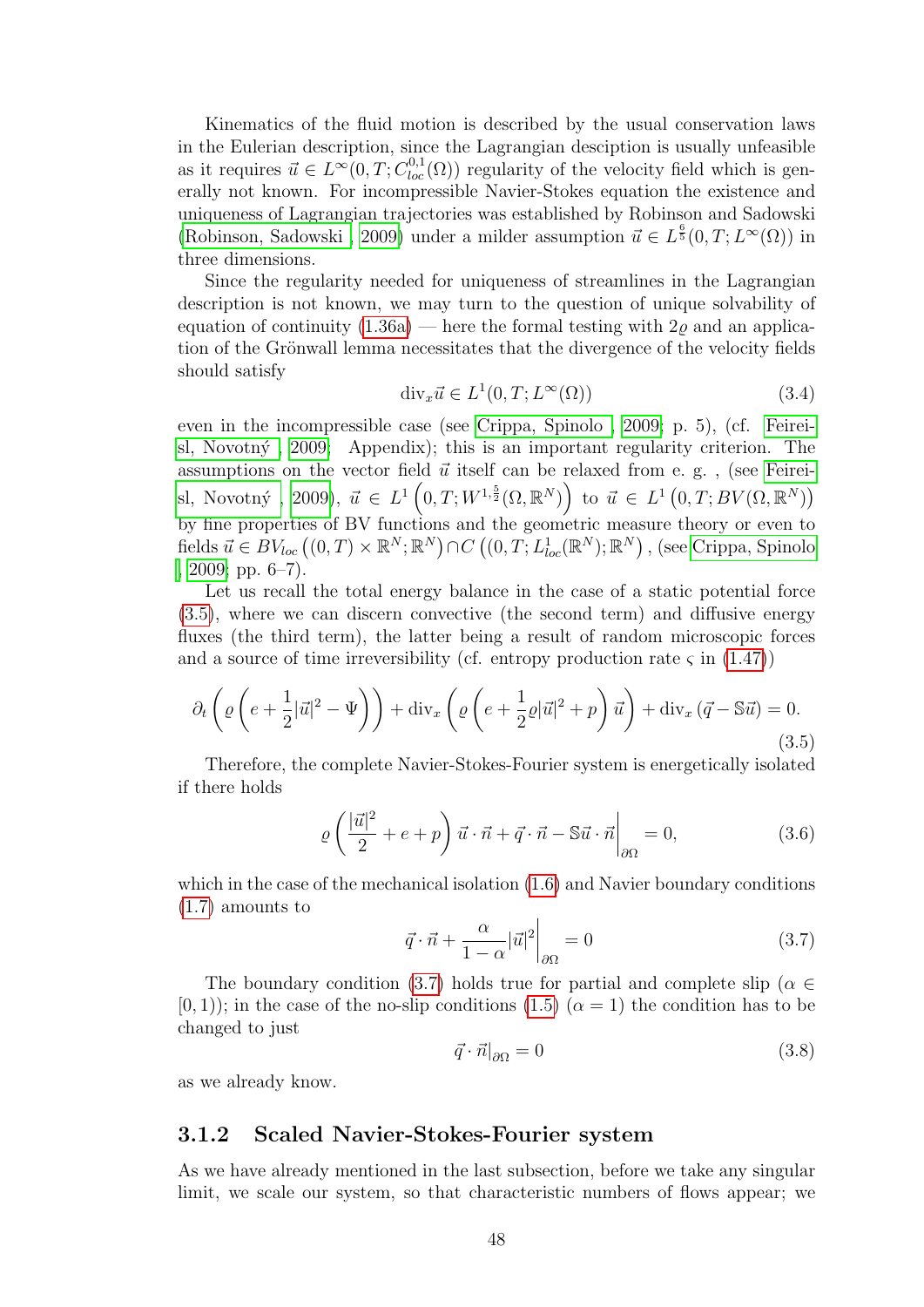distinguish two options: *the constitutive scaling* where we think that we observe flows of fluids whose material properties which are bound by thermodynamic relations attain some extreme values in the limit and the process scaling where we scale kinematic variables like typical length or time scale or the characteristic speed of the flow; the scaled NSF system (SNSF) is

<span id="page-52-6"></span>
$$
Sr \partial_t \varrho + \text{div}_x(\varrho \vec{u}) = 0,\tag{3.9}
$$

<span id="page-52-2"></span>
$$
Sr \partial_t(\varrho \vec{u}) + \text{div}_x(\varrho \vec{u} \otimes \vec{u}) + \frac{1}{Ma^2} \nabla_x p(\varrho, \vartheta) = \frac{1}{Re} \text{div}_x \mathbb{S} + \frac{1}{Fr^2} \varrho \nabla \Psi. \tag{3.10}
$$

<span id="page-52-3"></span>
$$
Sr\partial_t(\varrho s) + \text{div}_x(\varrho s\vec{u}) + \frac{p_{ref}}{\varrho_{ref}e_{ref}}\frac{1}{Pe} \text{ div}_x\left(\frac{\vec{q}}{\vartheta}\right) = \frac{p_{ref}}{\varrho_{ref}e_{ref}}\varsigma,
$$
 (3.11)

with

<span id="page-52-0"></span>
$$
\varsigma = \frac{1}{\vartheta} \left( \frac{Ma^2}{Re} \mathbb{S} : \nabla_x \vec{u} - \frac{1}{Pe} \frac{\vec{q} \cdot \nabla_x \vartheta}{\vartheta} \right),\tag{3.12}
$$

and the scaled equation for the total energy gives finally the total energy balance

<span id="page-52-4"></span>
$$
Sr \frac{d}{dt} \int_{\Omega} \left( \frac{Ma^2}{2} \varrho |\vec{u}|^2 + \frac{p_{ref}}{\varrho_{ref} e_{ref}} \varrho e - \frac{Ma^2}{Fr^2} \varrho \Psi \right) dx = 0 \tag{3.13}
$$

where the non-dimensional numbers are defined by referential length  $L_{ref}$ , the referential time  $T_{ref}$ , the referential speed  $U_{ref}$ , the referential pressure  $p_{ref}$ , the referential density  $\rho_{ref}$ , the referential shear viscosity  $\mu_{ref}$ , the referential value of the potential  $\Psi_{ref}$ , the referential temperature  $\vartheta_{ref}$ , and the referential thermal conductivity  $\kappa_{ref}$ : the Strouhal number  $Sr := L_{ref} T_{ref}^{-1} U_{ref}$ , the Mach number  $Ma := U_{ref} p_{ref}^{-\frac{1}{2}} e_{ref}^{\frac{1}{2}}$ , the Reynolds number  $Re := \varrho_{ref} U_{ref} L_{ref} \mu_{ref}^{-1}$ , the Froude number  $Fr := U_{ref} \Psi_{ref}^{-\frac{1}{2}}$  and the Péclet number  $Pe := p_{ref} L_{ref} V_{ref} \psi_{ref}^{-1} \kappa_{ref}^{-1}$ .

#### 3.1.3 Incompressible limits  $Ma = \varepsilon$

#### 3.1.3.1 Main ideas

The incompressible limits arise when we assume that the referential speed  $U_{ref}$ is small with respect to the speed of sound, i. e. Ma is small of order  $\varepsilon \to 0+,$ Fr may be small as well:  $Fr = \varepsilon^{\beta}, \beta \in [0, 1]$  and other non-dimensional numbers  $(Sr, Re, Pe)$  are of order 1 and essentially use the scaled total dissipation (energyentropy) balance

<span id="page-52-1"></span>
$$
\int_{\Omega} \left( \frac{\varepsilon^2}{2} \varrho_{\varepsilon} |\vec{u}_{\varepsilon}|^2 + \mathcal{H}_{\tilde{\varrho}_{\varepsilon}, \overline{\vartheta}}(\varrho_{\varepsilon}, \vartheta_{\varepsilon}) \right) dx (t_2) + \overline{\vartheta}_{\varsigma_{\varepsilon}} \left[ [t_1, t_2] \times \overline{\Omega} \right] \leq \tag{3.14}
$$
\n
$$
\int_{\Omega} \left( \frac{\varepsilon^2}{2} \varrho_{\varepsilon} |\vec{u}_{\varepsilon}|^2 + \mathcal{H}_{\tilde{\varrho}_{\varepsilon}, \overline{\vartheta}}(\varrho_{\varepsilon}, \vartheta_{\varepsilon}) \right) dx (t_1),
$$

where the shifted Helmholtz function associated with the attracting static solution  $(\tilde{\rho}_{\varepsilon}, \overline{\vartheta}, 0)$  is

<span id="page-52-5"></span>
$$
\mathcal{H}_{\tilde{\varrho}_{\varepsilon},\overline{\vartheta}}(\varrho,\vartheta) := H(\varrho,\vartheta) - (\varrho - \tilde{\varrho}_{\varepsilon})H_{\varrho}(\tilde{\varrho}_{\varepsilon},\overline{\vartheta}) - H(\tilde{\varrho}_{\varepsilon},\overline{\vartheta})
$$
(3.15)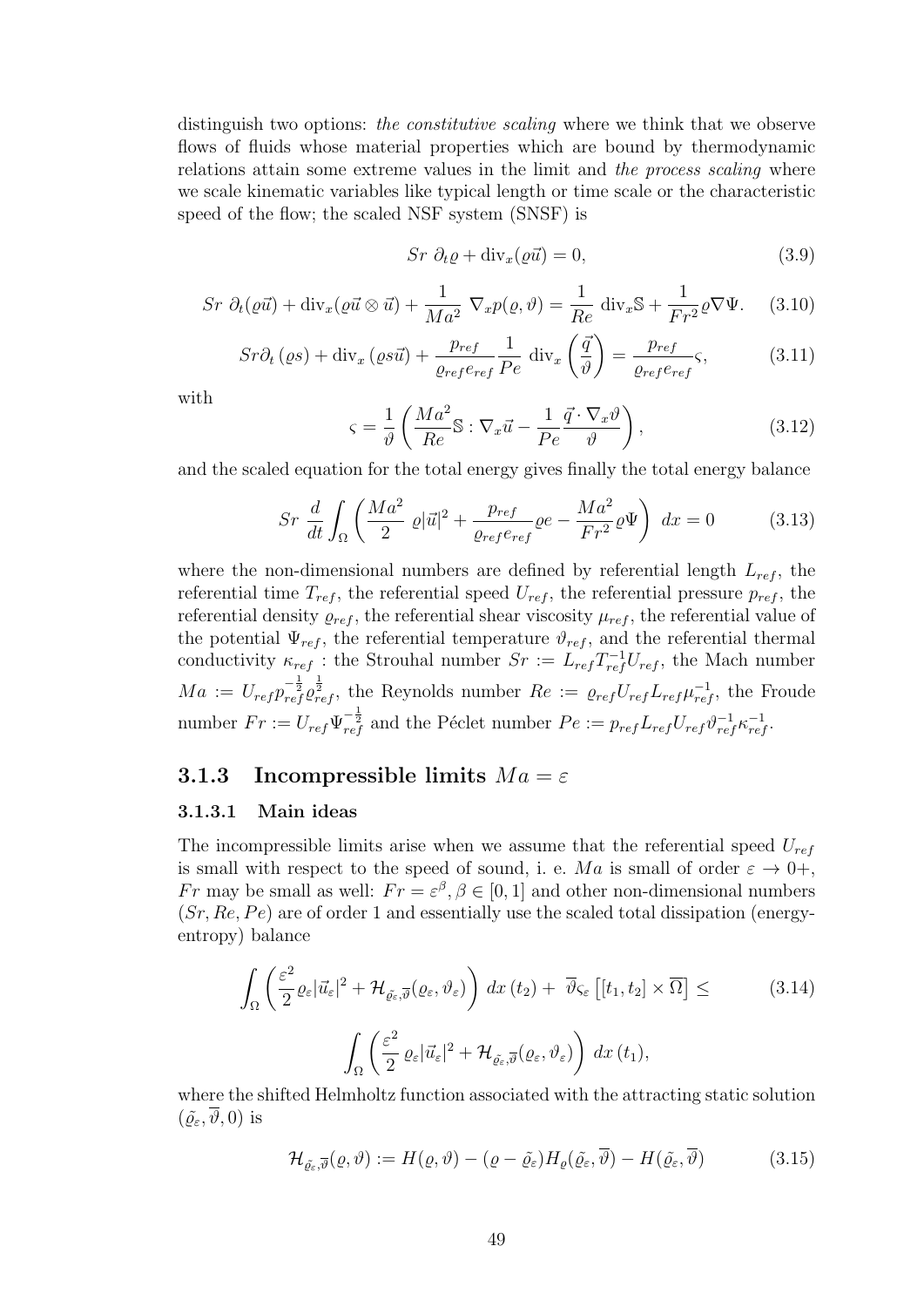where  $\overline{\vartheta}$  is a constant temperature due to [\(3.12\)](#page-52-0), Fourier's law and a boundedness of initial conditions (in [\(3.14\)](#page-52-1)) (see below),  $\tilde{\varrho}_{\varepsilon}$  solves the simplified [\(3.10\)](#page-52-2)

$$
\nabla_x p(\tilde{\varrho}_{\varepsilon}, \overline{\vartheta}) = \varepsilon^{2-2\beta} \tilde{\varrho}_{\varepsilon} \nabla_x \Psi \qquad \text{in } \Omega,
$$
\n(3.16)

for almost all  $0 \le t_1 \le t_2 \le T$ .

In the sequel we assume that  $p_{ref} \rho_{ref}^{-1} = 1$  in [\(3.11\)](#page-52-3), [\(3.13\)](#page-52-4), cf. the equation for internal energy density for a monoatomic gas  $p = \frac{2}{3}$  $\frac{2}{3}\varrho e_{ref}$  and assume we deal with prepared data  $(1)$ 

$$
\varrho(0,\cdot) = \varrho_{0,\varepsilon} = \tilde{\varrho}_{\varepsilon} + \varepsilon \varrho_{0,\varepsilon}^{(1)} \tag{3.17}
$$

$$
\vartheta(0,\cdot) = \vartheta_{0,\varepsilon} = \overline{\vartheta} + \varepsilon \vartheta_{0,\varepsilon}^{(1)} \tag{3.18}
$$

that are either ill-prepared if we assume uniform boundedness of correctors/deviations  $\varrho_{0,\varepsilon}^{(1)}$ ,  $\vartheta_{0,\varepsilon}^{(1)}$  like

$$
\left\| \varrho_{0,\varepsilon}^{(1)} \right\|_{L^p(\Omega)} \le c,\tag{3.19a}
$$

$$
\left\|\vartheta_{0,\varepsilon}^{(1)}\right\|_{L^p(\Omega)} \le c \tag{3.19b}
$$

for all  $p \geq 2$  or *well-prepared* if we assume (moreover) the convergence of the correctors to zero

$$
\varrho_{0,\varepsilon}^{(1)} \to 0,\tag{3.20a}
$$

$$
\vartheta_{0,\varepsilon}^{(1)} \to 0 \tag{3.20b}
$$

in the same spaces and optionally

<span id="page-53-0"></span>
$$
\text{div}_x \vec{u}_{0,\varepsilon} = 0; \tag{3.21}
$$

the ill-prepared data present obstacles to the convergence in the convective term due to propagation of acoustic waves as can be seen from Lighthill's acoustic analogy that reads for the easier case of  $\Psi \equiv 0$  (thus  $\tilde{\varrho} =: \overline{\varrho}$  is a constant)

$$
\varepsilon \partial_t r_\varepsilon + \omega \operatorname{div}_x \vec{Q}_\varepsilon = \varepsilon a_\varepsilon,\tag{3.22a}
$$

<span id="page-53-1"></span>
$$
\varepsilon \partial_t \vec{Q}_{\varepsilon} + \nabla_x r_{\varepsilon} = \varepsilon b_{\varepsilon},\tag{3.22b}
$$

where the right hand sides of the wave equation written as a system ((see [Layton,](#page-101-1) Novotný,  $2010$  for the barotropic case) are

$$
a_{\varepsilon} := \frac{2}{3} \overline{\vartheta} \left\{ \mathrm{div}_x \left[ \frac{s(\overline{\varrho}, \overline{\vartheta}) - s(\varrho, \vartheta)}{\varepsilon} \varrho \vec{u} + \frac{\kappa(\vartheta_{\varepsilon})}{\vartheta_{\varepsilon}} \frac{\nabla_x \vartheta_{\varepsilon}}{\varepsilon} \right] + \frac{\varsigma}{\varepsilon} \right\},\tag{3.23a}
$$

$$
b_{\varepsilon} := \text{div}_x \left( \mathbb{S}_{\varepsilon} - \varrho_{\varepsilon} \vec{u}_{\varepsilon} \vec{u}_{\varepsilon} \right) + \nabla_x \left\{ \frac{2}{3} \overline{\vartheta} \frac{\varrho_{\varepsilon} s(\varrho_{\varepsilon}, \vartheta_{\varepsilon}) - \overline{\varrho} s(\overline{\varrho}, \overline{\vartheta})}{\varepsilon^2} + \right. \tag{3.23b}
$$

$$
\frac{\overline{\vartheta}}{3} \left[ \frac{5\overline{\vartheta}^{\frac{3}{2}}}{\overline{\varrho}} P\left( \frac{\overline{\varrho}}{\overline{\vartheta}^{\frac{3}{2}}} \right) - 2M \left( \frac{\overline{\varrho}}{\overline{\vartheta}^{\frac{3}{2}}} \right) \right] \frac{\varrho_{\varepsilon} - \overline{\varrho}}{\varepsilon^2} - \frac{p(\varrho_{\varepsilon}, \vartheta_{\varepsilon}) - p(\overline{\varrho}, \overline{\vartheta})}{\varepsilon^2} \Bigg\}
$$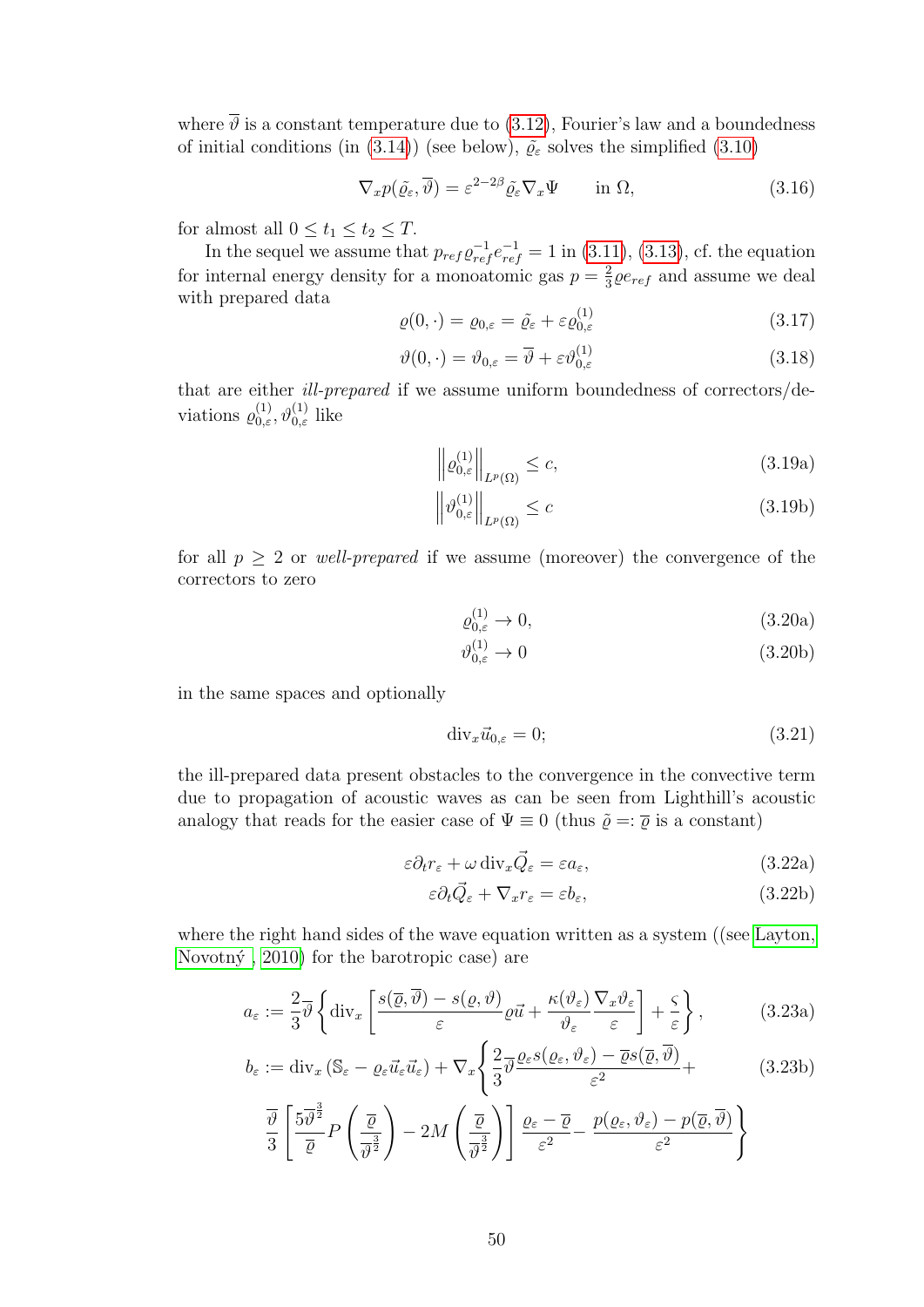and

$$
r_{\varepsilon} := \frac{2}{3} \overline{\vartheta} \frac{\varrho_{\varepsilon} s(\varrho_{\varepsilon}, \vartheta_{\varepsilon}) - \overline{\varrho} s(\overline{\varrho}, \overline{\vartheta})}{\varepsilon} + \frac{\overline{\vartheta}}{3} \left[ \frac{5 \overline{\vartheta}^{\frac{3}{2}}}{\overline{\varrho}} P\left(\frac{\overline{\varrho}}{\overline{\vartheta}^{2}}\right) - 2M\left(\frac{\overline{\varrho}}{\overline{\vartheta}^{2}}\right) \right] \frac{\varrho_{\varepsilon} - \overline{\varrho}}{\varepsilon},
$$
\n(3.24a)\n
$$
\overline{\varrho}_{\varepsilon} := \varrho_{\varepsilon} \overline{u}_{\varepsilon},
$$
\n(3.24b)

and the square of the speed of propagation

<span id="page-54-2"></span>
$$
\omega := \frac{5}{3} \frac{\overline{\vartheta}^{\frac{5}{2}}}{\overline{\varrho}} P\left(\frac{\overline{\varrho}}{\overline{\vartheta}^{\frac{3}{2}}}\right). \tag{3.25}
$$

In order to get a formula for the solution of the wave equation by Duhamel's formula, we modify the definition of the combination of the entropy and density correctors to involve the non-negative measure  $\varsigma_{\varepsilon}$  on the left hand side of [\(3.22a\)](#page-53-0) and change the right hand side of [\(3.22b\)](#page-53-1) accordingly

$$
\tilde{r}_{\varepsilon} := r_{\varepsilon} + \frac{2}{3} \overline{\vartheta} \frac{\Sigma_{\varepsilon}}{\varepsilon}
$$
\n(3.26a)

$$
\tilde{a}_{\varepsilon} := a_{\varepsilon} - \frac{2}{3} \overline{\vartheta} \frac{\varsigma_{\varepsilon}}{\varepsilon}
$$
\n(3.26b)

$$
\tilde{b}_{\varepsilon} := b_{\varepsilon} + \frac{2}{3} \overline{\vartheta} \frac{\Sigma_{\varepsilon}}{\varepsilon^2} \tag{3.26c}
$$

where  $\Sigma_{\varepsilon}$  is a measure-valued function such that  $\partial_t \Sigma_{\varepsilon} = -\varsigma_{\varepsilon}$  and split the momentum sequence  $\vec{Q}_{\varepsilon}$  into a solenoidal and gradient part by the standard Helmholtz decomposition  $\vec{Q}_{\varepsilon} = H(\vec{Q}_{\varepsilon}) + \nabla_x \Psi_{\varepsilon}$ , where the "potential"  $\Psi_{\varepsilon}$  satisfies the Neumann problem

$$
\Delta \Psi_{\varepsilon} = \text{div}_{x} \vec{Q}_{\varepsilon} \qquad \text{in } \Omega, \tag{3.27a}
$$

$$
\frac{\partial \Psi_{\varepsilon}}{\partial \vec{n}} = 0 \qquad \text{on } \partial \Omega,
$$
\n(3.27b)

by definition and the wave equation in  $(0, T) \times \Omega$  we get when we project the equation [\(3.22b\)](#page-53-1) on gradients by the orthogonal complement of the Helmholtz projection  $H^{\perp}$ 

<span id="page-54-1"></span><span id="page-54-0"></span>
$$
\varepsilon \partial_t \tilde{r_\varepsilon} + \omega \Delta \Psi_{\varepsilon} = \varepsilon \tilde{a_\varepsilon},\tag{3.28a}
$$

$$
\varepsilon \nabla_x \partial_t \Psi_\varepsilon + \nabla_x \tilde{r_\varepsilon} = \varepsilon H^\perp \left( \tilde{b_\varepsilon} \right). \tag{3.28b}
$$

The right hand side of [\(3.28b\)](#page-54-0) makes a good sense if  $\tilde{b}_{\varepsilon}$  and  $\tilde{r}_{\varepsilon}$  satisfy certain compatibility conditions, for example for the complete slip ( $\alpha = 0$  in [\(1.7\)](#page-12-0)); in such a case we may write an explicit Duhamel's formula for the potential  $\Psi_{\varepsilon}$  in terms of its initial condition  $\Psi_{\varepsilon}(0, \cdot)$ , initial condition for the corrector  $\tilde{r}_{\varepsilon}(0, \cdot)$ , the right hand sides  $\tilde{a}_{\varepsilon}$  and  $H^{\perp}(\tilde{b}_{\varepsilon})$ ; its time dependence is due to epsilons in  $(3.28a)-(3.28b)$  $(3.28a)-(3.28b)$  $(3.28a)-(3.28b)$  of the type  $\exp(iA_{\varepsilon}t)$ , where  $A_{\varepsilon}$  is a certain non-negative selfadjoint operator on  $L^2(\Omega)$ , in the case of zero potential  $\Psi = 0$  it is

$$
A_{\varepsilon} := \varepsilon^{-1} \sqrt{-\omega \,\Delta_N},\tag{3.29}
$$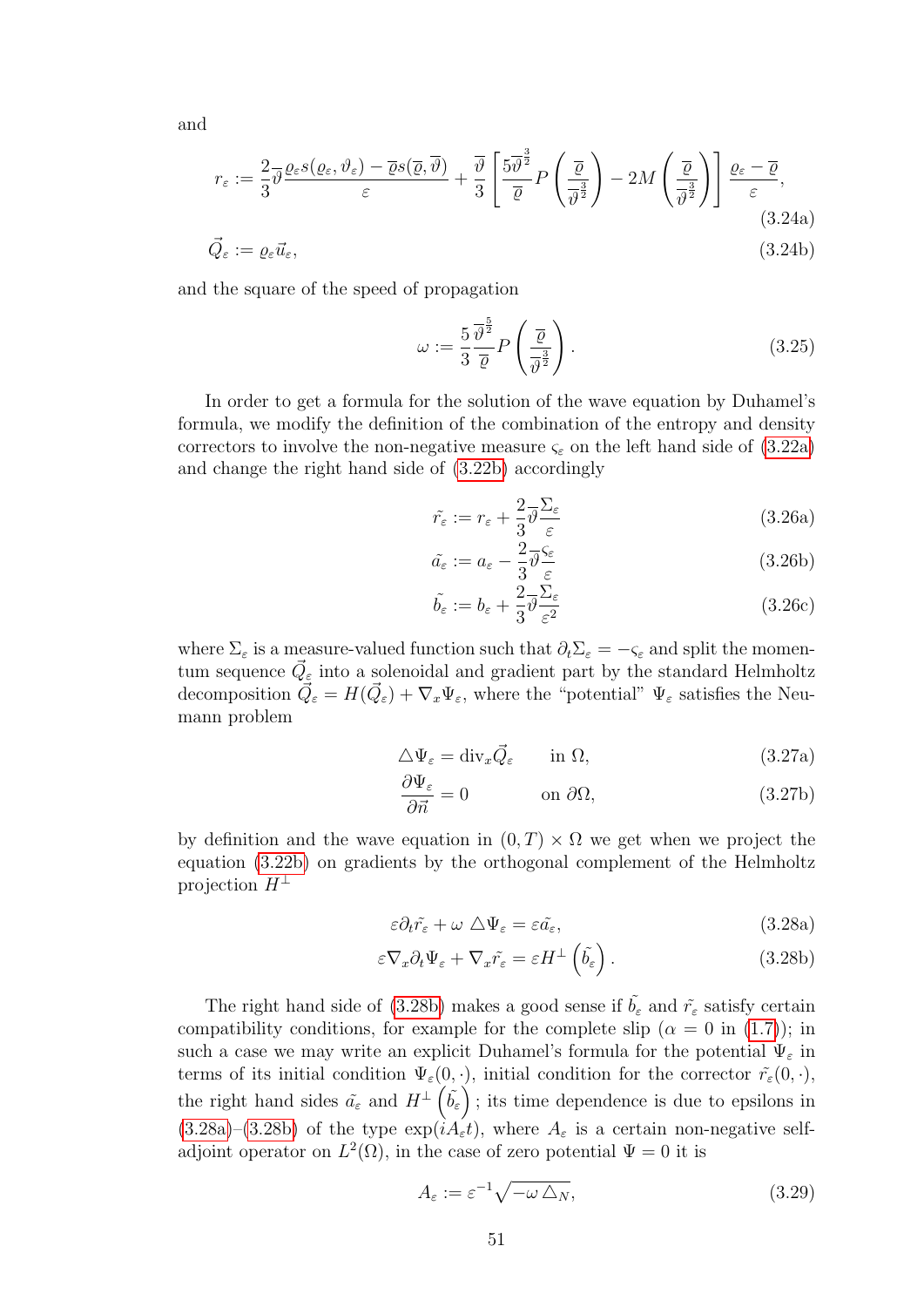where  $\omega$  is a constant defined in [\(3.25\)](#page-54-2) and  $-\omega \Delta_N$  is a multiple of the Laplace operator with the homogeneous Neumann boundary condition which may have positive eigenvalues making the potential  $\Psi_{\varepsilon}$ , that is the gradient part of the momenta  $\vec{Q}_{\varepsilon}$ , an oscillating function in time with frequencies of order  $\varepsilon^{-1}$ .

The rapid oscillations of  $\vec{Q}_{\varepsilon}$  may spoil its strong convergence, however the limit passage for small  $Ma$  is still achieved, since we extract from thermodynamical stability of the fluid under consideration  $(1.50a)$ – $(1.50b)$  the inequalities for the shifted Helmholtz function [\(3.15\)](#page-52-5)

<span id="page-55-0"></span>
$$
C_1(\overline{\varrho}, \overline{\vartheta}) \left( |\varrho - \overline{\varrho}|^2 + |\vartheta - \overline{\vartheta}|^2 \right) \leq \mathcal{H}_{\overline{\varrho}, \overline{\vartheta}}(\varrho, \vartheta)
$$
\n(3.30)

for all  $(\varrho, \vartheta) \in \mathcal{O}_{ess}^H$ ,

<span id="page-55-1"></span>
$$
C_2(\overline{\varrho}, \overline{\vartheta}) \left( \varrho e(\varrho, \vartheta) + \varrho |s(\varrho, \vartheta)| \right) \leq \mathcal{H}_{\overline{\varrho}, \overline{\vartheta}}(\varrho, \vartheta), \tag{3.31}
$$

for all  $(\varrho, \vartheta) \in \mathcal{O}_{res}^H$ , where  $\mathcal{O}_{ess}^H$  the set of hydrodynamical essential values is defined as

$$
\mathcal{O}_{ess}^H := \left\{ (\varrho, \vartheta) \in \mathbb{R}^2 \; : \; \frac{\overline{\varrho}}{2} < \varrho < 2\overline{\varrho}, \; \frac{\overline{\vartheta}}{2} < \vartheta < 2\overline{\vartheta} \right\},\tag{3.32}
$$

and its residual counterpart

$$
\mathcal{O}_{res}^H := (\mathbb{R}_+)^2 \backslash \mathcal{O}_{ess}^H. \tag{3.33}
$$

Let  $\{\varrho_{\varepsilon}, \vec{u}_{\varepsilon}, \vartheta_{\varepsilon}\}_{\varepsilon>0}$  be a family of solutions of the scaled Navier-Stokes system. We call  $\mathcal{M}^{\varepsilon}_{ess} \subset (0,T) \times \Omega$  the set

$$
\mathcal{M}_{ess}^{\varepsilon} = \left\{ (t, x) \in (0, T) \times \Omega : \left( \varrho_{\varepsilon}(t, x), \vartheta_{\varepsilon}(t, x) \right) \in \mathcal{O}_{ess} \right\},
$$

and  $\mathcal{M}_{res}^{\varepsilon} = (0,T) \times \Omega \backslash \mathcal{M}_{ess}^{\varepsilon}$  the corresponding residual set. To any measurable function  $h$  we associate its decomposition into essential and residual parts

$$
h = [h]_{ess} + [h]_{res},
$$

where  $[h]_{ess} = h \cdot \mathbb{I}_{\mathcal{M}_{ess}^{\varepsilon}}$  and  $[h]_{res} = h \cdot \mathbb{I}_{\mathcal{M}_{res}^{\varepsilon}}$  and using coercivity bounds  $(3.30)$ , [\(3.31\)](#page-55-1) in [\(3.14\)](#page-52-1) we infer

ess sup<sub>$$
t \in (0,T)
$$</sub>  $\left\{ \left\| [\varrho_{\varepsilon} - \overline{\varrho}]_{ess}(t) \right\|_{L^2(\Omega)}^2 + \left\| [\vartheta_{\varepsilon} - \overline{\vartheta}]_{ess}(t) \right\|_{L^2(\Omega)}^2 + \left\| [\varrho_{\varepsilon} e(\varrho_{\varepsilon}, \vartheta_{\varepsilon})]_{res}(t) \right\|_{L^1(\Omega)} + \right\}$  (3.34)

$$
\|[\varrho_{\varepsilon} s(\varrho_{\varepsilon},\vartheta_{\varepsilon})]_{res}(t)\|_{L^{1}(\Omega)}\Big\}\leq C\varepsilon^{2},
$$

$$
\varsigma_{\varepsilon} \left[ [0, T] \times \overline{\Omega} \right] \le C \varepsilon^2, \tag{3.35}
$$

$$
\underset{t\in(0,T)}{\text{ess sup}} \|\sqrt{\varrho_{\varepsilon}}\,\,\vec{u}_{\varepsilon}(t)\|_{L^{2}(\Omega;\mathbb{R}^{3})} \leq C,\tag{3.36}
$$

<span id="page-55-2"></span>
$$
\|\vec{u}_{\varepsilon}\|_{L^2(0,T;W^{1,2}(\Omega;\mathbb{R}^3))} \leq C,\tag{3.37}
$$

$$
\left\| \frac{\vartheta_{\varepsilon} - \overline{\vartheta}}{\varepsilon} \right\|_{L^2(0,T;W^{1,2}(\Omega))} \le C \tag{3.38}
$$

with C independent of  $\varepsilon$ , that is why we obtain for subsequences almost everywhere convergence in  $(0, T) \times \Omega$  of both  $\varrho_{\varepsilon}$  and  $\vartheta_{\varepsilon}$ .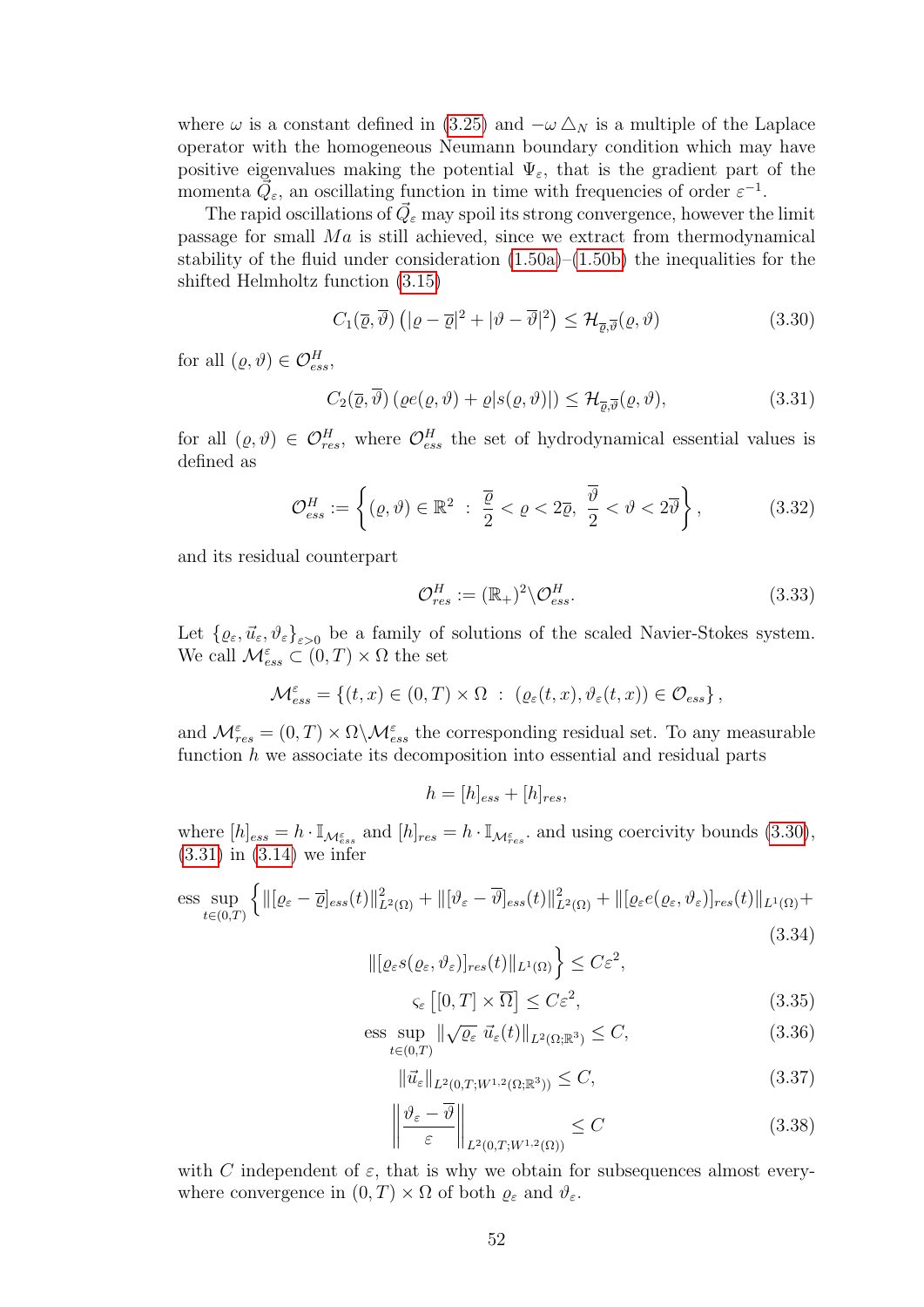Because densities and temperatures converge almost everywhere, it remains to decide if this is the case also for  $\vec{u}_{\varepsilon}$  - this need not be the case because of acoustic waves; the convergence proof is stated e. g. in  $(Layton, Novotný, 2010;$ pp. 20–23) and briefly is as follows: we use the Helmholtz decomposition on both  $\vec{Q}_{\varepsilon}$  and  $\vec{u}_{\varepsilon}$ 

<span id="page-56-0"></span>
$$
\varrho_{\varepsilon}\vec{u}_{\varepsilon}\otimes\vec{u}_{\varepsilon}=H^{\perp}\left(\varrho_{\varepsilon}\vec{u}_{\varepsilon}\right)\otimes H\left(\vec{u}_{\varepsilon}\right)+H^{\perp}\left(\varrho_{\varepsilon}\vec{u}_{\varepsilon}\right)\otimes H^{\perp}\left(\vec{u}_{\varepsilon}\right)+H\left(\varrho_{\varepsilon}\vec{u}_{\varepsilon}\right)\otimes\vec{u}_{\varepsilon}.\tag{3.39}
$$

The last term in [\(3.39\)](#page-56-0) converges to  $\overline{\varrho} \vec{u} \otimes \vec{u}$  weakly in  $L^1((0,T) \times \Omega; \mathbb{R}^{3 \times 3})$  as  $\vec{u}_{\varepsilon}$  converges weakly to  $\vec{u}$  in  $L^2(0,T;W^{1,2}(\Omega;\mathbb{R}^3))$  along  $(3.37)$  and  $H(\varrho_{\varepsilon}\vec{u}_{\varepsilon})$  converges strongly to  $\overline{\varrho} \vec{u}$  in  $L^2(0,T; [W^{1,2}(\Omega;\mathbb{R}^3)]^*)$  by the Arzelà-Ascoli theorem from [\(3.10\)](#page-52-2) and the compact embedding  $L^5(\Omega; \mathbb{R}^3) \hookrightarrow \hookrightarrow [W^{1,2}(\Omega; \mathbb{R}^3)]^*$ . The first term is treated by the weak convergence  $H^{\perp}(\vec{u}_{\varepsilon}) \rightharpoonup 0$  in  $L^2(0,T;W^{1,2}(\Omega;\mathbb{R}^3))$  by [\(3.37\)](#page-55-2) and the limit in [\(3.9\)](#page-52-6) as soon as it is rewritten as

<span id="page-56-1"></span>
$$
H^{\perp}(\varrho_{\varepsilon}\vec{u}_{\varepsilon})\otimes H(\vec{u}_{\varepsilon})=H^{\perp}\left((\varrho_{\varepsilon}-\overline{\varrho})\,\vec{u}_{\varepsilon}\right)\otimes H(\vec{u}_{\varepsilon})+\overline{\varrho}H^{\perp}(\vec{u}_{\varepsilon})\otimes H(\vec{u}_{\varepsilon})\,.
$$
 (3.40)

The first term on the right hand side of [\(3.40\)](#page-56-1) converges to 0 as  $H^{\perp}((\varrho_{\varepsilon}-\overline{\varrho})\,\vec{u}_{\varepsilon})$  $\to 0$  in  $L^2(0,T;L^{\frac{5}{4}}(\Omega;\mathbb{R}^3))$  not only weakly, but strongly as well by the strong convergence of  $\rho_{\varepsilon}$ . The second term on the right hand side of [\(3.40\)](#page-56-1) in fact needs the strong convergence of  $H(\vec{u}_{\varepsilon})$ . This is indeed the case because

<span id="page-56-2"></span>
$$
\overline{\varrho} (H(\vec{u}_{\varepsilon}))^{2} = H((\overline{\varrho} - \varrho_{\varepsilon}) \vec{u}_{\varepsilon}) \cdot H(\vec{u}_{\varepsilon}) + H(\varrho_{\varepsilon} \vec{u}_{\varepsilon}) \cdot H(\vec{u}_{\varepsilon}) \rightharpoonup \overline{\varrho} \vec{u}^{2}
$$
\n
$$
\text{in } L^{1}((0, T) \times \Omega)
$$
\n(3.41)

and by the de la Vallé-Poussin criterion

$$
H(\vec{u}_{\varepsilon}) \to \vec{u} \qquad \text{in } L^{1}((0, T) \times \Omega; \mathbb{R}^{3})
$$
\n(3.42)

and by the Kadets-Klee property of the  $L^2$ -norm from [\(3.41\)](#page-56-2) and  $H(\vec{u}_{\varepsilon}) \to \vec{u}$  in  $L^2(0,T;L^2(\Omega;\mathbb{R}^3))$ . It implies

$$
H(\vec{u}_{\varepsilon}) \to \vec{u} \qquad \text{in } L^{2}((0, T) \times \Omega; \mathbb{R}^{3})
$$
\n(3.43)

Thus,

$$
\overline{\varrho}H^{\perp}(\vec{u}_{\varepsilon})\otimes H(\vec{u}_{\varepsilon})\to 0 \qquad \text{in } L^{1}((0,T)\times\Omega;\mathbb{R}^{3\times3}).\tag{3.44}
$$

It remains to settle the weak convergence of the second term in [\(3.39\)](#page-56-0)  $H^{\perp}(\varrho_{\varepsilon}\vec{u}_{\varepsilon})\otimes$  $H^{\perp}(\vec{u}_{\varepsilon})$ . In fact, this limit can be characterized by a measure. For the limit it suffices to prove that  $\text{div}_x H^{\perp}(\rho_\varepsilon \vec{u}_\varepsilon) \otimes H^{\perp}(\vec{u}_\varepsilon)$  converges to a gradient, since this can be immersed into the pressure term of the incompressible Navier-Stokes system.

For the isentropic case treated in (Layton, Novotný, 2010) with  $\gamma = \frac{5}{3}$  $rac{5}{3}$  in [\(1.20\)](#page-16-0) there is  $\tilde{a}_{\varepsilon} \equiv 0$  and for the bounded  $\Omega$  case we use the Galerkin method for the system  $(3.22a)$ – $(3.22b)$  with a special othonormal bases in  $L^2(\Omega)$ , namely the complete system of orthonormal eigenfunctions of the Neumann problem for the Laplace operator

$$
-\Delta\Psi_{j,m} = \Lambda_j\Psi_{j,m} \quad \text{in } \Omega,\tag{3.45a}
$$

$$
\frac{\partial \Psi_{j,m}}{\partial \vec{n}} = 0 \qquad \text{on } \partial \Omega, \qquad (3.45b)
$$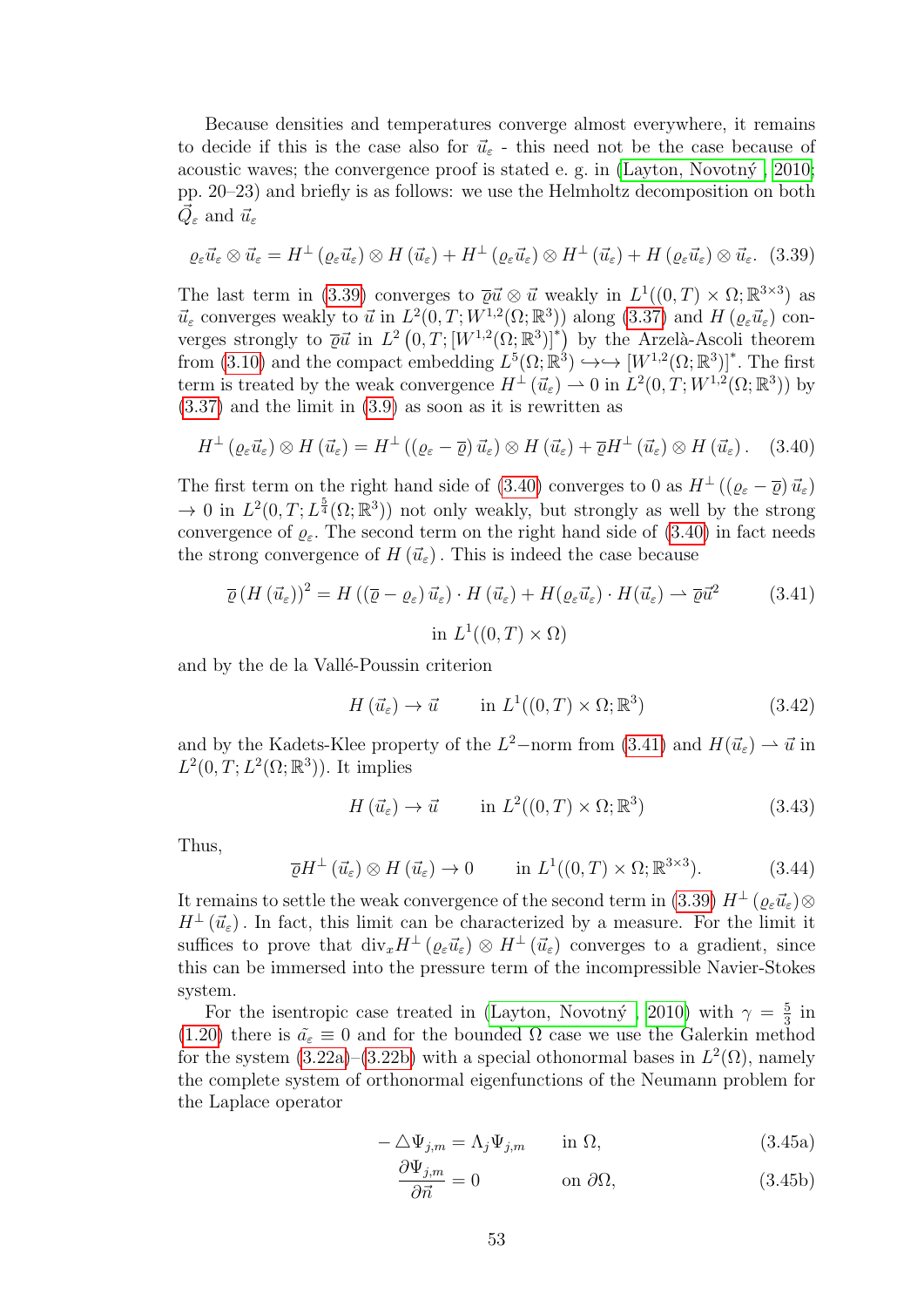$\{\Psi_{j,m}\}_{j=0,m=1}^{\infty,m_j}$  where m numbers the multiplicity of eigenvalues  $\Lambda_j$  that are ordered to form an increasing sequence of non-negative numbers. From the spectral theory it is known that the least eigenvalue  $\Lambda_0 = 0$  and the corresponding eigenspace spanned by  $\nabla_x \Psi_{0,1}$  is the space of solenoidal functions  $H(L^2(\Omega,\mathbb{R}^3))$ . Therefore the space  $H^{\perp}(L^2(\Omega,\mathbb{R}^3))$  we decompose into the direct sum of eigenspaces  $\oplus_{j=0,m=1}^{\infty,m_j}$  span  $\Lambda_j^{-\frac{1}{2}} \nabla_x \Psi_{j,m_j}$ , where the overline denotes the closure in the space  $L^2(\Omega,\mathbb{R}^3)$ . Said briefly, we represent  $\tilde{r}_{\varepsilon}$  as a (Fourier) series in  $\Psi_{j,m}$  and  $\vec{Q}_{\varepsilon}$  as a series in  $\nabla_x \Psi_{j,m}$  (of course without the first term, a multiple of  $\Psi_{0,1}$ , resp.  $\nabla_x \Psi_{0,1}$ ) and denote by  $\{\cdot\}_M$  a linear combination formed from the series by the truncation of the series involving eigenvalues  $\Lambda_j$  not greater than  $M > 0$ . With this we can split  $H^{\perp}(\varrho_{\varepsilon}\vec{u}_{\varepsilon})\otimes H^{\perp}(\vec{u}_{\varepsilon})$  into four parts and use that in the smooth enough domains  $\Omega$  the truncated series are smooth as well

<span id="page-57-0"></span>
$$
H^{\perp}(\varrho_{\varepsilon}\vec{u}_{\varepsilon}) \otimes H^{\perp}(\vec{u}_{\varepsilon}) = \left\{H^{\perp}(\varrho_{\varepsilon}\vec{u}_{\varepsilon})\right\}_{M} \otimes \left\{H^{\perp}(\vec{u}_{\varepsilon})\right\}_{M} + \qquad (3.46)
$$

$$
\left\{H^{\perp}(\varrho_{\varepsilon}\vec{u}_{\varepsilon})\right\}_{M} \otimes \left\{H^{\perp}(\vec{u}_{\varepsilon}) - \left\{H^{\perp}(\vec{u}_{\varepsilon})\right\}_{M}\right\} + \left\{H^{\perp}(\varrho_{\varepsilon}\vec{u}_{\varepsilon}) - \left\{H^{\perp}(\varrho_{\varepsilon}\vec{u}_{\varepsilon})\right\}_{M}\right\} \otimes \left\{H^{\perp}(\vec{u}_{\varepsilon})\right\}_{M} + \left\{H^{\perp}(\varrho_{\varepsilon}\vec{u}_{\varepsilon}) - \left\{H^{\perp}(\varrho_{\varepsilon}\vec{u}_{\varepsilon})\right\}_{M}\right\} \otimes \left\{H^{\perp}(\vec{u}_{\varepsilon}) - \left\{H^{\perp}(\vec{u}_{\varepsilon})\right\}_{M}\right\}.
$$

The rest terms  $H^{\perp}(\vec{u}_{\varepsilon}) - \{H^{\perp}(\vec{u}_{\varepsilon})\}_M$  and  $H^{\perp}(\varrho_{\varepsilon}\vec{u}_{\varepsilon}) - \{H^{\perp}(\varrho_{\varepsilon}\vec{u}_{\varepsilon})\}_M$  are small with respect to M, but with respect to  $\varepsilon$  as well. This follows from the reduction of the latter to the former

$$
H^{\perp}(\varrho_{\varepsilon}\vec{u}_{\varepsilon}) - \left\{H^{\perp}(\varrho_{\varepsilon}\vec{u}_{\varepsilon})\right\}_{M} =
$$
\n
$$
(3.47)
$$
\n
$$
H^{\perp}((\varrho_{\varepsilon} - \overline{\varrho})\vec{u}_{\varepsilon}) - \left\{H^{\perp}((\varrho_{\varepsilon} - \overline{\varrho})\vec{u}_{\varepsilon})\right\}_{M} + \overline{\varrho}\left[H^{\perp}(\vec{u}_{\varepsilon}) - \left\{H^{\perp}(\vec{u}_{\varepsilon})\right\}_{M}\right] \to
$$
\n
$$
\overline{\varrho}\lim_{\varepsilon \to 0+} \left[H^{\perp}(\vec{u}_{\varepsilon}) - \left\{H^{\perp}(\vec{u}_{\varepsilon})\right\}_{M}\right]
$$
\n(3.47)

in  $L^2\left(0,T;L^{\frac{5}{4}}(\Omega;\mathbb{R}^3)\right)$  because of the convergence after [\(3.40\)](#page-56-1). The other rest term can be made arbitrarily small in  $[L^2((0,T)\times\Omega)]^3$  by choosing M large enough in the estimate

$$
\|H^{\perp}(\vec{u}_{\varepsilon}) - \left\{H^{\perp}(\vec{u}_{\varepsilon})\right\}_{M}\|_{L^{2}(\Omega)}^{2} = \sum_{\substack{j>0 \ \Lambda_{j} > M}} \Lambda_{j}^{-1} \sum_{m=1}^{m_{j}} \Lambda_{j} \frac{1}{\Lambda_{j}} \left(\vec{u}_{\varepsilon}, \nabla_{x} \Psi_{j,m}\right)_{L^{2}(\Omega)} \le
$$
\n
$$
\frac{1}{M} \left\| \operatorname{div}_{x} \vec{u}_{\varepsilon} \right\|_{L^{2}(\Omega)}^{2}.
$$
\n(3.48)

The remaining first term in the right hand side of [\(3.46\)](#page-57-0) tends to zero with  $\varepsilon \to 0^+$  when tested with a gradient of any solenoidal smooth compactly supported (in  $\Omega$ ) test function  $\phi$  (converges to a gradient). This is implied by the direct computation supported by the non-homogeneous wave equation for  $\nabla_x \Phi_\epsilon = \left\{ H^\perp \left( \varrho_\varepsilon \vec{u}_\varepsilon \right) \right\}_M$ . The finite linear combination for these particular functions satisfies (by  $(3.\overline{28}a)$ – $(3.28b)$ ) the system

$$
\varepsilon \partial_t d_\varepsilon + \omega \, \Delta \Phi_\varepsilon = 0,\tag{3.49a}
$$

$$
\varepsilon \partial_t \nabla_x \Phi_\varepsilon + \nabla_x d_\varepsilon = \varepsilon \left\{ H^\perp \left( \tilde{b}_\varepsilon \right) \right\}_M. \tag{3.49b}
$$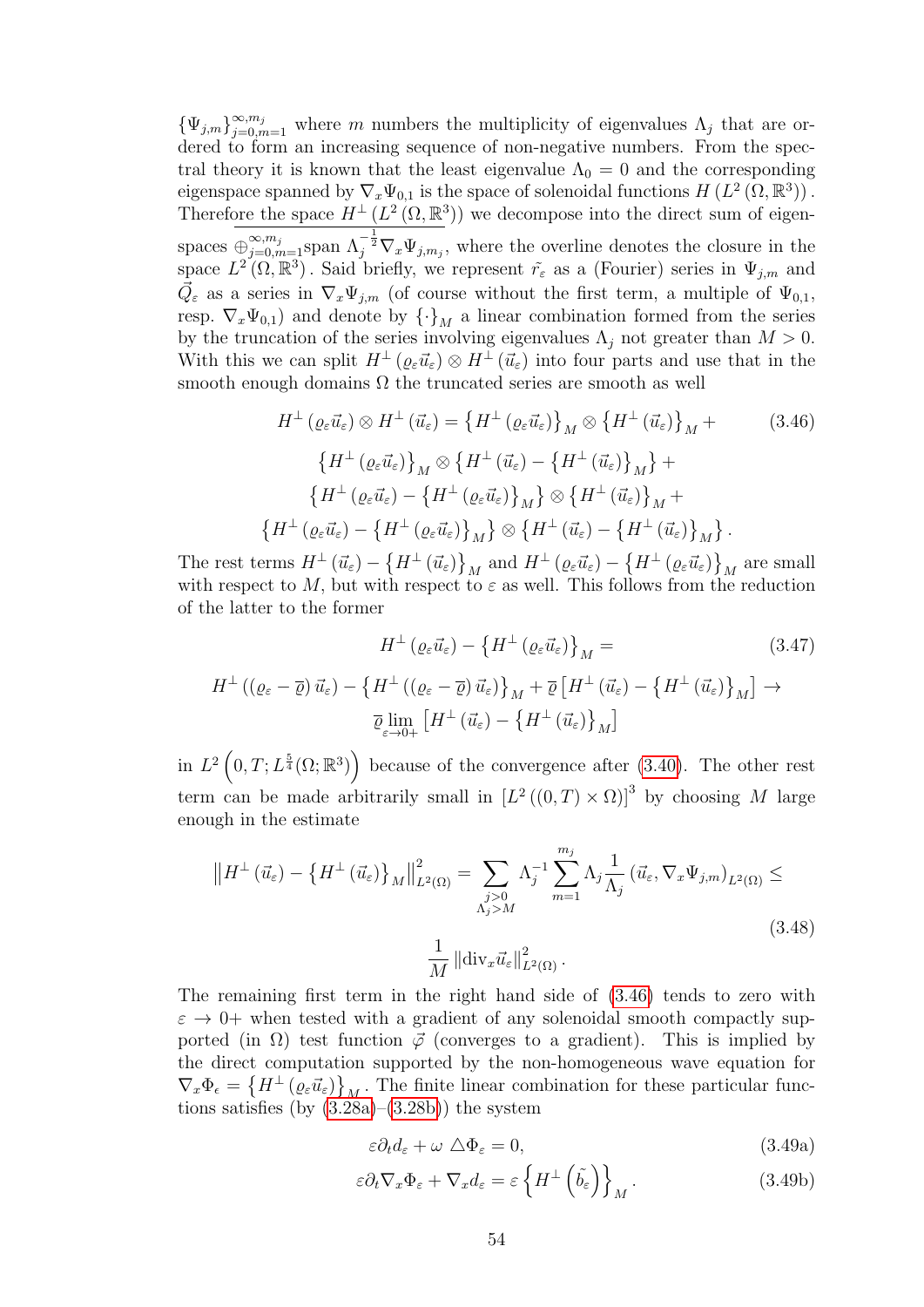$$
\frac{1}{\bar{\varrho}} \int_{0}^{T} \int_{\Omega} \left\{ H^{\perp} \left( \varrho_{\varepsilon} \vec{u}_{\varepsilon} \right) \right\}_{M} \otimes \left\{ H^{\perp} \left( \left( \varrho_{\varepsilon} + \overline{\varrho} - \varrho_{\varepsilon} \right) \vec{u}_{\varepsilon} \right) \right\}_{M} : \nabla_{x} \vec{\varphi} \, dx \, dt =
$$
\n
$$
O(\varepsilon) + \frac{1}{\bar{\varrho}} \int_{0}^{T} \int_{\Omega} \left\{ H^{\perp} \left( \varrho_{\varepsilon} \vec{u}_{\varepsilon} \right) \right\}_{M} \otimes \left\{ H^{\perp} \left( \varrho_{\varepsilon} \vec{u}_{\varepsilon} \right) \right\}_{M} : \nabla_{x} \vec{\varphi} \, dx \, dt =
$$
\n
$$
\frac{1}{\bar{\varrho}} \sum_{j=1}^{3} \sum_{k=1}^{3} \int_{0}^{T} \int_{\Omega} \partial_{k} \Phi_{\varepsilon} \partial_{j} \Phi_{\varepsilon} \partial_{j} \varphi_{k} \, dx \, dt + O(\varepsilon) =
$$
\n
$$
- \frac{1}{2\bar{\varrho}} \sum_{k=1}^{3} \int_{0}^{T} \int_{\Omega} \partial_{k} \left| \nabla_{x} \Phi_{\varepsilon} \right|^{2} \varphi_{k} \, dx \, dt - \frac{1}{\bar{\varrho}} \sum_{k=1}^{3} \int_{0}^{T} \int_{\Omega} \partial_{k} \Phi_{\varepsilon} \Delta \Phi_{\varepsilon} \varphi_{k} \, dx \, dt + O(\varepsilon) =
$$
\n
$$
- \frac{1}{2\bar{\varrho}} \sum_{k=1}^{3} \int_{0}^{T} \int_{\Omega} \partial_{k} \left| \nabla_{x} \Phi_{\varepsilon} \right|^{2} \varphi_{k} \, dx \, dt + \frac{\varepsilon}{\bar{\varrho} \omega} \sum_{k=1}^{3} \int_{0}^{T} \int_{\Omega} \partial_{t} \left( d_{\varepsilon} \partial_{k} \Phi_{\varepsilon} \right) \varphi_{k} \, dx \, dt -
$$
\n
$$
\frac{\
$$

as, say,  $\|\Phi_{\varepsilon}\|_{W^{1,2}(0,T;C^2(\overline{\Omega}))} + \|d_{\varepsilon}\|_{W^{1,\infty}(0,T;C^2(\overline{\Omega}))} \leq c$  by the Galerkin method with the right hand side  $\parallel$  $\left\{H^{\perp}\left(\tilde{b_{\varepsilon}}\right)\right\}$ M  $\left\| \right\|_{L^2(0,T;C^2(\overline{\Omega}))} \leq c$ . The desired convergence of the convective term is achieved after taking the limit  $\lim_{M\to\infty} \lim_{\varepsilon\to 0+}$ . Sofar the demonstration of this limit procedure in (Layton, Novotný, 2010) for  $\Omega$  bounded.

On large domains however the acoustic waves may be spread and damped by dispersion, especially if the domain  $\Omega$  is so large that their interference with waves reflected from the boundary  $\partial\Omega$  is negligible.

This is expressed mathematically by the assumption motivated by Kukučka  $(Kukučka, 2014)$  for external domains

$$
\Omega = \bigcup_{i=1}^{\infty} \Omega_{\varepsilon}, \quad \partial \Omega \subset \partial \Omega_{\varepsilon}, \qquad \lim_{\varepsilon \to 0+} \varepsilon \inf_{x \in \mathbb{R}^n \setminus \Omega} \text{dist}[x, \partial \Omega_{\varepsilon} \setminus \partial \Omega] = \infty \quad (3.50)
$$

where we may think of the domains  $\Omega_{\varepsilon}$  as of intersections of  $\Omega$  with closed balls of radii growing faster than  $\epsilon^{-1}$ . However a theory has been elaborated that the limit in the convective term can be achieved for larger classes of unbounded domains.

In the unbounded case by intersection with balls above Feireisl [\(Feireisl , 2010\)](#page-99-6) was able to combine the uniform bound [\(3.37\)](#page-55-2) with the RAGE Theorem applied to the evolution semigroup generated by the self-adjoint, densely defined in  $L^2(\Omega)$ linear operator  $A_{\varepsilon}$  with a compact operator given by a localization of  $-\triangle_N$  iff its point spectrum in  $\Omega$  is void. Then  $\nabla_x \Psi_\varepsilon = H^\perp(\vec{Q}_\varepsilon) \to 0$  in  $L^2((0,T) \times \Omega_\varepsilon;\mathbb{R}^3)$ in  $(3.28a)$ – $(3.28b)$ .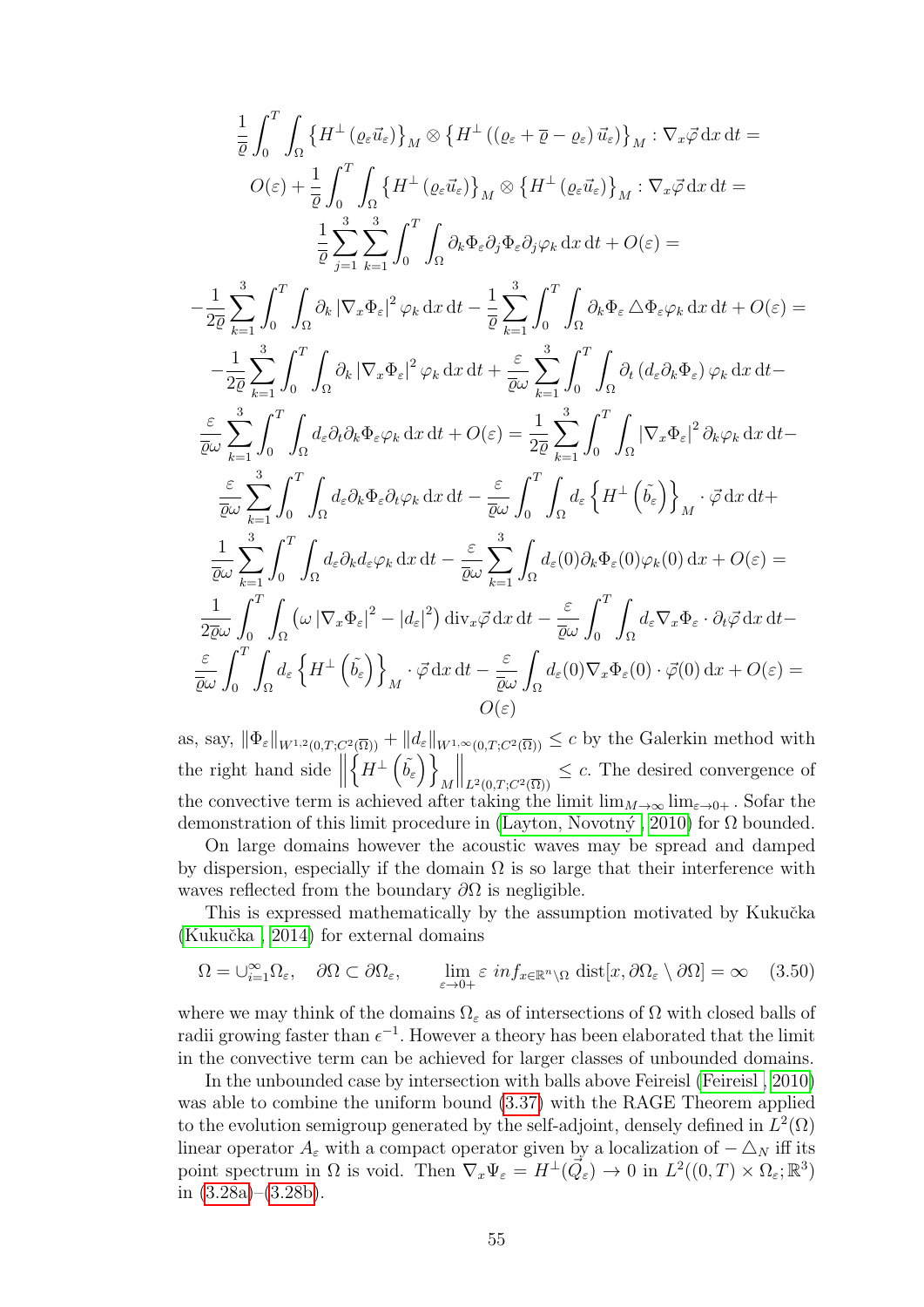An alternative method is based on a result of Kato and enables to compute the rate of the decay of local acoustic energy by a particular norm of the resolvent of the operator  $\varepsilon A_{\varepsilon}$ .

The rate of the decay of  $\nabla_x\Psi_{\varepsilon}$  is given by the spectrum of that operator and the speed of propagation of acoustic waves; e. g. in the case of an exterior domain  $\Omega$  one can split the rate into a part where the so called limiting absorption principle for the operator  $-\Delta_N$  can be applied and a part where we can utilize a cosine Fourier transform (applied to a localized function from  $\mathcal{D}(\Omega)$ ).

#### 3.1.3.2 Some results from the literature

The fifth chapter of the book by Feireisl and Novotn $\acute{\gamma}$  (Feireisl, Novotn $\acute{\gamma}$ , 2009) treats the limit case of *lowly stratified fluids* where in SNSF [\(3.9\)](#page-52-6)–[\(3.13\)](#page-52-4)  $Ma = \varepsilon$ ,  $Fr = \sqrt{\varepsilon}$ ,  $Sr = Re = Pe = 1$  is set. They prove under some assumptions on the data that the target system obtained as the limit of SNSF as  $\varepsilon \to 0^+$  is the renown and heavily used Oberbeck-Boussinesq approximation in the case of the perfect slip boundary conditions

<span id="page-59-1"></span><span id="page-59-0"></span>
$$
\text{div}_x \vec{u} = 0,\tag{3.51a}
$$

$$
\partial_t \vec{u} + \text{div}_x \vec{u} \otimes \vec{u} + \nabla_x \Pi = \frac{\mu}{\overline{\varrho}} \Delta \vec{u} - \alpha \Theta \nabla_x \Psi, \tag{3.51b}
$$

$$
\overline{\varrho}c_p(\partial_t\Theta + \vec{u}\cdot\nabla_x\Theta) - \kappa \,\Delta\Theta = \overline{\varrho}\alpha\overline{\vartheta}\nabla_x\Psi \cdot \vec{u},\tag{3.51c}
$$

where  $\alpha := \overline{\varrho}^{-1} \frac{p_{\vartheta}}{n}$  $\frac{p_{\vartheta}}{p_{\varrho}}(\overline{\varrho},\vartheta)$  is the coefficient of (volumetric) thermal expansion,  $c_p :=$  $(e_{\vartheta} + \overline{\varrho}^{-1} \overline{\vartheta} \alpha p_{\vartheta}) (\overline{\varrho}, \overline{\vartheta})$  is the specific heat of the fluid at constant pressure both evaluated at an equilibrium  $(\overline{\varrho}, \overline{\vartheta})$  (as are the transport coefficients  $\mu$  and  $\kappa$ ),  $\Pi$  is an "incompressible pressure",  $\Theta := \lim_{\varepsilon \to 0+} \vartheta^{(1)}_{\varepsilon}$  is the corrector of temperature  $\overline{\vartheta}$ and the potential  $\Psi$  is assumed to be Lipschitz continuous and time independent.

In astrophysics, in stellar interiors, we encounter plasmas showing various phenomena at many length and time scales; for small length scales we may get that the Péclet number  $Pe$  measuring the rate of thermal conduction vs. thermal convection is very small. The sixth chapter of (Feireisl, Novotn $\acute{y}$ , 2009) then establishes the link between the primitive system SNSF [\(3.9\)](#page-52-6)–[\(3.13\)](#page-52-4) with  $Ma = \varepsilon$ ,  $Fr = \varepsilon$ ,  $Pe = \varepsilon^2$ ,  $Sr = Re = 1$  and the *anelastic approximation*; the case where  $Ma = Fr$  holds for the so called *strong stratification*. The anelastic system contains a non-constant limit density  $\tilde{\varrho}$ , a second corrector to temperature  $\Theta :=$  $\lim_{\varepsilon\to 0+} \vartheta^{(2)}_\varepsilon$  and the limit velocity  $\vec{u}$  and therefore has a non-constant speed of sound

$$
\text{div}_x \tilde{\varrho} \vec{u} = 0,\tag{3.52a}
$$

$$
\partial_t \left( \tilde{\varrho} \vec{u} \right) + \text{div}_x \tilde{\varrho} \vec{u} \otimes \vec{u} + \tilde{\varrho} \nabla_x \Pi = \mu \left( \nabla_x \vec{u} + \nabla_x \vec{u}^T - \frac{2}{3} \text{div}_x \vec{u} \Pi \right) +
$$

$$
\eta \nabla_x \text{div}_x \vec{u} - \frac{\tilde{\varrho}}{\overline{\vartheta}} \Theta \nabla_x \Psi, \tag{3.52b}
$$

$$
\nabla_x p(\tilde{\varrho}, \overline{\vartheta}) = \tilde{\varrho} \nabla_x \Psi,
$$
\n(3.52c)

$$
-\kappa \,\Delta\Theta = \tilde{\varrho}\nabla_x\Psi \cdot \vec{u}.\tag{3.52d}
$$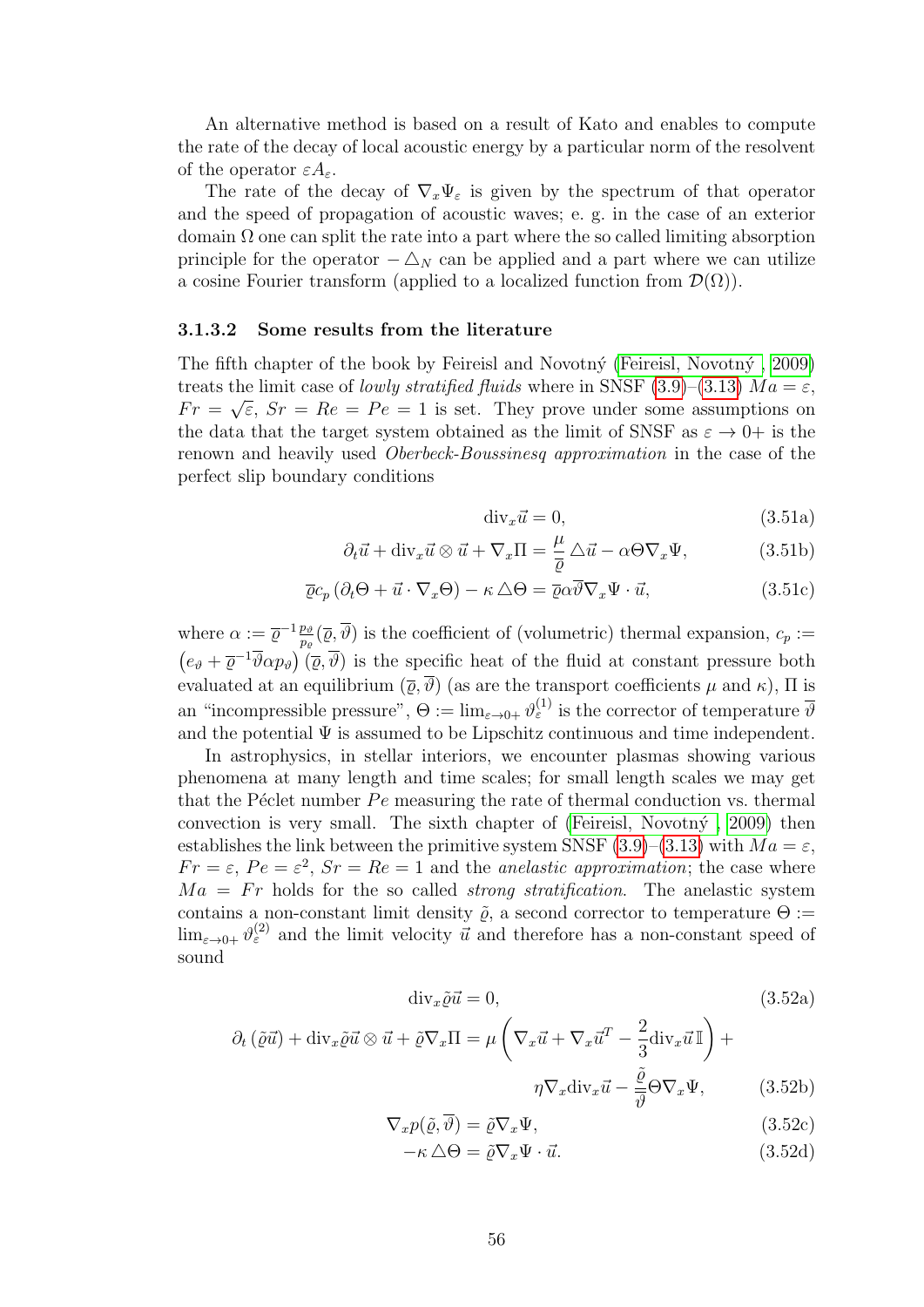Donatelli and Marcati [\(Donatelli, Marcati , 2016\)](#page-97-2) have recently proved the convergence of weak solutions of the rescaled quantum hydrodynamics system

$$
\partial_t \varrho + \text{div}_x \vec{J} = 0,\tag{3.53a}
$$

$$
\partial_t \vec{J} + \text{div}_x \left( \varrho^{-1} \vec{J} \otimes \vec{J} \right) + \frac{\nabla_x p(\varrho)}{Ma^2} = \text{div}_x \left( \varrho \nabla_x^2 \log \varrho \right) \tag{3.53b}
$$

to the unique strong local in time solution to the incompressible Euler equations (IE) as the Mach number  $Ma \rightarrow 0^+$  for the IBVP in the periodic setting for ill-prepared, but strongly convergent initial data for the charge density  $\rho$ , current density  $\vec{J}$  and the "kinetic energy" |  $\vec{J}$ <sup>2</sup>  $\varrho^{-1}$ . The convergence of the kinetic energy is weak in its natural function space from a-priori estimates, but strong in its solenoidal part  $H\left(\Big|\right)$  $\vec{J}$  $\binom{2}{\rho^{-1}}$ and in the convergence of  $\varrho_{\varepsilon}$ .

In the context of strong solution Alazard (Alazard, 2005) establishes hypotheses under which the Cauchy problem for SNSF with  $Sr = 1, \Psi \equiv 0$  is locally well-posed in Sobolev spaces  $W^{s,2}(\mathbb{R}^N)$  uniformly in  $Pe, Re, Ma$ , where  $s > (N+2)/2$ ,  $N \geq 3$  and the initial conditions have to be bounded in the space  $W^{s+1,2}(\mathbb{R}^N)$ . He works with special norms for  $p, \vec{u}, \vartheta$  in those spaces, so that his result holds for  $Pe = 0$  or  $Re = 0$  as well.

Similar problems as for the SNSF system arise also in the inviscid case. Here the primitive system are the *compressible Euler equations* (CE). The incompressible limit of CE can be regarded as the limit  $Ma = \varepsilon \to 0+$  or the limit of the large adiabatic exponent  $\gamma \to \infty$ . Chen, Huang, Wang and Xiang (Chen et al., [2016\)](#page-97-3) have recently proved that there is a compactness framework in the steady CE and found that strong  $C^{1,\beta}$ ,  $\beta \in (0,1)$  solutions of steady CE converge to solutions of incompressible Euler equations (IE) as  $\gamma \to \infty$  in the case of full (i. e. compressible Euler system with an equation for internal energy  $e$ ) Euler system in an infinitely long two-dimensional nozzle for a sufficiently small flow rate. The convergence is strong, almost everywhere and towards weak solutions of the inhomogeneous IE. In the three-dimensional, axially symmetric case they prove the convergence of strong  $C^1$  solutions of the steady homentropic CE system towards the weak solutions of homogeneous IE in an infinitely long nozzle for a sufficiently small flow rate as  $\gamma \to \infty$  once again. The convergence is strong and almost everywhere.

The problem of propragation of acoustic waves in the incompressible limit for full CE system is more difficult because the resulting wave equation  $\varepsilon^2 \partial_t (a_\varepsilon \partial_t u_\varepsilon) \text{div}_x (b_\varepsilon \nabla_x u_\varepsilon) = r_\varepsilon$  has not got constant coefficients. Métivier and Schochet (Métivier, Schochet , 2001) gave the form of a spatial decay of  $a_{\varepsilon} > 0$  and  $b_{\varepsilon} > 0$ both converging in  $C([0,T];W^{s,2}_{loc}(\mathbb{R}^N))$  with  $s>(N+2)/2$  as above so that if  $r_{\varepsilon} \to 0$  in  $L^2((0,T) \times \mathbb{R}^N)$  and  $u_{\varepsilon}$  is bounded in  $C([0,T];W^{2,2}_{loc}(\mathbb{R}^N))$  then  $u_{\varepsilon} \to 0$ in  $L^2(0,T;L^2_{loc}(\mathbb{R}^N))$  . This enables to take the incompressible limit in the context of local in time strong solutions. The result of Métivier and Schochet was later extended to the case of an exterior domain  $\Omega$  with a compact smooth boundary by Alazard [\(Alazard , 2005\)](#page-96-2) who therefore got the convergence of classical solutions to CE towards the solutions of IE with ill-prepared data in the interior of the domain  $\Omega$ . The essential point in the proof is that the convergence is actually strong.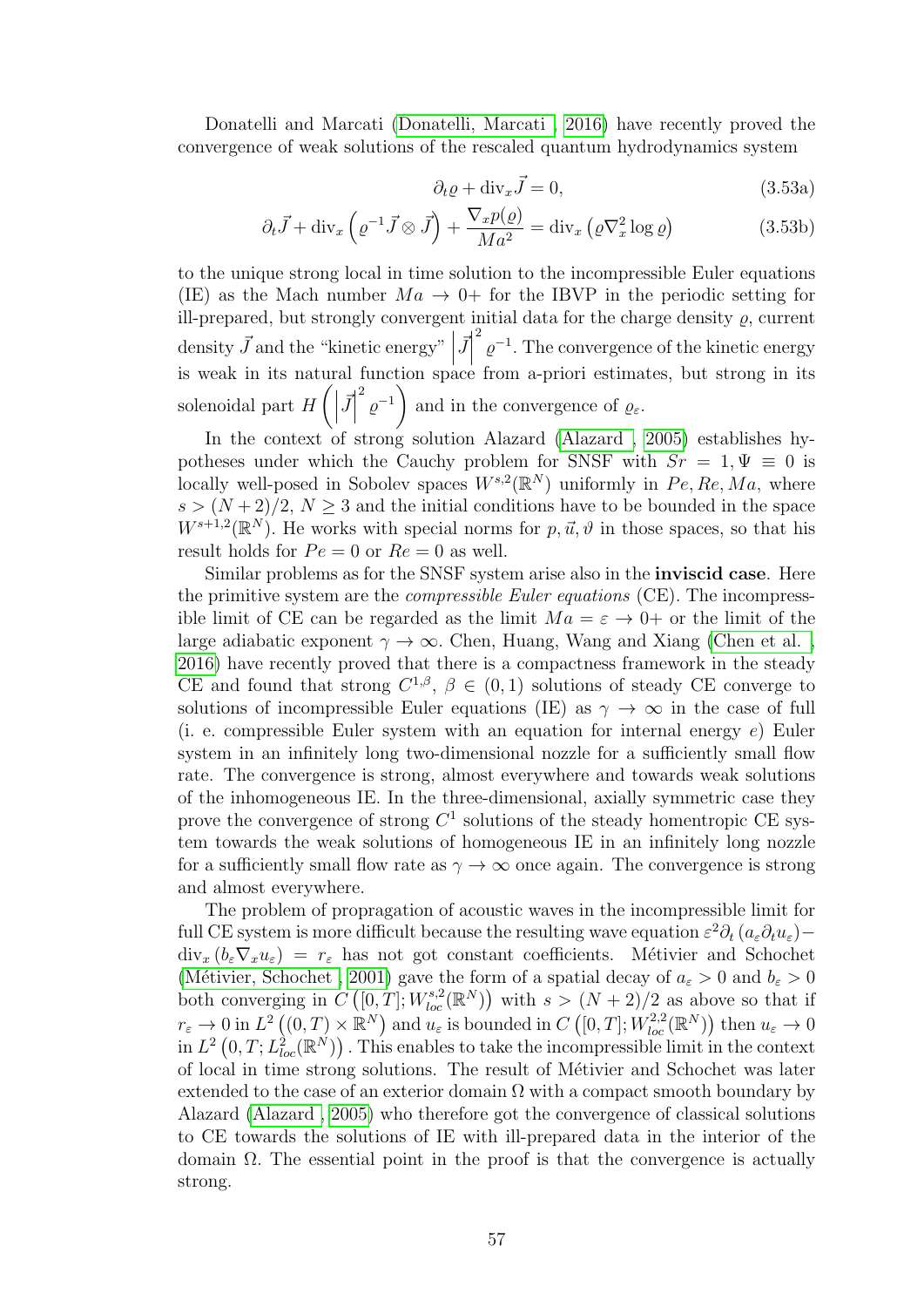#### 3.1.4 Hydrodynamic limits  $Kn = \varepsilon$

As we already noticed in the introduction to this thesis, hydrodynamic models as NSF or Euler equations can be thought of as limits of kinetic models based on variants of the Boltzmann equation.

In this context, one of the most important limits is the limit of small Knudsen number  $Kn$ . The Knudsen number is the ratio of the mean free path  $l$  in the fluid and the typical length  $L_{ref}$ 

$$
Kn := \frac{l}{L_{ref}}.\tag{3.54}
$$

The limit  $Kn = \varepsilon$  clearly means that the interactions between individual particles of the fluid are more and more common and that they become localized at the same time. In the limit  $\varepsilon \to 0^+$  we expect to arrive at a hydrodynamical model such as the incompressible Navier-Stokes-Fourier system for the moments of the original rescaled Boltzmann equation.

#### 3.1.4.1 Some results from the literature

Dimarco and Motsch [\(Dimarco , 2016\)](#page-97-4) have recently carried out this limit for the linearized Boltzmann equation with its right hand side given by a Bhatnagar-Gross-Crook (BGK) operator describing random jumps of particles with their jump rate given as a compound Poisson process in time and a new direction as a probability density function centered at the average direction at the place of the jump (alignment of the particle to the flow of others). The limit system is up to multiplicative constants and projection of the force due to pressure on the hyperplane perpendicular to the velocity of flow the homentropic CE system with the polytropic index  $\gamma = 1$ .

On the other hand Briant (Briant, 2015) has studied the limit regime  $Sr =$  $Kn = \varepsilon$  of the linearized Boltzmann equation with Grad's angular cut-off and a hard potential and proved under the assumption of smallness of initial data (with bounds independent of  $\varepsilon$ ) and a special structure of the perturbation of the rhs of the Boltzmann equation (with respect to the Maxwellian) that the limit system is the Oberbeck-Boussinesq approximation ([\(3.51a\)](#page-59-0)–[\(3.51c\)](#page-59-1) with  $\Psi \equiv 0$ ,  $\bar{\varrho} = 1$ ,  $\alpha = 1, c_p = 1$ ) in the periodic boundary condition case. The convergence is weak, but under an additional assumption on the regularity of the perturbation it is also strong in a certain norm with the rate  $|\varepsilon| \log \varepsilon|$  iff the data are well-prepared.

#### **3.1.5** Inviscid limits  $Re = \frac{1}{\varepsilon}$ ε

Inviscid limits are one of the most prominent topics in the mathematical fluid dynamics. The typical question is if we can rigorously substantiate the limit transition from the Navier-Stokes equations to the Euler system when the dynamical viscosity vanishes. This problem is one of the singularly perturbed problems as the viscosity multiplies the term with the highest derivative in the Navier-Stokes equations; moreover the no-slip boundary conditions [\(1.5\)](#page-11-1) or more generally the Navier boundary conditions [\(1.7\)](#page-12-0) in the limit change to the impermeability condition [\(1.6\)](#page-11-0). This is usually accompanied by the appearance of the boundary layer of the width of order  $Re^{-\frac{1}{2}}$ . The fluid motion in the boundary layer is governed by the Prandtl equations, but they are ill-posed at least in two spatial dimensions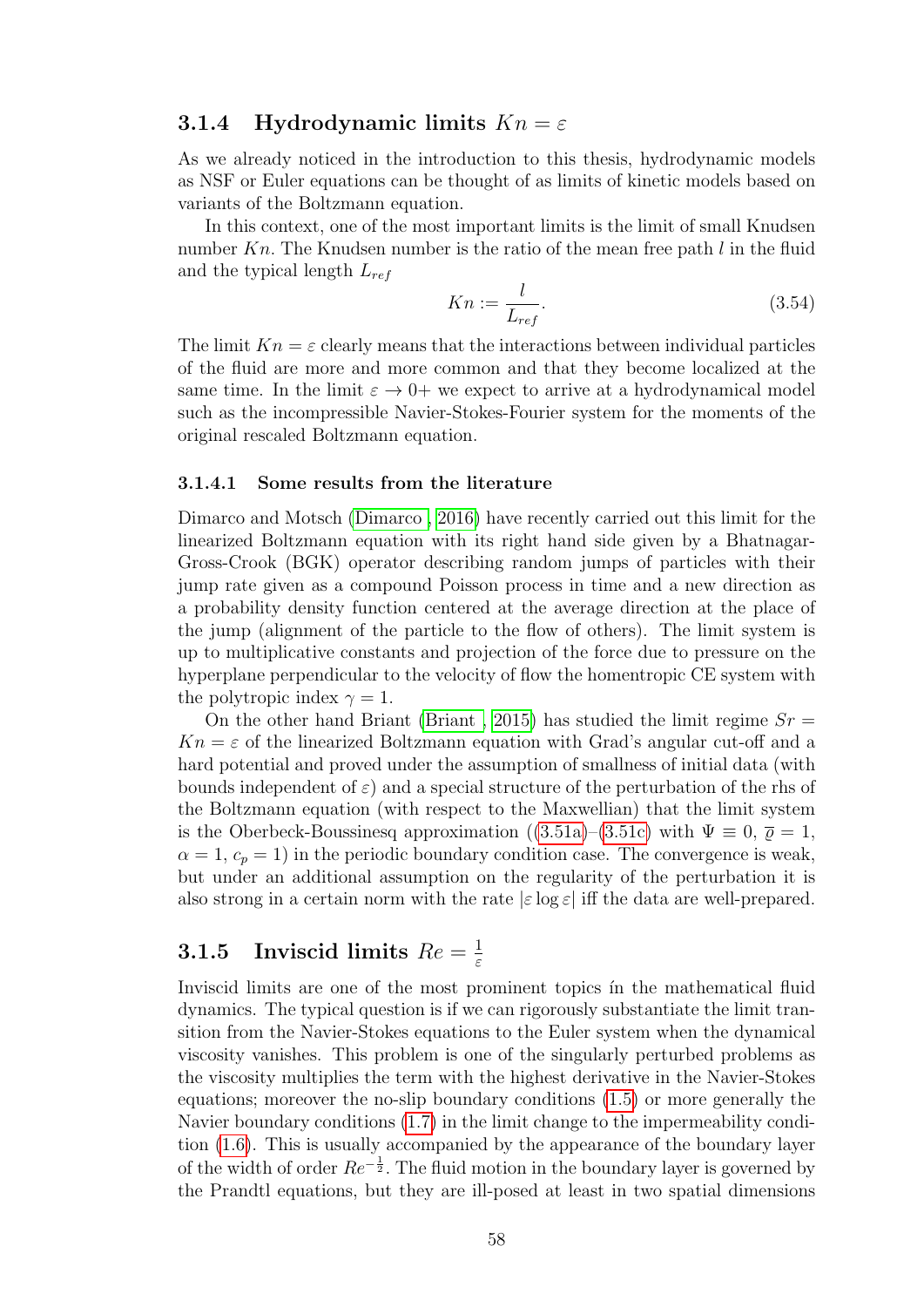in the Sobolev spaces after linearization around the shear profile given by the solution to a heat equation (Gérard-Varet,  $2009$ ).

#### 3.1.5.1 Some results from the literature

Li [\(Li , 2016\)](#page-101-3) has recently performed the vanishing viscosity, quasineutral limit  $Re \to \infty$ ,  $\lambda_D \to 0+$  in the one-dimensional bipolar compressible Navier-Stokes-Poisson system. This system consists of the barotropic compressible Navier-Stokes equations with the force on the right hand side given by the electrostatic part of the Lorentz force (magnetic induction neglected) written for two species (with a possible application in plasmas: electrons and ions) together with Gauss's law

$$
\lambda_D^2 \text{div}_x \vec{E} = \varrho_1 - \varrho_2,\tag{3.55}
$$

where  $\lambda_D \geq 0$  is the Debye shielding length, and  $\vec{E}$  is the vector electric field. Of course divergence operator reduces to the derivative with respect to the spatial variable  $(x)$ . The author proves that we can choose well-prepared data — an approximate rarefaction wave given by the solution to the Burgers equation with a special initial condition depending on  $\lambda_D = \varepsilon^a$  connecting vacuum with a constant state  $(\varrho_+, \vec{u}_+)$  such that there is a global smooth solution converging with  $\varepsilon \to 0+$ towards a rarefaction wave solution of the compressible Euler system pointwise (except for the origin) and uniformly except for the initial layer. Here  $a > 0$ is a suitable power dependent on the polytropic index  $\gamma > 1$ , Re is selected as  $\epsilon^{-a} |\log \epsilon|^{-1}$  and for the electric field Li chooses the initial condition  $\epsilon^{-1} \overline{E}_0$  and  $\lim_{x\to\infty} \overline{E}(x,t) = 0$ . The rescaled electric field  $\overline{E}$  converges uniformly to 0 except for the initial layer as well.

Sueur [\(Sueur , 2014\)](#page-103-0) used the relative energy estimates for the NSF system to prove the strong convergence in natural energy norms from a-priori estimates of weak solutions to the barotropic compressible Navier-Stokes equations towards local-in-time continuously differentiable solution of the homentropic CE system as  $Re = \varepsilon \rightarrow 0^+$  if the initial conditions converge strongly in some similar norms and if the viscous dissipation rate in a boundary layer whose width is proportional to the width of Prandtl's boundary layer tends to zero. This condition is needed for the no-slip boundary conditions [\(1.5\)](#page-11-1), but for the Navier boundary conditions [\(1.7\)](#page-12-0) it is replaced by the stipulation that the rescaled friction coefficient  $\varepsilon \frac{\alpha}{1-\alpha}$  $1-\alpha$ tends to 0 where  $\alpha$  is the coefficient from [\(1.7\)](#page-12-0).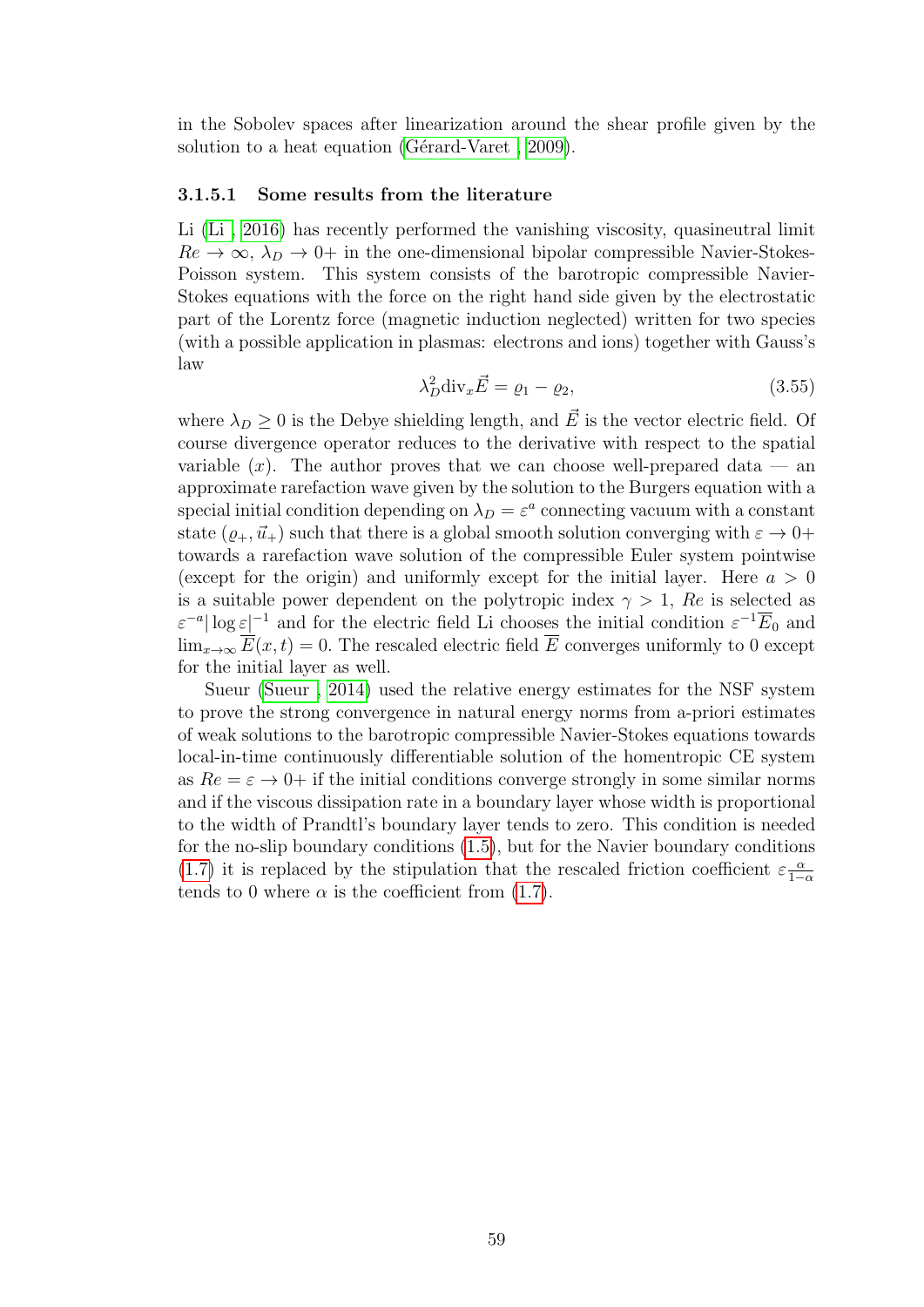# 4. Low Mach and Péclet number limit for a model of stellar tachocline and upper radiative zones

### 4.1 Introduction

Our motivation in this work is the rigorous analysis of the equations describing parts of stars called radiative zones which are one of the most basic structures constituting stars among cores, convection zones, photospheres and atmospheres. Our model can be also applied to tachoclines which are transition layers between convection and radiative zones of stars. In this context it is conjectured that magnetic field of stars arises when the poloidal orientation of magnetic fields changes to toroidal and that a dynamo effect is present in tachoclines [\(Shore ,](#page-103-1) [1992\)](#page-103-1). Tachoclines are not homogeneous and stable structures and they move steadily. In their upper parts the P $\acute{e}$ clet numbers are high (of the order 600), but in the vicinity of the radiative part they drop below 1. Their distinctive feature concerns rotation, naïvely speaking the convective zone behaves in this respect as a fluid and rotates differentially, whereas the radiative zone more like a solid and rotates as a rigid body. The origin of these rotational changes has preocuppied astrophysicists and astronomes, particularly in connection with helioseismological observations [\(Broomhall et al. , 2014\)](#page-97-5)

Gravitational forces in these regions are high, however the fluid is no longer strongly stratified as show non-dimensional numbers associated to the solar tachocline. Namely the Froude number Fr measuring the strength of gravitational interactions (see Section [4.3](#page-71-0) below for precise definitions) is  $Fr = 3.11 \times 10^{-3} U$ , where U is the referential speed of flow in SI units. The Mach number Ma measuring the compressibility is  $Ma = 1.49 \times 10^{-7} U$ , i. e. the fluid is almost incompressible for sufficiently slow motions and one has  $Fr^2 \sim Ma$  (Mach number is due to high temperatures when radiation dominates). Finally  $P\acute{e}clet$  number  $Pe$ need not to be sufficiently small in the solar tachocline (we assume  $Ma^2 = Pe$ ), but thermal diffusivity in giant stars can be seven orders of magnitude larger than that of the Sun (see [Garaud, Kulenthirarajah , 2015;](#page-99-8) page 22).

Notice in conclusion that our low stratification model can be applied to other compact stellar objects, as the fraction of  $Fr$  and  $Ma$  depends on the ratio of temperature, density and is inversely proportional to the square of characteristic length. Therefore white dwarfs are too cold to be described by low stratification models, but neutron stars, especially newly born, are not. Validity of classical MHD may be restricted to their (outer) crusts though; in their superfluid cores a quantum description is inevitable.

Let us complete this physical introduction by drawing the reader's attention to the fact that models in stellar physics are computationally time consuming. [Rieutord \(2014\)](#page-102-2) has estimated for example that modelling a single supergranule on the Sun would require having more than power of the Sun at our disposal!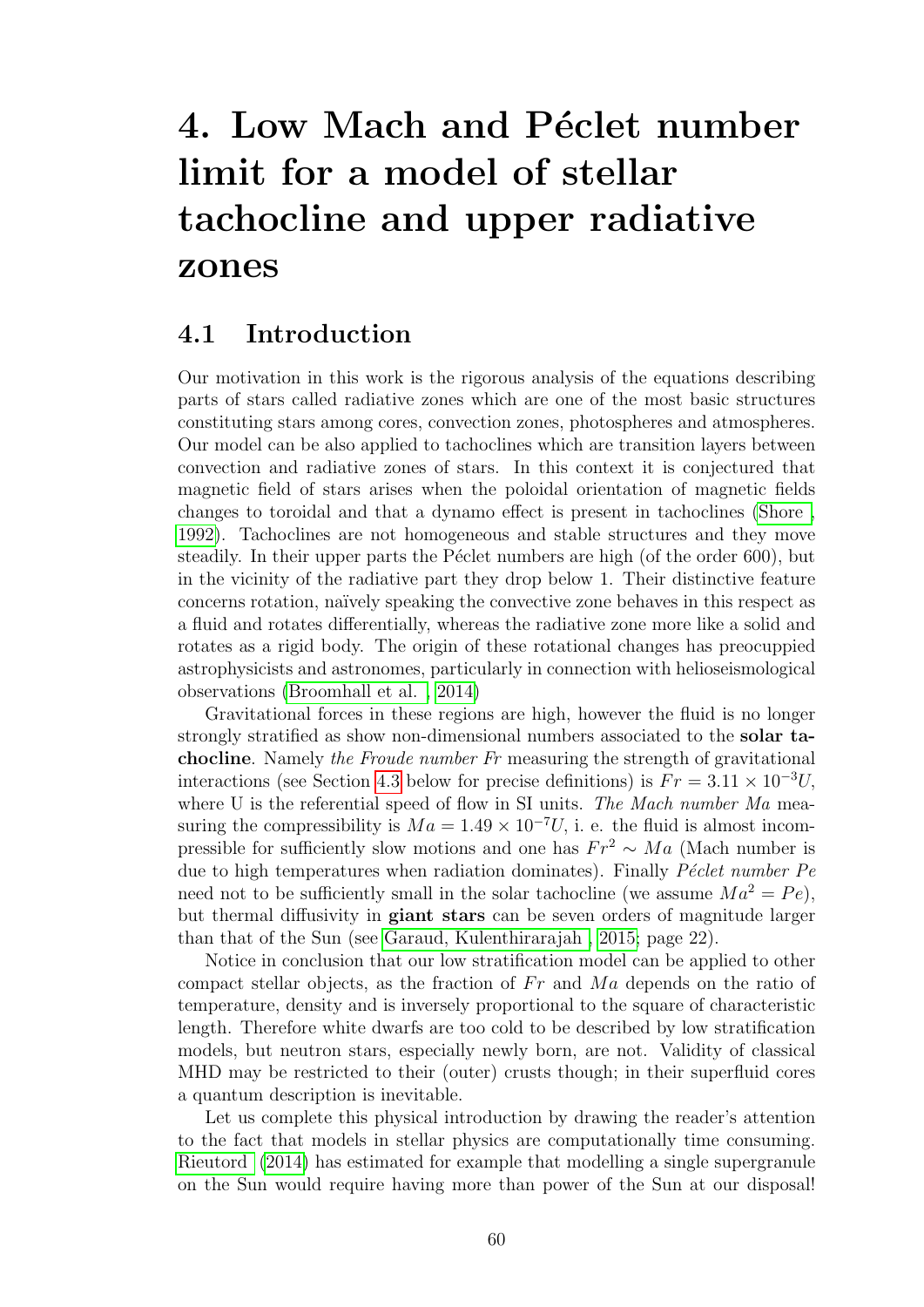That is why (Lignières, 1999) has initiated studies of models at small Péclet number as through the Boussinesq-Oberbeck approximation density variations with temperature enter through the buoyancy force only and moreover temperature can be expressed by the velocity field.

In our previous work (Donatelli, Ducomet, Nečasová, 2015) we analyzed a thick disk model for the Mach number of order  $\varepsilon, \varepsilon \to 0$  whereas the Peclet number was of order 1. Instead as in (Novotný, Růžička, Thäter, 2011), in the present one we consider a model where the Peclet number is of order  $\varepsilon^2$  and the domain is general.

The mathematical model we consider is the compressible heat conducting MHD system [\(Ducomet, Feireisl , 2006\)](#page-98-2) describing the motion of a viscous plasma confined in  $\Omega$ , a 3D domain, moreover as we suppose a global rotation of the system, some new terms appear due to the change of frame and we also suppose that the fluid exchanges energy with radiation through radiative cooling/heating (see (Ducomet, Feireisl, 2006), (Ducomet, Kobera, Nečasová, 2014)), but neglect radiative accelerations.

More precisely, the non-dimensional system of equations giving the evolution of the mass density  $\rho = \rho(t, x)$ , the velocity field  $\vec{u} = \vec{u}(t, x)$ , the (divergencefree) magnetic field  $\vec{B} = \vec{B}(x, t)$ , and the radiative intensity  $I = I(x, t, \vec{\omega}, \nu)$  as functions of the time  $t \in (0, T)$ , the spatial coordinate  $x = (x_1, x_2, x_3) \in \Omega \subset \mathbb{R}^3$ , and (for I) the angular and frequency variables  $(\vec{\omega}, \nu) \in \mathcal{S}^2 \times \mathbb{R}_+$ , reads as follows

<span id="page-64-3"></span>
$$
\partial_t \varrho + \text{div}_x(\varrho \vec{u}) = 0 \quad \text{in } (0, T) \times \Omega,
$$
\n(4.1)

<span id="page-64-2"></span>
$$
\partial_t(\varrho \vec{u}) + \text{div}_x(\varrho \vec{u} \otimes \vec{u}) + \nabla_x p + 2\varrho \vec{\chi} \times \vec{u} =
$$
  
div<sub>x</sub> $\mathbb{S} + \varrho \nabla \Psi + \frac{1}{2} \varrho \nabla_x |\vec{\chi} \times \vec{x}|^2 + \vec{j} \times \vec{B}$  in  $(0, T) \times \Omega$ , (4.2)

<span id="page-64-4"></span>
$$
\partial_t (\varrho e) + \text{div}_x (\varrho e \vec{u}) + \text{div}_x \vec{q} = \mathbb{S} : \nabla_x \vec{u} - p \, \text{div}_x \vec{u} + \vec{j} \cdot \vec{E} - S_E \quad \text{in } (0, T) \times \Omega, \tag{4.3}
$$

<span id="page-64-5"></span>
$$
\frac{1}{c}\partial_t I + \vec{\omega} \cdot \nabla_x I = S \quad \text{in } (0, T) \times \Omega \times (0, \infty) \times \mathcal{S}^2.
$$
 (4.4)

<span id="page-64-0"></span>
$$
\partial_t \vec{B} + \text{curl}_x(\vec{B} \times \vec{u}) + \text{curl}_x(\lambda \text{ curl}_x \vec{B}) = 0 \quad \text{in } (0, T) \times \Omega. \tag{4.5}
$$

<span id="page-64-1"></span>
$$
-\Delta\Psi = 4\pi G(\tilde{\eta}\varrho + g) \quad \text{in } (0, T) \times \Omega.
$$
 (4.6)

In the electromagnetic source terms, electric current  $\vec{j}$  and electric field  $\vec{E}$  are interrelated by Ohm's law

$$
\vec{j} = \sigma(\vec{E} + \vec{u} \times \vec{B}),
$$

and  $Amp\`ere\`s law$ 

 $\zeta \vec{i} = \text{curl}_x \vec{B}$ .

where  $\zeta > 0$  is the (constant) magnetic permeability. Moreover in [\(4.5\)](#page-64-0)  $\lambda =$  $\lambda(\vartheta) > 0$  is the magnetic diffusivity of the fluid.

In  $(4.6)$   $\Psi$  is the gravitational potential and the corresponding source term in [\(4.2\)](#page-64-2) is the Newton force  $\varrho \nabla \Psi$ . G is the Newton constant and q is a given function, modelling an external gravitational effect. Supposing that  $\rho$  is extended by 0 outside  $\Omega$  and solving [\(4.6\)](#page-64-1), we have

$$
\Psi(t,x) = G \int_{\Omega} K(x-y) (\eta \varrho(t,y) + g(y)) \ dy,
$$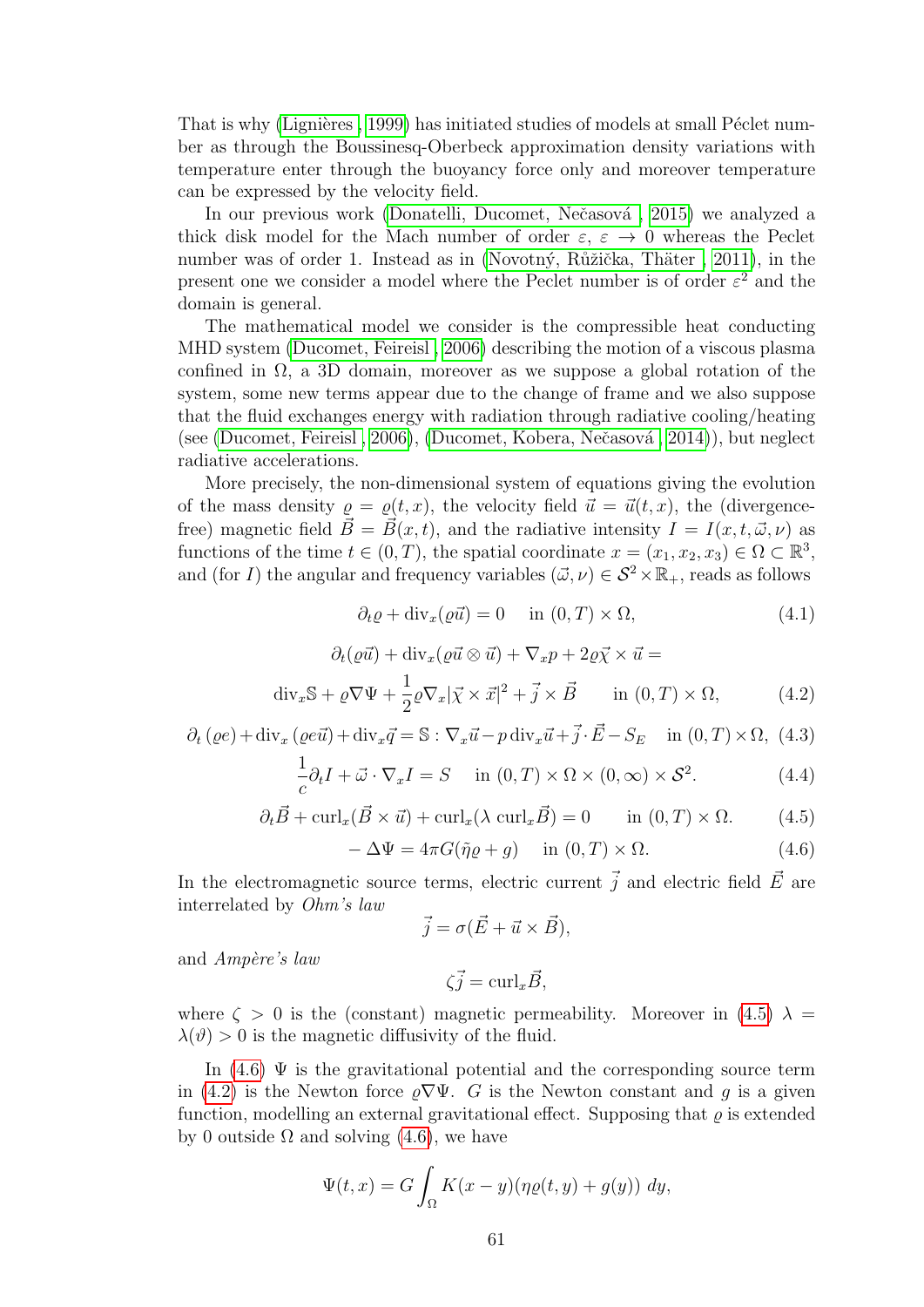where  $K(x) = \frac{1}{|x|}$ , and the parameter  $\tilde{\eta}$  may take the values 0 or 1: for  $\tilde{\eta} = 1$ selfgravitation is present and for  $\tilde{\eta} = 0$  gravitation only acts as an external field (the attraction by a given massive central object, modeled by g, may prevail over the selfgravitation, cf. [\(Padmanabhan , 2001\)](#page-102-4)).

We also assume that the system is globally rotating at a uniform velocity  $\chi$ around the vertical direction  $\vec{e}_3$  and we denote  $\vec{\chi} = \chi \vec{e}_3$ . Then Coriolis acceleration term  $2\rho \vec{\chi} \times \vec{u}$  appears in the system, together with the centrifugal force term  $\sqrt{\varrho \nabla_x} |\vec{\chi} \times \vec{x}|^2$  (see Choudhuri, 1998).

We consider here the simplified model studied in (Ducomet, Nečasová, 2014) where radiation does not appear in the momentum equation (see also [Teleaga et](#page-103-2) al., 2006): only the source term  $S_E$  is present in the energy equation

$$
S_E(t, x) = \int_{\mathcal{S}^2} \int_0^\infty S(t, x, \vec{\omega}, \nu) \, d\vec{\omega} \, d\nu.
$$

The symbol  $p = p(\varrho, \vartheta)$  denotes the thermodynamic pressure and  $e = e(\varrho, \vartheta)$  is the specific internal energy, interrelated through Maxwell's relation

<span id="page-65-1"></span>
$$
\frac{\partial e}{\partial \varrho} = \frac{1}{\varrho^2} \left( p(\varrho, \vartheta) - \vartheta \frac{\partial p}{\partial \vartheta} \right). \tag{4.7}
$$

Furthermore, S is the Newtonian viscous stress tensor determined by

$$
\mathbb{S} = \mu \left( \nabla_x \vec{u} + \nabla_x^T \vec{u} - \frac{2}{3} \text{div}_x \vec{u} \mathbb{I} \right) + \eta \text{ div}_x \vec{u} \mathbb{I}, \tag{4.8}
$$

where the shear viscosity coefficient  $\mu = \mu(\vartheta) > 0$  and the bulk viscosity coefficient  $\eta = \eta(\vartheta) \geq 0$  are effective functions of the temperature. Similarly,  $\vec{q}$  is the heat flux given by Fourier's law

$$
\vec{q} = -\kappa \nabla_x \vartheta,\tag{4.9}
$$

with a heat conductivity coefficient  $\kappa = \kappa(\vartheta) > 0$ . Finally,

$$
S = S_{a,e} + S_s,\tag{4.10}
$$

where

$$
S_{a,e} = \sigma_a \Big( \mathfrak{B}(\nu, \vartheta) - I \Big), \ S_s = \sigma_s \left( \tilde{I} - I \right). \tag{4.11}
$$

In this formula  $\tilde{I} := \frac{1}{4\pi} \int_{\mathcal{S}^2} I(\cdot, \vec{\omega}) \, d\vec{\omega}$  and  $\mathfrak{B}(\nu, \vartheta) = 2h\nu^3 c^{-2} \left(e^{\frac{h\nu}{k\vartheta}} - 1\right)^{-1}$  is the radiative equilibrium function where h and k are the Planck and Boltzmann constants,  $\sigma_a = \sigma_a(\nu, \vartheta) \geq 0$  is the absorption coefficient and  $\sigma_s = \sigma_s(\nu, \vartheta) \geq 0$ is the scattering coefficient. More restrictions on these structural properties of constitutive quantities will be imposed in Section [4.2](#page-66-0) below.

System  $(4.1) - (4.6)$  $(4.1) - (4.6)$  is supplemented with the "no-slip, thermal isolation, perfect conductor, no reflection, no radiative entropy flux" boundary conditions:

<span id="page-65-2"></span>
$$
\vec{u}|_{\partial\Omega} = 0, \ \vec{q} \cdot \vec{n}|_{\partial\Omega} = 0, \ \vec{B} \cdot \vec{n}|_{\partial\Omega} = 0, \ \vec{E} \times \vec{n}|_{\partial\Omega} = 0,\tag{4.12}
$$

<span id="page-65-0"></span>
$$
I(t, x, \nu, \vec{\omega}) = 0 \text{ on } \Gamma_{\text{-}}, \ \vec{q}^R \cdot \vec{n}(x) = 0 \text{ for } x \in \partial\Omega,
$$
 (4.13)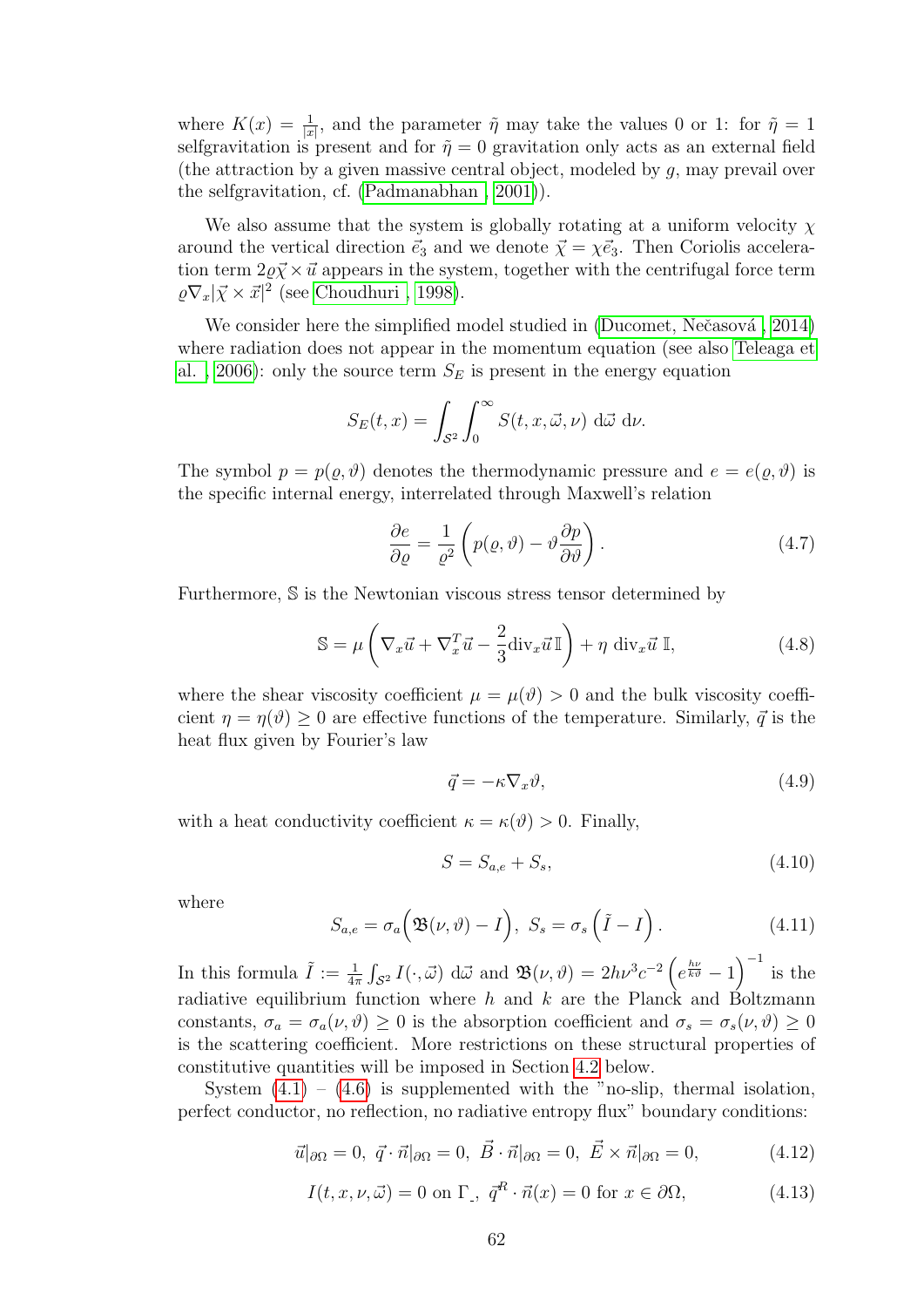where  $\vec{n}$  denotes the outer normal vector to  $\partial\Omega$ ,  $\Gamma_{-} := \{(x,\vec{\omega}) \in \partial\Omega \times \mathcal{S}^2 :$  $\vec{\omega} \cdot \vec{n_x} \leq 0$  and the radiative entropy flux  $\vec{q}^R$  will be defined in the next Section. Similarly we define  $\Gamma_+ := \partial \Omega \times S^2 \setminus \Gamma_-.$ 

Let us mention that previous works have been achieved in the previous framework but, to our knowledge, not in the case of rotating fluid with radiation (with an exception of (Donatelli, Ducomet, Nečasová, 2015)). Among themKukučka  $(2011)$  studied the case when Mach and Alfv $\acute{e}$ n number go to zero in the case of a bounded domain and Novotný and collaborators (Novotný, Růžička, Thäter [, 2011\)](#page-102-3) investigated the problem in the case of strong stratification. Let us also mention the works of Trivisa et al. [\(Kwon, Trivisa , 2011\)](#page-100-4) and Wang et al. [\(Hu,](#page-100-5) [Wang , 2009\)](#page-100-5), and related articles of Jiang et al. [\(Jiang, Ju, Li , 2012;](#page-100-6) [2010,](#page-100-7) [Jiang](#page-100-8) [et al. , 2014\)](#page-100-8).

Our work differs from theirs in that we take a larger Froude number and add radiation and non-inertial effects.

This paper is organized as follows.

In Section [4.2,](#page-66-0) we list the principal hypotheses imposed on constitutive relations, introduce the concept of weak solution to problem  $(4.1) - (4.13)$  $(4.1) - (4.13)$ , and state the existence result for our model. In Section [4.3](#page-71-0) we compute the formal asymptotics of the problem. Uniform bounds imposed on weak solutions by the data are derived in Section [4.4.](#page-77-0) The convergence theorem is proved in Section [4.5.](#page-83-0) Existence of a solution for the target system is briefly given in the Appendix.

## <span id="page-66-0"></span>4.2 Hypotheses and stability result

As in (Ducomet, Feireisl, Nečasová, 2011) we consider a pressure law in the form

<span id="page-66-1"></span>
$$
p(\varrho,\vartheta) = \vartheta^{5/2} P\left(\frac{\varrho}{\vartheta^{3/2}}\right) + \frac{a}{3} \vartheta^4, \ a > 0,
$$
\n(4.14)

where  $P : [0, \infty) \to [0, \infty)$  is a given function with the following properties:

$$
P \in C^{2}([0, \infty)), P(0) = 0, P'(Z) > 0 \text{ for all } Z \ge 0,
$$
 (4.15)

$$
0 < \frac{\frac{5}{3}P(Z) - P'(Z)Z}{Z} < c \text{ for all } Z \ge 0,\tag{4.16}
$$

$$
\lim_{Z \to \infty} \frac{P(Z)}{Z^{5/3}} = p_{\infty} > 0.
$$
\n(4.17)

According to Maxwell's relation  $(4.7)$ , the specific internal energy e is

$$
e(\varrho,\vartheta) = \frac{3}{2}\vartheta \frac{\vartheta^{3/2}}{\varrho} P\left(\frac{\varrho}{\vartheta^{3/2}}\right) + a \frac{\vartheta^4}{\varrho},\tag{4.18}
$$

and the associated specific entropy reads

<span id="page-66-2"></span>
$$
s(\varrho, \vartheta) = M\left(\frac{\varrho}{\vartheta^{3/2}}\right) + \frac{4a}{3} \frac{\vartheta^3}{\varrho},\tag{4.19}
$$

with

$$
M'(Z) = -\frac{3}{2} \frac{\frac{5}{3}P(Z) - P'(Z)Z}{Z^2} < 0.
$$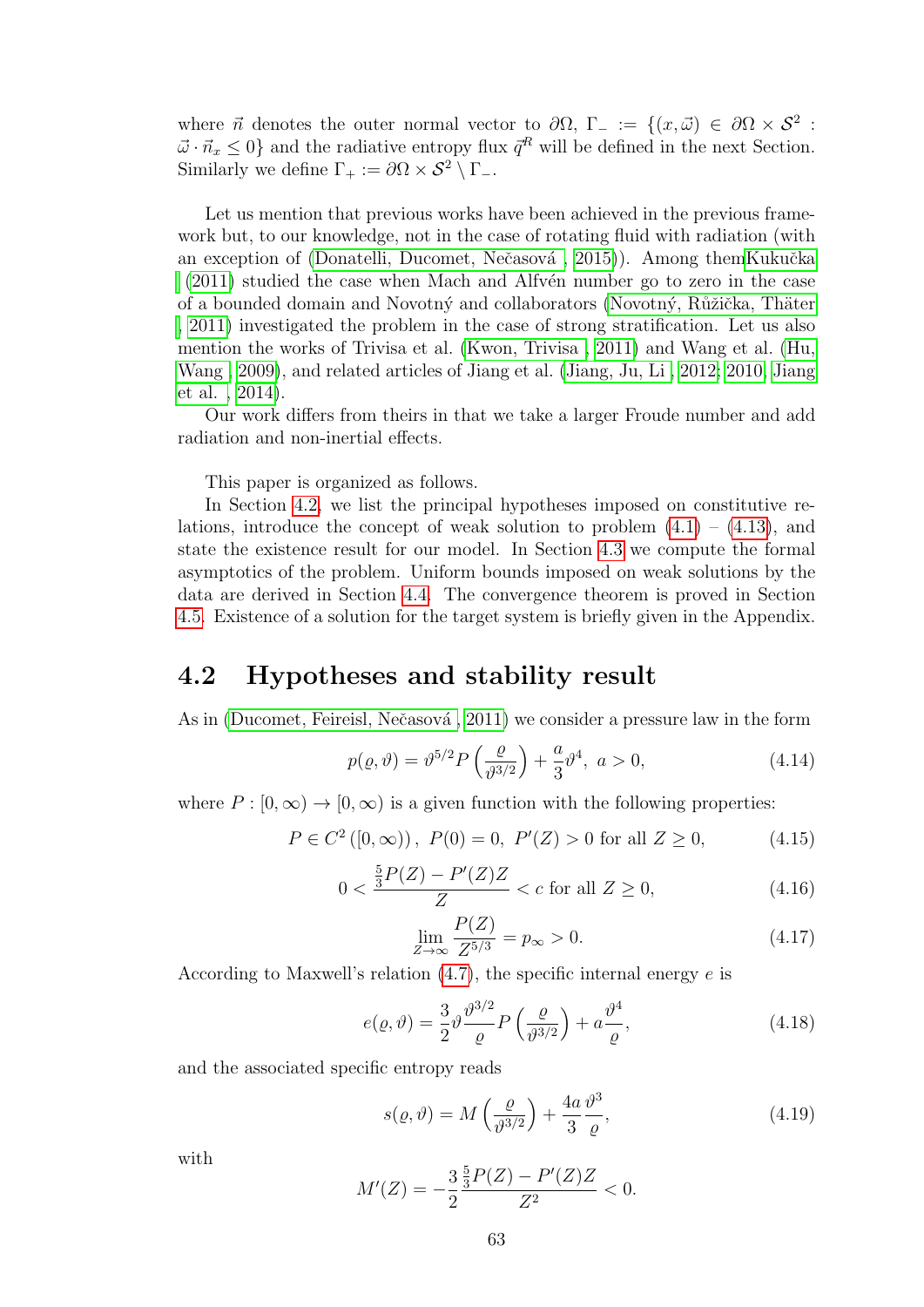To ensure positivity of the total entropy production rate, as in [\(Donatelli, Duco](#page-97-6)met, Nečasová, 2015), in this paper we explicitly introduce the entropy for the photon gas in the sequel.

The transport coefficients  $\mu$ ,  $\eta$ ,  $\kappa$  and  $\lambda$  are continuously differentiable and Lipschitz functions of the absolute temperature with the properties,

<span id="page-67-4"></span>
$$
c_1(1+\vartheta) \le \mu(\vartheta), \ \mu'(\vartheta) < c_2, \ 0 \le \eta(\vartheta) \le c_3(1+\vartheta), \tag{4.20}
$$

$$
c_1(1+\vartheta^r) \le \kappa(\vartheta) \le c_2(1+\vartheta^r) \tag{4.21}
$$

$$
c_5(1+\vartheta) < \lambda(\vartheta) \le c_4(1+\vartheta^p) \tag{4.22}
$$

for any  $\vartheta \ge 0$ , for a  $1 \le p < \frac{17}{6}$  and  $r = 3$ .

Moreover we assume that  $\sigma_a$ ,  $\sigma_s$ , B are continuous functions of  $\nu$ ,  $\vartheta$  such that

$$
0 < \sigma_a(\nu, \vartheta) \le c_1, 0 \le \sigma_s(\nu, \vartheta), |\partial_{\vartheta}\sigma_a(\nu, \vartheta)|, |\partial_{\vartheta}\sigma_s(\nu, \vartheta)| \le c_1,
$$
\n(4.23)

$$
0 \le \sigma_a(\nu, \vartheta) B(\nu, \vartheta), |\partial_{\vartheta} {\sigma_a(\nu, \vartheta) B(\nu, \vartheta)}| \le c_2,
$$
\n(4.24)

<span id="page-67-5"></span>
$$
\sigma_a(\nu,\vartheta), \sigma_s(\nu,\vartheta), \sigma_a(\nu,\vartheta)B(\nu,\vartheta) \le h(\nu), \ h \in L^1(0,\infty). \tag{4.25}
$$

for all  $\nu \geq 0$ ,  $\vartheta \geq 0$ , where  $c_{1,2,3,4,5}$  are positive constants.

Let us recall some definitions introduced in (Ducomet, Feireisl, Nečasová, [2011\)](#page-98-0).

• In the weak formulation of the Navier-Stokes-Fourier system the *equation* of continuity [\(4.1\)](#page-64-3) is replaced by its (weak) renormalized version [\(DiPerna, Lions](#page-97-8) [, 1989\)](#page-97-8) represented by the family of integral identities

<span id="page-67-0"></span>
$$
\int_0^T \int_{\Omega} \left[ \left( \varrho + b(\varrho) \right) \partial_t \varphi + \left( \varrho + b(\varrho) \right) \vec{u} \cdot \nabla_x \varphi + \left( b(\varrho) - b'(\varrho) \varrho \right) \mathrm{div}_x \vec{u} \; \varphi \right] \mathrm{d}x \, \mathrm{d}t
$$
\n
$$
= - \int_{\Omega} \left( \varrho_0 + b(\varrho_0) \right) \varphi(0, \cdot) \, \mathrm{d}x \tag{4.26}
$$

satisfied for any  $\varphi \in C_c^{\infty}([0, T) \times \overline{\Omega})$ , and any  $b \in C^{\infty}([0, \infty))$ ,  $b' \in C_c^{\infty}([0, \infty))$ , where [\(4.26\)](#page-67-0) implicitly includes the initial condition  $\rho(0, \cdot) = \rho_0$ .

Similarly, the *momentum equation* [\(4.2\)](#page-64-2) is replaced by

<span id="page-67-1"></span>
$$
\int_0^T \int_{\Omega} \left( (\varrho \vec{u}) \cdot \partial_t \vec{\varphi} + (\varrho \vec{u} \otimes \vec{u}) : \nabla_x \vec{\varphi} + p \operatorname{div}_x \vec{\varphi} + 2 \varrho \vec{\chi} \times \vec{u} \cdot \vec{\varphi} \right) dx dt \qquad (4.27)
$$

$$
= \int_0^T \int_{\Omega} \left( \mathbb{S} : \nabla_x \vec{\varphi} - \varrho \nabla_x \Psi \cdot \vec{\varphi} - \vec{j} \times \vec{B} \cdot \vec{\varphi} - \frac{1}{2} \varrho \nabla_x |\vec{\chi} \times \vec{x}|^2 \cdot \vec{\varphi} \right) dx dt - \int_{\Omega} (\varrho \vec{u})_0 \cdot \vec{\varphi}(0, \cdot) dx
$$

for any  $\vec{\varphi} \in C_c^{\infty}([0, T) \times \Omega; \mathbb{R}^3)$ . As usual, for [\(4.27\)](#page-67-1) to make sense, the field  $\vec{u}$ must belong to a certain Sobolev space with respect to the spatial variable and we require that

<span id="page-67-2"></span>
$$
\vec{u} \in L^{2}\left(0, T; W_{0}^{1,2}\left(\Omega; \mathbb{R}^{3}\right)\right), \tag{4.28}
$$

where  $(4.28)$  already includes the no-slip boundary conditions  $(4.12)$ .

The *magnetic equation* [\(4.5\)](#page-64-0) is replaced by

<span id="page-67-3"></span>
$$
\int_0^T \int_{\Omega} \left( \vec{B} \cdot \partial_t \vec{\varphi} - (\vec{B} \times \vec{u} + \lambda \operatorname{curl}_x \vec{B}) \cdot \operatorname{curl}_x \vec{\varphi} \right) dx dt + \int_{\Omega} \vec{B}_0 \cdot \vec{\varphi}(0, \cdot) dx = 0, (4.29)
$$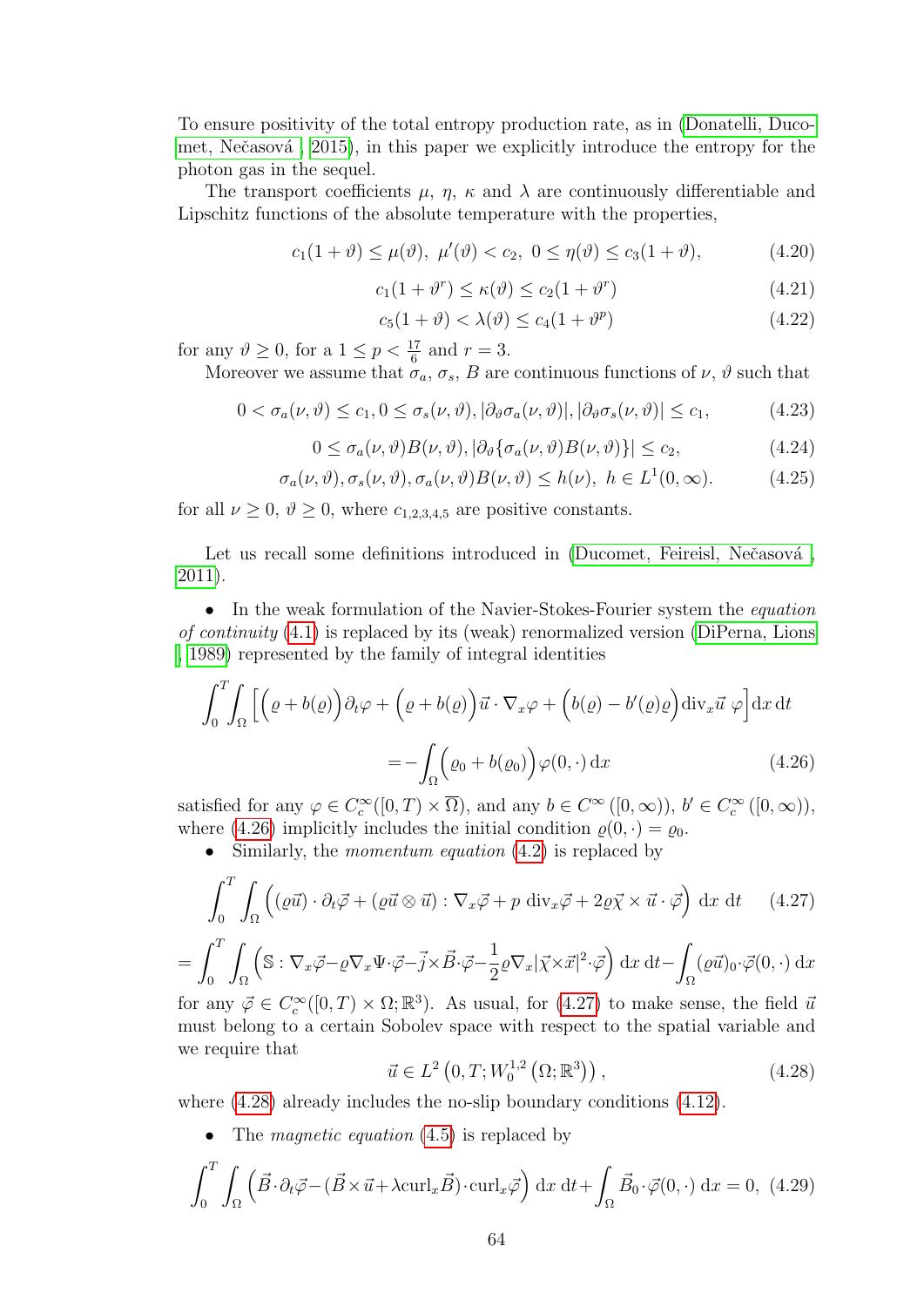to be satisfied for any vector field  $\vec{\varphi} \in \mathcal{D}([0, T) \times \Omega; \mathbb{R}^3)$ .

Here, according to the boundary conditions, one has to take

$$
\vec{B}_0 \in L^2(\Omega), \quad \text{div}_x \vec{B}_0 = 0 \text{ in } \mathcal{D}'(\Omega), \quad \vec{B}_0 \cdot \vec{n}|_{\partial \Omega} = 0. \tag{4.30}
$$

[Temam](#page-103-3) (Following [1977;](#page-103-3) Theorem 1.4),  $\vec{B}_0$  belongs to the closure of all solenoidal functions from  $\mathcal{D}(\Omega)$  with respect to the L<sup>2</sup>-norm.

Anticipating (see [\(4.42\)](#page-70-0) below) we see that

$$
\vec{B} \in L^{\infty}(0,T; L^{2}(\Omega;\mathbb{R}^{3})), \ \operatorname{curl}_{x}\vec{B} \in L^{2}(0,T; L^{2}(\Omega;\mathbb{R}^{3}))
$$

and we deduce from [\(4.29\)](#page-67-3) that

$$
\mathrm{div}_x \vec{B}(t) = 0 \text{ in } \mathcal{D}'(\Omega), \ \vec{B}(t) \cdot \vec{n}|_{\partial \Omega} = 0 \text{ for a. a. } t \in (0, T).
$$

In particular, using [\(Duvaut, Lions , 1976;](#page-98-1) Theorem 6.1), we conclude that

$$
\vec{B} \in L^{2}(0,T;W^{1,2}(\Omega;\mathbb{R}^{3})), \operatorname{div}_{x}\vec{B}(t) = 0, \ \vec{B} \cdot \vec{n}|_{\partial\Omega} = 0 \text{ for a. a. } t \in (0,T). \tag{4.31}
$$

From  $(4.2)$  and  $(4.3)$  we find the *energy conservation law* 

$$
\partial_t \left( \frac{1}{2} \varrho |\vec{u}|^2 + \varrho e + \frac{1}{2\zeta} |\vec{B}|^2 \right) + \text{div}_x \left( \left( \frac{1}{2} \varrho |\vec{u}|^2 + \varrho e + p \right) \vec{u} + \vec{E} \times \vec{B} - \mathbb{S}\vec{u} + \vec{q} \right)
$$

$$
= \varrho \nabla_x \Psi \cdot \vec{u} + \frac{1}{2} \varrho \nabla_x |\vec{\chi} \times \vec{x}|^2 \cdot \vec{u} - S_E. \tag{4.32}
$$

As the gravitational potential  $\Psi$  is determined by equation [\(4.6\)](#page-64-1) considered on the whole space  $\mathbb{R}^3$ , the density  $\varrho$  being extended to be zero outside  $\Omega$  we observe that

<span id="page-68-0"></span>
$$
\int_{\Omega} \varrho \nabla_x \Psi \cdot \vec{u} \, dx = -\frac{d}{dt} \frac{1}{2} \int_{\Omega} \varrho \Psi \, dx,
$$

in the same stroke

$$
\frac{1}{2} \int_{\Omega} \varrho \nabla_x |\vec{\chi} \times \vec{x}|^2 \cdot \vec{u} \, dx = \frac{d}{dt} \frac{1}{2} \int_{\Omega} \varrho |\vec{\chi} \times \vec{x}|^2 \, dx.
$$

Denoting now by  $E^R$  the radiative energy given by

$$
E^{R}(t,x) = \frac{1}{c} \int_{\mathcal{S}^2} \int_0^{\infty} I(t,x,\vec{\omega},\nu) d\vec{\omega} d\nu,
$$
 (4.33)

and integrating the radiative transfer equation [\(4.4\)](#page-64-5), we get

$$
\partial_t \int_{\Omega} E^R dx + \int \int_{\partial \Omega \times S^2, \; \vec{\omega} \cdot \vec{n} \ge 0} \int_0^\infty I(t, x, \vec{\omega}, \nu) \vec{\omega} \cdot \vec{n} \; d\nu \; d\vec{\omega} \; dS_x \; dt = \int_{\Omega} S_E dx.
$$

so, by using boundary conditions, we can rearrange [\(4.32\)](#page-68-0), as follows,

$$
\frac{\mathrm{d}}{\mathrm{d}t} \int_{\Omega} \left( \frac{1}{2} \varrho |\vec{u}|^2 + \varrho e + \frac{1}{2\zeta} |\vec{B}|^2 - \frac{1}{2} \varrho \Psi - \frac{1}{2} \varrho |\vec{\chi} \times \vec{x}|^2 + E^R \right) \mathrm{d}x
$$

$$
+ \int \int_{\Gamma_+} \int_0^\infty I(t, x, \vec{\omega}, \nu) \vec{\omega} \cdot \vec{n} \, \mathrm{d}\nu \, \mathrm{d}\vec{\omega} \, \mathrm{d}S_x = 0. \tag{4.34}
$$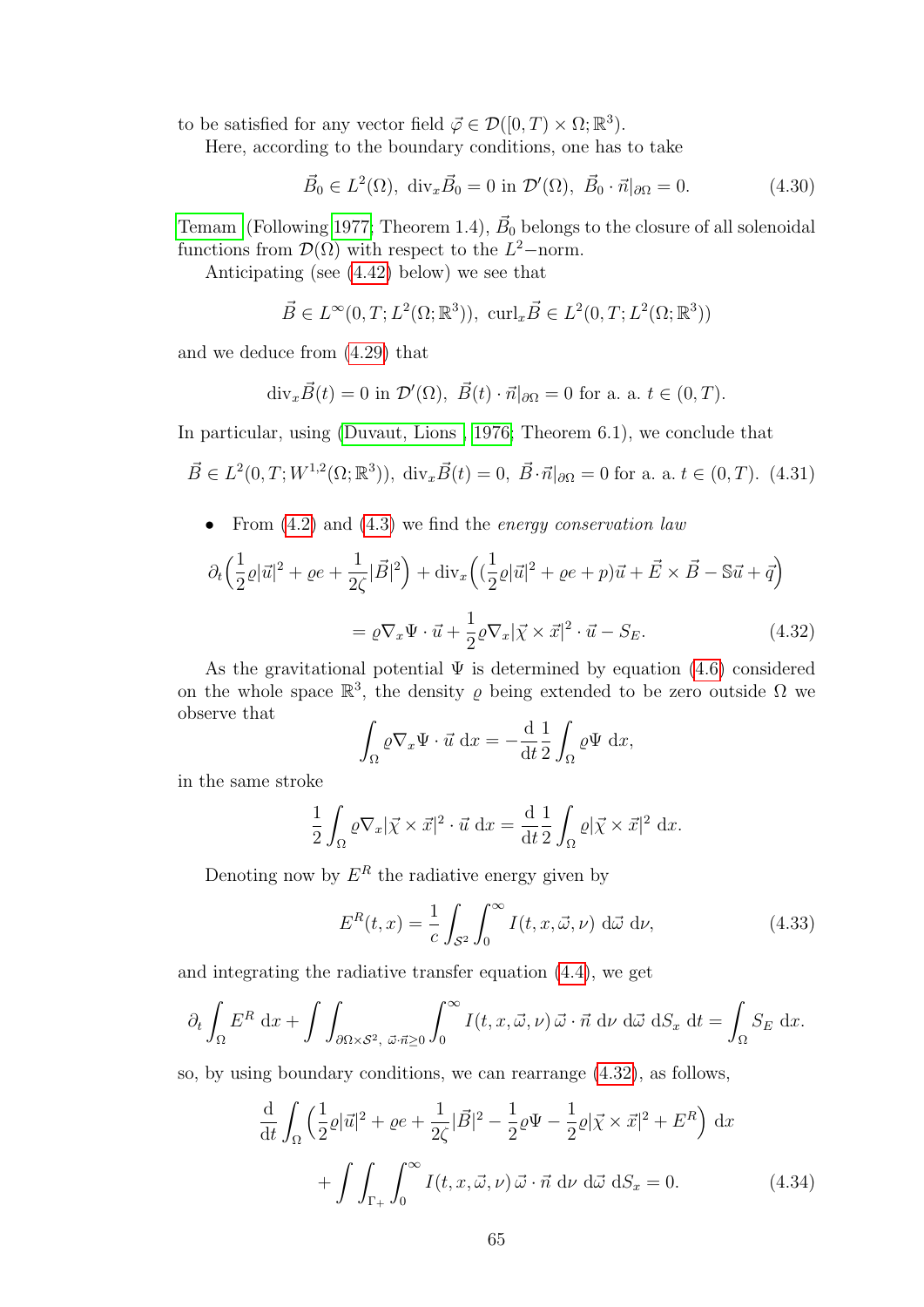• Finally, dividing [\(4.3\)](#page-64-4) by  $\vartheta$  and using Maxwell's relation [\(4.7\)](#page-65-1), we obtain the entropy equation

<span id="page-69-2"></span>
$$
\partial_t (\varrho s) + \text{div}_x (\varrho s \vec{u}) + \text{div}_x \left( \frac{\vec{q}}{\vartheta} \right) = \varsigma,
$$
\n(4.35)

where

<span id="page-69-0"></span>
$$
\varsigma = \frac{1}{\vartheta} \left( \mathbb{S} : \nabla_x \vec{u} - \frac{\vec{q} \cdot \nabla_x \vartheta}{\vartheta} + \frac{\lambda}{\zeta} |\text{curl}_x \vec{B}|^2 \right) - \frac{S_E}{\vartheta},\tag{4.36}
$$

where the first term  $\varsigma_m := \frac{1}{\vartheta} \left( \mathbb{S} : \nabla_x \vec{u} - \frac{\vec{q} \cdot \nabla_x \vec{v}}{\vartheta} + \frac{\lambda}{\zeta} \right)$  $\frac{\lambda}{\zeta}|\text{curl}_x \vec{B}|^2$  is the (non-negative) electromagnetic matter entropy production.

In order to identify the second term in [\(4.36\)](#page-69-0), let us recall from [\(Balian , 2007\)](#page-96-4) the formula for the entropy of a photon gas

$$
s^{R} = -\frac{2k}{c^{3}} \int_{0}^{\infty} \int_{S^{2}} \nu^{2} \left[ n \log n - (n+1) \log(n+1) \right] d\vec{\omega} d\nu, \qquad (4.37)
$$

where  $n = n(I) = \frac{c^2 I}{2h\nu}$  $\frac{c^2I}{2h\nu^3}$  is the occupation number. Defining the radiative entropy flux

$$
\bar{q}^R = -\frac{2k}{c^2} \int_0^\infty \int_{S^2} \nu^2 \left[ n \log n - (n+1) \log(n+1) \right] \vec{\omega} \, d\vec{\omega} \, d\nu,\tag{4.38}
$$

and using the radiative transfer equation, we get the equation

<span id="page-69-1"></span>
$$
\partial_t s^R + \text{div}_x \vec{q}^R = -\frac{k}{h} \int_0^\infty \int_{S^2} \frac{1}{\nu} \log \frac{n}{n+1} S \ d\vec{\omega} d\nu =: \varsigma^R. \tag{4.39}
$$

With the identity  $\log \frac{n(B)}{n(B)+1} = -\frac{h\nu}{k\vartheta}$  with  $\mathfrak{B} = \mathfrak{B}(\vartheta, \nu)$  denoting Planck's function, and using the definition of  $S$ , the right-hand side of  $(4.39)$  rewrites

$$
\varsigma^{R} = \frac{S_{E}}{\vartheta} - \frac{k}{h} \int_{0}^{\infty} \int_{\mathcal{S}^{2}} \frac{1}{\nu} \left[ \log \frac{n(I)}{n(I) + 1} - \log \frac{n(\mathfrak{B})}{n(\mathfrak{B}) + 1} \right] \sigma_{a}(\mathfrak{B} - I) d\vec{\omega} d\nu
$$

$$
- \frac{k}{h} \int_{0}^{\infty} \int_{\mathcal{S}^{2}} \frac{1}{\nu} \left[ \log \frac{n(I)}{n(I) + 1} - \log \frac{n(\tilde{I})}{n(\tilde{I}) + 1} \right] \sigma_{s}(\tilde{I} - I) d\vec{\omega} d\nu,
$$

where we used the hypothesis that the transport coefficients  $\sigma_{a,s}$  do not depend on  $\vec{\omega}$ . So we obtain finally

$$
\partial_t \left( \varrho s + s^R \right) + \text{div}_x \left( \varrho s \vec{u} + \vec{q}^R \right) + \text{div}_x \left( \frac{\vec{q}}{\vartheta} \right) = \varsigma + \varsigma^R. \tag{4.40}
$$

and equation [\(4.35\)](#page-69-2) is replaced in the weak formulation by the inequality

<span id="page-69-3"></span>
$$
\int_0^T \int_{\Omega} \left( (\varrho s + s^R) \partial_t \varphi + \varrho s \vec{u} \cdot \nabla_x \varphi + \left( \frac{\vec{q}}{\vartheta} + \vec{q}^R \right) \cdot \nabla_x \varphi \right) dx dt \qquad (4.41)
$$

$$
\leq -\int_{\Omega} (\varrho s + s^R)_{0} \varphi(0, \cdot) \, dx - \int_{0}^{T} \int_{\Omega} \frac{1}{\vartheta} \left( \mathbb{S} : \nabla_x \vec{u} - \frac{\vec{q} \cdot \nabla_x \vartheta}{\vartheta} + \frac{\lambda}{\zeta} |\text{curl}_x \vec{B}|^2 \right) \varphi \, dx \, dt
$$

$$
- \frac{k}{h} \int_{0}^{T} \int_{\Omega} \left[ \int_{0}^{\infty} \int_{S^2} \frac{1}{\nu} \left[ \log \frac{n(I)}{n(I) + 1} - \log \frac{n(\mathfrak{B})}{n(\mathfrak{B}) + 1} \right] \sigma_a(\mathfrak{B} - I) \, d\vec{\omega} \, d\nu
$$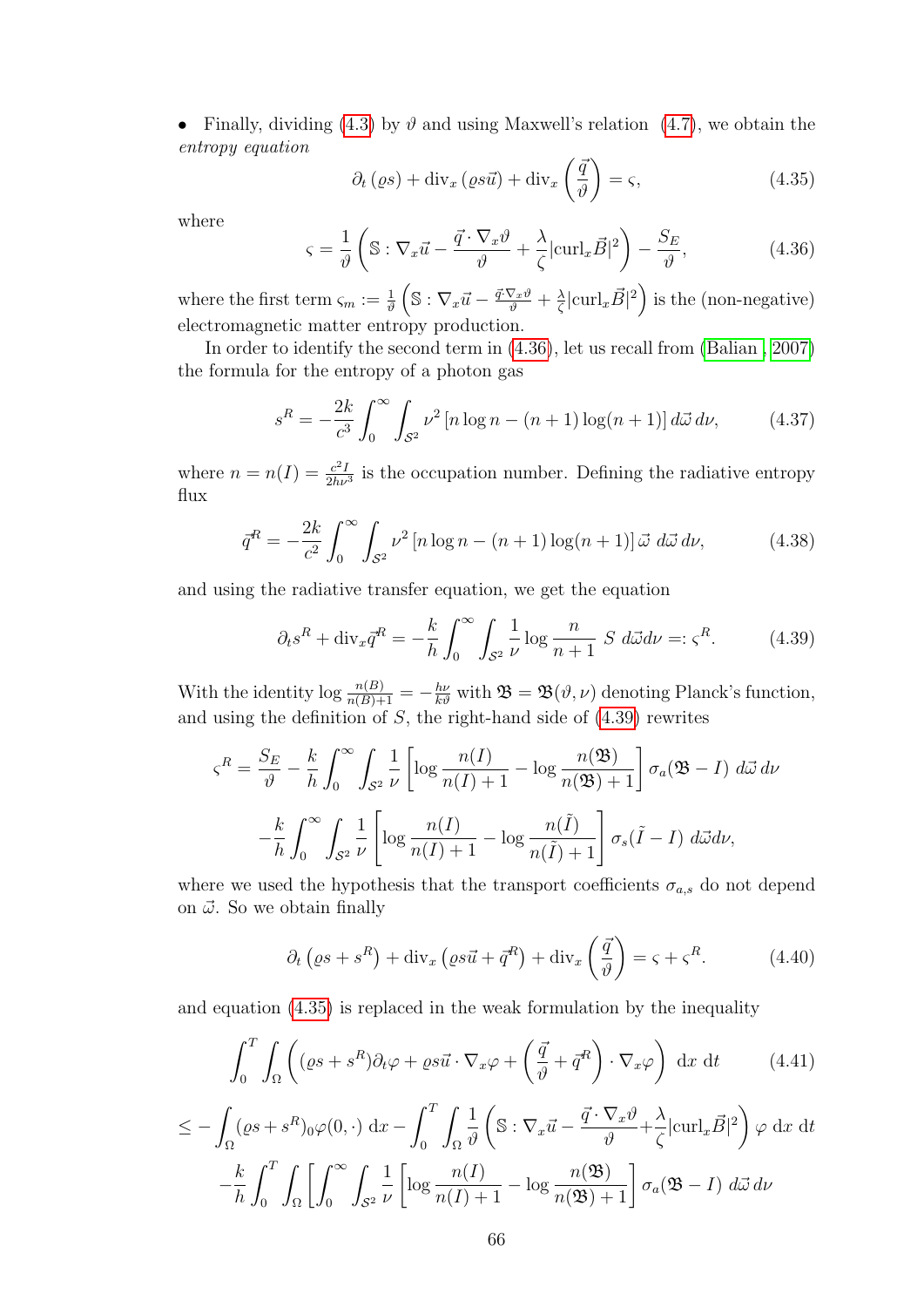$$
+\int_0^\infty \int_{S^2} \frac{1}{\nu} \left[ \log \frac{n(I)}{n(I)+1} - \log \frac{n(\tilde{I})}{n(\tilde{I})+1} \right] \sigma_s(\tilde{I}-I) \ d\vec{\omega} \ d\nu \right] \varphi \ dx dt
$$

for any  $\varphi \in C_c^{\infty}([0,T) \times \overline{\Omega})$ ,  $\varphi \geq 0$ , where the sign of all the terms in the right hand side may be controlled.

• Since replacing equation  $(4.3)$  by inequality  $(4.41)$  would result in a formally under-determined problem, system [\(4.26\)](#page-67-0), [\(4.27\)](#page-67-1), [\(4.41\)](#page-69-3) must be supplemented with the total energy balance

<span id="page-70-0"></span>
$$
\int_{\Omega} \left( \frac{1}{2} \varrho |\vec{u}|^2 + \varrho e(\varrho, \vartheta) + \frac{1}{2\zeta} |\vec{B}|^2 - \frac{1}{2} \varrho \Psi - \frac{1}{2} \varrho |\vec{\chi} \times \vec{x}|^2 + E^R \right) (\tau, \cdot) dx \quad (4.42)
$$

$$
+ \int_0^{\tau} \int \int_{\Gamma_+} \int_0^{\infty} I(t, x, \vec{\omega}, \nu) \vec{\omega} \cdot \vec{n} d\nu d\vec{\omega} dS_x dt
$$

$$
= \int_{\Omega} \left( \frac{1}{2\varrho_0} |(\varrho \vec{u})_0|^2 + (\varrho e)_0 + \frac{1}{2\zeta} |\vec{B}_0|^2 - \frac{1}{2} \varrho_0 \Psi_0 - \frac{1}{2} \varrho_0 |\vec{\chi} \times \vec{x}|^2 + E_0^R \right) dx,
$$

where  $E_0^R$  is given by

$$
E_0^R(x) = \frac{1}{c} \int_{\mathcal{S}^2} \int_0^\infty I(0, x, \vec{\omega}, \nu) \, d\vec{\omega} \, d\nu.
$$

The transport equation [\(4.4\)](#page-64-5), can be extended to the whole physical space  $\mathbb{R}^3$ provided we set  $\sigma_a(x,\nu,\vartheta) = \mathbb{I}_{\Omega} \sigma_a(\nu,\vartheta)$  and  $\sigma_s(x,\nu,\vartheta) = \mathbb{I}_{\Omega} \sigma_s(\nu,\vartheta)$ , where  $\mathbb{I}_A$  is the characteristic function of a set A and take the initial distribution  $I_0(x, \vec{\omega}, \nu)$ to be zero for  $x \in \mathbb{R}^3 \setminus \Omega$ . Accordingly, for any fixed  $\vec{\omega} \in \mathcal{S}^2$ , equation [\(4.4\)](#page-64-5) can be viewed as a linear transport equation defined in  $(0, T) \times \mathbb{R}^3$ , with a right-hand side S. With the above mentioned convention, extending  $\vec{u}$  to be zero outside  $\Omega$ , we may therefore assume that both  $\rho$  and I are defined on the whole physical space  $\mathbb{R}^3$ .

**Definition [4.2.](#page-66-0)1** We say that  $\varrho, \vec{u}, \vartheta, \vec{B}, I$  is a weak solution of problem [\(4.1\)](#page-64-3)  $-$  [\(4.6\)](#page-64-1) iff

$$
\varrho \ge 0, \ \vartheta > 0 \ \text{for a.a. } (t, x) \times \Omega, \ I \ge 0 \ \text{a.a. in } (0, T) \times \Omega \times \mathcal{S}^2 \times (0, \infty),
$$

$$
\varrho \in L^{\infty}(0, T; L^{5/3}(\Omega)), \quad \vartheta \in L^{\infty}(0, T; L^{4}(\Omega)),
$$

$$
\vec{u} \in L^{2}(0, T; W_{0}^{1,2}(\Omega; \mathbb{R}^{3})),
$$

$$
\vartheta \in L^{2}(0, T; W^{1,2}(\Omega)),
$$

$$
\vec{B} \in L^{2}(0, T; W^{1,2}(\Omega; \mathbb{R}^{3})), \quad \vec{B} \cdot \vec{n}\Big|_{\partial\Omega} = 0
$$

$$
I \in L^{\infty}((0, T) \times \Omega \times \mathcal{S}^{2} \times (0, \infty)), \quad I \in L^{\infty}(0, T; L^{1}(\Omega \times \mathcal{S}^{2} \times (0, \infty)),
$$

and if  $\varrho, \vec{u}, \vartheta, \vec{B}, I$  satisfy the integral identities [\(4.26\)](#page-67-0), [\(4.27\)](#page-67-1), [\(4.41\)](#page-69-3), [\(4.29\)](#page-67-3),  $(4.42)$ , together with the transport equation  $(4.4)$ .

The stability result of (Ducomet, Kobera, Nečasová, 2014) reads now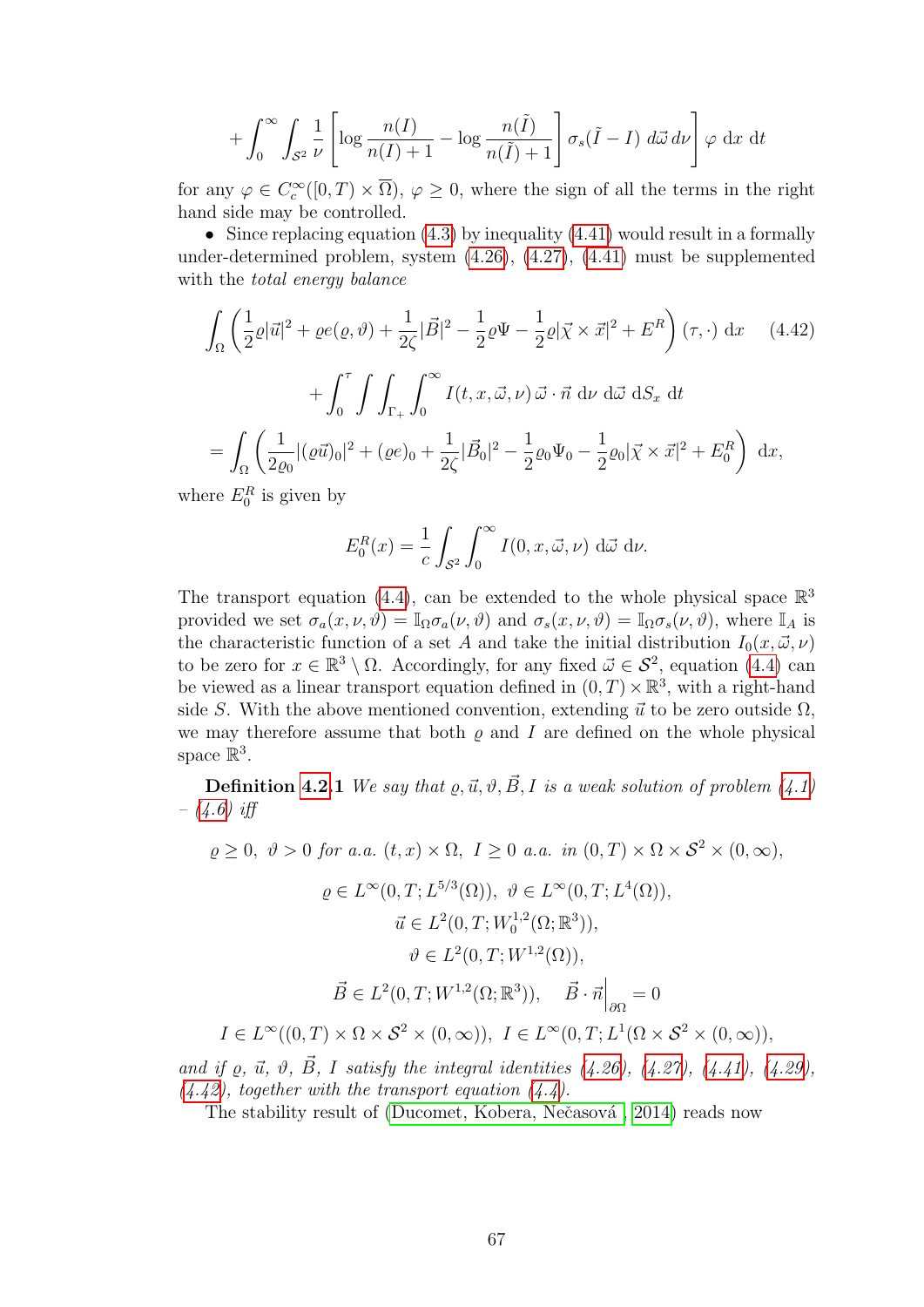Theorem 4.2.1. Let  $\Omega \subset \mathbb{R}^3$  be a bounded Lipschitz domain. Assume that the thermodynamic functions p, e, s satisfy hypotheses  $(4.14) - (4.19)$  $(4.14) - (4.19)$  $(4.14) - (4.19)$ , and that the transport coefficients  $\mu$ ,  $\lambda$ ,  $\kappa$ ,  $\sigma_a$ , and  $\sigma_s$  comply with [\(4.20\)](#page-67-4) – [\(4.25\)](#page-67-5).

Let  $\{ \varrho_{\varepsilon}, \vec{u}_{\varepsilon}, \vartheta_{\varepsilon}, \vec{B}_{\varepsilon}, I_{\varepsilon} \}_{\varepsilon > 0}$  be a family of weak solutions to problem  $(4.1)$  -[\(4.13\)](#page-65-0) in the sense of Definition [4.2.](#page-66-0)1 such that

$$
\varrho_{\varepsilon}(0,\cdot) \equiv \varrho_{\varepsilon,0} \to \varrho_0 \text{ in } L^{5/3}(\Omega),\tag{4.43}
$$

$$
\int_{\Omega} \left( \frac{1}{2} \varrho_{\varepsilon} |\vec{u}_{\varepsilon}|^{2} + \varrho_{\varepsilon} e(\varrho_{\varepsilon}, \vartheta_{\varepsilon}) + \frac{1}{2\zeta} |\vec{B}_{\varepsilon}|^{2} - \frac{1}{2} \varrho_{\varepsilon} \Psi_{\varepsilon} - \frac{1}{2} \varrho_{\varepsilon} |\vec{\chi} \times \vec{x}|^{2} + E_{\varepsilon}^{R} \right) (0, \cdot) dx \equiv
$$
\n
$$
\int_{\Omega} \left( \frac{1}{2 \varrho_{0,\varepsilon}} |(\varrho \vec{u})_{0,\varepsilon}|^{2} + (\varrho e)_{0,\varepsilon} + E_{0,\varepsilon}^{R} + \frac{1}{2\zeta} |\vec{B}_{0,\varepsilon}|^{2} - \frac{1}{2} \varrho_{\varepsilon,0} |\vec{\chi} \times \vec{x}|^{2} - \frac{1}{2} \varrho_{\varepsilon,0} \Psi_{\varepsilon,0} \right) dx \leq
$$
\n
$$
E_{0},
$$
\n
$$
\int_{\Omega} [\varrho_{\varepsilon} s(\varrho_{\varepsilon}, \vartheta_{\varepsilon}) + s^{R}(I_{\varepsilon})](0, \cdot) dx \equiv \int_{\Omega} (\varrho s + s^{R})_{0,\varepsilon} dx \geq S_{0},
$$

and

$$
0 \leq I_{\varepsilon}(0,\cdot) \equiv I_{0,\varepsilon}(\cdot) \leq I_0, \ |I_{0,\varepsilon}(\cdot,\nu)| \leq h(\nu) \text{ for a certain } h \in L^1(0,\infty).
$$

Then

$$
\varrho_{\varepsilon} \to \varrho \text{ in } C_{\text{weak}}([0, T]; L^{5/3}(\Omega)),
$$
  

$$
\vec{u}_{\varepsilon} \to \vec{u} \text{ weakly in } L^{2}(0, T; W_{0}^{1,2}(\Omega; \mathbb{R}^{3})),
$$
  

$$
\vartheta_{\varepsilon} \to \vartheta \text{ weakly in } L^{2}(0, T; W^{1,2}(\Omega)),
$$
  

$$
\vec{B}_{\varepsilon} \to \vec{B} \text{ weakly in } L^{2}(0, T; W^{1,2}(\Omega; \mathbb{R}^{3})), \vec{B} \cdot \vec{n}\Big|_{\partial\Omega} = 0
$$

and

$$
I_{\varepsilon} \to I
$$
 weakly-(\*) in  $L^{\infty}((0,T) \times \Omega \times S^2 \times (0,\infty)),$ 

at least for suitable subsequences, where  $\{\rho, \vec{u}, \vartheta, \vec{B}, I\}$  is a weak solution of problem  $(4.1) - (4.13)$  $(4.1) - (4.13)$  $(4.1) - (4.13)$ .

### <span id="page-71-0"></span>4.3 Formal scaling analysis

In order to identify the appropriate limit regime we perform a general scaling, denoting by  $L_{ref}$ ,  $T_{ref}$ ,  $U_{ref}$ ,  $\rho_{ref}$ ,  $\vartheta_{ref}$ ,  $p_{ref}$ ,  $e_{ref}$ ,  $\mu_{ref}$ ,  $\lambda_{ref}$ ,  $\kappa_{ref}$ , the reference hydrodynamical quantities (length, time, velocity, density, temperature, pressure, energy, viscosity, conductivity), by  $I_{ref}$ ,  $\nu_{ref}$ ,  $\sigma_{a,ref}$ ,  $\sigma_{s,ref}$ , the reference radiative quantities (radiative intensity, frequency, absorption and scattering coefficients), by  $\chi_{ref}$  the reference rotation velocity, and by  $\zeta_{ref}$ ,  $B_{ref}$  the reference electrodynamic quantities (permeability and magnetic induction).

We also assume the compatibility conditions  $p_{ref} \equiv \rho_{ref} e_{ref}$ ,  $\nu_{ref} = \frac{k \vartheta_{ref}}{h}$  $\frac{r_{ref}}{h}$ , I<sub>ref</sub>  $=\frac{2h\nu_{ref}^3}{c^2},\ \ \tilde{\lambda}=\frac{\lambda_{ref}}{L_{ref}U_{3}}$  $\frac{\lambda_{ref}}{L_{ref}U_{ref}}$  and we denote by  $Sr := \frac{L_{ref}}{T_{ref}U_{ref}}$  $\frac{L_{ref}}{T_{ref}U_{ref}}, \ Ma := \frac{U_{ref}}{\sqrt{p_{ref}}}$  $\frac{U_{ref}}{p_{ref}/\rho_{ref}}, Re :=$  $U_{ref}\rho_{ref}L_{ref}$  $\frac{\rho_{ref}L_{ref}}{\mu_{ref}},\;Pe\;:=\;\frac{U_{ref}p_{ref}L_{ref}}{\vartheta_{ref}\kappa_{ref}}$  $\frac{e_{\text{f}} p_{\text{ref}} L_{\text{ref}}}{\vartheta_{\text{ref}} \kappa_{\text{ref}}}, \quad F r \ := \ \frac{U_{\text{ref}}}{\sqrt{G \rho_{\text{ref}}}}$  $\frac{U_{ref}}{G\rho_{ref}L_{ref}^2}$ ,  $C = \frac{c}{U_{ref}}$ , the Strouhal, Mach, Reynolds, Péclet, Froude and "infrarelativistic" dimensionless numbers corresponding to hydrodynamics, by  $Ro := \frac{U_{ref}}{V_{ref}}$  $\frac{U_{ref}}{\chi_{ref} L_{ref}}$  the Rossby number, by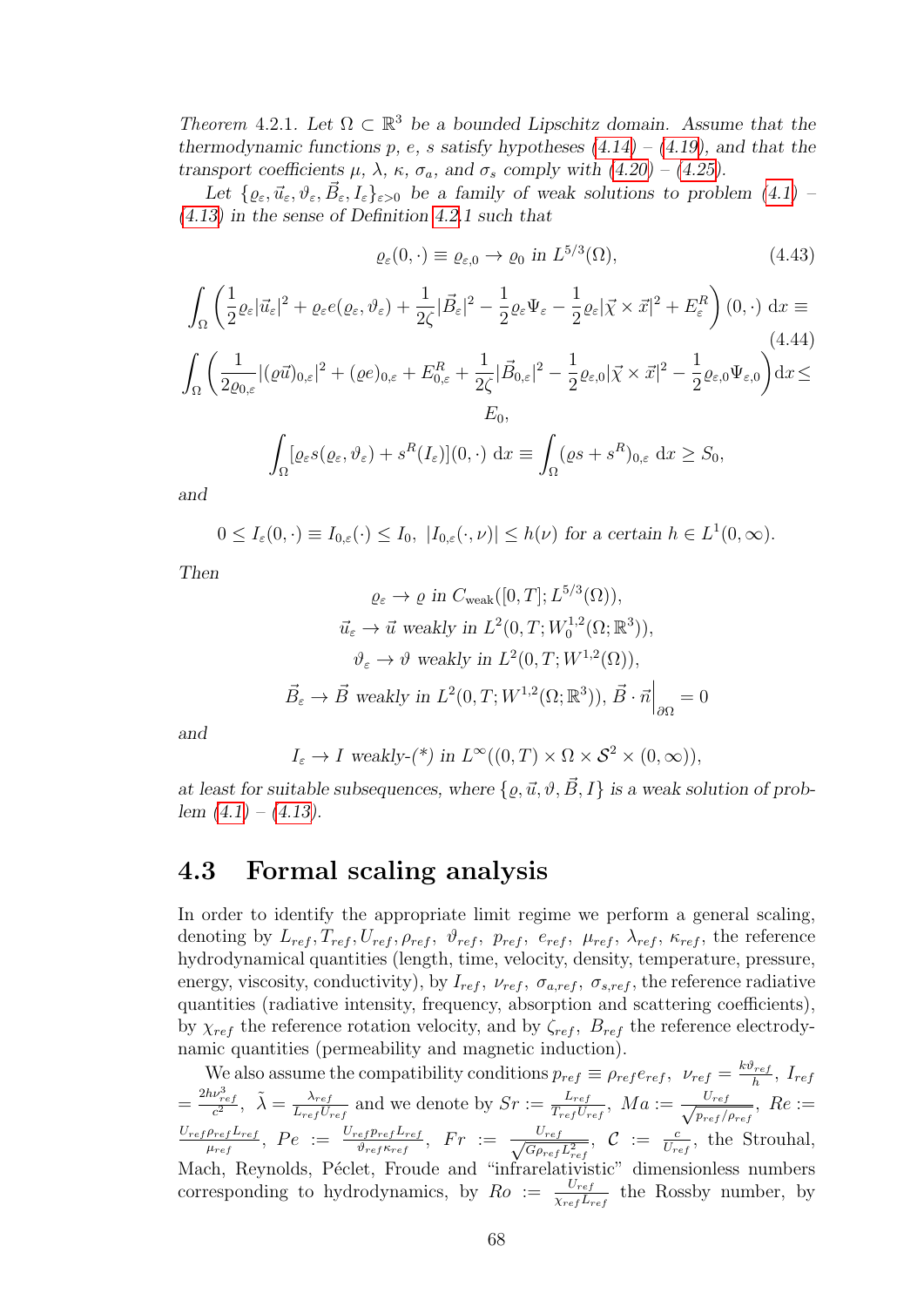$Al := \frac{U_{ref} \rho_{ref}^{1/2} \zeta_{ref}^{1/2}}{B_{ref}}$  the Alfven number and by  $\mathcal{L} := L_{ref} \sigma_{a,ref}, \ \mathcal{L}_{s} := \frac{\sigma_{s,ref}}{\sigma_{a,ref}}$  $\frac{\sigma_{s,ref}}{\sigma_{a,ref}}, \,\, \mathcal{P}:=$  $\frac{2k^4\vartheta_{ref}^4}{h^3c^3 \rho_{ref}e_{ref}}$ , various dimensionless numbers corresponding to radiation.

Using these scalings and using carets to symbolize renormalized variables we get

$$
S = \frac{I_{ref}}{L_{ref}} \hat{S},
$$

where

$$
\hat{S} = \mathcal{L}\hat{\sigma}_a \left( B(\hat{\nu}, \hat{\vartheta}) - \hat{I} \right) + \mathcal{L}\mathcal{L}_s \hat{\sigma}_s \left( \frac{1}{4\pi} \int_{\mathcal{S}^2} \hat{I}(\cdot, \vec{\omega}) \, d\vec{\omega} - \hat{I} \right).
$$

Omitting the carets in the following, we get first the scaled equation for  $I$ , in the region  $(0, T) \times \Omega \times (0, \infty) \times S^2$ 

<span id="page-72-0"></span>
$$
\frac{Sr}{C} \partial_t I + \vec{\omega} \cdot \nabla_x I = s = \mathcal{L}\sigma_a (B - I) + \mathcal{L}\mathcal{L}_s \sigma_s \left(\frac{1}{4\pi} \int_{S^2} I \, d\vec{\omega} - I\right), \qquad (4.45)
$$

where we used the same notation  $\mathfrak{B}$  for the dimensionless Planck function  $\mathfrak{B}(\nu, \vartheta)$ =  $\nu^3$  $e^{\frac{\nu}{\vartheta}}-1$ .

Denoting also by  $E^R = \int_{S^2} \int_0^\infty I \, d\nu \, d\vec{\omega}$ , the (renormalized) radiative energy, by  $\vec{F}^R = \int_{\mathcal{S}^2} \int_0^\infty I \vec{\omega} \, d\nu \, d\vec{\omega}$ , the renormalized radiative momentum, by  $s_E = \int_{\mathcal{S}^2} \int_{0}^{\infty} s \, d\nu \, d\vec{\omega}$ , the renormalized radiative energy source, by  $\vec{s}^R = -\int_0^{\infty} \int_{\mathcal{S}^2} \nu^2 \left[ n \log n - (n+1) \log(n+1) \right] d\vec{\omega} d\nu$ , the renormalized radiative entropy with  $n = n(I) = \frac{I}{\nu^3}$ , by  $\vec{q}^R =$  $-\int_0^\infty \int_{S^2} \nu^2 [n \log n - (n+1) \log(n+1)] \vec{\omega} \ d\vec{\omega} d\nu$ , the renormalized radiative entropy flux, and taking the first moment of  $(4.45)$  with respect to  $\vec{\omega}$ , we get first an equation for  $E^R$ 

$$
\frac{Sr}{C} \partial_t E^R + \nabla_x \cdot \vec{F}^R = s_E. \tag{4.46}
$$

The continuity equation is now

<span id="page-72-1"></span>
$$
Sr \partial_t \varrho + \text{div}_x(\varrho \vec{u}) = 0,\tag{4.47}
$$

and the momentum equation reads

<span id="page-72-2"></span>
$$
Sr \partial_t(\varrho \vec{u}) + \text{div}_x(\varrho \vec{u} \otimes \vec{u}) + \frac{1}{Ma^2} \nabla_x p(\varrho, \vartheta) + \frac{2}{Ro} \varrho \vec{\chi} \times \vec{u} =
$$
  

$$
\frac{1}{Re} \text{div}_x \mathbb{S} + \frac{1}{Fr^2} \varrho \nabla \Psi + \frac{1}{2Ro^2} \varrho \nabla_x |\vec{\chi} \times \vec{x}|^2 + \frac{1}{Al^2} \vec{j} \times \vec{B}.
$$
 (4.48)

The balance of internal energy rewrites

$$
Sr \partial_t \left( \varrho e + \frac{1}{\mathcal{C}} E^R \right) + \text{div}_x \left( \varrho e \vec{u} + \vec{F}^R \right) + \frac{1}{Pe} \text{ div}_x \vec{q} = \frac{Ma^2}{Re} \mathbb{S} : \nabla_x \vec{u} - p \text{ div}_x \vec{u} +
$$

$$
Sr \frac{Ma^2}{Al^2} \vec{j} \cdot \vec{E},
$$

and we get the balance of matter (fluid) entropy

<span id="page-72-3"></span>
$$
Sr\partial_t(\varrho s) + \text{div}_x(\varrho s\vec{u}) + \frac{1}{Pe} \text{ div}_x\left(\frac{\vec{q}}{\vartheta}\right) = \varsigma,
$$
 (4.49)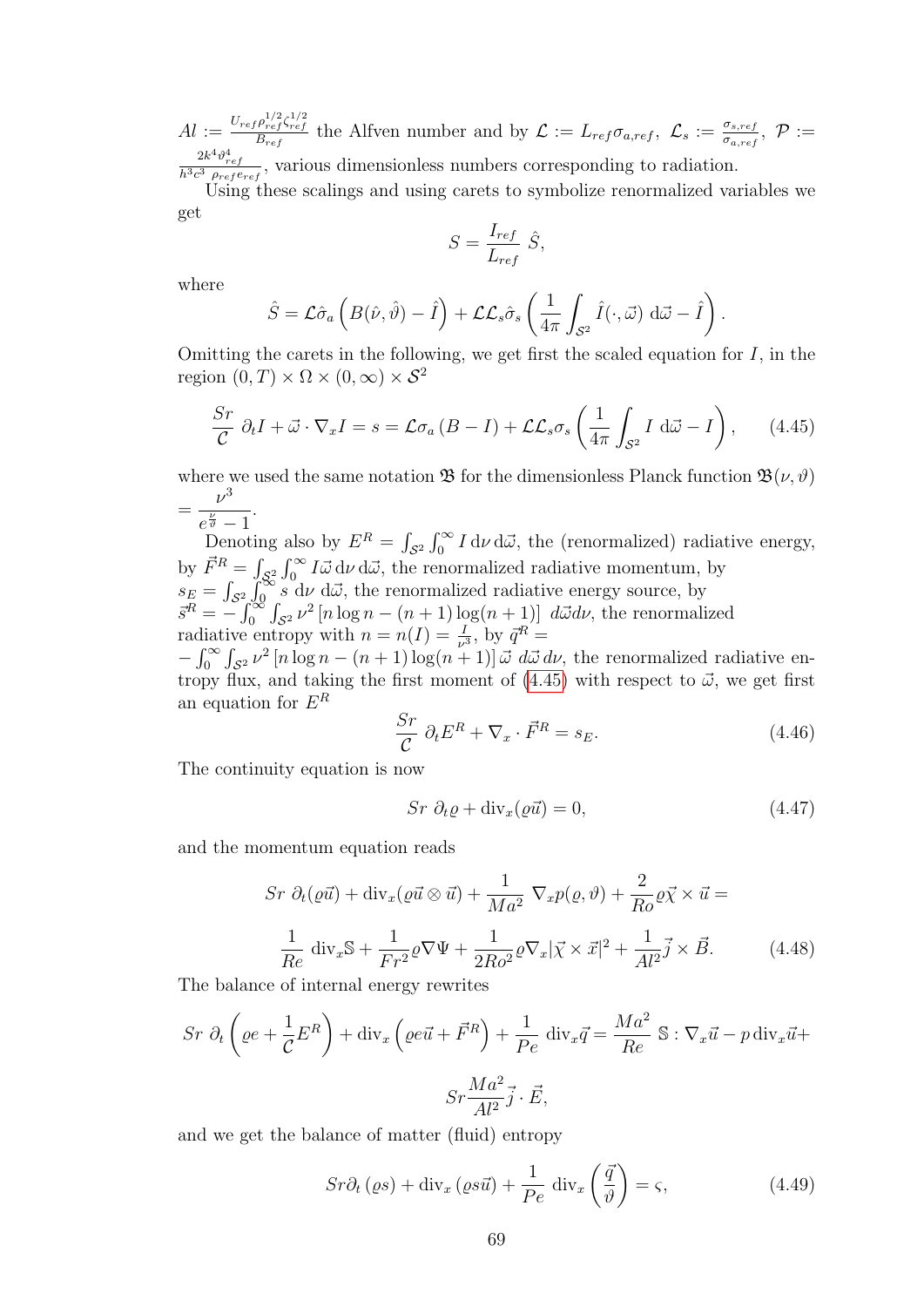with

$$
\varsigma = \frac{1}{\vartheta} \left( \frac{Ma^2}{Re} \mathbb{S} : \nabla_x \vec{u} - \frac{1}{Pe} \frac{\vec{q} \cdot \nabla_x \vartheta}{\vartheta} + \frac{Ma^2}{Al^2} \frac{\lambda}{\zeta} |\text{curl}_x \vec{B}|^2 \right) - \frac{S_E}{\vartheta},
$$

and the balance of radiative entropy

<span id="page-73-4"></span>
$$
\frac{Sr}{C} \partial_t s^R + \text{div}_x \bar{q}^R = \varsigma^R,
$$
\n(4.50)

with

$$
\varsigma^{R} = \mathcal{PL} \int_{0}^{\infty} \int_{\mathcal{S}^{2}} \frac{1}{\nu} \left[ \log \frac{n(I)}{n(I) + 1} - \log \frac{n(\mathfrak{B})}{n(\mathfrak{B}) + 1} \right] \sigma_{a}(I - \mathfrak{B}) \ d\vec{\omega} \ d\nu
$$

$$
+ \mathcal{PL} \mathcal{L}_{s} \int_{0}^{\infty} \int_{\mathcal{S}^{2}} \frac{1}{\nu} \left[ \log \frac{n(I)}{n(I) + 1} - \log \frac{n(\tilde{I})}{n(\tilde{I}) + 1} \right] \sigma_{s}(I - \tilde{I}) \ d\vec{\omega} \ d\nu + \frac{S_{E}}{\vartheta}.
$$

The scaled equation for the electromagnetic field is

<span id="page-73-5"></span>
$$
Sr \partial_t \vec{B} + \text{curl}_x(\vec{B} \times \vec{u}) + \text{curl}_x(\tilde{\lambda} \text{ curl}_x \vec{B}) = 0.
$$
 (4.51)

The scaled equation for total energy gives finally the total energy balance

<span id="page-73-6"></span>
$$
Sr \frac{d}{dt} \int_{\Omega} \left( \frac{Ma^2}{2} \varrho |\vec{u}|^2 + \varrho e + \frac{1}{C} E^R + \frac{Ma^2}{2Al^2} \frac{1}{\zeta} |\vec{B}|^2 - \frac{1}{2} \frac{Ma^2}{Fr^2} \varrho \Psi - \frac{1}{2} \frac{Ma^2}{Ro^2} \varrho |\vec{\chi} \times \vec{x}|^2 \right) dx + \int_0^\infty \int_{\Gamma_+} I \, \vec{\omega} \cdot \vec{n} \, d\Gamma_+ d\nu = 0. \tag{4.52}
$$

In the sequel we analyze the asymptotic regime defined by

$$
Ma = \varepsilon, \ Al = \varepsilon, \ Fr = \varepsilon^{1/2}, \ \mathcal{C} = \varepsilon^{-1}, \ Pe = \varepsilon^2
$$

where  $\varepsilon > 0$  is small and we put  $Sr = 1$ ,  $Re = 1$ ,  $Ro = 1$ ,  $\mathcal{P} = 1$ ,  $\mathcal{L} = \mathcal{L}_s = 1$  in the previous system. Plugging this scaling into the previous system gives

<span id="page-73-2"></span>
$$
\varepsilon \partial_t I + \vec{\omega} \cdot \nabla_x I = \sigma_a (B - I) + \sigma_s \left( \frac{1}{4\pi} \int_{S^2} I \, d\vec{\omega} - I \right), \tag{4.53}
$$

<span id="page-73-1"></span>
$$
\partial_t \varrho + \text{div}_x(\varrho \vec{u}) = 0, \tag{4.54}
$$

<span id="page-73-0"></span>
$$
\partial_t(\varrho \vec{u}) + \text{div}_x(\varrho \vec{u} \otimes \vec{u}) + \frac{1}{\varepsilon^2} \nabla_x p(\varrho, \vartheta) + 2\varrho \vec{\chi} \times \vec{u} = \text{div}_x \mathbb{S} + \frac{1}{\varepsilon} \varrho \nabla \Psi + \quad (4.55)
$$

$$
\frac{1}{2} \varrho \nabla_x |\vec{\chi} \times \vec{x}|^2 + \frac{1}{\varepsilon^2} \vec{j} \times \vec{B},
$$

<span id="page-73-3"></span>
$$
\frac{1}{2}\rho\nabla_x|\vec{\chi}\times\vec{x}|^2 + \frac{1}{\varepsilon^2}\vec{j}\times\vec{B},
$$
  

$$
\partial_t\left(\varrho e + \varepsilon E^R\right) + \text{div}_x\left(\varrho e\vec{u} + \vec{F}^R\right) + \frac{1}{\varepsilon^2}\text{div}_x\vec{q} = \varepsilon^2\mathbb{S} : \nabla_x\vec{u} - p\,\text{div}_x\vec{u} + \vec{j} \cdot \vec{E}, \tag{4.56}
$$

$$
\partial_t \left( \varrho s + \varepsilon s^R \right) + \text{div}_x \left( \varrho s \vec{u} + \vec{q}^R \right) + \frac{1}{\varepsilon^2} \text{div}_x \left( \frac{\vec{q}}{\vartheta} \right) \ge \varsigma_{\varepsilon},\tag{4.57}
$$

with

$$
\varsigma_{\varepsilon} = \frac{1}{\vartheta} \left( \varepsilon^2 \mathbb{S} : \nabla_x \vec{u} - \frac{\vec{q} \cdot \nabla_x \vartheta}{\varepsilon^2 \vartheta} + \frac{\lambda}{\zeta} |\text{curl}_x \vec{B}|^2 \right)
$$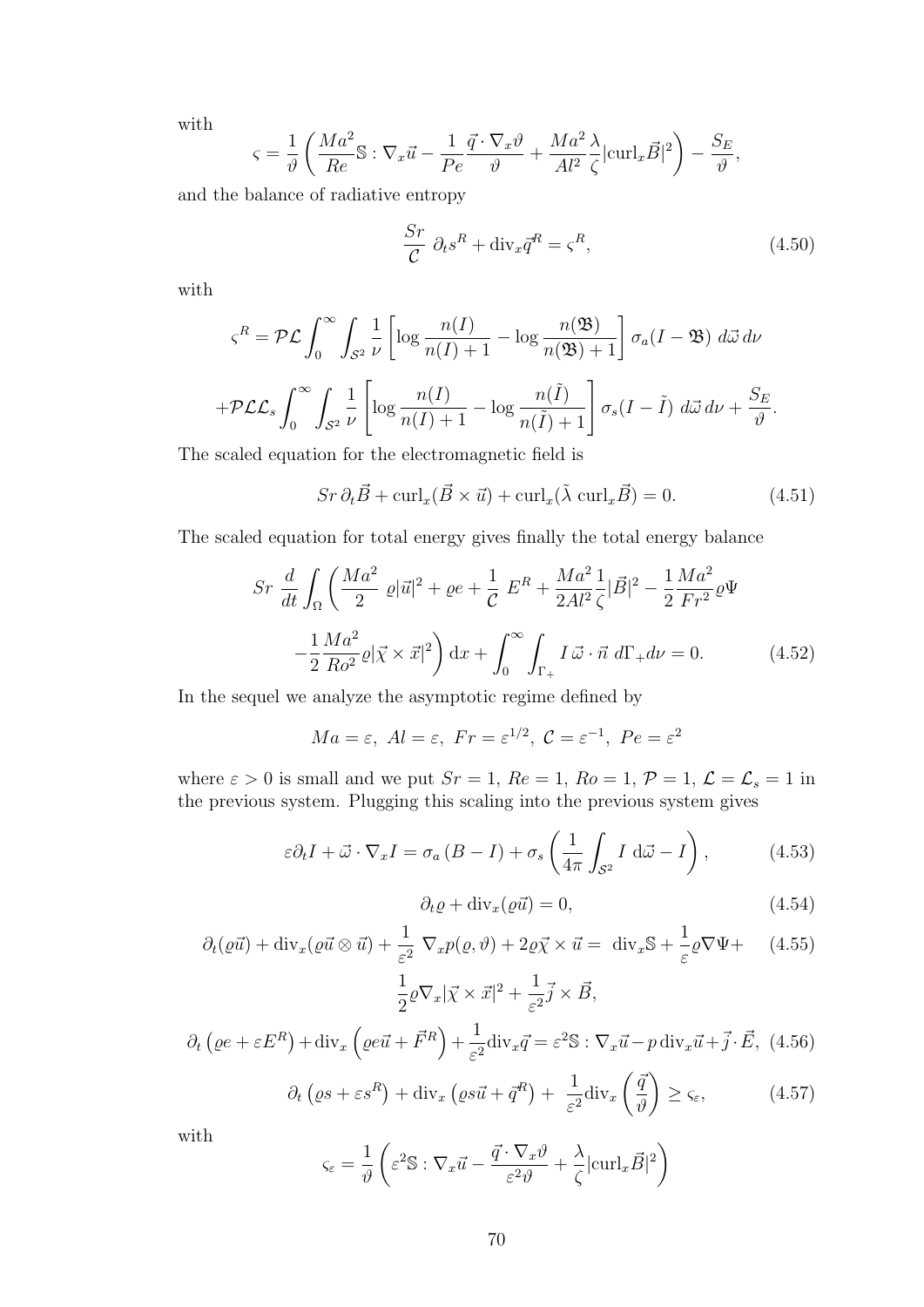$$
+\int_0^\infty \int_{S^2} \frac{1}{\nu} \left[ \log \frac{n(I)}{n(I) + 1} - \log \frac{n(\mathfrak{B})}{n(\mathfrak{B}) + 1} \right] \sigma_a (I - \mathfrak{B}) \ d\vec{\omega} \ d\nu
$$

$$
+\int_0^\infty \int_{S^2} \frac{1}{\nu} \left[ \log \frac{n(I)}{n(I) + 1} - \log \frac{n(\tilde{I})}{n(\tilde{I}) + 1} \right] \sigma_s (I - \tilde{I}) \ d\vec{\omega} \ d\nu,
$$

$$
\partial_t \vec{B} + \text{curl}_x (\vec{B} \times \vec{u}) + \text{curl}_x (\tilde{\lambda} \ \text{curl}_x \vec{B}) = 0,
$$
(4.58)

and finally

$$
\frac{d}{dt} \int_{\Omega} \left( \frac{1}{2} \varepsilon^2 \varrho |\vec{u}|^2 + \varrho e + \varepsilon E^R + \frac{1}{2\zeta} |\vec{B}|^2 - \frac{1}{2} \varepsilon \varrho \Psi - \frac{1}{2} \varrho \varepsilon^2 |\vec{\chi} \times \vec{x}|^2 \right) dx
$$

$$
+ \int_0^\infty \int_{\Gamma_+} I \vec{\omega} \cdot \vec{n} d\Gamma_+ d\nu = 0.
$$
(4.59)

To compute the limit system, we consider now the formal expansions

$$
(I, \varrho, \vec{u}, \vartheta, p, \vec{B}) = (I_0, \varrho_0, \vec{u}_0, \vartheta_0, p_0, \vec{B}_0) + \varepsilon (I_1, \varrho_1, \vec{u}_1, \vartheta_1, p_1, \vec{B}_1) + O(\varepsilon^2).
$$
 (4.60)

We first observe from [\(4.55\)](#page-73-0) that  $\varrho_0 = const := \overline{\varrho}$  and  $\vartheta_0 = const := \overline{\vartheta}$ , moreover

<span id="page-74-0"></span>
$$
\nabla_x p_1 = \overline{\varrho} \nabla_x \Psi(\overline{\varrho}). \tag{4.61}
$$

Let us require to fix the constants in the Neumann problem for perturbations of the temperature

<span id="page-74-4"></span>
$$
\int_{\Omega} \vartheta_i \, dx = 0 \quad \text{for any } i \ge 1. \tag{4.62}
$$

From [\(4.54\)](#page-73-1) we derive the incompressibility condition

$$
\operatorname{div}_x \vec{u}_0 = 0,\tag{4.63}
$$

and

<span id="page-74-1"></span>
$$
\partial_t \varrho_1 + \text{div}_x \left( \overline{\varrho} \vec{u}_1 + \varrho_1 \vec{u}_0 \right) = 0. \tag{4.64}
$$

• From  $(4.53)$  we get now two stationary linear transport equations for the two moments  $I_0$  and  $I_1$ 

<span id="page-74-3"></span>
$$
\vec{\omega} \cdot \nabla_x I_0 = \sigma_{a,0} \left( \mathfrak{B}_0 - I_0 \right) + \sigma_{s,0} \left( \tilde{I}_0 - I_0 \right), \qquad (4.65)
$$

<span id="page-74-2"></span>
$$
\vec{\omega} \cdot \nabla_x I_1 = \sigma_{a,0} \left( \partial_{\theta} \mathfrak{B}_0 \vartheta_1 - I_1 \right) + \partial_{\theta} \sigma_{a,0} \left( \mathfrak{B}_0 - I_0 \right) \vartheta_1 + \partial_{\theta} \sigma_{s,0} \left( \tilde{I}_0 - I_0 \right) \vartheta_1 \tag{4.66}
$$

$$
+ \sigma_{s,0} \left( \tilde{I}_1 - I_1 \right),
$$

where  $\tilde{I} := \frac{1}{4\pi} \int_{\mathcal{S}^2} I \, d\vec{\omega}, \, \sigma_{a,0} = \sigma_a(\nu, \vartheta_0), \, \sigma_{s,0} = \sigma_s(\nu, \vartheta_0)$  and  $\mathfrak{B}_0 = \mathfrak{B}(\nu, \vartheta_0)$ . • The limit momentum equation reads

$$
\overline{\varrho}\left(\partial_t \vec{u}_0 + \text{div}_x(\vec{u}_0 \otimes \vec{u}_0)\right) + \nabla_x \Pi + 2\overline{\varrho}\vec{\chi} \times \vec{u}_0 = \text{div}_x \mathbb{S}(\vec{u}_0) + \frac{1}{\zeta} \text{curl}_x \vec{B}_1 \times \vec{B}_1 + \vec{F}, \ (4.67)
$$

where  $\mu_0 = \mu(\vartheta_0)$  is used in  $\mathbb{S}(\vec{u}_0), \vec{F} = \varrho_1 \nabla_x \Psi(\vec{\varrho})$  and  $\Pi$  is an effective pressure for which it holds  $\nabla_x \Pi = \frac{1}{2} \overline{\varrho} \nabla_x |\vec{\chi} \times \vec{x}|^2 + \overline{\varrho} \nabla_x \Pi(\varrho_1) + p_{\varrho, \varrho}(\overline{\varrho}, \overline{\vartheta}) \varrho_1 \nabla_x \varrho_1$ . Here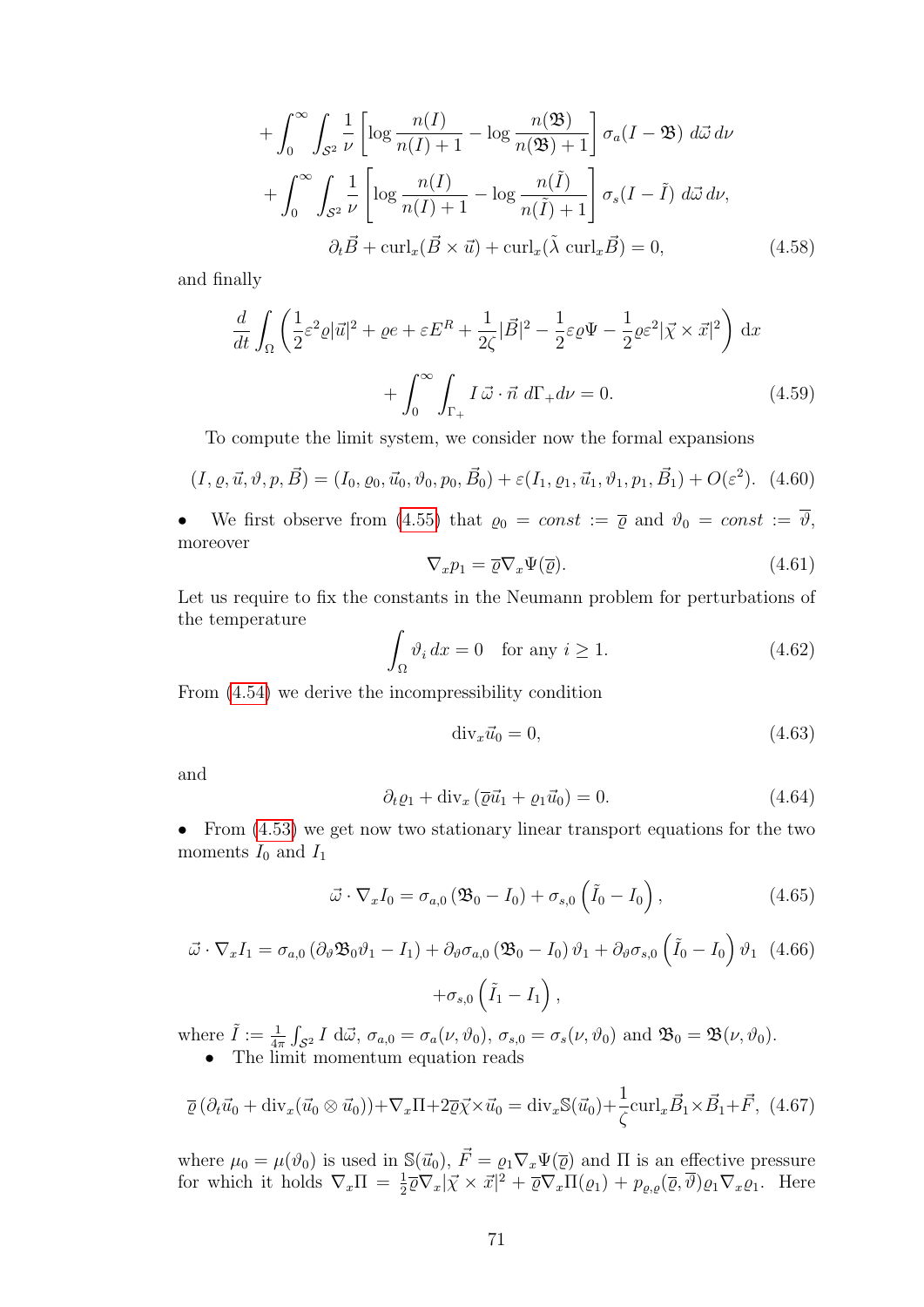we set  $\vartheta_1 = 0$  which is consistent with the  $O(\varepsilon^{-1})$ -order of the internal energy equation [\(4.56\)](#page-73-3) and the additional zero mean of  $\vartheta - \vartheta_0$  requirement.

• The limit magnetic field  $\vec{B}_1$  solves

$$
\partial_t \vec{B}_1 + \text{curl}_x(\vec{B}_1 \times \vec{u}_0) + \text{curl}_x(\overline{\lambda} \text{ curl}_x \vec{B}_1) = 0,
$$
\n(4.68)

for  $\overline{\lambda} = \tilde{\lambda}(\vartheta_0)$ .

• At the lowest order  $(O(\varepsilon^{0}))$  the energy equation [\(4.56\)](#page-73-3) gives

<span id="page-75-1"></span>
$$
\overline{\kappa}\Delta\vartheta_2 = s_{E0} \tag{4.69}
$$

where  $-s_{E0} = \int_0^\infty \int_{S^2} \sigma_{a,0} (I_0 - \mathfrak{B}_0) d\vec{\omega} d\nu$  and  $\bar{\kappa} = \kappa(\bar{\vartheta}).$ 

• At the order  $(O(\varepsilon))$  we simplify the energy equation [\(4.56\)](#page-73-3). Observing that from  $(4.61)$  we have

$$
\partial_{\varrho}p(\overline{\varrho},\overline{\vartheta})D\varrho_1 + \overline{\varrho}\overline{u}_0 \cdot \nabla_x\Psi(\overline{\varrho}) = 0, \qquad (4.70)
$$

where  $D := \partial_t + \vec{u}_0 \cdot \nabla_x$ , and from [\(4.64\)](#page-74-1)

$$
\overline{\varrho} \text{div}_x \vec{u}_1 = -D \varrho_1,
$$

and after [\(4.66\)](#page-74-2)

$$
S_{E1} = -\int_0^\infty \int_{S^2} \sigma_{a,0} I_1 d\vec{\omega} d\nu,
$$

and simplifying by [\(4.7\)](#page-65-0) we end up with

$$
\partial_t \varrho_1 + \mathrm{div}_x(\varrho_1 \vec{u}_0) = -\overline{\alpha} \left( \overline{\kappa} \, \Delta \vartheta_3 + \int_0^\infty \int_{S^2} \sigma_{a,0} I_1 \, d\vec{\omega} \, d\nu \right),
$$

where  $\overline{\alpha} := \frac{\overline{\varrho}}{\overline{\omega}}$  $\frac{\varrho}{\vartheta} \partial_\theta p(\overline{\varrho},\vartheta).$ Putting

$$
\vec{U} = \vec{u}_0, \ \Theta = \vartheta_3, \ \vec{B} = \vec{B}_1, \ \overline{\varrho} = \varrho_0, \ \overline{\vartheta} = \vartheta_0, \ \overline{\mu} = \mu(\vartheta_0), \ \sigma_a = \sigma_{a,0}, \ \sigma_s = \sigma_{s,0},
$$

$$
\mathfrak{B} = \mathfrak{B}_0, \ \mathbb{D}(\vec{U}) = \frac{1}{2} \left( \nabla \vec{u}_0 + \nabla^T \vec{u}_0 \right),
$$

and

$$
G = \frac{\int_0^\infty \int_{\mathcal{S}^2} \sigma_{a,0} \left( I_0 - \mathfrak{B}_0 \right) d\vec{\omega} d\nu}{\overline{\kappa}}
$$

we observe that the solution of the equation [\(4.65\)](#page-74-3) is up to the boundary condition  $(4.12)<sub>2</sub> I<sub>0</sub> = \mathfrak{B}<sub>0</sub>$  $(4.12)<sub>2</sub> I<sub>0</sub> = \mathfrak{B}<sub>0</sub>$  which in turn entails that the equation for  $\vartheta<sub>2</sub>$  turns in  $\Omega$  into the Laplace homogeneous equation  $(G = 0)$  and therefore  $\vartheta_2 = 0$  and we obtain the limit system in  $(0, T) \times \Omega$ 

<span id="page-75-0"></span>
$$
\operatorname{div}_x \vec{U} = 0,\tag{4.71}
$$

<span id="page-75-2"></span>
$$
\overline{\varrho}(\partial_t \vec{U} + \text{div}_x(\vec{U} \otimes \vec{U})) + \nabla_x \Pi = \text{div}_x(2\overline{\mu} \ \mathbb{D}(\vec{U})) + \frac{1}{\zeta} \text{curl}_x \vec{B} \times \vec{B} + \vec{F} \tag{4.72}
$$

<span id="page-75-3"></span>
$$
\partial_t \vec{B} + \operatorname{curl}_x(\vec{B} \times \vec{U}) + \operatorname{curl}_x(\overline{\lambda} \operatorname{curl}_x \vec{B}) = 0, \tag{4.73}
$$

<span id="page-75-4"></span>
$$
\text{div}_x \vec{B} = 0,\tag{4.74}
$$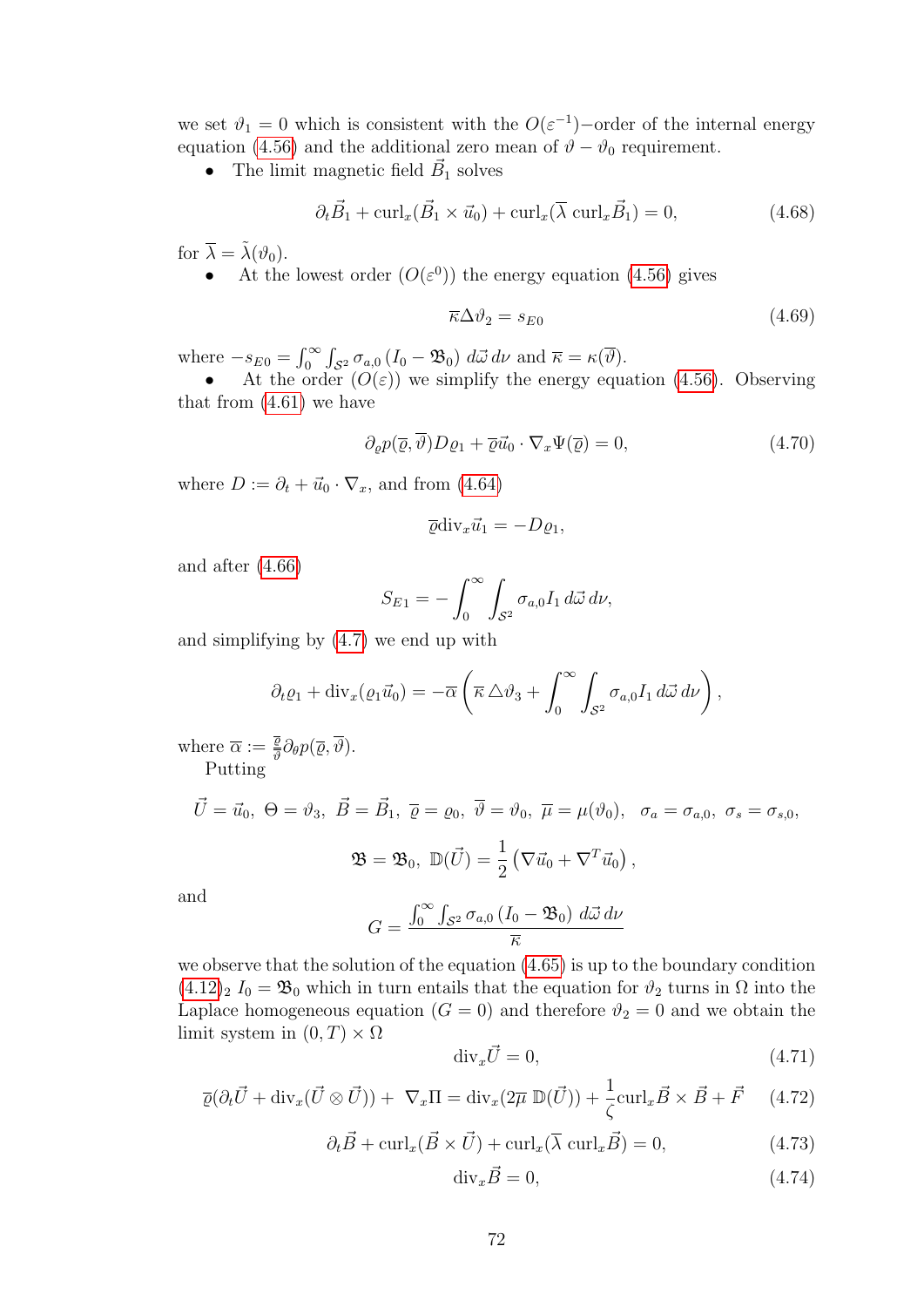<span id="page-76-1"></span>
$$
-\Delta\Theta = \frac{1}{\overline{\alpha}\kappa}\vec{U}\cdot\nabla_x\tilde{r} - \frac{1}{\overline{\kappa}}\int_0^\infty \sigma_a \int_{\mathcal{S}^2} I_1 d\vec{\omega} \,d\nu + \tilde{h}(t) \tag{4.75}
$$

<span id="page-76-2"></span>
$$
\vec{\omega} \cdot \nabla_x I_1 = -\sigma_a I_1 + \sigma_s \left(\tilde{I}_1 - I_1\right), \qquad (4.76)
$$

together with the Boussinesq relation [\(4.61\)](#page-74-0)

<span id="page-76-3"></span>
$$
\nabla_x \tilde{r} = \frac{\overline{\varrho} \nabla_x \Psi(\overline{\varrho})}{\partial_{\varrho} p(\overline{\varrho}, \overline{\vartheta})},\tag{4.77}
$$

where  $\tilde{r} := \varrho_1 - \overline{\varrho}$  and  $\tilde{h}$  is an undetermined function which allows satisfaction of  $(4.81)<sub>2</sub>$  $(4.81)<sub>2</sub>$ .

We finally consider the boundary conditions

$$
\vec{U}|_{\partial\Omega} = 0, \ \nabla\Theta \cdot \vec{n}|_{\partial\Omega} = 0, \ \vec{B} \cdot \vec{n}|_{\partial\Omega} = 0, \ \text{curl}_x \vec{B} \times \vec{n}|_{\partial\Omega} = 0 \tag{4.78}
$$

for [\(4.71\)](#page-75-0)-[\(4.75\)](#page-76-1) and

$$
I_1(x, \nu, \vec{\omega}) = 0 \text{ for } x \in \partial\Omega, \ \vec{\omega} \cdot \vec{n} \le 0 \tag{4.79}
$$

for [\(4.76\)](#page-76-2), and the initial conditions

<span id="page-76-4"></span>
$$
\vec{U}|_{t=0} = \vec{U}_0, \quad \vec{B}|_{t=0} = \vec{B}_0.
$$
\n(4.80)

Moreover, we endow the system  $(4.71) - (4.77)$  $(4.71) - (4.77)$  with the additional conditions

<span id="page-76-0"></span>
$$
\operatorname{div}_x \vec{B}_0 = 0, \quad \int_{\Omega} \Theta \, \mathrm{d}x = 0. \tag{4.81}
$$

For this system we have the following existence result (see the Appendix for a short proof).

<span id="page-76-5"></span>Theorem 4.3.1. Let  $\Omega \subset \mathbb{R}^3$  be a bounded Lipschitz domain.

For any  $T > 0$  the initial-bounday value problem  $(4.71)$  -  $(4.81)$  has at least one weak solution

 $(\vec{U}, \Theta, \vec{B}, I_1)$  such that

1.

$$
\vec{U} \in L^{\infty}(0, T; \mathcal{H}(\Omega)) \cap L^{2}(0, T; \mathcal{U}(\Omega)),
$$
  

$$
\vec{B} \in L^{\infty}(0, T; \mathcal{V}(\Omega)) \cap L^{2}(0, T; \mathcal{W}(\Omega)),
$$

2.

$$
\Theta \in L^{\infty}((0,T;W^{2,2}(\Omega)) \cap L^{2}((0,T;W^{q,2}(\Omega)) \quad \text{for any } q < \frac{5}{2},
$$

3.

$$
I_1 \in L^{\infty}((0,T) \times \Omega \times S^2 \times \mathbb{R}_+),
$$

with

$$
\vec{\omega} \cdot \nabla_x I_1 \in L^p((0,T) \times \Omega \times S^2 \times \mathbb{R}_+),
$$

for any  $p > 1$  and any  $\vec{\omega} \in \mathcal{S}^2$ .

The remaining part of the paper is devoted to the proof of the convergence of the primitive system  $(4.1)$ – $(4.13)$  to the target system  $(4.71)$ – $(4.81)$ .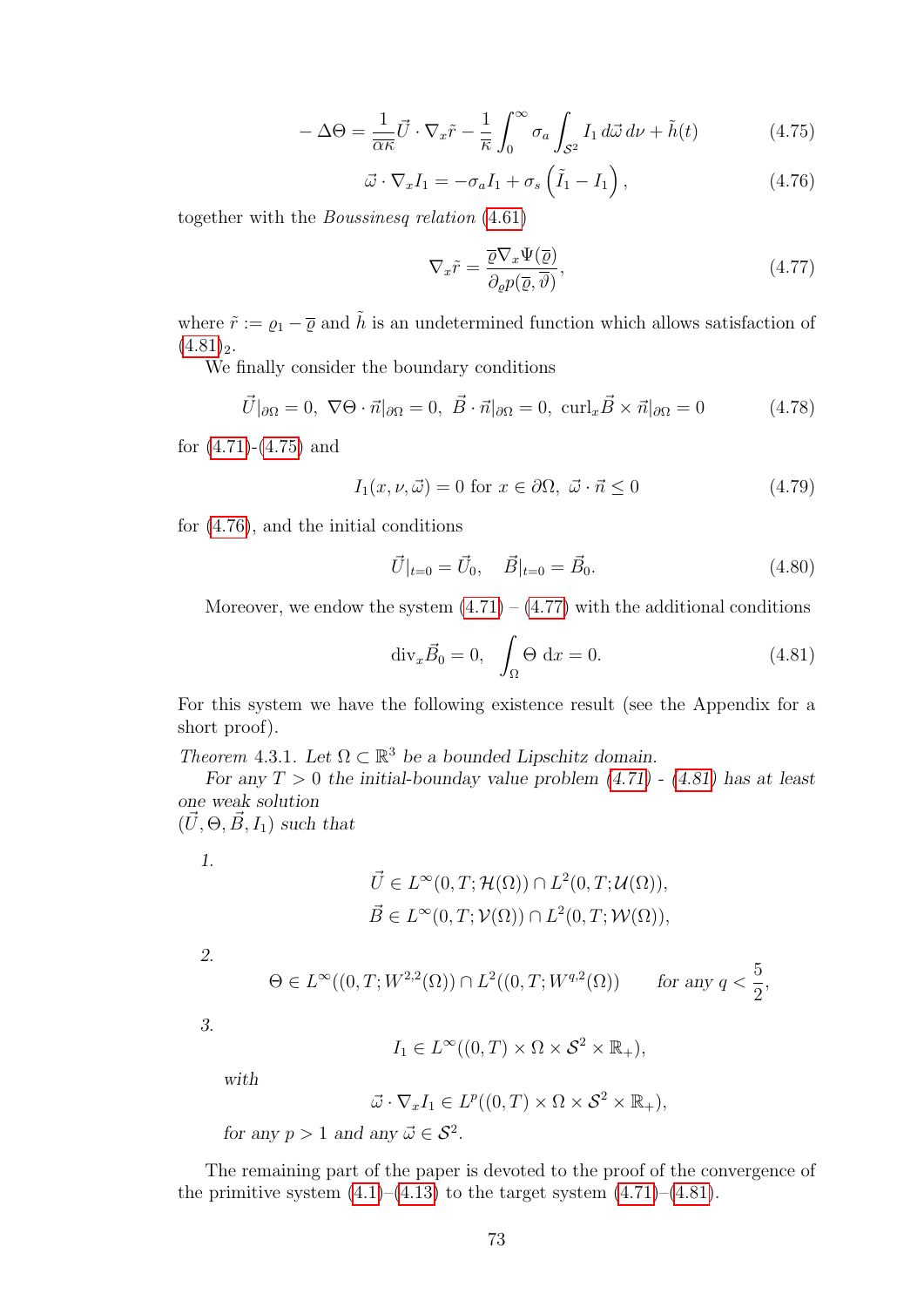## 4.4 Global existence for the primitive system and uniform estimates

For the system  $(4.1)$ – $(4.13)$  we prepare the initial data as follows

<span id="page-77-0"></span>
$$
\begin{cases}\n\varrho(0,\cdot) = \varrho_{0,\varepsilon} = \overline{\varrho} + \varepsilon \varrho_{0,\varepsilon}^{(1)}, \\
\vec{u}(0,\cdot) = \vec{u}_{0,\varepsilon}, \\
\vartheta(0,\cdot) = \vartheta_{0,\varepsilon} = \overline{\vartheta} + \varepsilon^3 \vartheta_{0,\varepsilon}^{(3)}, \\
I(0,\cdot,\cdot,\cdot) = I_{0,\varepsilon} = \overline{I} + \varepsilon I_{0,\varepsilon}^{(1)}, \\
\vec{B}(0,\cdot) = B_{0,\varepsilon} = \varepsilon \vec{B}_{0,\varepsilon}^{(1)},\n\end{cases}
$$
\n(4.82)

where  $\overline{\varrho} > 0$ ,  $\overline{\vartheta} > 0$ ,  $\overline{I} > 0$  are spacetime constants and  $\int_{\Omega} \varrho_{0,\varepsilon}^{(1)} dx = 0 = \int_{\Omega} \vartheta_{0,\varepsilon}^{(3)} dx$ for any  $\varepsilon > 0$ .

From Theorem [4.2.1](#page-71-0) we get immediately (by combining the approximating schemes introduced in (Ducomet, Feireisl, Nečasová, 2011) and [\(Ducomet, Fei](#page-98-1)[reisl , 2006\)](#page-98-1)) the existence of a weak solution to the radiative MHD system [\(4.1\)](#page-64-0)  $-$  [\(4.13\)](#page-65-2)  $(\varrho_\varepsilon, \vec{u}_\varepsilon, \vartheta_\varepsilon, I_\varepsilon, \vec{B}_\varepsilon).$ 

<span id="page-77-1"></span>Theorem 4.4.1. Let  $\Omega \subset \mathbb{R}^3$  be a bounded Lipschitz domain. Assume that the thermodynamic functions p, e, s satisfy hypotheses  $(4.14) - (4.19)$  $(4.14) - (4.19)$  $(4.14) - (4.19)$ , and that the transport coefficients  $\mu$ ,  $\lambda$ ,  $\kappa$ ,  $\sigma_a$ ,  $\sigma_s$  and the equilibrium function  $\mathfrak B$  comply with  $(4.20) - (4.25)$  $(4.20) - (4.25)$  $(4.20) - (4.25)$ . Let the initial data  $(\varrho_{0,\varepsilon}, \vec{u}_{0,\varepsilon}, \vartheta_{0,\varepsilon}, I_{0,\varepsilon}, \vec{B}_{0,\varepsilon})$  be given by  $(4.82)$ , where  $(\varrho_{0,\varepsilon}^{(1)}, \vartheta_{0,\varepsilon}^{(3)}, I_{0,\varepsilon}^{(1)}, \vec{B}_{0,\varepsilon}^{(1)})$  are uniformly bounded measurable functions.

Then for any  $\varepsilon > 0$  small enough (in order to maintain positivity of  $\rho_{0,\varepsilon}$  and  $\vartheta_{0,\varepsilon}$ ), there exists a weak solution  $(\varrho_{\varepsilon}, \vec{u}_{\varepsilon}, \vartheta_{\varepsilon}, I_{\varepsilon}, \vec{B}_{\varepsilon})$  to the radiative Navier-Stokes system  $(4.1) - (4.11)$  $(4.1) - (4.11)$  $(4.1) - (4.11)$  for  $(t, x, \vec{\omega}, \nu) \in (0, T) \times \Omega \times S^2 \times \mathbb{R}_+$ , supplemented with the boundary conditions  $(4.12) - (4.13)$  $(4.12) - (4.13)$  $(4.12) - (4.13)$  and the initial conditions  $(4.82)$ .

More precisely we have

•

•

<span id="page-77-2"></span>
$$
\int_0^T \int_{\Omega} \varrho_{\varepsilon} b(\varrho_{\varepsilon}) \left( \partial_t \phi + \vec{u}_{\varepsilon} \cdot \nabla_x \phi \right) dx dt
$$

$$
= \int_0^T \int_{\Omega} \beta(\varrho_{\varepsilon}) \operatorname{div}_x u_{\varepsilon} \phi dx dt - \int_{\Omega} \varrho_{0,\varepsilon} b(\varrho_{0,\varepsilon}) \phi(0, \cdot) dx, \tag{4.83}
$$

for any  $\beta$  such that  $\beta \in (L^{\infty} \cap C) ([0, \infty))$ ,  $b(\rho) = b(1) + \int_{1}^{\rho}$  $\beta(z)$  $\frac{\partial(z)}{z^2}$  dz and any  $\phi \in C_c^{\infty}([0, T) \times \overline{\Omega}),$ 

$$
\int_{0}^{T} \int_{\Omega} \left( \varrho_{\varepsilon} \vec{u}_{\varepsilon} \cdot \partial_{t} \vec{\varphi} + \varrho_{\varepsilon} \vec{u}_{\varepsilon} \otimes \vec{u}_{\varepsilon} : \nabla_{x} \vec{\varphi} + \frac{p_{\varepsilon}}{\varepsilon^{2}} \operatorname{div}_{x} \vec{\varphi} - 2 \varrho_{\varepsilon} \vec{\chi} \times \vec{u}_{\varepsilon} \cdot \vec{\varphi} \right) dx dt
$$

$$
= \int_{0}^{T} \int_{\Omega} \left( \mathbb{S}_{\varepsilon} : \nabla_{x} \vec{\varphi} - \frac{1}{\varepsilon} \varrho_{\varepsilon} \nabla_{x} \Psi_{\varepsilon} \cdot \vec{\varphi} - \frac{1}{\varepsilon^{2}} (\vec{j}_{\varepsilon} \times \vec{B}_{\varepsilon}) \cdot \vec{\varphi} - \frac{1}{2} \varepsilon^{2} \varrho_{\varepsilon} \nabla_{x} |\vec{\chi} \times \vec{x}|^{2} \cdot \vec{\varphi} \right) dx dt
$$

$$
- \int_{\Omega} \varrho_{0,\varepsilon} \vec{u}_{0,\varepsilon} \cdot \vec{\varphi}(0, \cdot) dx, \qquad (4.84)
$$

<span id="page-77-3"></span>for any  $\vec{\varphi} \in C_c^{\infty}([0,T) \times \overline{\Omega}; \mathbb{R}^3)$  with  $p_{\varepsilon} = p(\varrho_{\varepsilon}, \vartheta_{\varepsilon}), \mathbb{S}_{\varepsilon} = \mathbb{S}(\vec{u}_{\varepsilon}, \vartheta_{\varepsilon}),$  and  $\vec{j}_\varepsilon = \frac{1}{\zeta}$  $\frac{1}{\zeta} \text{curl}_x \vec{B}_\varepsilon,$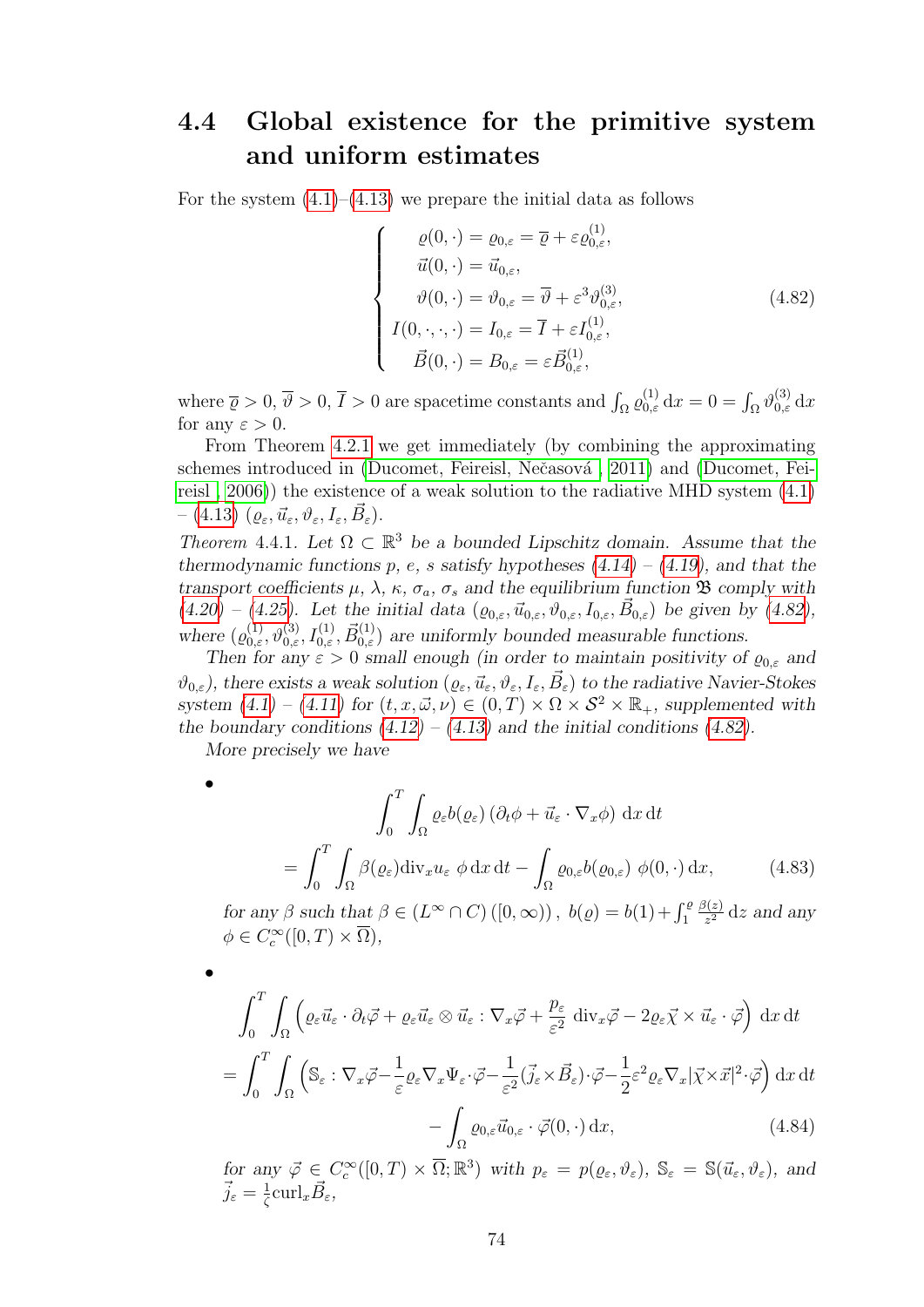$$
\int_{\Omega} \left( \frac{\varepsilon^2}{2} \varrho_{\varepsilon} |\vec{u}_{\varepsilon}|^2 + \varrho_{\varepsilon} e_{\varepsilon} + \varepsilon E_{\varepsilon}^R + \frac{1}{2\zeta} |\vec{B}_{\varepsilon}|^2 - \frac{1}{2} \varepsilon \varrho_{\varepsilon} \Psi_{\varepsilon} - \frac{1}{2} \varrho_{\varepsilon} \varepsilon^2 |\vec{\chi} \times \vec{x}|^2 \right) dx dt
$$

$$
+ \int_0^T \int_0^\infty \int_{\Gamma_+} \vec{\omega} \cdot \vec{n}_x I_{\varepsilon}(t, x, \vec{\omega}, \nu) d\Gamma_+ d\nu dt
$$

$$
= \int_{\Omega} \left( \frac{\varepsilon^2}{2} \varrho_{0,\varepsilon} |\vec{u}_{0,\varepsilon}|^2 + \varrho_{0,\varepsilon} e_{0,\varepsilon} + \varepsilon E_{0,\varepsilon}^R + \frac{1}{2\zeta} |\vec{B}_{0,\varepsilon}|^2 - \frac{1}{2} \varepsilon \varrho_{0,\varepsilon} \Psi_{0,\varepsilon} - (4.85)
$$

$$
- \frac{1}{2} \varepsilon^2 \varrho_{0,\varepsilon} |\vec{\chi} \times \vec{x}|^2 \right) dx,
$$

<span id="page-78-1"></span>for a. a.  $t \in (0,T)$  with  $e_{\varepsilon} = e(\varrho_{\varepsilon}, \vartheta_{\varepsilon}), \Psi_{\varepsilon} = \Psi(\varrho_{\varepsilon}), \Psi_{0,\varepsilon} = \Psi(\varrho_{0,\varepsilon})$  and  $E_{\varepsilon}^{R}(t,x) = \int_{0}^{\infty} \int_{\mathcal{S}^{2}} I_{\varepsilon}(t,x,\vec{\omega},\nu) d\vec{\omega} d\nu$ 

<span id="page-78-2"></span>
$$
\int_0^T \int_{\Omega} \left( \vec{B}_{\varepsilon} \cdot \partial_t \vec{\varphi} - (\vec{B}_{\varepsilon} \times \vec{u}_{\varepsilon} + \lambda_{\varepsilon} \operatorname{curl}_x \vec{B}_{\varepsilon}) \cdot \operatorname{curl}_x \vec{\varphi} \right) dx dt + \int_{\Omega} \vec{B}_{0,\varepsilon} \cdot \vec{\varphi}(0, \cdot) dx = 0,
$$
  
for any vector field  $\vec{\varphi} \in \mathcal{D}([0, T) \times \mathbb{R}^3, \mathbb{R}^3)$ , with  $\lambda_{\varepsilon} = \tilde{\lambda}(\vartheta_{\varepsilon})$ . (4.86)

$$
\int_0^T \int_{\Omega} \left( \left( \varrho_{\varepsilon} s_{\varepsilon} + \varepsilon s_{\varepsilon}^R \right) \partial_t \varphi + \left( \varrho_{\varepsilon} s_{\varepsilon} \vec{u}_{\varepsilon} + \vec{q}_{\varepsilon}^R \right) \cdot \nabla_x \varphi \right) dx dt +
$$

$$
\int_0^T \int_{\Omega} \frac{\vec{q}_{\varepsilon}}{\varepsilon^2 \vartheta_{\varepsilon}} \cdot \nabla_x \varphi dx dt + \left\langle \varsigma_{\varepsilon}^m + \varsigma_{\varepsilon}^R; \varphi \right\rangle_{\left[ \mathcal{M}; C \right] \left( [0, T) \times \overline{\Omega} \right)} =
$$

$$
- \int_{\Omega} \left( \left( (\varrho s)_{0, \varepsilon} + \varepsilon s_{0, \varepsilon}^R \right) \varphi(0, \cdot) \right) dx, \tag{4.87}
$$

where

•

•

•

<span id="page-78-0"></span>
$$
\varsigma_{\varepsilon}^{m} \geq \frac{1}{\vartheta_{\varepsilon}} \left( \varepsilon^{2} \mathbb{S}_{\varepsilon} : \nabla_{x} \vec{u}_{\varepsilon} - \frac{\vec{q}_{\varepsilon} \cdot \nabla_{x} \vartheta_{\varepsilon}}{\varepsilon^{2} \vartheta_{\varepsilon}} + \frac{\lambda_{\varepsilon}}{\zeta} \left| \operatorname{curl}_{x} \vec{B}_{\varepsilon} \right|^{2} \right),
$$

and

•

$$
\varsigma_{\varepsilon}^{R} \geq \int_{0}^{\infty} \int_{\mathcal{S}^{2}} \frac{1}{\nu} \left[ \log \frac{n(I_{\varepsilon})}{n(I_{\varepsilon}) + 1} - \log \frac{n(\mathfrak{B}_{\varepsilon})}{n(\mathfrak{B}_{\varepsilon}) + 1} \right] \sigma_{a\varepsilon}(\mathfrak{B}_{\varepsilon} - I_{\varepsilon}) \ d\vec{\omega} \ d\nu
$$

$$
+ \int_{0}^{\infty} \int_{\mathcal{S}^{2}} \frac{1}{\nu} \left[ \log \frac{n(I_{\varepsilon})}{n(I_{\varepsilon}) + 1} - \log \frac{n(\tilde{I}_{\varepsilon})}{n(\tilde{I}_{\varepsilon}) + 1} \right] \sigma_{s\varepsilon}(\tilde{I}_{\varepsilon} - I_{\varepsilon}) \ d\vec{\omega} \ d\nu,
$$

for any  $\varphi \in C_c^{\infty}([0,T)\times\overline{\Omega})$  with  $\varsigma_{\varepsilon}^m \in \mathcal{M}^+([0,T)\times\overline{\Omega})$  and  $\varsigma_{\varepsilon}^R \in \mathcal{M}^+([0,T)\times\overline{\Omega})$  $\Omega$ ), and with  $\sigma_{a_{\varepsilon}} = \sigma_a(\nu, \vartheta_{\varepsilon})$ ,  $\sigma_{s_{\varepsilon}} = \sigma_s(\nu, \vartheta_{\varepsilon})$ ,  $\mathfrak{B}_{\varepsilon} = \mathfrak{B}(\nu, \vartheta_{\varepsilon})$ ,  $\vec{q}_{\varepsilon} = \kappa(\vartheta_{\varepsilon})$  $\nabla_x \vartheta_{\varepsilon}, s_{\varepsilon} = s(\varrho_{\varepsilon}, \vartheta_{\varepsilon}), s_{\varepsilon}^R = s^R(I_{\varepsilon}), \, \vec{q}_{\varepsilon}^R = \vec{q}^R(I_{\varepsilon})$  and  $\tilde{I}_\varepsilon := \frac{1}{4\pi} \int_{\mathcal{S}^2} I_\varepsilon(t, x, \vec{\omega}, \nu) \; \mathrm{d}\vec{\omega},$ 

$$
\int_0^T \int_{\Omega} \int_0^\infty \int_{S^2} \left( \varepsilon \partial_t \psi + \vec{\omega} \cdot \nabla_x \psi \right) I_{\varepsilon} d\vec{\omega} d\nu \, \mathrm{d}x \, \mathrm{d}t
$$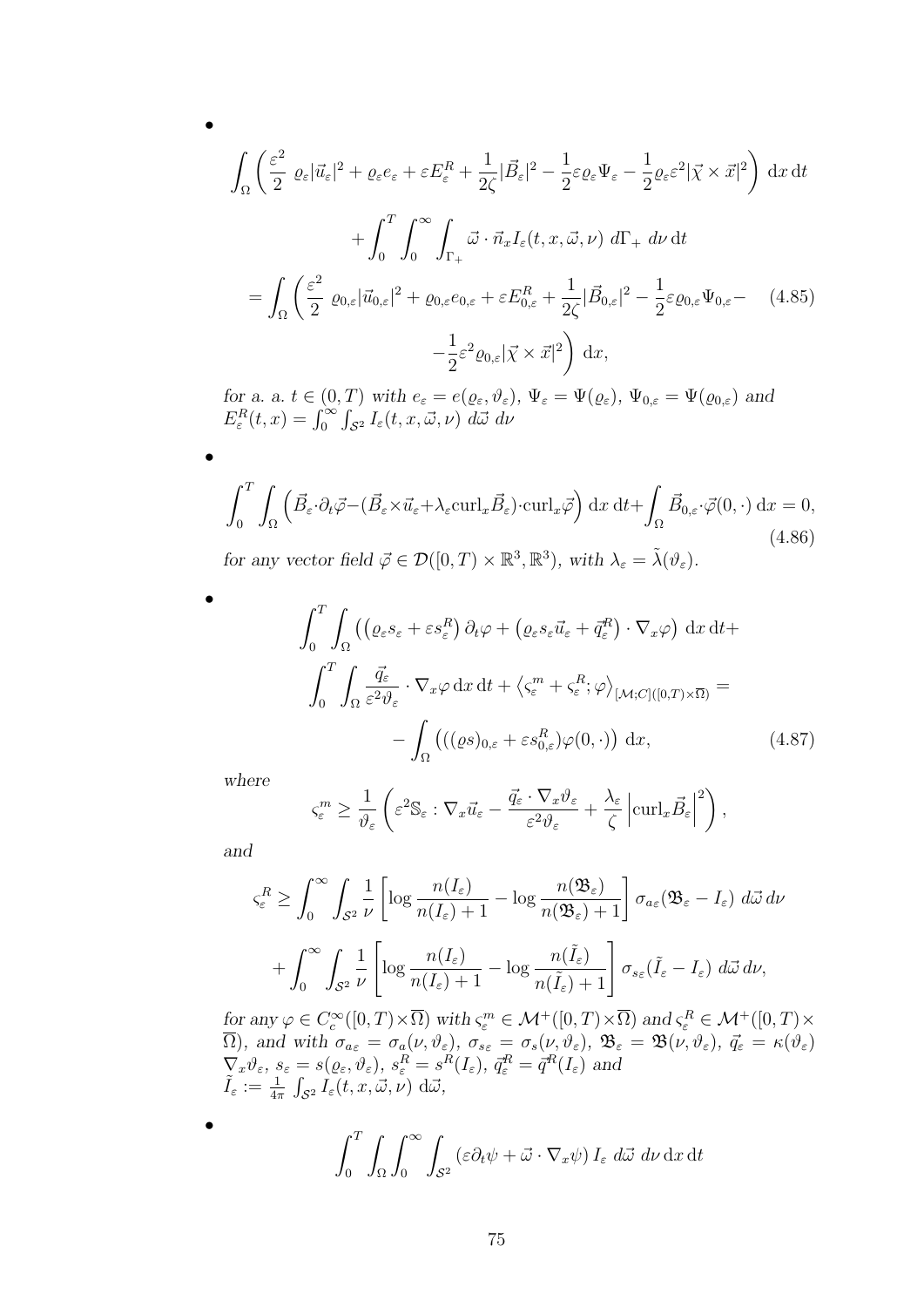<span id="page-79-2"></span>
$$
+ \int_0^T \int_{\Omega} \int_0^\infty \int_{\mathcal{S}^2} \left[ \sigma_{a_{\varepsilon}} (\mathfrak{B}_{\varepsilon} - I_{\varepsilon}) + \sigma_{s_{\varepsilon}} \left( \tilde{I}_{\varepsilon} - I_{\varepsilon} \right) \right] \psi \, d\vec{\omega} \, d\nu \, dx \, dt,
$$
  
= 
$$
- \int_{\Omega} \int_0^\infty \int_{\mathcal{S}^2} \varepsilon I_{0,\varepsilon} \psi(0, x, \vec{\omega}, \nu) \, d\vec{\omega} \, d\nu \, dx + \int_0^T \int_{\Gamma_+} \int_0^\infty I_{\varepsilon} \vec{\omega} \cdot \vec{n}_x \psi \, d\Gamma_+ \, d\nu \, dt,
$$
  
for any  $\psi \in C_c^\infty([0, T) \times \overline{\Omega} \times \mathcal{S}^2 \times \mathbb{R}_+).$  (4.88)

#### 4.4.1 Uniform estimates

We recall from (Feireisl, Novotný, 2009) the necessary definitions in the formalism of essential and residual sets ((see Ducomet, Nečasová, 2014)).

Given three numbers  $\overline{\varrho} \in \mathbb{R}_+$ ,  $\overline{\vartheta} \in \mathbb{R}_+$  and  $\overline{E} \in \mathbb{R}_+$  we define  $\mathcal{O}^H_{ess}$  the set of hydrodynamical essential values

<span id="page-79-0"></span>
$$
\mathcal{O}_{ess}^H := \left\{ (\varrho, \vartheta) \in \mathbb{R}^2 \ : \ \frac{\overline{\varrho}}{2} < \varrho < 2\overline{\varrho}, \ \frac{\overline{\vartheta}}{2} < \vartheta < 2\overline{\vartheta} \right\},\tag{4.89}
$$

and  $\mathcal{O}^R_{ess}$  the set of radiative essential values

$$
\mathcal{O}_{ess}^R := \left\{ E^R \in \mathbb{R} \; : \; \frac{\overline{E}}{2} < E^R < 2\overline{E} \right\},\tag{4.90}
$$

with  $\mathcal{O}_{ess} := \mathcal{O}_{ess}^H \cup \mathcal{O}_{ess}^R$ , and their residual counterparts

<span id="page-79-1"></span>
$$
\mathcal{O}_{res}^H := (\mathbb{R}_+)^2 \backslash \mathcal{O}_{ess}^H, \quad \mathcal{O}_{res}^R := \mathbb{R}_+ \backslash \mathcal{O}_{ess}^R, \quad \mathcal{O}_{res} := (\mathbb{R}_+)^3 \backslash \mathcal{O}_{ess}. \tag{4.91}
$$

Let  $\left\{ \varrho_{\varepsilon},\vec{u}_{\varepsilon},\vartheta_{\varepsilon},\vec{B}_{\varepsilon},I_{\varepsilon}\right\}$ be a family of solutions of the scaled radiative Navier-Stokes system given in Theorem [4.4.1.](#page-77-1) We call  $\mathcal{M}_{ess}^{\varepsilon} \subset (0,T) \times \Omega$  the set

$$
\mathcal{M}_{ess}^{\varepsilon} = \left\{ (t, x) \in (0, T) \times \Omega : \left( \varrho_{\varepsilon}(t, x), \vartheta_{\varepsilon}(t, x), E_{\varepsilon}^{R}(t, x) \right) \in \mathcal{O}_{ess} \right\},\,
$$

and  $\mathcal{M}_{res}^{\varepsilon} = (0, T) \times \Omega \backslash \mathcal{M}_{ess}^{\varepsilon}$  the corresponding residual set.

To any measurable function  $h$  we associate its decomposition into essential and residual parts

$$
h = [h]_{ess} + [h]_{res},
$$

where  $[h]_{ess} = h \cdot \mathbb{I}_{\mathcal{M}_{ess}^{\varepsilon}}$  and  $[h]_{res} = h \cdot \mathbb{I}_{\mathcal{M}_{res}^{\varepsilon}}$ .

Denoting by  $H_{\overline{\vartheta}}$  the Helmholtz function for matter

$$
H_{\overline{\vartheta}}(\varrho,\vartheta)=\varrho e-\overline{\vartheta}\varrho s,
$$

and for radiation

$$
H^R_{\overline{\vartheta}}(I) = E^R - \overline{\vartheta} s^R,
$$

and using  $(4.87)$  we rewrite  $(4.85)$  as

$$
\int_{\Omega} \left( \frac{\varepsilon^2}{2} \varrho_{\varepsilon} |\vec{u}_{\varepsilon}|^2 + H_{\overline{\vartheta}}(\varrho_{\varepsilon}, \vartheta_{\varepsilon}) + \varepsilon H^R_{\overline{\vartheta}}(I_{\varepsilon}) + \frac{1}{2\zeta} |\vec{B}_{\varepsilon}|^2 - \frac{1}{2} \varepsilon \varrho_{\varepsilon} \Psi_{\varepsilon} - \frac{1}{2} \varepsilon^2 \varrho_{\varepsilon} |\vec{\chi} \times \vec{x}|^2 \right) dx
$$

$$
+ \int_0^T \int_0^\infty \int_{\Gamma_+} I_{\varepsilon}(t, x, \vec{\omega}, \nu) \vec{\omega} \cdot \vec{n}_x d\Gamma d\nu dt + \overline{\vartheta} (\varsigma_{\varepsilon}^m + \varsigma_{\varepsilon}^R) \left[ [0, T] \times \overline{\Omega} \right] =
$$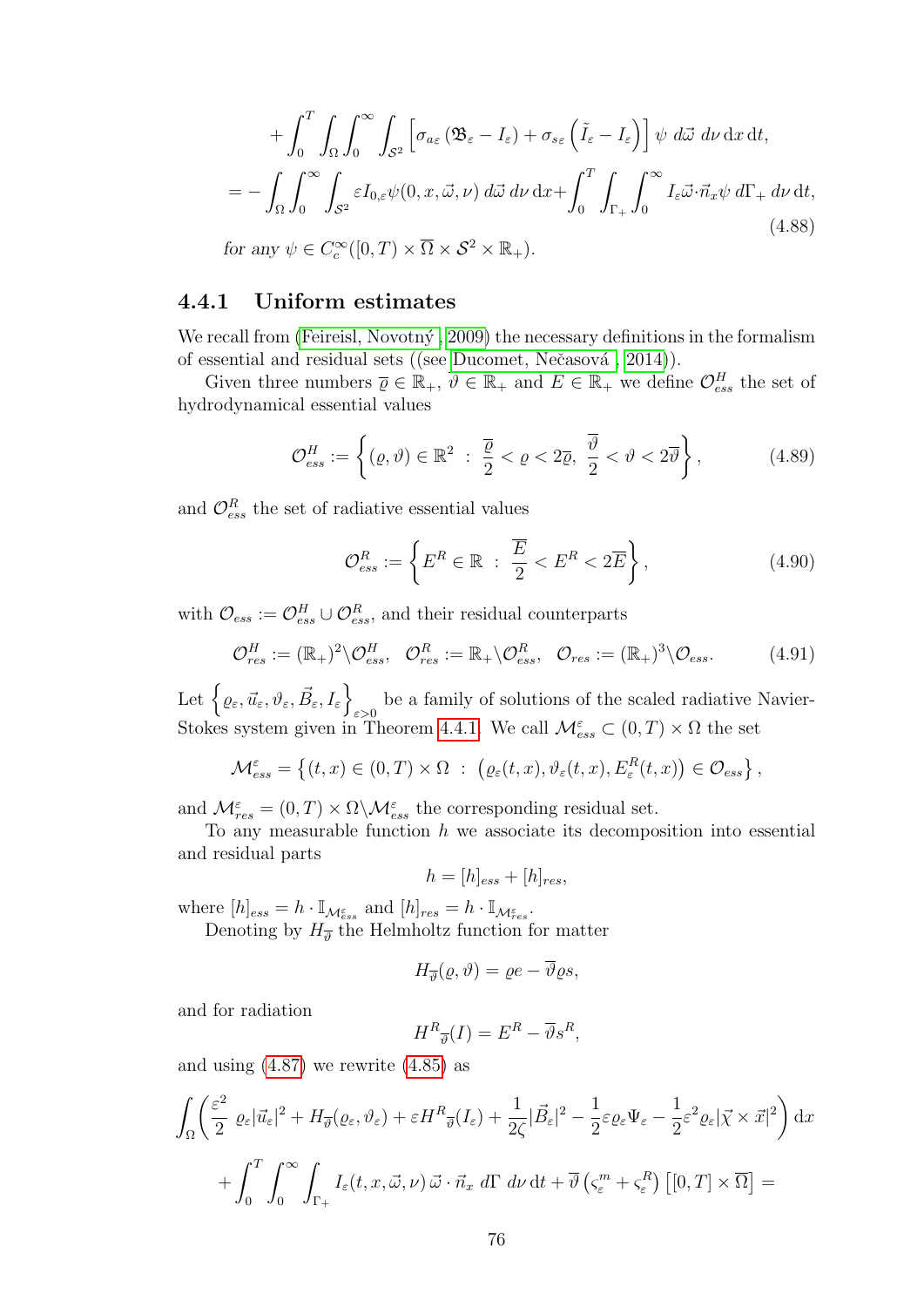$$
\int_{\Omega} \left( \frac{\varepsilon^2}{2} \varrho_{0,\varepsilon} |\vec{u}_{0,\varepsilon}|^2 + \varrho_{0,\varepsilon} e_{0,\varepsilon} + \varepsilon E_{0,\varepsilon}^R + \frac{1}{2\zeta} |\vec{B}_{0,\varepsilon}|^2 - \frac{1}{2} \varepsilon \varrho_{0,\varepsilon} \Psi_{0,\varepsilon} - \frac{1}{2} \varepsilon^2 \varrho_{0,\varepsilon} |\vec{\chi} \times \vec{x}|^2 \right) dx.
$$

Observing that the total mass is a constant of motion  $M = \int_{\Omega} \varrho_{\varepsilon} dx = \overline{\varrho} |\Omega|$  and using Hardy-Littlewood-Sobolev inequality, we get  $\frac{\varepsilon}{2} \int_{\Omega} \varrho_{\varepsilon} \Psi_{\varepsilon} dx \leq$  $\frac{G\varepsilon}{2}CM^{2/3} \|\varrho_{\varepsilon}\|_{L^{4/3}(\Omega)}^{4/3}$ . By virtue of [\(4.14\)](#page-66-0) and [\(4.18\)](#page-66-2) we have also  $\varrho_{\varepsilon}e(\varrho_{\varepsilon},\vartheta_{\varepsilon}) \geq$ 

 $a\vartheta_{\varepsilon}^4+\frac{3p_{\infty}}{2}$  $\frac{\partial \infty}{2} \varrho_{\varepsilon}^{5/3}$ , so we have got the lower bound

$$
\int_{\Omega} \left[ H_{\overline{\vartheta}}(\varrho_{\varepsilon}, \vartheta_{\varepsilon}) - \frac{1}{2} \varepsilon \varrho_{\varepsilon} \Psi_{\varepsilon} \right] dx \geq c \int_{\Omega} H_{\overline{\vartheta}}(\varrho_{\varepsilon}, \vartheta_{\varepsilon}) dx,
$$

for  $\varepsilon$  small and a  $c(\varepsilon) < 1$  and we deduce finally the dissipation energy-entropy inequality

$$
\int_{\Omega} \left( \frac{\varepsilon^2}{2} \varrho_{\varepsilon} |\vec{u}_{\varepsilon}|^2 + H_{\overline{\vartheta}}(\varrho_{\varepsilon}, \vartheta_{\varepsilon}) - (\varrho_{\varepsilon} - \overline{\varrho}) \partial_{\varrho} H_{\overline{\vartheta}}(\overline{\varrho}, \overline{\vartheta}) - H_{\overline{\vartheta}}(\overline{\varrho}, \overline{\vartheta}) + \frac{1}{2\zeta} |\vec{B}_{\varepsilon}|^2 - \frac{\varepsilon^2}{2} \varrho_{\varepsilon} |\vec{\chi} \times \vec{x}|^2 + \varepsilon H^R_{\overline{\vartheta}}(I_{\varepsilon}) \right) dx
$$
  
+ 
$$
\int_{0}^{T} \int_{0}^{\infty} \int_{\Gamma_{+}} I_{\varepsilon}(t, x, \vec{\omega}, \nu) \vec{\omega} \cdot \vec{n}_x d\Gamma d\nu dt + \overline{\vartheta} (\varsigma_{\varepsilon}^{m} + \varsigma_{\varepsilon}^{R}) \left[ [0, T] \times \overline{\Omega} \right] \leq
$$
  

$$
C \int_{\Omega} \left( \frac{\varepsilon^2}{2} \varrho_{0,\varepsilon} |\vec{u}_{0,\varepsilon}|^2 + H_{\overline{\vartheta}}(\varrho_{0,\varepsilon}, \vartheta_{0,\varepsilon}) - (\varrho_{0,\varepsilon} - \overline{\varrho}) \partial_{\varrho} H_{\overline{\vartheta}}(\overline{\varrho}, \overline{\vartheta}) - H_{\overline{\vartheta}}(\overline{\varrho}, \overline{\vartheta}) + \frac{1}{2\zeta} |\vec{B}_{0,\varepsilon}|^2 + \varepsilon H^R_{\overline{\vartheta}}(I_{0,\varepsilon}) \right) dx.
$$
 (4.92)

Now, according to in (Ducomet, Nečasová, 2014; Lemma 4.1) (see [Feireisl, Novot](#page-99-0)[n´y , 2009\)](#page-99-0) we have the following properties for material and radiative Helmholtz functions.

<span id="page-80-1"></span>Lemma 4.4.1. Let  $\bar{\varrho} > 0$  and  $\bar{\vartheta} > 0$  two given constants and let

<span id="page-80-0"></span>
$$
H_{\overline{\vartheta}}(\varrho,\vartheta)=\varrho e-\overline{\vartheta}\varrho s,
$$

and

<span id="page-80-3"></span>
$$
H^R_{\overline{\vartheta}}(I) = E^R - \overline{\vartheta} s^R.
$$

Let  $\mathcal{O}_{ess}$  and  $\mathcal{O}_{res}$  be the sets of essential and residual values introduced in [\(4.89\)](#page-79-0)  $-$  [\(4.91\)](#page-79-1).

There exist positive constants  $C_j = C_j(\overline{\varrho}, \overline{\vartheta})$  for  $j = 1, \dots, 8$  such that 1.

$$
C_1 \left( |\varrho - \overline{\varrho}|^2 + |\vartheta - \overline{\vartheta}|^2 \right) \le H_{\overline{\vartheta}}(\varrho, \vartheta) - (\varrho - \overline{\varrho}) \partial_{\varrho} H_{\overline{\vartheta}}(\overline{\varrho}, \overline{\vartheta}) - H_{\overline{\vartheta}}(\overline{\varrho}, \overline{\vartheta}) \le
$$
  

$$
C_2 \left( |\varrho - \overline{\varrho}|^2 + |\vartheta - \overline{\vartheta}|^2 \right), \tag{4.93}
$$

for all  $(\varrho, \vartheta) \in \mathcal{O}_{ess}^H$ ,

2.

<span id="page-80-2"></span>
$$
H_{\overline{\vartheta}}(\varrho, \vartheta) - (\varrho - \overline{\varrho}) \partial_{\varrho} H_{\overline{\vartheta}}(\overline{\varrho}, \vartheta) - H_{\overline{\vartheta}}(\overline{\varrho}, \vartheta) \ge
$$
  

$$
\inf_{\tilde{\varrho}, \tilde{\vartheta} \in \mathcal{O}_{res}} \left\{ H_{\overline{\vartheta}}(\tilde{\varrho}, \tilde{\vartheta}) - (\tilde{\varrho} - \overline{\varrho}) \partial_{\varrho} H_{\overline{\vartheta}}(\overline{\varrho}, \overline{\vartheta}) - H_{\overline{\vartheta}}(\overline{\varrho}, \overline{\vartheta}) \right\} = C_3,
$$
(4.94)

for all  $(\varrho, \vartheta) \in \mathcal{O}_{res}^H$ ,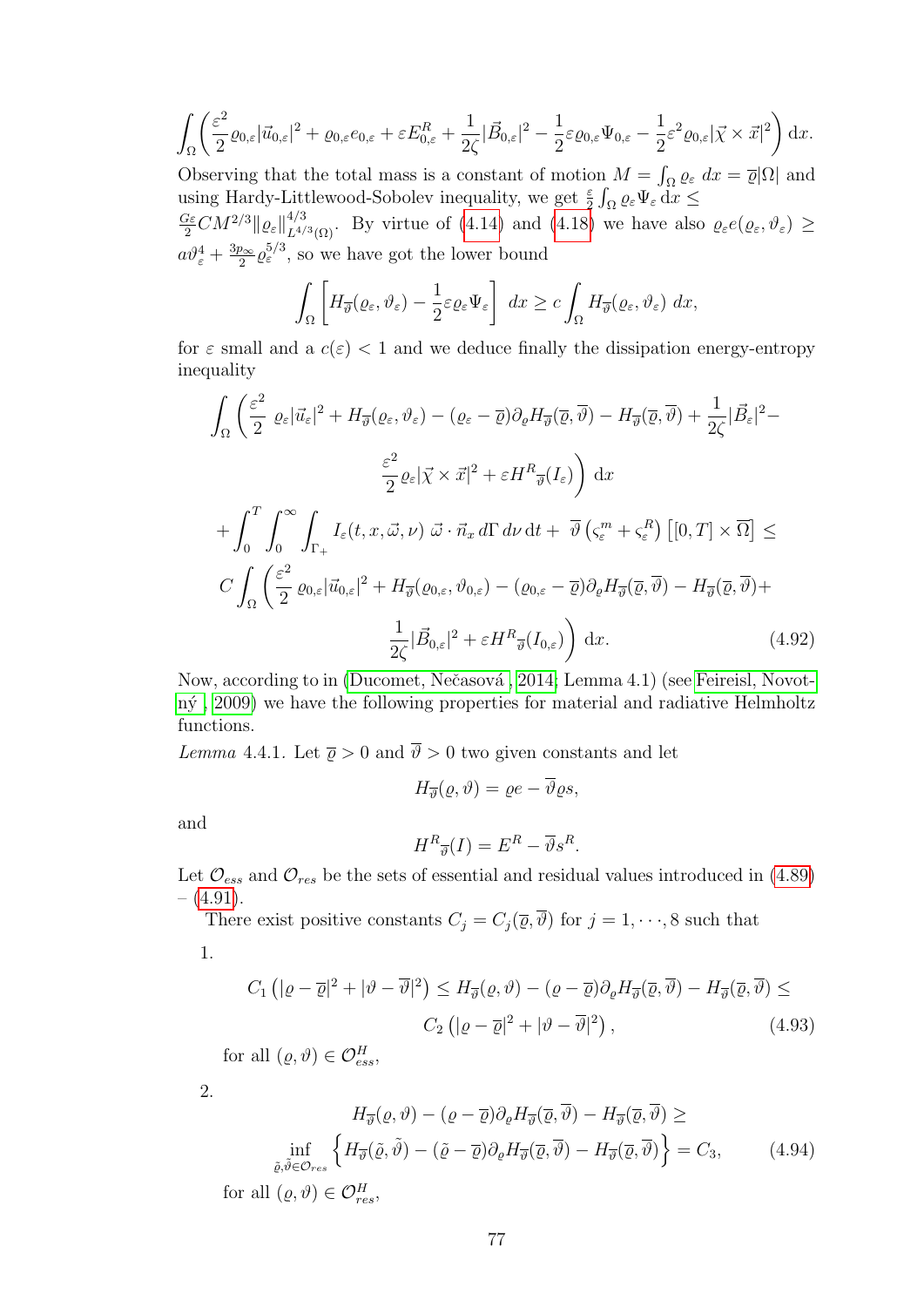3.

<span id="page-81-7"></span> $H_{\overline{\vartheta}}(\varrho,\vartheta)-(\varrho-\overline{\varrho})\partial_{\varrho}H_{\overline{\vartheta}}(\overline{\varrho},\vartheta)-H_{\overline{\vartheta}}(\overline{\varrho},\vartheta)\geq C_4\left(\varrho e(\varrho,\vartheta)+\varrho|s(\varrho,\vartheta)|\right),$  (4.95) for all  $(\varrho, \vartheta) \in \mathcal{O}_{res}^H$ ,

4.

<span id="page-81-4"></span>
$$
C_5|E^R - \overline{E}|^2 \le H^R_{\overline{\vartheta}}(I) \le C_6|E^R - \overline{E}|^2,\tag{4.96}
$$

for all  $E \in \mathcal{O}^R_{\text{ess}},$ 

5.

$$
H^{R}_{\overline{\vartheta}}(I) \ge \inf_{\tilde{I} \in \mathcal{O}_{res}} H^{R}_{\overline{\vartheta}}(\tilde{I}) = C_{7},\tag{4.97}
$$

for all  $E \in \mathcal{O}_{res}^R$ ,

6.

<span id="page-81-10"></span>
$$
H^{R}_{\overline{\vartheta}}(I) \geq C_{8} \left( E^{R}(I) + |s^{R}(I)| \right) \tag{4.98}
$$

for all  $E \in \mathcal{O}_{res}^R$ .

<span id="page-81-12"></span>Using [\(4.92\)](#page-80-0) and Lemma [4.4.1,](#page-80-1) we get the following energy estimates Lemma 4.4.2. Suppose that the initial data satisfy

$$
\|[\varrho_{0,\varepsilon} - \overline{\varrho}]_{ess}\|_{L^2(\Omega)}^2 \le C\varepsilon^2, \ \|[\vartheta_{0,\varepsilon} - \overline{\vartheta}]_{ess}\|_{L^2(\Omega)}^2 \le C\varepsilon^2, \ \|E_{0,\varepsilon}^R - \overline{E}\|_{L^2(\Omega)}^2 \le C\varepsilon,
$$
  

$$
\|\vec{B}_{0,\varepsilon}\|_{L^2(\Omega;\mathbb{R}^3)}^2 \le C\varepsilon^2,
$$

and

$$
\|\sqrt{\varrho_{0,\varepsilon}}\,\,\vec{u}_{0,\varepsilon}\|_{L^2(\Omega;\mathbb{R}^3)}\leq C.
$$

Then the following estimates hold

<span id="page-81-0"></span>
$$
\underset{t\in(0,T)}{\text{ess sup}} |\mathcal{M}_{res}^{\varepsilon}(t)| \le C\varepsilon^2,\tag{4.99}
$$

<span id="page-81-1"></span>
$$
\underset{t\in(0,T)}{\text{ess sup}} \left\| \left[\varrho_{\varepsilon} - \overline{\varrho} \right]_{ess}(t) \right\|_{L^2(\Omega)}^2 \le C\varepsilon^2,\tag{4.100}
$$

<span id="page-81-2"></span>
$$
\underset{t\in(0,T)}{\text{ess sup}} \left\| \left[\vartheta_{\varepsilon} - \overline{\vartheta} \right]_{\text{ess}}(t) \right\|_{L^2(\Omega)}^2 \le C\varepsilon^2,\tag{4.101}
$$

<span id="page-81-3"></span>
$$
\underset{t\in(0,T)}{\text{ess sup}}\|[E_{\varepsilon}^{R}-\overline{E}]_{ess}(t)\|_{L^{2}(\Omega)}^{2} \leq C\varepsilon,\tag{4.102}
$$

<span id="page-81-5"></span>
$$
\underset{t\in(0,T)}{\text{ess sup}} \, \|[ \varrho_{\varepsilon}e(\varrho_{\varepsilon},\vartheta_{\varepsilon})]_{res}(t)\|_{L^{1}(\Omega)} \leq C\varepsilon^{2},\tag{4.103}
$$

<span id="page-81-6"></span>
$$
\underset{t\in(0,T)}{\text{ess sup}} \|[ \varrho_{\varepsilon} s(\varrho_{\varepsilon}, \vartheta_{\varepsilon})]_{res}(t) \|_{L^{1}(\Omega)} \leq C \varepsilon^{2}, \tag{4.104}
$$

<span id="page-81-8"></span>
$$
\underset{t\in(0,T)}{\text{ess sup}} \, \|[E^R(I_\varepsilon)]_{res}(t)\|_{L^1(\Omega)} \le C\varepsilon,\tag{4.105}
$$

<span id="page-81-9"></span>
$$
\underset{t\in(0,T)}{\text{ess sup}} \|[s^R(I_\varepsilon)]_{res}(t)\|_{L^1(\Omega)} \le C\varepsilon. \tag{4.106}
$$

<span id="page-81-11"></span>
$$
\left(\zeta_{\varepsilon}^{m} + \zeta_{\varepsilon}^{R}\right) \left[ [0, T] \times \overline{\Omega} \right] \le C \varepsilon^{2},\tag{4.107}
$$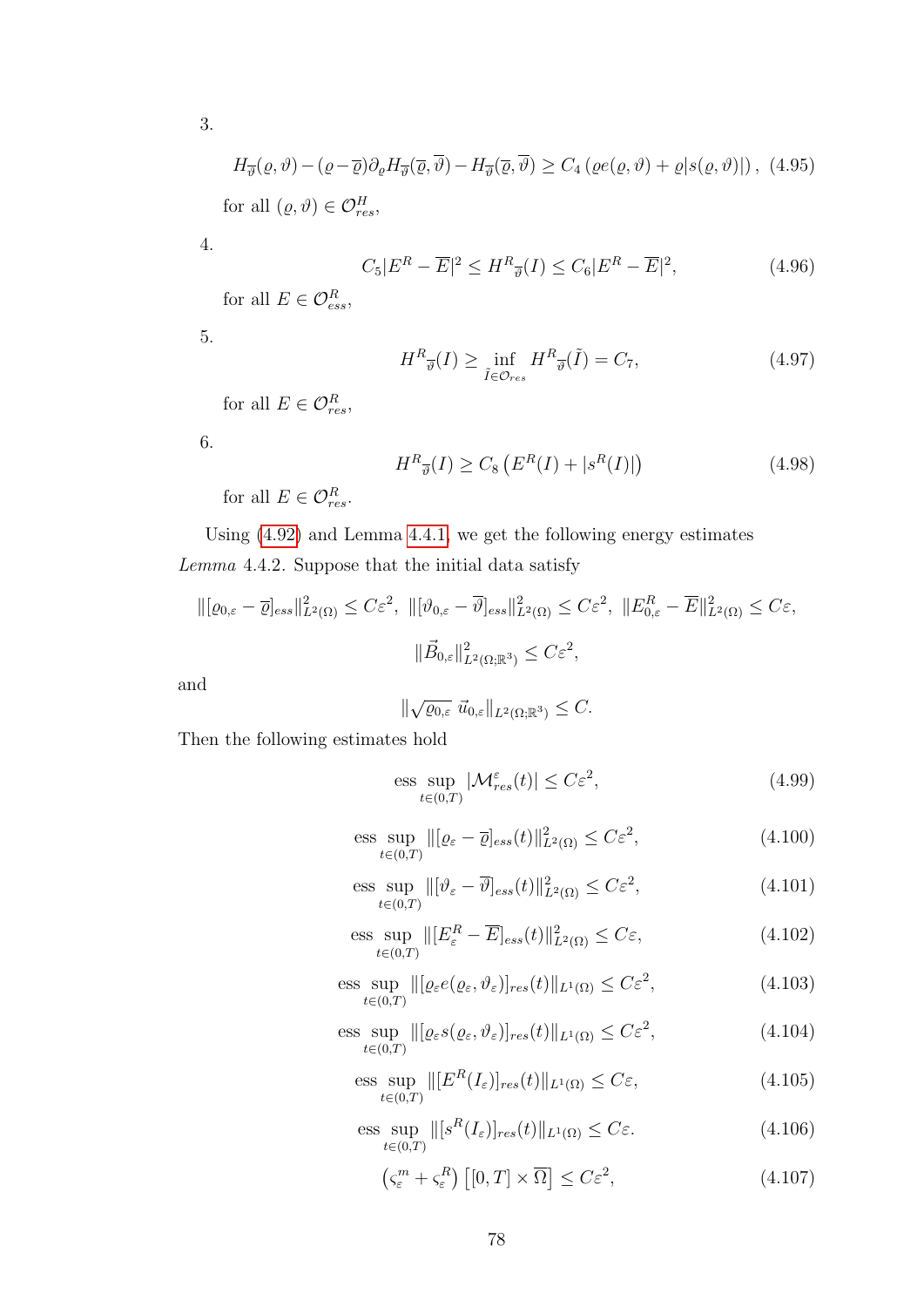<span id="page-82-0"></span>
$$
\underset{t\in(0,T)}{\text{ess sup}} \left\| \frac{\vec{B}_{\varepsilon}(t)}{\varepsilon} \right\|_{L^2(\Omega;\mathbb{R}^3)} \le C,\tag{4.108}
$$

<span id="page-82-1"></span>
$$
\underset{t\in(0,T)}{\text{ess sup}} \|\sqrt{\varrho_{\varepsilon}}\,\,\vec{u}_{\varepsilon}(t)\|_{L^{2}(\Omega;\mathbb{R}^{3})} \leq C. \tag{4.109}
$$

<span id="page-82-2"></span>
$$
\underset{t\in(0,T)}{\text{ess sup}} \int_{\Omega} \left( [\varrho_{\varepsilon}]_{res}^{\frac{5}{3}} + [\vartheta_{\varepsilon}]_{res}^{4} \right) (t) \, dx \le C\varepsilon^{2},\tag{4.110}
$$

<span id="page-82-4"></span>
$$
\|\vec{u}_{\varepsilon}\|_{L^{2}(0,T;W^{1,2}(\Omega;\mathbb{R}^{3}))} \leq C,
$$
\n(4.111)

<span id="page-82-5"></span>
$$
\left\| \frac{\vartheta_{\varepsilon} - \overline{\vartheta}}{\varepsilon^2} \right\|_{L^2(0,T;W^{1,2}(\Omega))} \le C,\tag{4.112}
$$

<span id="page-82-6"></span>
$$
\left\| \frac{\log(\vartheta_{\varepsilon}) - \log(\overline{\vartheta})}{\varepsilon^2} \right\|_{L^2(0,T;W^{1,2}(\Omega))} \le C,\tag{4.113}
$$

<span id="page-82-7"></span>
$$
\left\| \frac{\vec{B}_{\varepsilon}}{\varepsilon} \right\|_{L^2(0,T;W^{1,2}(\Omega;\mathbb{R}^3))} \leq C. \tag{4.114}
$$

**Proof:** Estimate  $(4.99)$  follows from  $(4.94)$ . Bounds  $(4.100)$ ,  $(4.101)$  and  $(4.102)$  follow from  $(4.93)$  and  $(4.96)$ . Estimates  $(4.103)$  and  $(4.104)$  follow from [\(4.95\)](#page-81-7). Bounds [\(4.105\)](#page-81-8) and [\(4.106\)](#page-81-9) follow from [\(4.98\)](#page-81-10). Estimates [\(4.107\)](#page-81-11), [\(4.108\)](#page-82-0) and [\(4.109\)](#page-82-1) follow from the dissipation energy-entropy inequality [\(4.92\)](#page-80-0). Bound  $(4.110)$  follows from  $(4.103)$  and  $(4.18)$  (cf. a lower bound for  $\rho e$  before  $(4.92)$ ).

From [\(4.107\)](#page-81-11) we see that

<span id="page-82-3"></span>
$$
\left\| \nabla_x \vec{u}_{\varepsilon} + \nabla_x^T \vec{u}_{\varepsilon} - \frac{2}{3} \text{div}_x \vec{u}_{\varepsilon} \mathbb{I} \right\|_{L^2\left(0, T; L^2\left(\Omega; \mathbb{R}^{3 \times 3}\right)\right)} \le C. \tag{4.115}
$$

From  $(4.20)$ ,  $(4.109)$  and  $(4.115)$  we get  $(4.111)$ . Details can be found in [\(Duco-](#page-98-3)met, Kobera, Nečasová, 2014) and (Feireisl, Novotný, 2009). From [\(4.107\)](#page-81-11) we get

$$
\left\|\nabla_x\left(\frac{\vartheta_{\varepsilon}}{\varepsilon^2}\right)\right\|_{L^2\left(0,T;L^2\left(\Omega;\mathbb{R}^3\right)\right)} + \left\|\nabla_x\left(\frac{\log\vartheta_{\varepsilon}}{\varepsilon^2}\right)\right\|_{L^2\left(0,T;L^2\left(\Omega;\mathbb{R}^3\right)\right)} \leq C,
$$

which, using Poincaré inequality, gives  $(4.112)$  and  $(4.113)$ . Finally by  $(4.22)$ , [\(4.36\)](#page-69-0) and [\(4.107\)](#page-81-11) one gets

$$
\left\|\frac{\mathrm{curl}_x\vec{B}_\varepsilon}{\varepsilon}\right\|_{L^2\left(0,T;L^2(\Omega;\mathbb{R}^3)\right)}\leq C,
$$

and [\(4.114\)](#page-82-7) follows by using [\(Duvaut, Lions , 1976;](#page-98-4) Theorem 6.1).

Our goal in the next Section will be to prove that the incompressible system  $(4.71)-(4.80)$  $(4.71)-(4.80)$  $(4.71)-(4.80)$  is the limit of the primitive system  $(4.83)-(4.88)$  $(4.83)-(4.88)$  in the following sense

<span id="page-82-8"></span>Theorem 4.4.2. Let  $\Omega \subset \mathbb{R}^3$  be a bounded domain of class  $C^{2,\nu}$ . Assume that the thermodynamic functions p, e, s satisfy hypotheses  $(4.14) - (4.19)$  $(4.14) - (4.19)$  $(4.14) - (4.19)$  with  $P \in$  $C^1([0,\infty)) \cap C^2(0,\infty)$ , and that the transport coefficients  $\mu$ ,  $\eta$ ,  $\kappa$ ,  $\lambda$ ,  $\sigma_a$ ,  $\sigma_s$  and the equilibrium function  $\mathfrak{B}$  comply with  $(4.20) - (4.25)$  $(4.20) - (4.25)$  $(4.20) - (4.25)$ .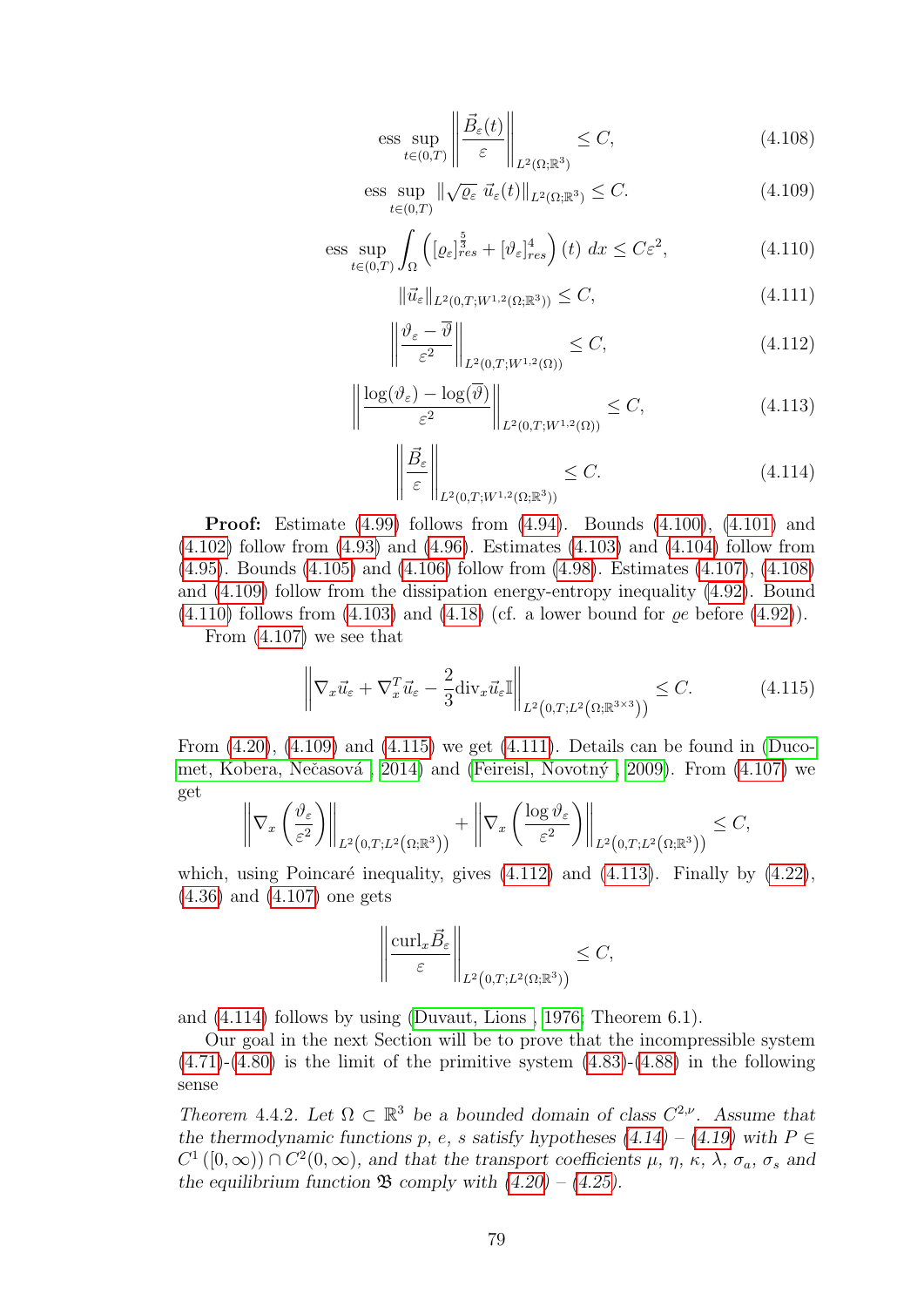Let  $(\varrho_{\varepsilon}, \vec{u}_{\varepsilon}, \vartheta_{\varepsilon}, \vec{B}_{\varepsilon}, I_{\varepsilon})$  be a weak solution of the scaled system  $(4.1) - (4.11)$  $(4.1) - (4.11)$  $(4.1) - (4.11)$ for  $(t, x, \vec{\omega}, \nu) \in [0, T] \times \Omega \times S^2 \times \mathbb{R}_+$ , supplemented with the boundary conditions  $(4.12) - (4.13)$  $(4.12) - (4.13)$  $(4.12) - (4.13)$  and initial conditions  $(\varrho_{0,\varepsilon}, \vec{u}_{0,\varepsilon}, \vartheta_{0,\varepsilon}, \vec{B}_{0,\varepsilon}, I_{0,\varepsilon})$  given by

$$
\varrho_{\varepsilon}(0,\cdot) = \overline{\varrho} + \varepsilon \varrho_{0,\varepsilon}^{(1)}, \quad \vec{u}_{\varepsilon}(0,\cdot) = \vec{u}_{0,\varepsilon}, \quad \vartheta_{\varepsilon}(0,\cdot) = \overline{\vartheta} + \varepsilon^3 \vartheta_{0,\varepsilon}^{(3)}, \quad I_{\varepsilon}(0,\cdot) = \overline{I} + \varepsilon I_{0,\varepsilon}^{(1)},
$$
\n
$$
\vec{B}_{\varepsilon}(0,\cdot) = \varepsilon \vec{B}_{0,\varepsilon}^{(1)},
$$

where  $\overline{\varrho} > 0$ ,  $\overline{\vartheta} > 0$ ,  $\overline{I} > 0$  are constants in  $(0, T) \times \Omega$  and

$$
\int_{\Omega} \varrho_{0,\varepsilon}^{(1)} dx = 0, \int_{\Omega} \vartheta_{0,\varepsilon}^{(3)} dx = 0, \int_{\Omega} I_{0,\varepsilon}^{(1)} dx = 0, \int_{\Omega} \vec{B}_{0,\varepsilon}^{(1)} dx = 0 \text{ for all } \varepsilon > 0.
$$

Assume that

$$
\begin{cases}\n\varrho_{0,\varepsilon}^{(1)} \to \varrho_0^{(1)} \text{ weakly } - (*) \text{ in } L^{\infty}(\Omega), \\
\vec{u}_{0,\varepsilon} \to \vec{U}_0 \text{ weakly } - (*) \text{ in } L^{\infty}(\Omega; \mathbb{R}^3), \\
\vartheta_{0,\varepsilon}^{(3)} \to \vartheta_0^{(3)} \text{ weakly } - (*) \text{ in } L^{\infty}(\Omega), \\
I_{0,\varepsilon}^{(1)} \to I_0^{(1)} \text{ weakly } - (*) \text{ in } L^{\infty}(\Omega \times S^2 \times \mathbb{R}_+), \\
\vec{B}_{0,\varepsilon}^{(1)} \to \vec{B}_0^{(1)} \text{ weakly } - (*) \text{ in } L^{\infty}(\Omega; \mathbb{R}^3).\n\end{cases}
$$

Then

<span id="page-83-0"></span>
$$
\underset{t\in(0,T)}{\mathrm{ess}}\sup\limits\|\varrho_{\varepsilon}(t)-\overline{\varrho}\|_{L^{\frac{5}{3}}(\Omega)}\leq C\varepsilon,\tag{4.116}
$$

and up to subsequences

<span id="page-83-1"></span>
$$
\vec{u}_{\varepsilon} \to \vec{U} \text{ weakly in } L^2(0, T; W^{1,2}(\Omega; \mathbb{R}^3)), \tag{4.117}
$$

<span id="page-83-5"></span>
$$
\frac{\vartheta_{\varepsilon} - \vartheta}{\varepsilon^3} =: \vartheta_{\varepsilon}^{(3)} \to \Theta \quad weakly \quad in \ L^{\frac{4}{3}}(0, T; W^{1, \frac{4}{3}}(\Omega)) \tag{4.118}
$$

<span id="page-83-4"></span>
$$
I_{\varepsilon} \to \overline{I} = B_0 \text{ weakly in } L^2(0, T; L^2(\Omega \times S^2 \times \mathbb{R}_+)), \tag{4.119}
$$

<span id="page-83-2"></span>
$$
\frac{\vec{B}_{\varepsilon}}{\varepsilon} = \vec{B}_{\varepsilon}^{(1)} \to \vec{B} \ weakly \ in \ L^{2}(0, T; W^{1,2}(\Omega; \mathbb{R}^{3})), \tag{4.120}
$$

and

<span id="page-83-3"></span>
$$
\frac{I_{\varepsilon} - \overline{I}}{\varepsilon} = I_{\varepsilon}^{(1)} \to I_1 \quad weakly \quad in \ L^2(0, T; L^2(\Omega \times S^2 \times \mathbb{R}_+)), \tag{4.121}
$$

where  $(\vec{U}, \Theta, \vec{B}, I_1)$  solves the system  $(4.71)$ - $(4.76)$ .

### 4.5 Proof of Theorem [4.4.2](#page-82-8)

Let us first quote the following result of (Ducomet, Nečasová, 2014), (see [Feireisl,](#page-99-0) Novotný,  $2009$ ).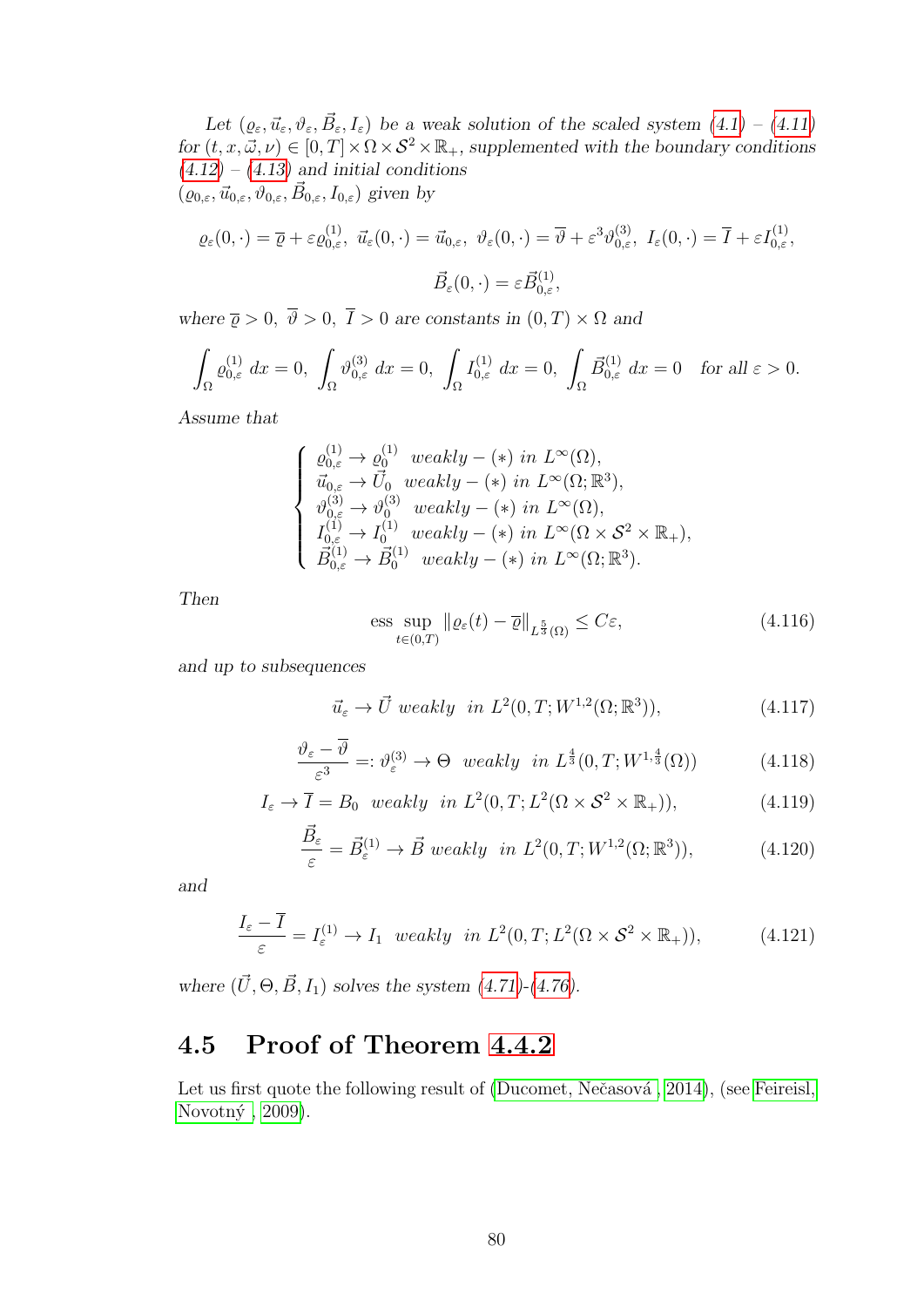<span id="page-84-0"></span>*Proposition* 4.5.1. Let  $\{ \varrho_{\varepsilon} \}_{\varepsilon > 0}, \{ \vartheta_{\varepsilon} \}_{\varepsilon > 0}, \{ I_{\varepsilon} \}_{\varepsilon > 0}$  be three sequences of non-negative measurable functions such that

$$
[\varrho_{\varepsilon}^{(1)}]_{ess} \to \varrho^{(1)} \ weakly - (*) \ in \ L^{\infty}(0, T; L^{2}(\Omega)),
$$

$$
[\vartheta_{\varepsilon}^{(1)}]_{ess} \to \vartheta^{(1)} \ weakly - (*) \ in \ L^{\infty}(0, T; L^{2}(\Omega)),
$$

$$
[I_{\varepsilon}^{(1)}]_{ess} \to I^{(1)} \ weakly - (*) \ in \ L^{\infty}(0, T; L^{2}(\Omega)), \ a.e. \ in \ \mathcal{S}^{2} \times \mathbb{R}_{+},
$$

where

$$
\varrho_{\varepsilon}^{(1)} = \frac{\varrho_{\varepsilon} - \overline{\varrho}}{\varepsilon}, \ \vartheta_{\varepsilon}^{(1)} = \frac{\vartheta_{\varepsilon} - \overline{\vartheta}}{\varepsilon}, \ I_{\varepsilon}^{(1)} = \frac{I_{\varepsilon} - \overline{I}}{\varepsilon}.
$$

Suppose that

$$
\underset{t\in(0,T)}{\text{ess sup}} |\mathcal{M}_{res}^{\varepsilon}(t)| \le C\varepsilon^2. \tag{4.122}
$$

Let  $G, G^R \in C^1(\overline{\mathcal{O}_{ess}})$  be given functions. Then

$$
\frac{[G(\varrho_{\varepsilon},\vartheta_{\varepsilon})]_{ess}-G(\overline{\varrho},\overline{\vartheta})}{\varepsilon}\rightarrow \frac{\partial G(\overline{\varrho},\overline{\vartheta})}{\partial \varrho}\varrho^{(1)}+\frac{\partial G(\overline{\varrho},\overline{\vartheta})}{\partial \vartheta}\vartheta^{(1)},
$$

 $weakly - (*)$  in  $L^{\infty}(0,T; L^{2}(\Omega))$ , and if we denote

$$
\left[G^{R}(I_{\varepsilon})\right]_{ess} := \left[G^{R}(I_{\varepsilon}(\cdot,\cdot,\vec{\omega},\nu))\right]_{ess} = G^{R}(I_{\varepsilon}) \cdot \mathbb{I}_{\mathcal{M}_{ess}^{\varepsilon}}, \text{ for a. a. } (\vec{\omega},\nu) \in \mathcal{S}^{2} \times \mathbb{R}_{+},
$$

we have got

$$
\frac{\left[G^R(I_{\varepsilon})\right]_{ess} - G^R(\overline{I})}{\varepsilon} \to \frac{\partial G(\overline{I})}{\partial I} I^{(1)},
$$

weakly – (\*) in  $L^{\infty}(0,T; L^{2}(\Omega))$ , a.e. in  $S^{2} \times \mathbb{R}_{+}$ . Moreover if  $G, G^R \in C^2(\overline{\mathcal{O}_{ess}})$  then

$$
\left\| \frac{[G(\varrho_{\varepsilon},\vartheta_{\varepsilon})]_{ess} - G(\overline{\varrho},\overline{\vartheta})}{\varepsilon} - \frac{\partial G(\overline{\varrho},\overline{\vartheta})}{\partial \varrho} \left[ \varrho^{(1)} \right]_{ess} - \frac{\partial G(\overline{\varrho},\overline{\vartheta})}{\partial \vartheta} \left[ \vartheta^{(1)} \right]_{ess} \right\|_{L^{\infty}(0,T;L^{1}(\Omega))} \leq
$$
  
 $C_{\varepsilon},$ 

and

$$
\left\| \frac{\left[G^R(I_{\varepsilon})\right]_{ess} - G^R(\overline{I})}{\varepsilon} - \frac{\partial G(\overline{I})}{\partial I} \left[I^{(1)}\right]_{ess} \right\|_{L^{\infty}(0,T;L^1(\Omega))} \le C\varepsilon,
$$

for a.a.  $(\vec{\omega}, \nu) \in \mathcal{S}^2 \times \mathbb{R}_+$ .

Clearly, this result provides us with the convergence properties  $(4.116)$  $(4.117)$ ,  $(4.120) - (4.121)$  $(4.120) - (4.121)$ . The convergence of radiative intensity  $(4.119)$  follows from  $(4.105)$ ,  $(4.102)$ , and the linearity of  $(4.53)$ , cf. the section  $4.5.2$  Radiative transfer equation. The equilibrium Planck function  $\mathfrak{B}_0$  does not satisfy the boundary condition  $(4.13)<sub>1</sub>$  however since it is isotropic; therefore has to be modified at the boundary  $\partial\Omega$ . The last convergence [\(4.118\)](#page-83-5) is postponed to Section [4.5.3.](#page-87-0)

To conclude the proof of Theorem [4.4.2,](#page-82-8) let us prove that the limit quantities  $(\vec{U}, \Theta, \vec{B}, I_1)$  solve the target system  $(4.71)$ - $(4.76)$ .

As a number of terms in the equations of our model are similar to those of the radiative Navier-Stokes-Fourier analyzed in (Ducomet, Nečasová, 2014) we only focus on the new contributions.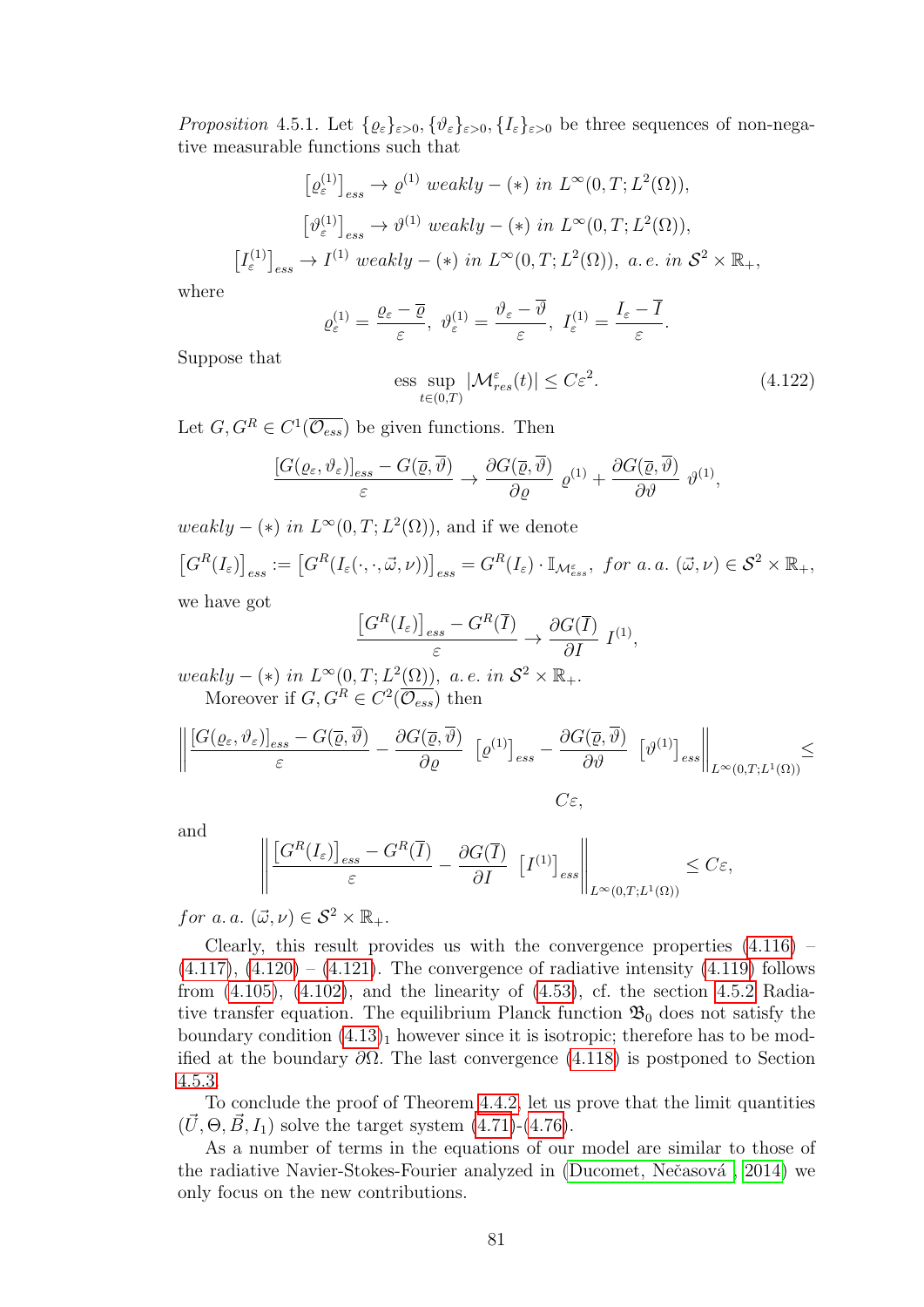#### 4.5.1 Continuity and Momentum equations

For the continuity equation, one expects that in the low Mach number limit, it reduces to the incompressibility constraint. In fact, from Lemma [4.4.2](#page-81-12) we know that  $\int_0^T \|\vec{u}_{\varepsilon}(t)\|_{W^{1,2}(\Omega;\mathbb{R}^3)}^2 dt \leq C$  so passing to the limit after possible extraction of a subsequence, we deduce that

<span id="page-85-0"></span>
$$
\vec{u}_{\varepsilon} \to \vec{U} \text{ weakly in } L^2(0, T; W^{1,2}(\Omega; \mathbb{R}^3)). \tag{4.123}
$$

In the same stroke  $\varrho_{\varepsilon} \to \overline{\varrho}$ , weakly in  $L^{\infty}(0,T; L^{5/3}(\Omega;\mathbb{R}^3))$ . So we can pass to the limit in the weak continuity equation [\(4.83\)](#page-77-2) which gives  $\int_0^T \int_{\Omega} \vec{U} \cdot \nabla_x \phi \,dx \,dt =$ 0 for all  $\phi \in \mathcal{D}((0,T) \times \overline{\Omega})$ , which rewrites

$$
\mathrm{div}_x \vec{U} = 0, \quad \text{a.e. in } (0, T) \times \Omega, \quad \vec{U} \Big|_{\partial \Omega} = 0,
$$

provided  $\partial\Omega$  is regular.

For the momentum equation one knows that due to possible strong time oscillations of the gradient component of velocity, one has only  $\varrho_{\varepsilon}\vec{u}_{\varepsilon}\otimes\vec{u}_{\varepsilon}\to \varrho\vec{U}\otimes\vec{U}$ weakly in  $L^2(0,T;L^{\frac{30}{29}}(\Omega;\mathbb{R}^3))$ . However one can show by the analysis in [\(Feireisl,](#page-99-0) Novotn $\acute{v}$ , 2009) that one can pass to the limit in the convective term and obtain

$$
\int_0^T \int_{\Omega} \overline{\varrho \, \vec{U} \otimes \vec{U}} : \nabla_x \vec{\phi} \, dx \, dt \to \int_0^T \int_{\Omega} \overline{\varrho} \, \vec{U} \otimes \vec{U} : \nabla_x \vec{\phi} \, dx \, dt.
$$

According to the hypotheses on the pressure law, the temperature  $\vartheta_{\varepsilon}$  is bounded  $\text{Im } L^{\infty}((0,T); L^{4}(\Omega)) \cap L^{2}(0,T; L^{6}(\Omega)), \text{ which implies that } \mathbb{S}_{\varepsilon} \to \mu(\overline{\vartheta})(\nabla_{x}\vec{U} + \nabla_{x}^{T}\vec{U})$ weakly in  $L^{\frac{34}{23}}(0,T;L^{\frac{34}{23}}(\Omega;\mathbb{R}^3)).$ 

So taking a divergence free test vector field  $\vec{\phi}$  in [\(4.84\)](#page-77-3), we have

$$
\int_{0}^{T} \int_{\Omega} \left( \varrho_{\varepsilon} \vec{u}_{\varepsilon} \cdot \partial_{t} \vec{\phi} + \varrho_{\varepsilon} \vec{u}_{\varepsilon} \otimes \vec{u}_{\varepsilon} : \nabla_{x} \vec{\phi} - 2 \varrho_{\varepsilon} \vec{\chi} \times \vec{u}_{\varepsilon} \cdot \vec{\phi} \right) dx dt
$$

$$
= \int_{0}^{T} \int_{\Omega} \left( \mathbb{S}_{\varepsilon} : \nabla_{x} \vec{\phi} - \frac{\varrho_{\varepsilon} - \overline{\varrho}}{\varepsilon} \nabla_{x} \Psi_{\varepsilon} \cdot \vec{\phi} - \frac{1}{\zeta} \frac{\mathrm{curl}_{x} \vec{B}_{\varepsilon}}{\varepsilon} \times \frac{\vec{B}_{\varepsilon}}{\varepsilon} \cdot \vec{\phi} - \frac{1}{2} \varepsilon^{2} \varrho_{\varepsilon} \nabla_{x} |\vec{\chi} \times \vec{x}|^{2} \cdot \vec{\phi} \right) dx dt
$$

$$
- \int_{\Omega} \varrho_{0,\varepsilon} \vec{u}_{0,\varepsilon} \cdot \vec{\phi}(0, \cdot) dx. \tag{4.124}
$$

Moreover, using [\(4.29\)](#page-67-3) together with estimates [\(4.108\)](#page-82-0), [\(4.114\)](#page-82-7) and Aubin-Lions lemma we get

<span id="page-85-1"></span>
$$
\frac{\vec{B}_{\varepsilon}}{\varepsilon} \to \vec{B} \text{ weakly in } L^{2}(0, T; W^{1,2}(\Omega; \mathbb{R}^{3})) \text{ and strongly in } L^{2}(0, T; L^{q}(\Omega, \mathbb{R}^{3})),
$$
\n
$$
\frac{1}{\zeta} \frac{\mathrm{curl}_{x} \vec{B}_{\varepsilon}}{\varepsilon} \times \frac{\vec{B}_{\varepsilon}}{\varepsilon} \to \frac{1}{\zeta} \mathrm{curl}_{x} \vec{B} \times \vec{B} \text{ weakly in } L^{\frac{5}{4}}((0, T) \times \Omega; \mathbb{R}^{3}),
$$
\n(4.125)

for any  $1 \leq q < 6$ .

Then passing to the limit and using  $(4.117)-(4.121)$  $(4.117)-(4.121)$ , we get

$$
\int_0^T \int_{\Omega} \left( \overline{\varrho} \vec{U} \cdot \partial_t \vec{\phi} + \overline{\varrho} \vec{U} \otimes \vec{U} : \nabla_x \vec{\phi} - 2 \overline{\varrho} \vec{\chi} \times \vec{U} \cdot \vec{\phi} \right) dx dt =
$$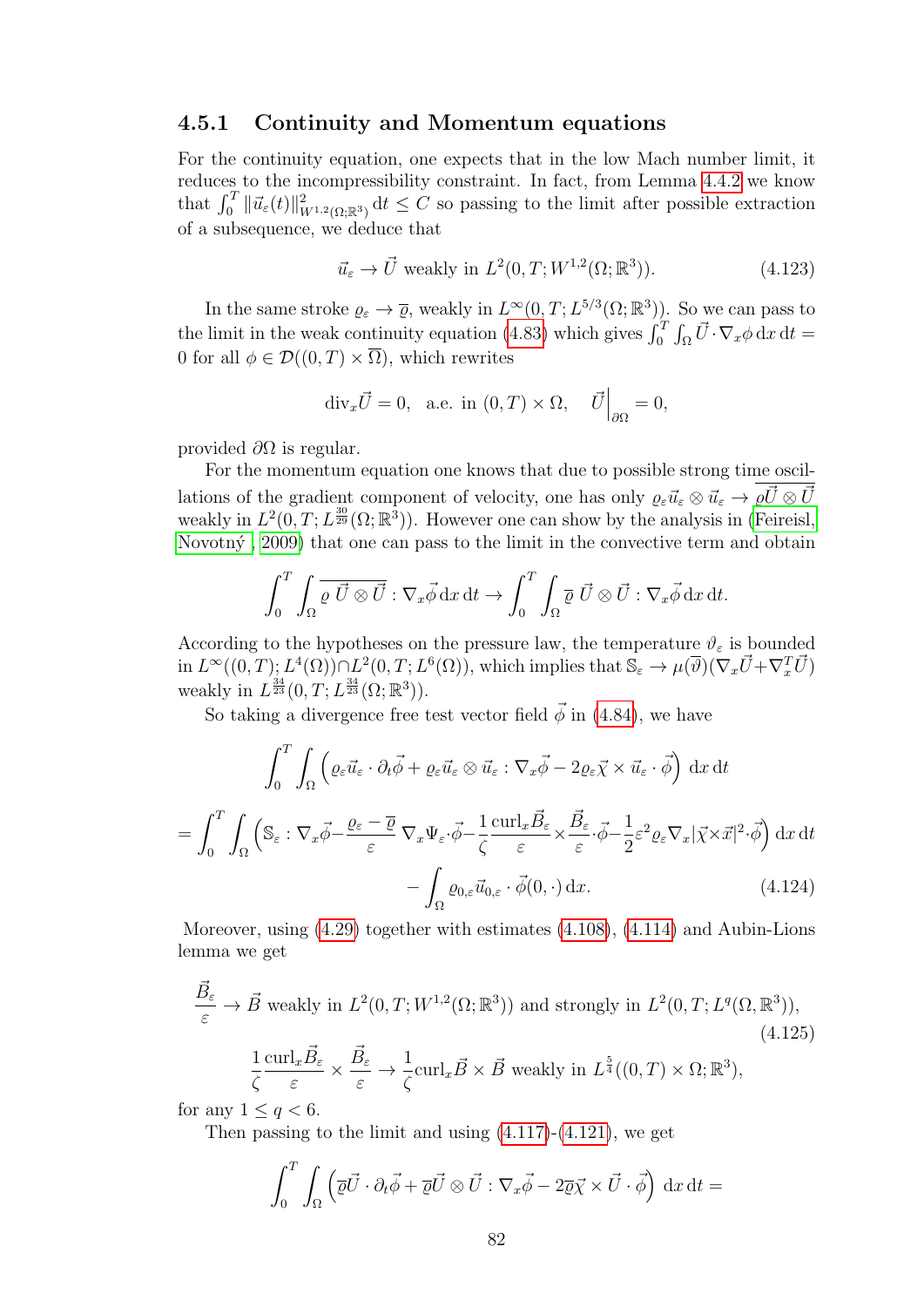$$
\int_0^T \int_{\Omega} \left( \mu(\overline{\vartheta}) \left( \nabla_x \overrightarrow{U} + \nabla_x^T \overrightarrow{U} \right) : \nabla_x \overrightarrow{\phi} - \varrho_1 \nabla_x \Psi(\overrightarrow{\varrho}) \cdot \overrightarrow{\phi} - \frac{1}{\zeta} \operatorname{curl}_x \overrightarrow{B} \times \overrightarrow{B} \cdot \overrightarrow{\phi} \right) dx dt -
$$

$$
\int_{\Omega} \overrightarrow{\varrho} \overrightarrow{U}_0 \cdot \overrightarrow{\phi} dx,
$$

provided that  $\vec{u}_{0,\varepsilon} \to \vec{U}_0$  weakly- $*$  in  $L^{\infty}(\Omega;\mathbb{R}^3)$ .

Moreover as in (Feireisl, Novotný, 2009), the formal relation between  $\varrho^{(1)}$ and  $\bar{\rho}$  is recovered by multiplying the momentum equation by  $\varepsilon$ . One gets, using Proposition [4.5.1](#page-84-0) and passing to the limit  $\varepsilon \to 0$ ,

$$
\int_0^T \int_{\Omega} \left( \nabla_x p^{(1)} - \overline{\varrho} \nabla_x \Psi(\overline{\varrho}) \right) \cdot \vec{\varphi} \, dx \, dt = 0, \tag{4.126}
$$

which is the weak formulation of

$$
\partial_{\varrho} p(\overline{\varrho}, \overline{\vartheta}) \nabla_x \varrho^{(1)} + \partial_{\vartheta} p(\overline{\varrho}, \overline{\vartheta}) \nabla_x \vartheta^{(1)} - \overline{\varrho} \nabla_x \Psi(\overline{\varrho}) = 0. \tag{4.127}
$$

This rewrites as

<span id="page-86-3"></span>
$$
\partial_{\varrho}p(\overline{\varrho},\overline{\vartheta})\nabla_{x}\varrho_{1} - \overline{\varrho}\nabla_{x}\Psi(\overline{\varrho}) = 0, \qquad (4.128)
$$

once we establish that  $\vartheta^{(1)} = \vartheta_1 = \vartheta_2 = 0$  in the section [4.5.3.](#page-87-0) That means we have got an explicit formula for  $\rho_1$ 

$$
\varrho_1 = \frac{\overline{\varrho}\Psi(\overline{\varrho})}{\partial_{\varrho}p(\overline{\varrho}, \overline{\vartheta})} + h(t),\tag{4.129}
$$

where h is an undetermined function.

#### <span id="page-86-0"></span>4.5.2 Radiative transfer equation

Using the  $L^{\infty}$  bound shown in (Ducomet, Kobera, Nečasová, 2014) for  $I_{\varepsilon}$ , based on the initial data bound [\(4.82\)](#page-77-0), it is clear that  $I_{\varepsilon} \to I_0$  weakly in  $L^2((0,T) \times$  $\Omega \times S^2 \times \mathbb{R}_+$ , and we have also by virtue of  $(4.112)$   $\vartheta_{\varepsilon} \to \overline{\vartheta}$  in  $L^2(0,T;W^{1,2}(\Omega))$ .

By using the cut-off hypotheses [\(4.23\)](#page-67-4), [\(4.25\)](#page-67-1) and the same notation for any time-independent test function  $\psi \in C_c^{\infty}(\overline{\Omega} \times S^2 \times \mathbb{R}_+),$  we can pass to the limit in [\(4.88\)](#page-79-2) and we get

$$
\int_{\Omega} \int_0^{\infty} \int_{S^2} \vec{\omega} \cdot \nabla_x \psi \, I_0 \, d\vec{\omega} \, d\nu \, dx + \int_{\Omega} \int_0^{\infty} \int_{S^2} \left[ \sigma_a(\nu, \overline{\vartheta}) \left( \mathfrak{B}(\nu, \overline{\vartheta}) - I_0 \right) + \sigma_s(\nu, \overline{\vartheta}) \left( \tilde{I}_0 - I_0 \right) \right] \psi \, d\vec{\omega} \, d\nu \, dx = \int_{\Gamma_+} \int_0^{\infty} I_0 \, \vec{\omega} \cdot \vec{n}_x \, \psi \, d\Gamma \, d\nu,
$$

which is the weak formulation of the stationary problem

<span id="page-86-1"></span>
$$
\vec{\omega} \cdot \nabla_x I_0 = S_0,\tag{4.130}
$$

with the boundary condition

<span id="page-86-2"></span>
$$
I_0 = 0 \quad \text{on } \Gamma_-, \tag{4.131}
$$

where  $S_0 = \sigma_a(\nu, \overline{\vartheta}) \left( \mathfrak{B}(\nu, \overline{\vartheta}) - I_0 \right) + \sigma_s(\nu, \overline{\vartheta}) \left( \tilde{I}_0 - I_0 \right)$ . The solution of  $(4.130)$  -[\(4.131\)](#page-86-2) is the function equal to  $\mathfrak{B}(\nu, \overline{\vartheta}) = \mathfrak{B}_0$  in  $\Omega$  and 0 on  $\Gamma$ <sub>-</sub>. This solution is unique at least for a particular type of domains thanks to the linearity of [\(4.130\)](#page-86-1).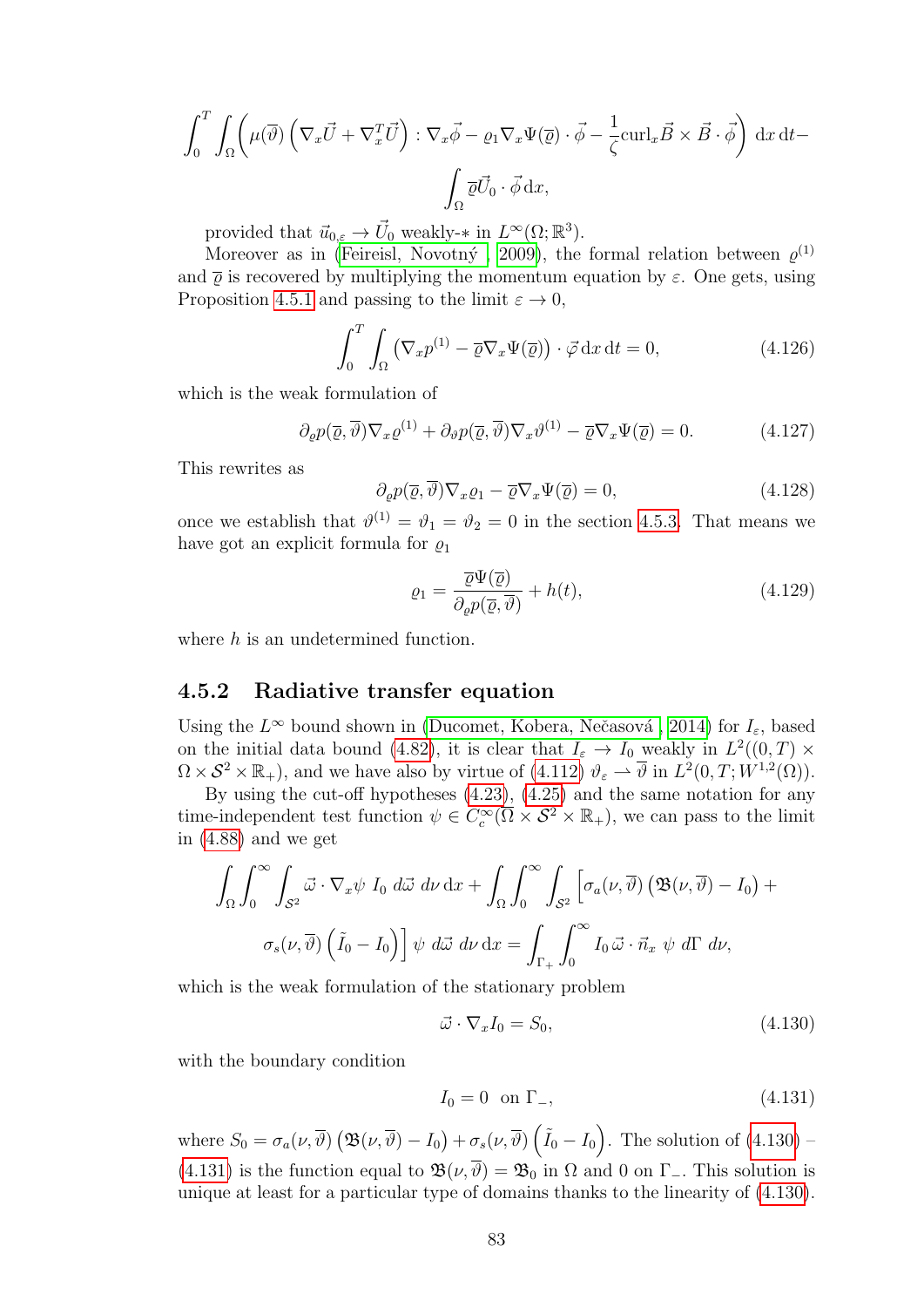Subtracting from  $(4.88)$  and dividing by  $\varepsilon$  gives

$$
\int_0^T \int_{\Omega} \int_0^\infty \int_{S^2} (\varepsilon \partial_t \psi + \vec{\omega} \cdot \nabla_x \psi) \frac{I_{\varepsilon} - I_0}{\varepsilon} d\vec{\omega} d\nu dx dt +
$$

$$
\int_0^T \int_{\Omega} \int_0^\infty \int_{S^2} \left[ \frac{S_{\varepsilon} - S_0}{\varepsilon} \right] \psi d\vec{\omega} d\nu dx dt =
$$

$$
- \int_{\Omega} \int_0^\infty \int_{S^2} \varepsilon \frac{I_{0,\varepsilon} - I_0}{\varepsilon} \psi(0, x, \vec{\omega}, \nu) d\vec{\omega} d\nu dx +
$$

$$
\int_0^T \int_{\Gamma_+} \int_0^\infty \vec{\omega} \cdot \vec{n}_x \frac{I_{\varepsilon} - I_0}{\varepsilon} \psi d\Gamma d\nu dt,
$$

for any  $\psi \in C_c^{\infty}([0,T) \times \overline{\Omega} \times S^2 \times \mathbb{R}_+),$  with  $S_{\varepsilon} - S_0 := S(I_{\varepsilon}) - S(I_0)$ . From Proposition [4.5.1,](#page-84-0) we get

$$
\frac{S_{\varepsilon} - S_0}{\varepsilon} \to S_1 := \partial_{\vartheta} (\sigma_a \mathfrak{B})(\nu, \overline{\vartheta}) \vartheta^{(1)} - \partial_{\vartheta} \sigma_a(\nu, \overline{\vartheta}) \vartheta^{(1)} I_0 - \sigma_a(\nu, \overline{\vartheta}) I_1 +
$$
  

$$
\partial_{\vartheta} \sigma_s(\nu, \overline{\vartheta}) \vartheta^{(1)} \tilde{I}_0 + \sigma_s(\nu, \overline{\vartheta}) \tilde{I}_1 - \partial_{\vartheta} \sigma_s(\nu, \overline{\vartheta}) \vartheta^{(1)} I_0 - \sigma_s(\nu, \overline{\vartheta}) I_1 =
$$
  

$$
-\sigma_a(\nu, \overline{\vartheta}) I_1 + \sigma_s(\nu, \overline{\vartheta}) \left(\tilde{I}_1 - I_1\right)
$$

weakly-\* in  $L^{\infty}(0,T; L^2(\Omega \times S^2 \times \mathbb{R}_+))$  with  $I_1 := I^{(1)}$ .

Passing to the limit we find the limit equation based on the assumption  $I_{0,\varepsilon}^{(1)} \to$  $I_0^{(1)}$  weakly-\* in  $L^{\infty}(\Omega \times S^2 \times \mathbb{R}_+)$ 

$$
\int_{\Omega} \int_0^{\infty} \int_{S^2} \vec{\omega} \cdot \nabla_x \psi I_1 \ d\vec{\omega} \ d\nu \ dx + \int_{\Omega} \int_0^{\infty} \int_{S^2} S_1 \psi \ d\vec{\omega} \ d\nu \ dx =
$$
\n
$$
\int_{\Gamma_+} \int_0^{\infty} I_1 \vec{\omega} \cdot \vec{n}_x \ \psi \ d\Gamma \ d\nu,
$$
\n(4.132)

using the same notation for any time-independent test function  $\psi \in C_c^{\infty}(\overline{\Omega} \times S^2 \times$  $\mathbb{R}_+$ ) which is the weak formulation of the stationary problem

<span id="page-87-1"></span>
$$
\vec{\omega} \cdot \nabla_x I_1 = S_1,\tag{4.133}
$$

with the boundary condition

$$
I_1 = 0 \quad \text{on } \Gamma_-.
$$
\n
$$
(4.134)
$$

#### <span id="page-87-0"></span>4.5.3 Entropy balance

First of all we analyze the weak limit of [\(4.87\)](#page-78-0), then we subtract it from [\(4.87\)](#page-78-0) and divide by  $\varepsilon$  as in the last section. We follow the ideas of (Feireisl, Novotný, [2009\)](#page-99-1) and (Kukučka, 2014).

The most obvious convergence in [\(4.87\)](#page-78-0) is in the entropy production rate measures. By virtue of [\(4.107\)](#page-81-11) it holds

$$
\left\langle \zeta_{\varepsilon}^{m} + \zeta_{\varepsilon}^{R}; \varphi \right\rangle_{\left[ \mathcal{M}; C\right] \left( [0, T) \times \overline{\Omega} \right)} \to 0 \quad \text{as } \varepsilon \to 0+, \tag{4.135}
$$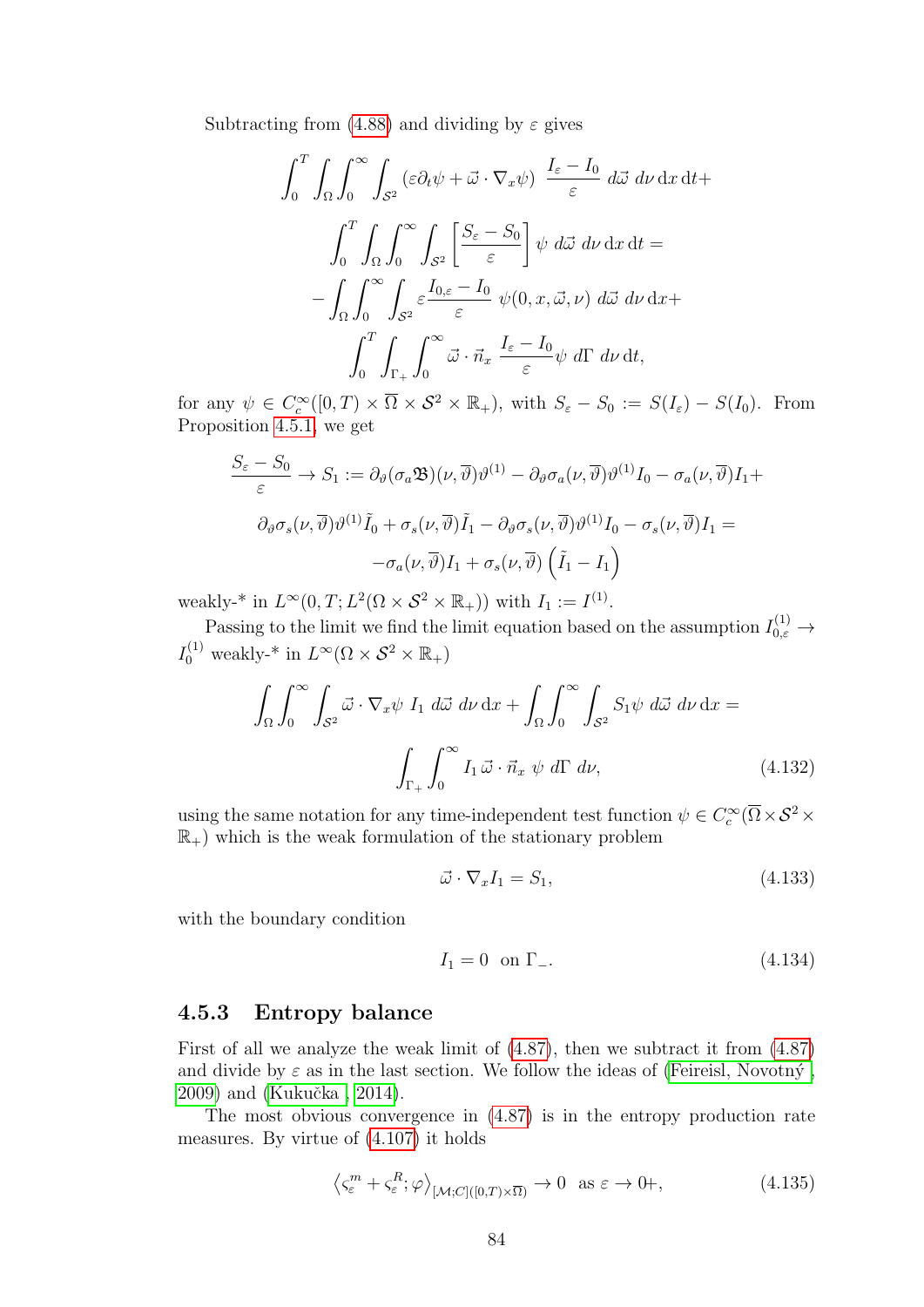and

<span id="page-88-3"></span>
$$
\frac{1}{\varepsilon} \left\langle \zeta_{\varepsilon}^{m} + \zeta_{\varepsilon}^{R}; \varphi \right\rangle_{\left[\mathcal{M}; C\right] \left([0, T) \times \overline{\Omega}\right)} \to 0 \quad \text{as } \varepsilon \to 0+.
$$
\n(4.136)

We split the heat flux term into residual and essential parts as follows:

$$
-\int_{0}^{T} \int_{\Omega} \frac{\vec{q}_{\varepsilon}}{\varepsilon^{2} \vartheta_{\varepsilon}} \cdot \nabla_{x} \varphi \,dx \,dt
$$

$$
= \int_{0}^{T} \int_{\Omega} \frac{\kappa([\vartheta_{\varepsilon}]_{res})}{[\vartheta_{\varepsilon}]_{res}} \frac{\nabla_{x} \vartheta_{\varepsilon}}{\varepsilon^{2}} \cdot \nabla_{x} \varphi \,dx \,dt + \int_{0}^{T} \int_{\Omega} \frac{\kappa([\vartheta_{\varepsilon}]_{ess})}{[\vartheta_{\varepsilon}]_{ess}} \frac{\nabla_{x} \vartheta_{\varepsilon}}{\varepsilon^{2}} \cdot \nabla_{x} \varphi \,dx \,dt. \tag{4.137}
$$

<span id="page-88-1"></span>The first term on the rhs vanishes in the limit. The argument is as follows:

Firstly, from  $(4.107)$ ,  $(4.36)$  and  $(4.21)$  we get an exact estimate

<span id="page-88-2"></span>
$$
\int_0^T \int_{\Omega} \vartheta_{\varepsilon} \left| \nabla_x \frac{\vartheta_{\varepsilon} - \overline{\vartheta}}{\varepsilon^2} \right|^2 dx dt \le c.
$$
 (4.138)

From  $(4.112)$  we know that  $\parallel$  $\vartheta_{\varepsilon}-\vartheta$ ε  $\Big\|_{L^2(0,T;W^{1,2}(\Omega))} \leq c$ , thus

<span id="page-88-0"></span>
$$
\vartheta_{\varepsilon} \to \overline{\vartheta} \qquad \text{in } L^2(0, T; W^{1,2}(\Omega)) \tag{4.139}
$$

strongly. On the residual set we now apply the Sobolev embedding and in-terpolate [\(4.139\)](#page-88-0) with the information in [\(4.110\)](#page-82-2). (Similarly we get  $\vartheta_{\varepsilon}^{(1)} \to$ 0 in  $L^2(0,T;W^{1,2}(\Omega))$  as well.) This leads to the convergence

$$
[\vartheta_{\varepsilon}]_{res} \to [\overline{\vartheta}]_{res} = 0 \qquad \text{in } L^{\frac{14}{3}}(0,T;L^{\frac{14}{3}}(\Omega)), \tag{4.140}
$$

meaning that the first integral in [\(4.137\)](#page-88-1) converges. With the intention that its limit is zero we apply [\(4.21\)](#page-67-5) and split the integral into two parts. The second part, namely,

$$
\int_0^T \int_{\Omega} \left( [\vartheta_{\varepsilon}]_{res}^{\frac{3}{2}} - \overline{\vartheta}^{\frac{3}{2}} + \overline{\vartheta}^{\frac{3}{2}} \right) \sqrt{[\vartheta_{\varepsilon}]_{res}} \nabla_x \frac{\vartheta_{\varepsilon}}{\varepsilon^2} \cdot \nabla_x \varphi \, dx \, dt \tag{4.141}
$$

converges to zero as  $\varepsilon \to 0$  with the rate  $\varepsilon^2$  by the Poincaré inequality

$$
\left\|\vartheta_{\varepsilon}^{\frac{3}{2}} - \overline{\vartheta}^{\frac{3}{2}}\right\|_{L^{2}(0,T;L^{2}(\Omega))} \leq c \left\|\sqrt{\vartheta_{\varepsilon}} \nabla_{x} \vartheta_{\varepsilon}\right\|_{L^{2}(0,T;L^{2}(\Omega))} \leq C \varepsilon^{2}
$$
(4.142)

by [\(4.138\)](#page-88-2), [\(4.99\)](#page-81-0) and [\(4.110\)](#page-82-2). The first part, namely,

$$
\int_0^T \int_{\Omega} [1]_{res} \,\vartheta_{\varepsilon}^{-1} \nabla_x \frac{\vartheta_{\varepsilon}}{\varepsilon^2} \cdot \nabla_x \varphi \,dx \,dt \tag{4.143}
$$

converges to zero as  $\varepsilon \to 0$  with the rate  $\varepsilon$  by Cauchy-Schwarz inequality, [\(4.113\)](#page-82-6) and [\(4.99\)](#page-81-0). The second term on the rhs of [\(4.137\)](#page-88-1) converges by virtue of [\(4.138\)](#page-88-2) and [\(4.139\)](#page-88-0), at least for a subsequence, to

$$
\int_0^T \int_{\Omega} \kappa(\overline{\vartheta}) \overline{\vartheta}^{-1} \nabla_x \vartheta_2 \cdot \nabla_x \varphi \,dx \,dt. \tag{4.144}
$$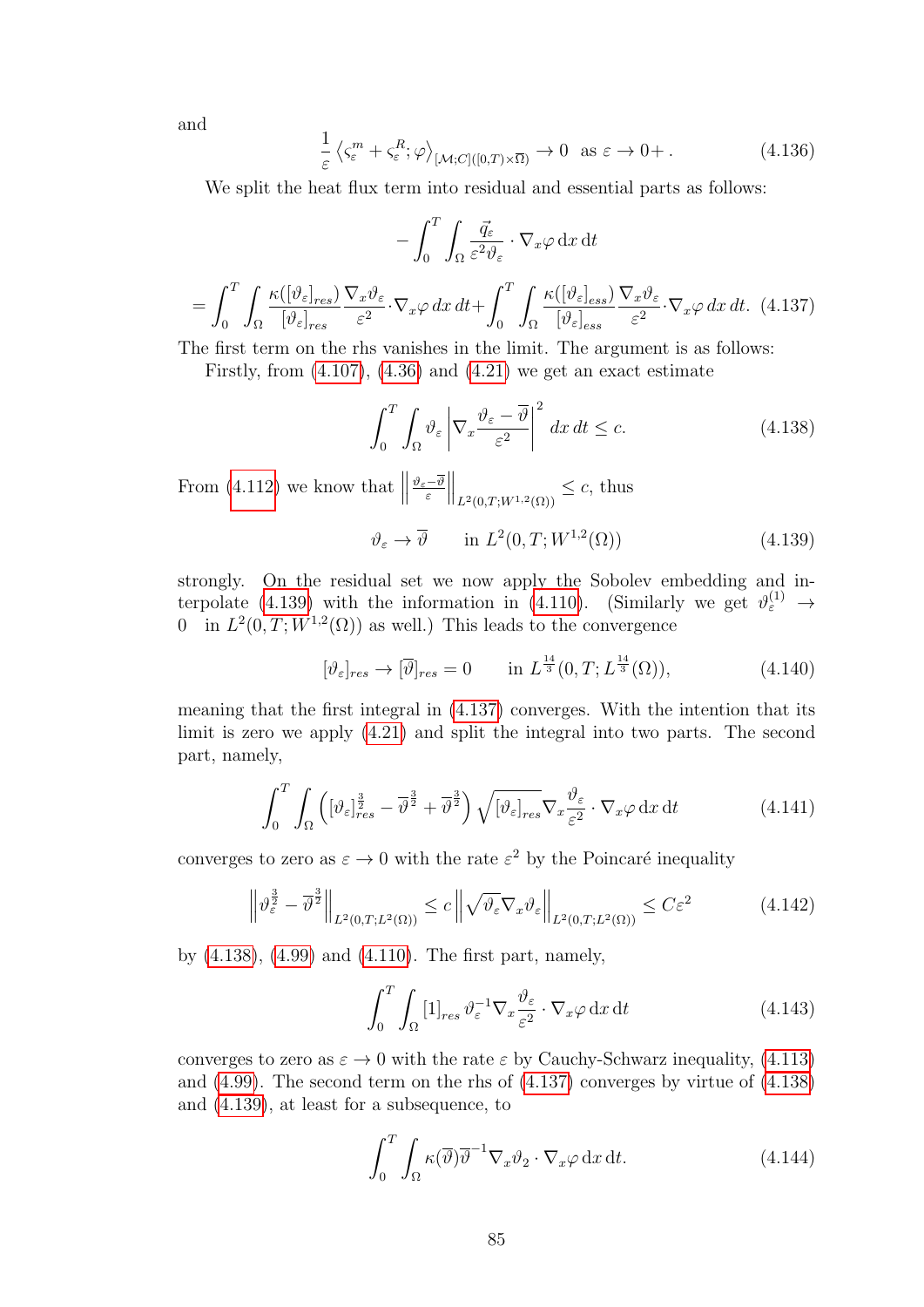For the convergence of the initial entropies in [\(4.87\)](#page-78-0) we use Proposition [4.5.1](#page-84-0) and we get

$$
- \int_{\Omega} \left\{ \left( \frac{\left[ (\varrho s)_{0,\varepsilon} \right]_{ess} - \overline{\varrho} s(\overline{\varrho}, \overline{\vartheta})}{\varepsilon} + \varepsilon \frac{\left[ s_{0,\varepsilon}^{R} \right]_{ess} - s^{R}(\overline{I})}{\varepsilon} \right) \varphi(0, \cdot) \right\} dx
$$

$$
\to - \int_{\Omega} \overline{\varrho} \left( \partial_{\varrho} s(\overline{\varrho}, \overline{\vartheta}) \varrho_{0}^{(1)} \right) \varphi(0, \cdot) dx. \tag{4.145}
$$

In particular

<span id="page-89-3"></span>
$$
[(\varrho s)_{0,\varepsilon}]_{ess} \to \overline{\varrho} s(\overline{\varrho}, \overline{\vartheta}) \qquad \varepsilon \to 0+, \qquad (4.146)
$$

$$
[s_{0,\varepsilon}^R]_{ess} \to s^R(\overline{I}) \qquad \varepsilon \to 0+, \tag{4.147}
$$

weakly- $(*)$  in  $L^{\infty}(0,T; L^{2}(\Omega))$ .

Residual parts of the initial conditions disappear thanks to the  $L^{\infty}$  weak star convergences of the initial data in Theorem [4.4.2](#page-82-8) for  $\varepsilon$  sufficiently small.

For the convergence in advective part of the entropy balance [\(4.87\)](#page-78-0) we use [\(4.139\)](#page-88-0) and the fact that

<span id="page-89-1"></span>
$$
\varrho_{\varepsilon} \to \overline{\varrho} \qquad \varepsilon \to 0 \tag{4.148}
$$

in  $L^{\infty}(0,T; L^{\frac{5}{3}}(\Omega))$ . This allows to make the limit of entropy to a constant for a subsequence

$$
s(\varrho_{\varepsilon}, \vartheta_{\varepsilon}) \to s(\overline{\varrho}, \overline{\vartheta}) \qquad \varepsilon \to 0+
$$
 a. e. in  $(0, T) \times \Omega$ . (4.149)

The convergence of entropy of a photon gas follows from Proposition [4.5.1](#page-84-0) as

<span id="page-89-2"></span>
$$
\varepsilon \frac{\left[s_{\varepsilon}^{R}\right]_{ess} - \overline{s^{R}}}{\varepsilon} \to 0, \tag{4.150}
$$

$$
s_{\varepsilon}^R \to \overline{s^R} \tag{4.151}
$$

weakly-(\*) in  $L^{\infty}(0,T; L^2(\Omega))$  as  $\varepsilon \to 0+$  according to [\(4.106\)](#page-81-9) and [\(4.99\)](#page-81-0) again. The convergence of the next term containing  $\varrho_{\varepsilon} s_{\varepsilon} \vec{u}_{\varepsilon}$  is again split into two terms, first one on the residual, second one on the essential set. For the second one we use again Proposition [4.5.1,](#page-84-0) the first one

<span id="page-89-0"></span>
$$
\int_0^T \int_{\Omega} \left[ \varrho_{\varepsilon} s_{\varepsilon} (\varrho_{\varepsilon}, \vartheta_{\varepsilon}) \right]_{res} \vec{u}_{\varepsilon} \cdot \nabla_x \varphi \, dx \, dt \tag{4.152}
$$

converges to 0 just in  $L^1((0,T) \times \Omega)$  as  $\varepsilon \to 0+$  because of the estimates [\(4.99\)](#page-81-0),  $(4.104), (4.110).$  $(4.104), (4.110).$  $(4.104), (4.110).$  $(4.104), (4.110).$ 

While the convergence of the equilibrial radiative entropy flux can be readily improved, e. g. to the space  $L^{\frac{12}{11}}((0,T)\times\Omega)$  because of the Gibbs' relation between specific entropy and energy, cf. [\(4.18\)](#page-66-2) and [\(4.19\)](#page-66-1), the integral with the material entropy flux part does not seem to have a right regularity to be meaningful. However, we can use usual cut-off functions  $T_K(z) := \min(K, z)$ , choose K large enough, e. g.  $K = \varepsilon^{-\frac{1}{6}}$  and split the integral into two parts

$$
\int_0^T \int_{\Omega} |[\varrho_{\varepsilon} s_{\varepsilon}(\varrho_{\varepsilon}, \vartheta_{\varepsilon})]_{res}| \, |\vec{u}_{\varepsilon}| \, |\nabla_x \varphi| \, dx \, dt =
$$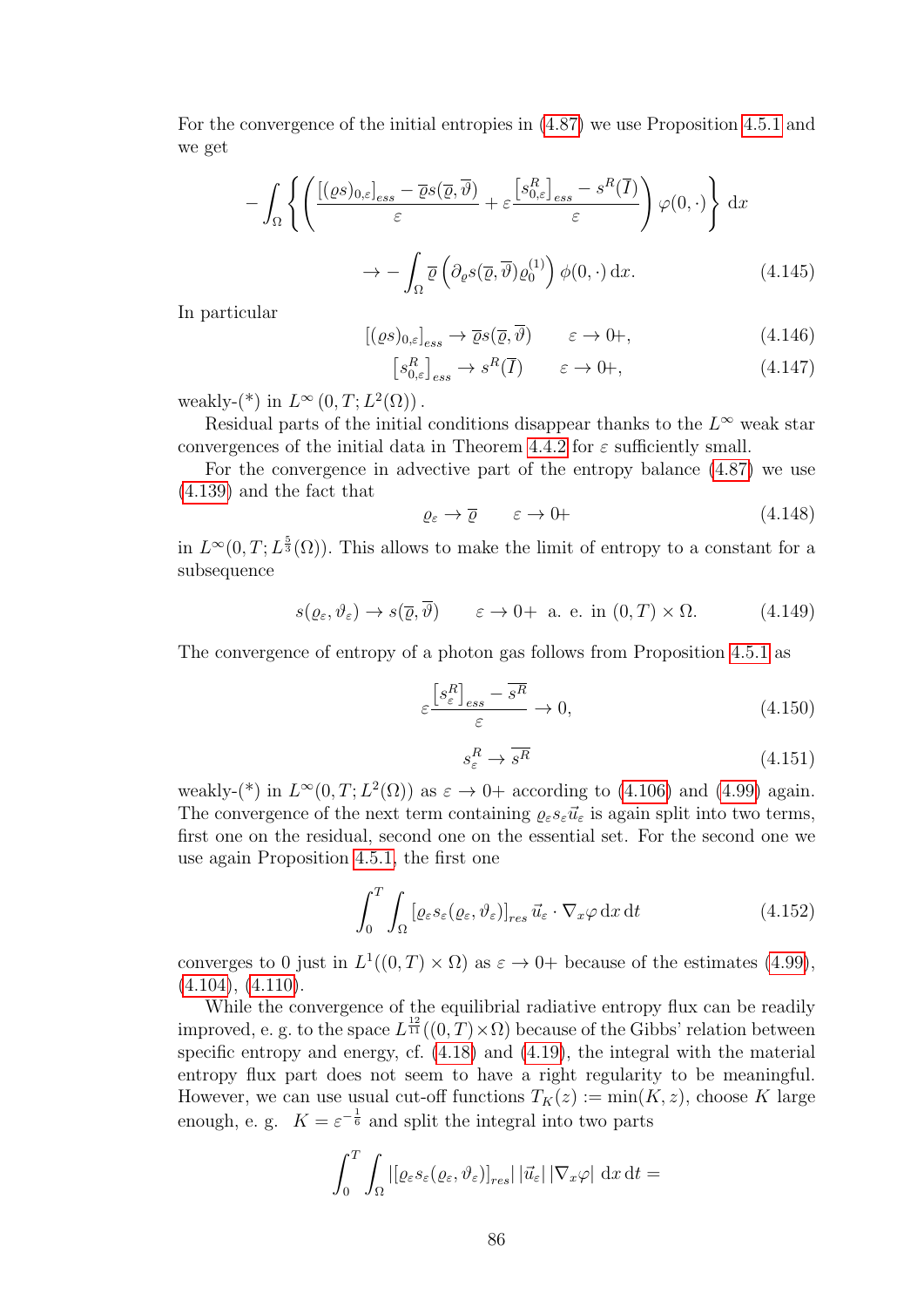$$
\int_0^T \int_{\Omega} |[\varrho_{\varepsilon} s_{\varepsilon}(\varrho_{\varepsilon}, \vartheta_{\varepsilon})]_{res}| T_{\varepsilon^{-\frac{1}{6}}}(|\vec{u}_{\varepsilon}|) |\nabla_x \varphi| dx dt +
$$
  

$$
\int_0^T \int_{\Omega} |[\varrho_{\varepsilon} s_{\varepsilon}(\varrho_{\varepsilon}, \vartheta_{\varepsilon})]_{res}| [\vec{u}_{\varepsilon}| - T_{\varepsilon^{-\frac{1}{6}}}(|\vec{u}_{\varepsilon}|)] |\nabla_x \varphi| dx dt.
$$

The first part converges to 0 by [\(4.104\)](#page-81-6), the second one is of order  $O(\varepsilon)$  by Sobolev embedding, estimate [\(4.99\)](#page-81-0) and Markov-Chebyshev inequality. The limiting part of this estimate is the first part, where the need to improve the regularity the material part of the entropy flux faces the problem that we have not got generally a better estimate than [\(4.104\)](#page-81-6).

Previous works (Novotný, Růžička, Thäter, 2011), (Kukučka, 2014), [\(Fei](#page-99-1)reisl, Novotný, 2009) rely on the closedness of the equation of state to the ideal gas law so that  $\varrho_{\varepsilon} s_{\varepsilon}$  is estimated essentially by  $\varrho_{\varepsilon}$  | log  $\varrho_{\varepsilon}$ |,  $\vartheta_{\varepsilon}^3$  and  $\varrho_{\varepsilon}$ | log  $\vartheta_{\varepsilon}$ |, the last one being the most restrictive, leading to the convergence in [\(4.152\)](#page-89-0) in  $L^2(0,T; L^{\frac{30}{29}}(\Omega))$ . Without such an assumption we would estimate the entropy by  $\varrho_{\varepsilon}^2 \vec{u}_{\varepsilon}$  which is not tractable in view of [\(4.110\)](#page-82-2). Nevertheless, in our case of low stratification we do not need to identify the limit of the entropy flux on the essential set since it vanishes after an integration by parts.

After [\(4.139\)](#page-88-0) and [\(4.148\)](#page-89-1)

$$
\int_0^T \int_{\Omega} \left[ \varrho_{\varepsilon} s_{\varepsilon} (\varrho_{\varepsilon}, \vartheta_{\varepsilon}) \right]_{\varepsilon s s} \vec{u}_{\varepsilon} \cdot \nabla_x \varphi \, dx \, dt \to \int_0^T \int_{\Omega} \overline{\varrho} s(\overline{\varrho}, \overline{\vartheta}) \vec{U} \cdot \nabla_x \varphi \, dx \, dt = 0. \tag{4.153}
$$

The last term contains the nonequlibirial radiative entropy flux  $\vec{q}_{\varepsilon}^R$ . Let us recall

$$
\bar{q}_{\varepsilon}^R = \bar{q}^R(I_{\varepsilon}) = -\int_0^{\infty} \int_{S^2} \nu^2 \left\{ n_{\varepsilon} \log n_{\varepsilon} - (n_{\varepsilon} + 1) \log (n_{\varepsilon} + 1) \right\} \, \vec{\omega} \, d\vec{\omega} \, d\nu,
$$

with  $n_{\varepsilon} = n(I_{\varepsilon}) = \frac{I_{\varepsilon}}{\nu^3}$ . We claim

$$
J_{\varepsilon} := \int_0^T \int_{\Omega} \vec{q}_{\varepsilon}^R \cdot \nabla_x \varphi \, dx \, dt \to \int_0^T \int_{\Omega} \vec{\bar{q}}^R \cdot \nabla_x \varphi \, dx \, dt =: J_0 \tag{4.154}
$$

because of the convergence on the essential set  $\mathcal{M}^{\varepsilon}_{ess}$  that follows from [\(4.161\)](#page-92-0) and on the residual set  $\mathcal{M}_{res}^{\varepsilon}$  we use [\(4.106\)](#page-81-9). Collecting now all the aforementioned convergences in this section we readily get the weak formulation of [\(4.69\)](#page-75-1). With [\(4.62\)](#page-74-4) we see that  $\vartheta_2 \equiv 0$  and search for  $\nabla_x \Theta = \nabla_x \vartheta_3 := w \lim_{L^{\frac{4}{3}}((0,T)\times\Omega),\varepsilon\to0+} \nabla_x \frac{\vartheta_\varepsilon-\vartheta}{\varepsilon^3}$  $\frac{\varepsilon-\vartheta}{\varepsilon^3}$ .

Let us realize that we can extract from [\(4.107\)](#page-81-11) the bound

$$
\int_0^T \int_{\Omega} \vartheta_{\varepsilon}^{r-2} \frac{|\nabla_x (\vartheta_{\varepsilon} - \overline{\vartheta})|^2}{\varepsilon^4} \, \mathrm{d}x \, \mathrm{d}t < c \tag{4.155}
$$

with a constant c independent of  $\varepsilon$ . Therefore  $\nabla_x(\vartheta_\varepsilon-\vartheta)$  $\frac{\vartheta_{\varepsilon}-\overline{\vartheta}}{\varepsilon^3}$ is bounded in  $L^{\frac{4}{3}}((0,T)\times$  $\Omega$ ) and  $\Theta$  exists.

We subtract equation [\(4.87\)](#page-78-0) from its limit and divide by  $\varepsilon$ 

$$
\int_0^T \int_{\Omega} \left\{ \varrho_{\varepsilon} \frac{s_{\varepsilon} - \overline{s}}{\varepsilon} \left( \partial_t \varphi + \overrightarrow{u}_{\varepsilon} \cdot \nabla_x \varphi \right) + \frac{s_{\varepsilon}^R - \overline{s^R}}{\varepsilon} \varepsilon \partial_t \varphi + \frac{\overrightarrow{q}_{\varepsilon}^R - \overrightarrow{q^R}}{\varepsilon} \cdot \nabla_x \varphi \right\} \, \mathrm{d}x \, \mathrm{d}t +
$$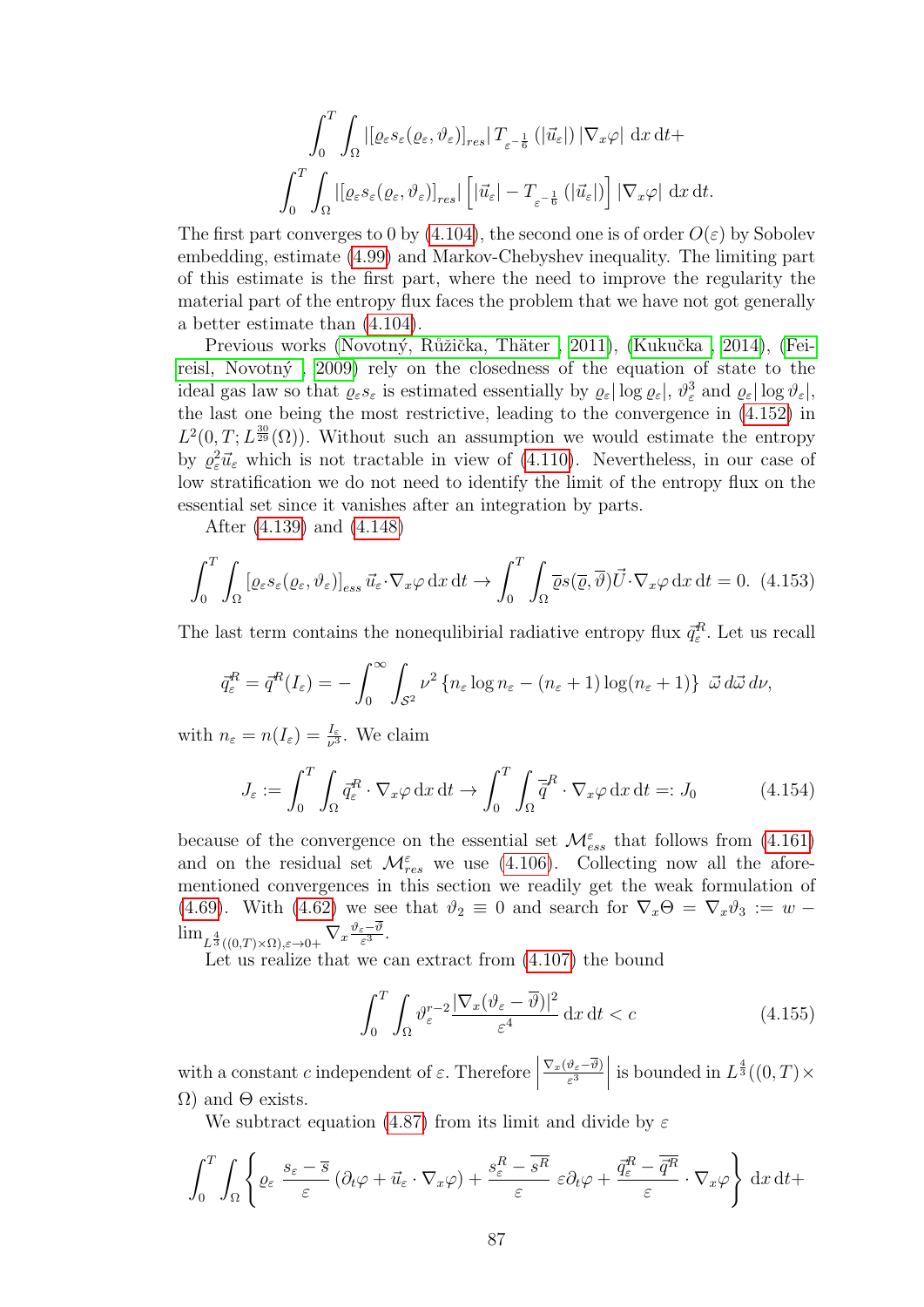<span id="page-91-0"></span>
$$
\int_0^T \int_{\Omega} \frac{\kappa(\vartheta_{\varepsilon})}{\vartheta_{\varepsilon}} \nabla_x \frac{\vartheta_{\varepsilon}}{\varepsilon^3} \cdot \nabla_x \varphi \, dx \, dt + \frac{1}{\varepsilon} \left\langle \varsigma_{\varepsilon}^m + \varsigma_{\varepsilon}^R; \varphi \right\rangle_{\left[ \mathcal{M}; C\right] \left( [0, T] \times \overline{\Omega} \right)} =
$$

$$
- \int_{\Omega} \left\{ \left( \varrho_{0,\varepsilon} \frac{s_{0,\varepsilon} - \overline{s}}{\varepsilon} + \varepsilon \frac{s_{0,\varepsilon}^R - \overline{s_0^R}}{\varepsilon} \right) \varphi(0, \cdot) \right\} \, dx. \tag{4.156}
$$

We claim that all the terms in [\(4.156\)](#page-91-0) are uniformly bounded, especially

$$
\frac{\kappa(\vartheta_{\varepsilon})}{\vartheta_{\varepsilon}} \nabla_x \frac{\vartheta_{\varepsilon} - \overline{\vartheta}}{\varepsilon^3} \to \frac{\kappa(\overline{\vartheta})}{\overline{\vartheta}} \nabla_x \vartheta_3, \tag{4.157}
$$

weakly in  $L^{\frac{6r+16}{6r+15}}((0,T)\times\Omega;\mathbb{R}^3)$  which gives for  $r=3$  the summability with the exponent of  $\frac{34}{33}$ . To show this we restrict ourselves to the residual set  $\mathcal{M}_{res}^{\varepsilon}$ , since on the essential set  $\mathcal{M}_{ess}^{\varepsilon}$  the boundedness is easy. For the set  $A_{\varepsilon} := \{(t,x) :$  $|\nabla_x \vartheta_{\varepsilon}(t,x)| < 1$  we use the estimates [\(4.99\)](#page-81-0), [\(4.110\)](#page-82-2) with Hölder's inequality and  $r \in [3, 5]$ 

$$
K_0 := \int_{\mathcal{M}_{res}^{\varepsilon} \cap A_{\varepsilon}} \int \left| [\vartheta_{\varepsilon}]_{res}^{r-1} \nabla_x \frac{\vartheta_{\varepsilon}}{\varepsilon^3} \right| dx dt \leq \varepsilon^{-3} \int \int_{\mathcal{M}_{res}^{\varepsilon}} \vartheta_{\varepsilon}^{r-1} dx dt \leq
$$
  

$$
T \varepsilon^{-3} || [\vartheta_{\varepsilon}]_{res} ||_{L^4(\Omega)}^{r-1} \text{ess} \sup_{t \in (0,T)} || \mathbb{I}_{\mathcal{M}_{res}^{\varepsilon}(t)} ||_{L^{\frac{4}{5-r}}(\Omega)} \leq C \varepsilon^{-3} \varepsilon^{\frac{r-1}{2}} \varepsilon^2 = C \varepsilon^{\frac{r-3}{2}} \leq c
$$
(4.158)

with c independent of  $\varepsilon$ . In the opposite case (the complement of this set in  $\mathcal{M}_{res}^{\varepsilon}$ ) we estimate as follows

$$
K_{1} := \int_{\mathcal{M}_{res}^{\varepsilon} \setminus A_{\varepsilon}} \int \left| [\vartheta_{\varepsilon}]_{res}^{r-1} \nabla_{x} \frac{\vartheta_{\varepsilon}}{\varepsilon^{3}} \right| dx dt =
$$
  

$$
\int_{\mathcal{M}_{res}^{\varepsilon} \setminus A_{\varepsilon}} \int \left| [\vartheta_{\varepsilon}]_{res}^{\frac{r}{4} + \frac{1}{2}} |\nabla_{x} \vartheta_{\varepsilon}|^{-\frac{1}{2}} \frac{\vartheta_{\varepsilon}^{\frac{3}{4}r - \frac{3}{2}} |\nabla_{x} \vartheta_{\varepsilon}|^{\frac{3}{2}}}{\varepsilon^{3}} \right| dx dt \le
$$
  

$$
\int_{0}^{T} \int_{\Omega} \left| [\vartheta_{\varepsilon}]_{res}^{\frac{r}{4} + \frac{1}{2}} \vartheta_{\varepsilon}^{\frac{3}{4}r - \frac{3}{2}} \frac{|\nabla_{x} \vartheta_{\varepsilon}|^{\frac{3}{2}}}{\varepsilon^{3}} \right| dx dt < c \qquad (4.159)
$$

provided  $[\vartheta_{\varepsilon}]_{res}^{\frac{r}{4}+\frac{1}{2}}$  is uniformly bounded in  $L^4((0,T)\times\Omega)$ , that is  $[\vartheta_{\varepsilon}]_{res}^{r+2}$  is uniformly bounded in the space  $L^1((0,T)\times\Omega)$ . However we know that  $[\vartheta_{\varepsilon}]_{res}$  is bounded in  $L^{\infty}(0,T; L^{4}(\Omega)) \cap L^{r}(0,T; L^{3r}(\Omega))$  as in (Feireisl, Novotný, 2009). By interpolation we get  $[\vartheta_{\varepsilon}]_{res}$  is uniformly bounded in  $L^{r+\frac{8}{3}}((0,T)\times\Omega)$  and that is why  $K_1$  converges; moreover when we reiterate the same argument with a s–power of its integrand, we obtain the bound  $s \leq \frac{6r+16}{6r+15}$  for Hölder's inequality.

Similarly to (Feireisl, Novotný, 2009), using Proposition [4.5.1](#page-84-0) and energy estimates, we see that

$$
\varrho_{\varepsilon} \xrightarrow{\mathcal{S}_{\varepsilon} - \overline{\mathcal{S}}} \to \overline{\varrho} \left( \partial_{\varrho} s(\overline{\varrho}, \overline{\vartheta}) \varrho^{(1)} + \partial_{\vartheta} s(\overline{\varrho}, \overline{\vartheta}) \vartheta^{(1)} \right) = \overline{\varrho} \varrho_1 \partial_{\varrho} s(\overline{\varrho}, \overline{\vartheta})
$$

weakly- $*$  in  $L^{\infty}(0,T; L^{2}(\Omega;\mathbb{R}^{3}))$ , and remind [\(4.136\)](#page-88-3), [\(4.150\)](#page-89-2), [\(4.106\)](#page-81-9), [\(4.99\)](#page-81-0) and  $(4.145).$  $(4.145).$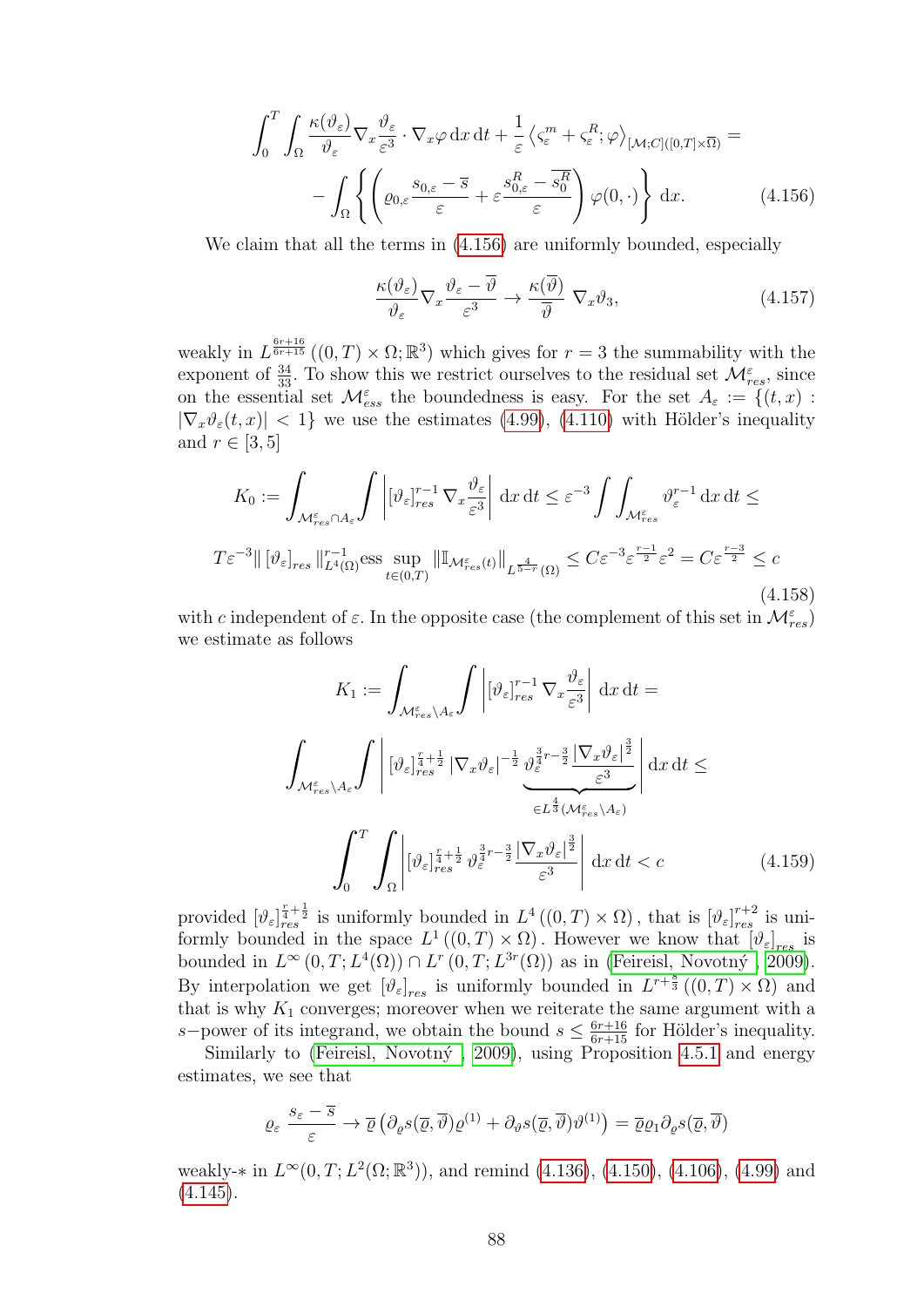Moreover the advective part weakly converges according to Proposition [4.5.1](#page-84-0) again

$$
\varrho_{\varepsilon} \xrightarrow[\varepsilon]{s_{\varepsilon} - \overline{s}} \overrightarrow{u}_{\varepsilon} \to \overline{\varrho} \left( \partial_{\varrho} s(\overline{\varrho}, \overline{\vartheta}) \varrho^{(1)} + \partial_{\vartheta} s(\overline{\varrho}, \overline{\vartheta}) \vartheta^{(1)} \right) \overrightarrow{U} = \overline{\varrho} \partial_{\varrho} s(\overline{\varrho}, \overline{\vartheta}) \varrho_1 \overrightarrow{U},
$$

weakly in  $L^2(0,T; L^{3/2}(\Omega;\mathbb{R}^3))$ . This allows to pass to the limit in all terms of [\(4.156\)](#page-91-0) except the nonequilibrial radiative entropy flux term

$$
\int_0^T \int_{\Omega} \frac{\vec{q}_{\varepsilon}^R - \overline{\vec{q}^R}}{\varepsilon} \cdot \nabla_x \varphi \, dx \, dt. \tag{4.160}
$$

Let us compute the limit of  $\frac{\vec{q}_{\varepsilon}^R - \vec{q}^R}{\varepsilon}$  $\frac{-q^{n}}{\varepsilon}$ .

Applying once more Proposition [4.5.1](#page-84-0) with  $G^{R}(I) = n(I) \log n(I) - (n(I) +$ 1)  $\log(n(I) + 1)$  and integrating on  $S^2 \times \mathbb{R}_+$ , we find

$$
\frac{\vec{q}_{\varepsilon}^R - \overline{\vec{q}^R}}{\varepsilon} \to \int_0^\infty \int_{S^2} \frac{1}{\nu} \log \frac{n(\overline{I}) + 1}{n(\overline{I})} \vec{\omega} I^{(1)} d\vec{\omega} d\nu,
$$

weakly-\* in  $L^{\infty}(0,T; L^{2}(\Omega;\mathbb{R}^{3}))$  on the essential set  $\mathcal{M}^{\varepsilon}_{ess}$  and as log  $\left[\frac{n(\overline{I})+1}{n(\overline{I})}\right]$  $n(I)$  $=\frac{\nu}{\bar{N}}$  $\frac{\nu}{\vartheta}$ , we have got

$$
\frac{\vec{q}_{\varepsilon}^R - \overline{\vec{q}^R}}{\varepsilon} \to \frac{1}{\overline{\vartheta}} \ \vec{F}^R(I^{(1)}),
$$

with the radiative momentum  $\vec{F}^R(I^{(1)}) = \int_0^\infty \int_{S^2} \vec{\omega} I^{(1)} d\vec{\omega} d\nu$ . So

<span id="page-92-0"></span>
$$
\int_0^T \int_{\Omega} \left( \frac{\vec{q}_{\varepsilon}^R - \overline{\vec{q}^R}}{\varepsilon} \right) \cdot \nabla_x \varphi \, dx \, dt \to \int_0^T \int_{\Omega} \frac{\text{div}_x \vec{F}^R(I^{(1)})}{\overline{\vartheta}} \, \varphi \, dx \, dt. \tag{4.161}
$$

by the Proposition [4.5.1](#page-84-0), [\(4.106\)](#page-81-9) and [\(4.99\)](#page-81-0) on  $\mathcal{M}_{res}^{\varepsilon}$ . As we have got from [\(4.133\)](#page-87-1)

$$
\operatorname{div}_{x} \vec{F}^{R} = \int_{0}^{\infty} \int_{S^{2}} \left[ \partial_{\vartheta} \sigma_{a}(\nu, \overline{\vartheta}) \left( \mathfrak{B}(\nu, \overline{\vartheta}) - I_{0} \right) \vartheta^{(1)} + \sigma_{a}(\nu, \overline{\vartheta}) \left( \partial_{\vartheta} \mathfrak{B}(\nu, \overline{\vartheta}) \vartheta^{(1)} - I_{1} \right) \right] d\vec{\omega} d\nu,
$$

the limit contribution in [\(4.156\)](#page-91-0) becomes

$$
\int_0^T \int_{\Omega} \int_0^\infty \int_{S^2} \frac{-\sigma_a(\nu, \overline{\vartheta}) I_1(t, x, \vec{\omega}, \nu)}{\overline{\vartheta}} \varphi \ d\vec{\omega} \ d\nu \ \mathrm{d}x \, \mathrm{d}t.
$$

Gathering all of these terms, we find the limit equation for entropy

$$
\overline{\varrho}\partial_{\varrho}s(\overline{\varrho},\overline{\vartheta})\int_{0}^{T}\int_{\Omega}\varrho_{1}\left(\partial_{t}\phi+\overrightarrow{U}\cdot\nabla_{x}\phi\right)dx dt + \frac{\overline{\kappa}}{\overline{\vartheta}}\int_{0}^{T}\int_{\Omega}\nabla_{x}\Theta\cdot\nabla_{x}\varphi dx dt -
$$

$$
\frac{1}{\overline{\vartheta}}\int_{0}^{T}\int_{\Omega}\int_{0}^{\infty}\sigma_{a}(\nu,\overline{\vartheta})\int_{\mathcal{S}^{2}}I_{1}(t,x,\overrightarrow{\omega},\nu)\varphi d\overrightarrow{\omega} d\nu dx dt =
$$

$$
-\overline{\varrho}\partial_{\varrho}s(\overline{\varrho},\overline{\vartheta})\int_{\Omega}\varrho_{0}^{(1)}\varphi(0,\cdot) dx.
$$

Using [\(4.128\)](#page-86-3) we easily verify that we finally obtained the thermal equation [\(4.75\)](#page-76-1) once we take the Maxwell relation  $\partial_{\vartheta} p = \partial_{\varrho} s$  into account.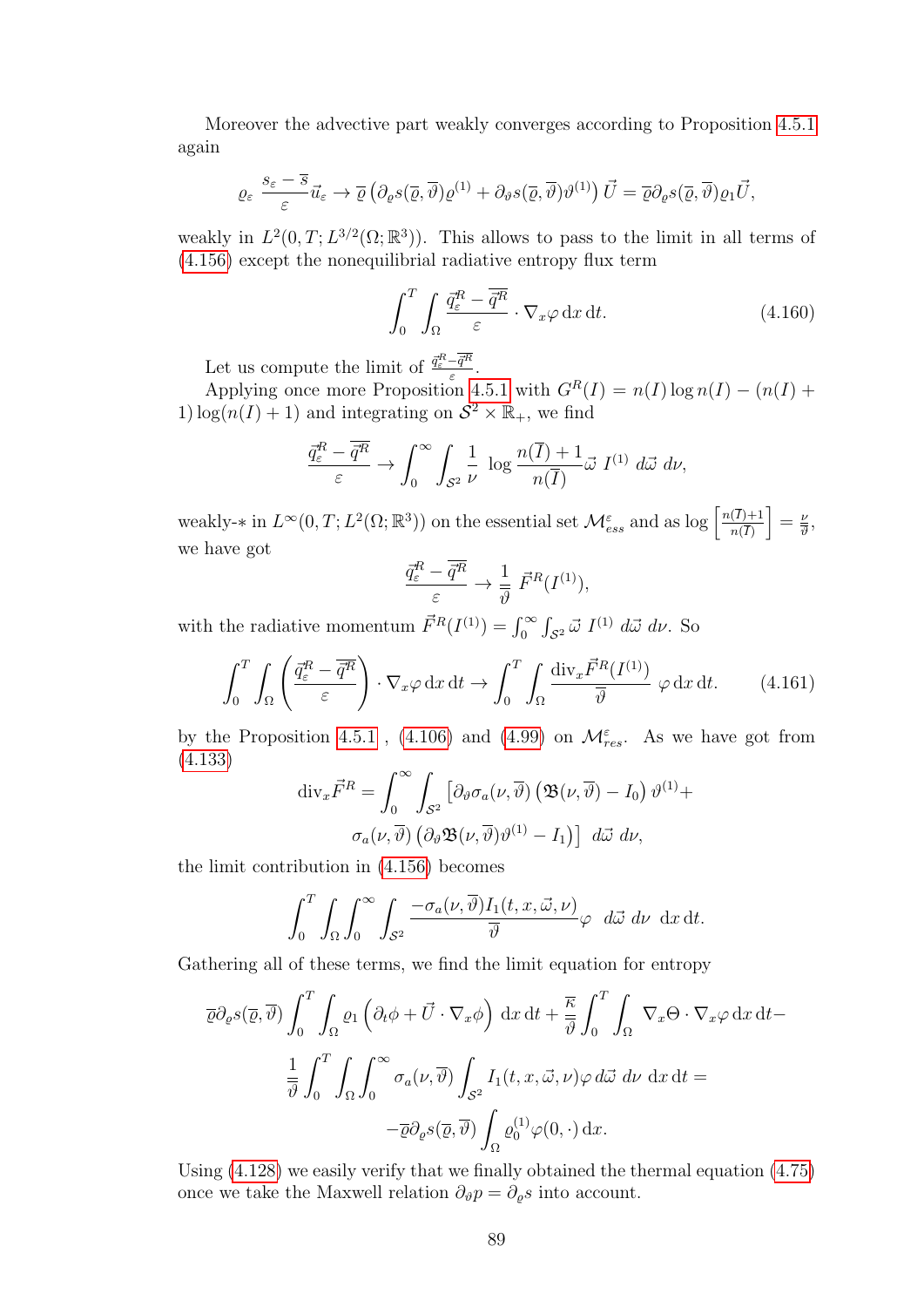#### 4.5.4 Maxwell equation

From [\(4.123\)](#page-85-0) and [\(4.125\)](#page-85-1) we get

$$
\frac{\vec{B}_{\varepsilon}}{\varepsilon} \times \vec{u} \to \vec{B} \times \vec{U} \text{ weakly in } L^{q}(0,T; L^{q}(\Omega,\mathbb{R}^{3})) \text{ for } q \in \left[1, \frac{5}{3}\right),
$$

and

$$
\tilde{\lambda}(\vartheta_{\varepsilon}) \operatorname{curl}_{x} \frac{\vec{B}_{\varepsilon}}{\varepsilon} \to \overline{\lambda} \operatorname{curl}_{x} \vec{B} \text{ weakly in } L^{\frac{34}{6p+17}}(0,T, L^{\frac{34}{6p+17}}(\Omega,\mathbb{R}^{3})).
$$

Then it is easy to pass to the limit in [\(4.86\)](#page-78-2), realizing that  $\frac{34}{6p+17} > 1$  for  $1 \le p <$ 17  $\frac{17}{6}$ .

This last step ends the proof of Theorem [4.4.2.](#page-82-8)

### 4.A Appendix: Proof of Theorem [4.3.1](#page-76-5)

1. Consider now the linearly coupled problem for the remaining equations

$$
\text{div}_x \vec{U} = 0,\tag{4.A.1}
$$

$$
\partial_t \vec{U} + (\vec{U} \cdot \nabla_x) \vec{U} + \nabla_x \Pi - \overline{\mu} \Delta \vec{U} + \frac{1}{\zeta} \nabla_x \left( \frac{\vec{B}^2}{2} \right) - \frac{1}{\zeta} (\vec{B} \cdot \nabla_x) \vec{B} = \vec{F}, \ (4.A.2)
$$

$$
\partial_t \vec{B} + (\vec{U} \cdot \nabla_x) \vec{B} + (\vec{B} \cdot \nabla_x) \vec{U} - \overline{\lambda} \Delta \vec{B} = 0, \qquad (4.A.3)
$$

$$
\text{div}_x \vec{B} = 0,\tag{4.A.4}
$$

$$
-\Delta\Theta = \vec{U} \cdot \vec{\beta} - \frac{1}{\overline{\kappa}} \int_0^\infty \sigma_a \int_{\mathcal{S}^2} I_1 \, d\vec{\omega} \, d\nu + \tilde{h} \tag{4.A.5}
$$

$$
\vec{\omega} \cdot \nabla_x I_1 + \sigma_a I_1 - \sigma_s \left( \tilde{I}_1 - I_1 \right) = 0, \qquad (4.A.6)
$$

where  $\vec{\beta} \in (L^{\infty}(\Omega))^3$ , together with the boundary conditions

$$
\vec{U}|_{\partial\Omega} = 0, \ \nabla\Theta \cdot \vec{n}|_{\partial\Omega} = 0, \ \vec{B} \cdot \vec{n}|_{\partial\Omega} = 0, \ \text{curl}_x \vec{B} \times \vec{n}|_{\partial\Omega} = 0 \tag{4.A.7}
$$

for  $(4.A.1)-(4.A.5)$  $(4.A.1)-(4.A.5)$  and

$$
I_1(x, \nu, \vec{\omega}) = 0 \text{ for } x \in \partial\Omega, \ \vec{\omega} \cdot \vec{n} \le 0 \tag{4.A.8}
$$

for [\(4.A.6\)](#page-64-2), and the initial conditions

$$
\vec{U}|_{t=0} = \vec{U}_0, \quad \vec{B}|_{t=0} = \vec{B}_0.
$$
\n(4.A.9)

We first consider the solution  $(\vec{U}, \vec{B}, I_1)$  of the "radiative-MHD problem"

$$
\text{div}_x \vec{U} = 0,\tag{4.A.10}
$$

$$
\partial_t \vec{U} + (\vec{U} \cdot \nabla_x) \vec{U} + \nabla_x \Pi - \overline{\mu} \Delta \vec{U} = \frac{1}{\zeta} \text{curl}_x \vec{B} \times \vec{B} + \vec{F}, \qquad (4. A. 11)
$$

$$
\partial_t \vec{B} + (\vec{U} \cdot \nabla_x) \vec{B} + \vec{B} \cdot \nabla_x \vec{U} - \overline{\lambda} \Delta \vec{B} = 0, \qquad (4. A.12)
$$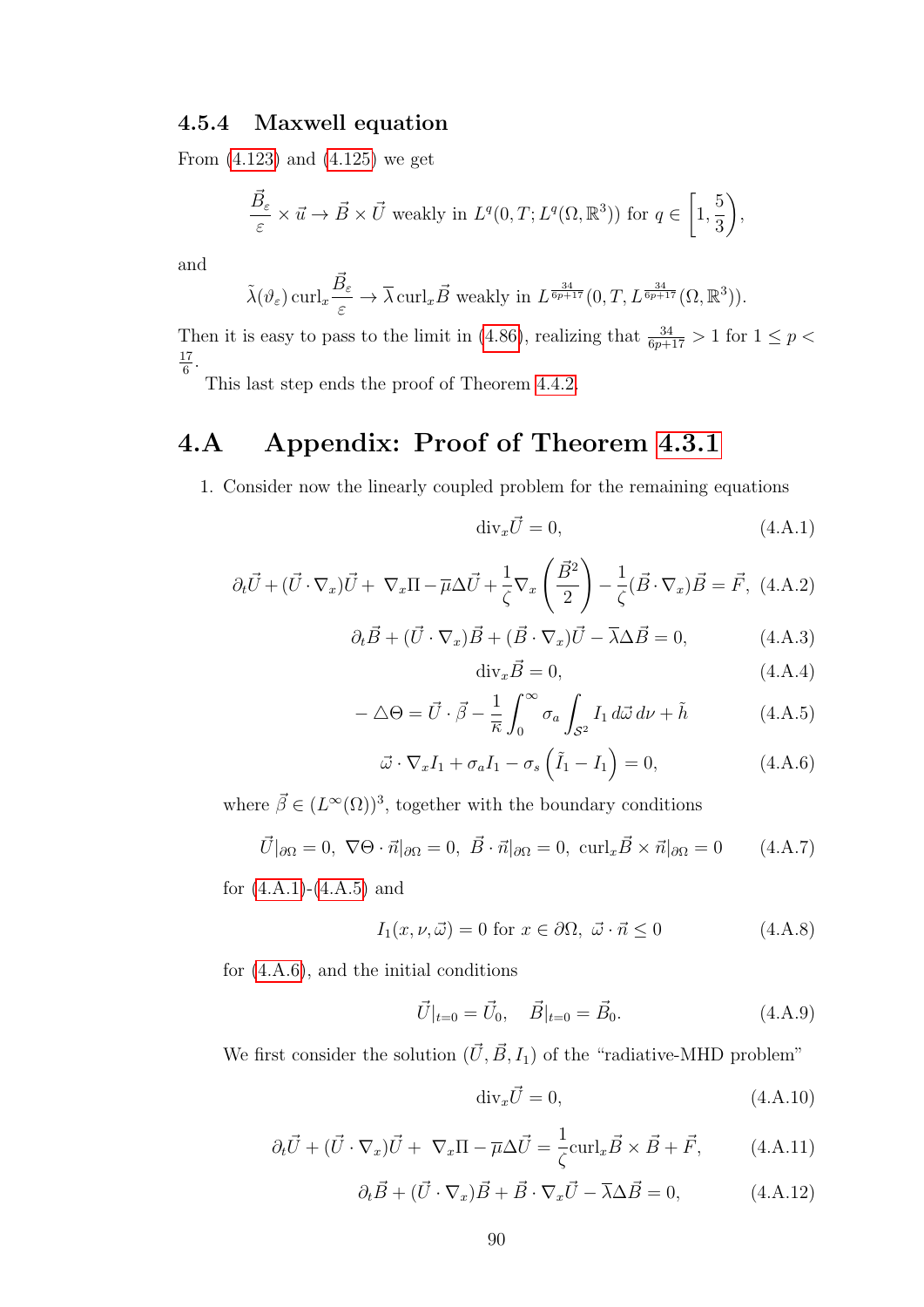$$
\text{div}_x \vec{B} = 0,\tag{4.A.13}
$$

<span id="page-94-0"></span>
$$
\vec{\omega} \cdot \nabla_x I_1 + \sigma_a I_1 - \sigma_s \left( \tilde{I}_1 - I_1 \right) = 0, \qquad (4. A. 14)
$$

with

$$
\vec{U}|_{\partial\Omega} = 0, \ \vec{B} \cdot \vec{n}|_{\partial\Omega} = 0, \ \operatorname{curl}_x \vec{B} \times \vec{n}|_{\partial\Omega} = 0,
$$

and

$$
\vec{U}|_{t=0} = \vec{U}_0, \quad \vec{B}|_{t=0} = \vec{B}_0, \ I_1(x,\nu,\vec{\omega}) = 0 \text{ for } x \in \partial\Omega, \ \vec{\omega} \cdot \vec{n} \le 0.
$$

The MHD part has a weak solution  $\vec{U} \in L^2(0,T; \mathcal{U}(\Omega)), \vec{B} \in L^2(0,T; \mathcal{W}(\Omega))$ thanks to an extension of the Leray-Hopf Theorem (see [Sermange, Temam](#page-103-0) [, 1983\)](#page-103-0). Moreover the stationary radiative equation [\(4.A.14\)](#page-94-0) also has got a weak solution  $I_1 \in L^2((0,T) \times \Omega \times S^2 \times \mathbb{R}_+)$  according to (Bardos et al., [1988;](#page-96-0) Theorem 1 and Proposition 2).

Then we consider the solution  $\Theta$  of the stationary diffusion equation

$$
-\Delta\Theta = \vec{U} \cdot \vec{\beta} - \frac{1}{\overline{\kappa}} \int_0^\infty \sigma_a \int_{\mathcal{S}^2} I_1 \, d\vec{\omega} \, d\nu + \tilde{h} \tag{4.A.15}
$$

with

$$
\nabla \Theta \cdot \vec{n}|_{\partial \Omega} = 0.
$$

subject to  $\int_{\Omega} \Theta \, dx = 0$  for all times. It admits a weak solution  $\Theta \in$  $L^{\infty}((0,T;W^{\tilde{2,2}}(\Omega)) \cap L^2((0,T;W^{q,2}(\Omega)) \ \forall q<\frac{5}{2},$  thanks to classical elliptic regularity theory and due to regularity of the rhs due to [\(Golse, Lions,](#page-99-2) [Perthame, Sentis , 1988\)](#page-99-2).

Since the "radiative-MHD problem" does not depend on the temperature perturbation  $\Theta$  the proof is complete.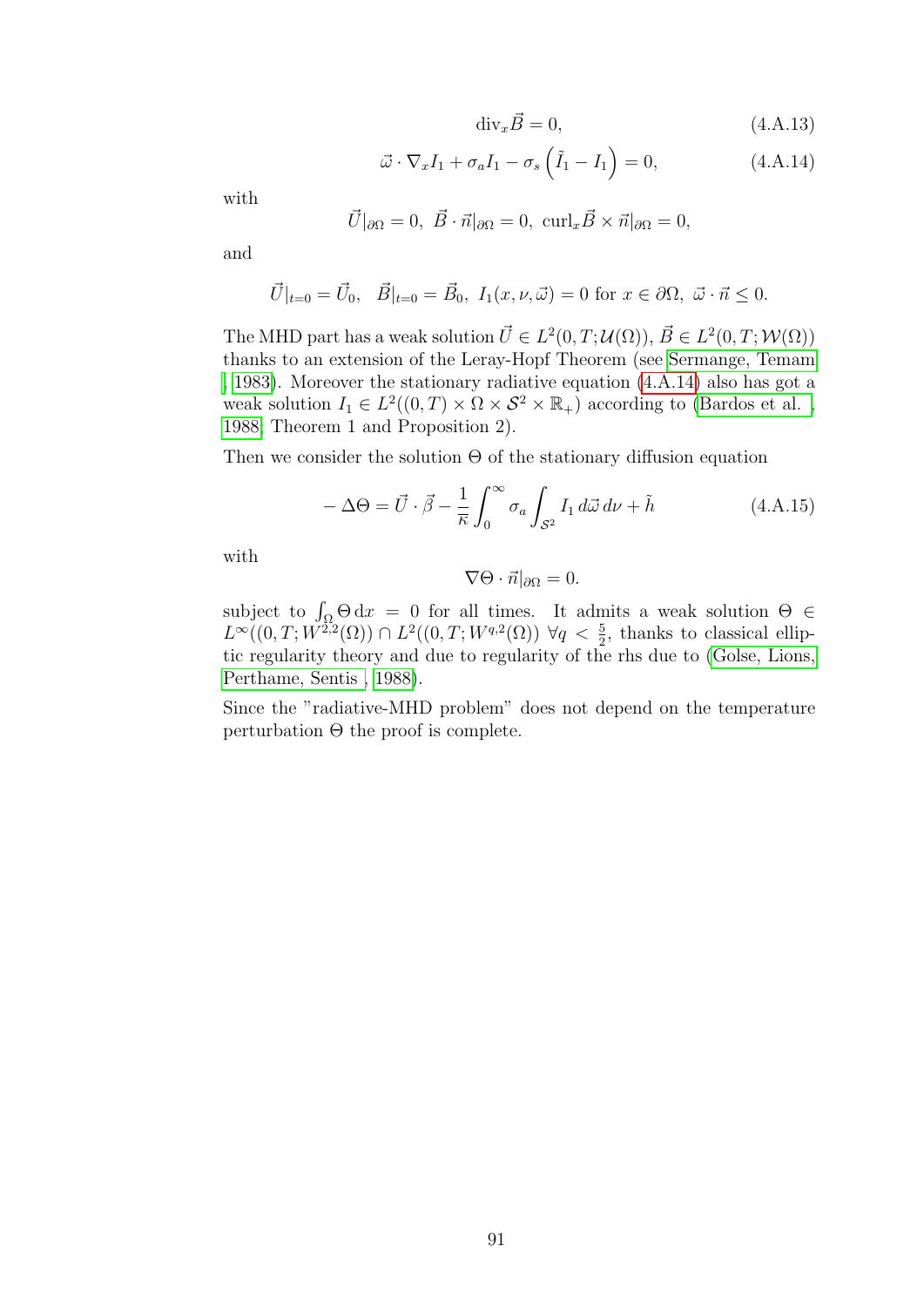## Conclusion

In this thesis we study a model in radiative magnetohydrodynamics, which describes astrophysical plasmas. The model consists of the fundamental mass balance  $(2.10)$ , momentum balance  $(2.11)$ , the total energy balance  $(2.48)$  and an entropy equation/inequality  $(2.44)$ ,  $(2.45)$ , the Maxwell system in the magnetohydrodynamical approximation  $(2.2)$ – $(2.6)$  and the radiative transfer equation  $(2.13), (2.17) - (2.19).$  $(2.13), (2.17) - (2.19).$  $(2.13), (2.17) - (2.19).$  $(2.13), (2.17) - (2.19).$  $(2.13), (2.17) - (2.19).$  $(2.13), (2.17) - (2.19).$ 

We establish the existence of weak (renormalized) solutions to this system in the Theorem [\(2.2.1\)](#page-36-0). Its proof is based on the theory developed in [\(Lions , 1996,](#page-101-0) [1998\)](#page-101-0) and (Feireisl, Novotný, 2009) and on a velocity averaging lemma [\(Golse,](#page-99-2) [Lions, Perthame, Sentis , 1988\)](#page-99-2).

Then we investigate a particular limit of small Péclet, Mach, Froude and Alfvén numbers of the rescaled Navier-Stokes-Fourier system  $(4.47)$ ,  $(4.48)$ ,  $(4.49)$ , [\(4.50\)](#page-73-4), [\(4.51\)](#page-73-5), [\(4.52\)](#page-73-6). We identify the limit system [\(4.71\)](#page-75-0), [\(4.72\)](#page-75-2), [\(4.73\)](#page-75-3), [\(4.74\)](#page-75-4), [\(4.75\)](#page-76-1), [\(4.76\)](#page-76-2) with a Boussinesq-type relation [\(4.77\)](#page-76-3). We establish the existence of a weak solution to the limit system in Theorem [\(4.3.1\)](#page-76-5) and finally prove weak convergence of weak solutions to the primitive system towards weak solutions to the limit system in Theorem [\(4.4.2\)](#page-82-8) for well-prepared data. All this is achieved for boundary conditions expressing mechanical and energetical isolation and a contact with a perfect conductor. The radiation may not enter the domain  $\Omega$ . The essential role in the theory plays the entropy inequality. This time not all terms in the entropy production are non-negative, but thanks to some cut-off assumptions can be estimated at the right hand side.

The subject of (singular) limits in fluid mechanics is an active research field and with similar methods various other limit regimes can be tackled.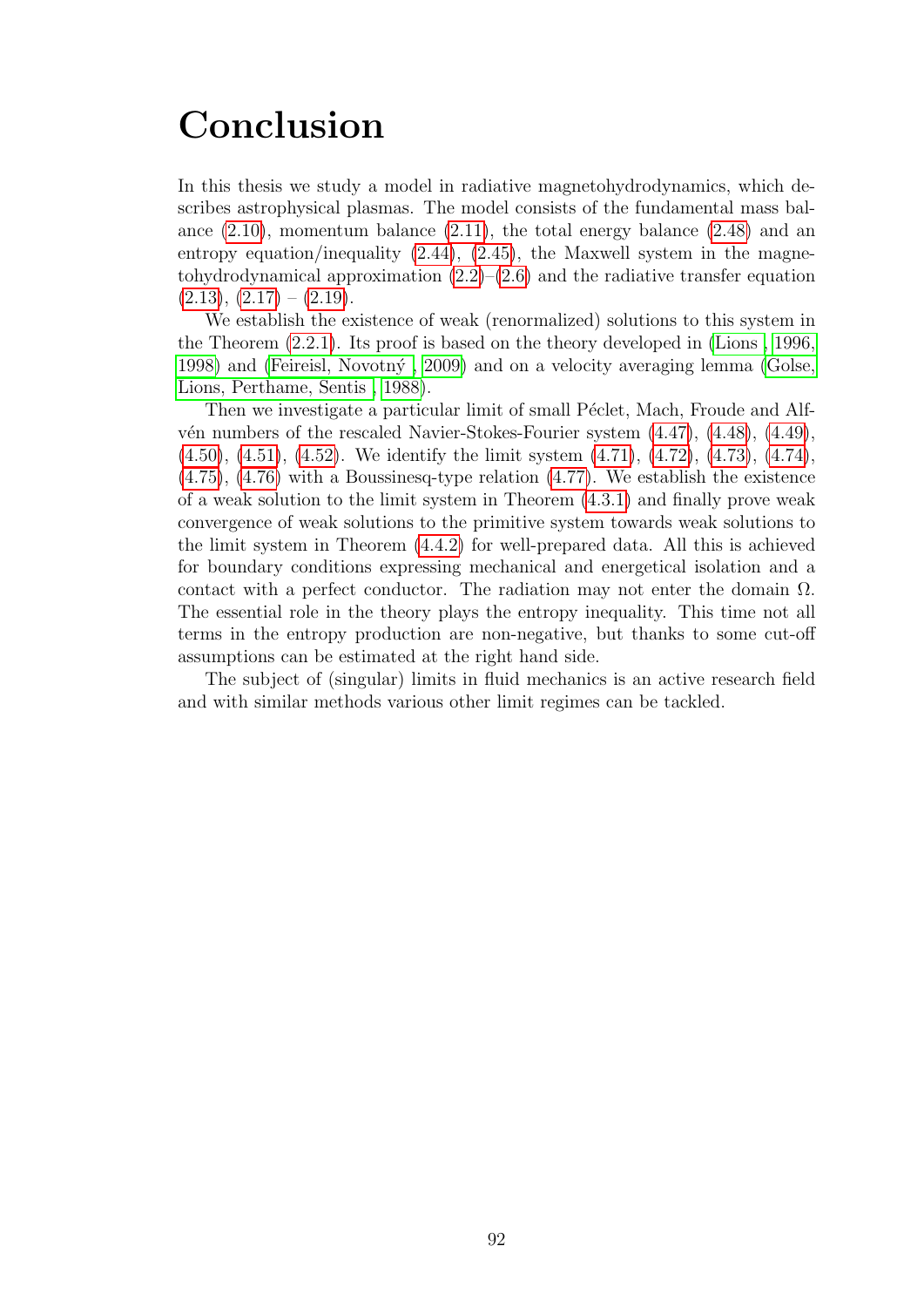## Bibliography

- ALAZARD, Thomas. Low Mach number limit of the full Navier-Stokes equations. Arch. Rational Mech. Anal., 180 (2006), 1–73.
- ALAZARD, Thomas. Alentours de la limite incompressible. In Séminaire:  $\acute{E}$ quations aux Dérivées Partielles. 2004–2005. Exp. No. XXIV, 18 pp., Palaiseau : Ecole Polytech., 2005.
- ALAZARD, Thomas. Incompressible limit of the nonisentropic Euler equations with the solid wall boundary conditions. Adv. Differential Equations, 10 (2005), no. 1, 19–44.
- ALLAIRE, Grégoire, BLANC, Xavier, DESPRÉS, Bruno, GOLSE, François. Transport et diffusion. Palaiseau : Ecole Polytech., 2015. 311 pp.
- Amosov, Andrey A. Well-posedness "in the large" initial and boundary-value problems for the system of dynamical equations of a viscous radiating gas. Sov. Physics Dokl. 30 (1985), 129–131.
- ARSÉNIO, Diogo, SAINT-RAYMOND, Laure. From the Vlasov-Maxwell-Boltzmann model to incompressible viscous electro-magneto-hydrodynamics. ArXiv:- 1604.01547v1 [math.AP] 6 Apr 2016.
- Balian, Roger. From microphysics to macrophysics. Methods and applications of statistical physics Vol. II. Translated from the 1982 French original by D. ter Haar. Theoretical and Mathematical Physics. Berlin, Heidelberg, New York : Springer Verlag, 2007. xx + 607 pp. ISBN: 978-3-540-45478-6, 3-540-45478-0.
- <span id="page-96-0"></span>BARDOS, Claude, GOLSE, François, PERTHAME, Benoît, SENTIS, Rémis. The nonaccretive radiative transfer equations: Existence of solutions and Rosseland approximation. J. Funct. Anal. 77 (2), (1988), 434–460.
- BEALE, Thomas J., KATO, Tosio, MAJDA, Andrew J. Remarks on the breakdown of smooth solutions for the 3-D Euler equations. Comm. Math. Phys. 94 (1984), 61–66.
- BLANC, Xavier, DUCOMET, Bernard. Weak and strong solutions of equations of compressible magnetohydrodynamics. Preprint 2015.
- BOURNAVEAS, Nikolaos, PERTHAME, Benoît. Averages over spheres for kinetic transport equations; hyperbolic Sobolev spaces and Strichartz inequalities. J. Math. Pures Appl. 80 (9), (2001), 517–534.
- BOYER, Franck, FABRIE, Pierre. Mathematical Tools for the study of the incompressible Navier-Stokes equations and related models. Applied Mathematical Sciences, 183. New York : Springer Verlag, 2013. xiv+525 pp. ISBN: 978-1- 4614-5974-3, 978-1-4614-5975-0.
- BRIANT, Marc. From the Boltzmann equation to the incompressible Navier-Stokes equation on the torus: a quantitative error estimate. ArXiv:1207.4379v4 [math.AP] 11 Jul 2015.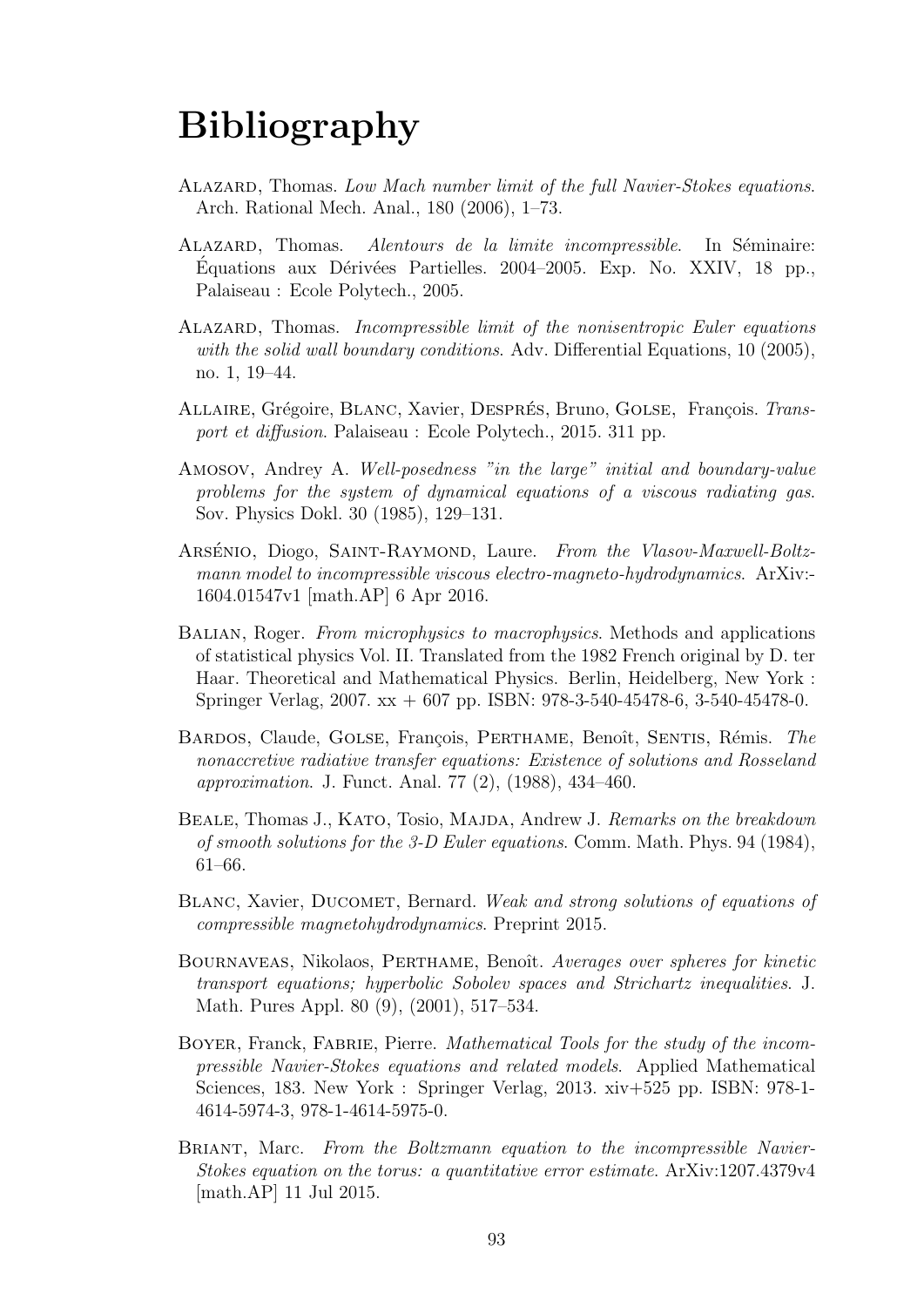- BROOMHALL, A.-M., CHATTERJEE, P., HOWE, R., NORTON, A. A., THOMPson, M. J. The Sun's interior structure and dynamics, and the solar cycle. ArXiv:1411.5941v2 [astro-ph.SR] 25 Nov 2014.
- BUET, Christophe, DESPRÉS, Bruno. Asymptotic analysis of fluid models for the coupling of radiation and hydrodynamics. J. Quant. Spectroscopy Rad. Transf. 85 (2004), 385–480.
- Cabannes, Henri. Theoretical magnetofluiddynamics. Applied Mathematics and Mechanics, volume 13. New York : Academic Press, 1970.
- CAFFARELLI, Luis A., KOHN, Robert V., NIRENBERG, Louis. Partial regularity of suitable weak solutions of the Navier-Stokes equations. Comm. Pure Appl. Math. 35 (6), (1982), 771–831.
- Chandrasekhar, Subrahmanyan. Radiative transfer. Oxford : Clarendon Press, 1950. xiv+393 pp.
- Chen, Gui-Qiang G., Huang, Feimin, Wang, Tian-Yi, Xiang, Wei. Incompressible limit of solutions of multidimensional steady compressible Euler equations. Z. Angew. Math. Phys. 67 (3), (2016), 67–75.
- CHORIN, Alexandre J., MARSDEN, Jerrold E. A mathematical introduction to fluid mechanics. Third edition. Texts in Applied Mathematics, 4. New York : Springer-Verlag, 1979. viii+205 pp. ISBN: 0-387-90406-9.
- Choudhuri, Arnab Rai. The physics of fluids and plasmas, an introduction for astrophysicists. Cambridge : Cambridge University Press, 1998. 448 pp. ISBN: 9780521555432.
- COIFMAN, Ronald R., MEYER, Yves. On commutators of singular integrals and bilinear singular integrals. Trans. Amer. Math. Soc. 212 (1975), 315–331.
- Crippa, Gianluca, Spinolo, Laura V. An overview on some results concerning the transport equation and its applications to conservation laws. ArXiv:0911.2675v1 [math.AP] 13 Nov 2009.
- DIMARCO, Giacomo, MOTSCH, Sebastien. Self-alignment driven by jump processes: Macroscopic limit and numerical investigation. Math. Models Methods Appl. Sci. 26 (2016), no. 7, 1385–1410.
- DONATELLI, Donatella, DUCOMET, Bernard, NEČASOVÁ, Šárka. Low Mach number limit for a model of accretion disk. To appear.
- DONATELLI, Donatella, DUCOMET, Bernard, KOBERA, Marek, NEČASOVÁ, Sárka. Low Mach and Péclet number limit for a model of stellar tachocline and upper radiative zones. Submitted.
- DiPerna, Ronald J., Lions, Pierre-Louis. Ordinary differential equations, transport theory and Sobolev spaces. Invent. Math. 98 (1989), 511–547.
- DONATELLI, Donatella, MARCATI, Pierangelo. Low Mach number limit for the quantum hydrodynamics system. Res. Math. Sci. 3 (2016), 3–13.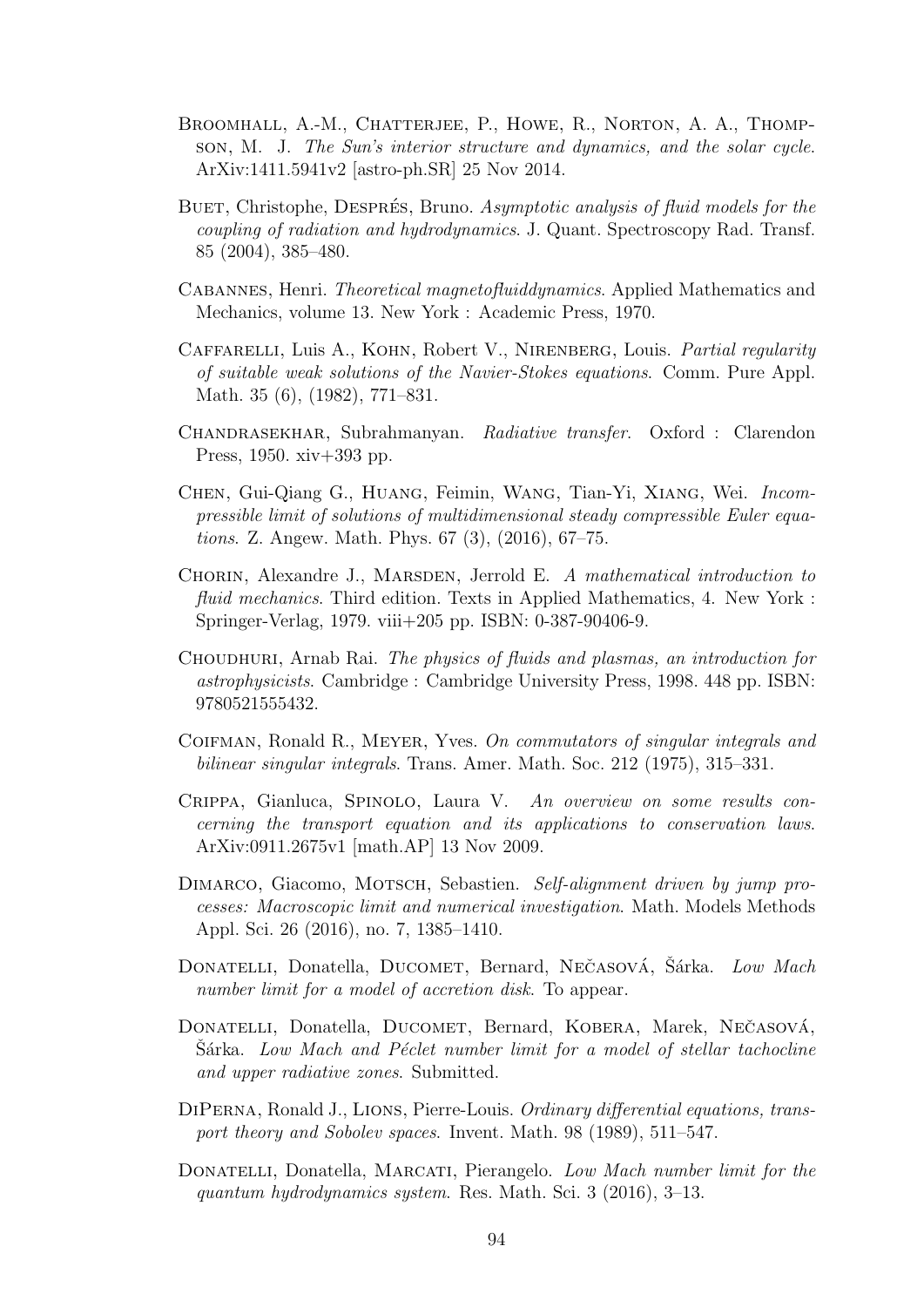- DUBROCA, Bruno, FEUGEAS, Jean-Luc. Étude théorique et numérique d'une hiérarchie de modèles aux moments pour le transfert radiatif. C. R. Acad. Sci. Paris, 329 (1999), 915–920.
- DUCOMET, Bernard, FEIREISL, Eduard. On the dynamics of gaseous stars. Arch. Ration. Mech. Anal. 174, no. 2, (2004) 221–266.
- <span id="page-98-1"></span>DUCOMET, Bernard, FEIREISL, Eduard. The equations of magnetohydrodynamics: on the interaction between matter and radiation in the evolution of gaseous stars. Commun. Math. Phys., 266 (2006), 595–629.
- <span id="page-98-0"></span>DUCOMET, Bernard, FEIREISL, Eduard, NEČASOVÁ, Šárka. On a model of radiation hydrodynamics. Ann. I. H. Poincaré-AN  $28$  (2011), 797–812.
- DUCOMET, Bernard, FEIREISL, Eduard, PETZELTOVÁ, Hana, STRAŠKRABA, Ivan. Global in time weak solutions for compressible barotropic self-gravitating fluids. Discrete and Continuous Dynamical Systems, 11 (2004), 113–130.
- <span id="page-98-3"></span>DUCOMET, Bernard, KOBERA, Marek, NEČASOVÁ, Šárka. *Global existence of a* weak solution for a model in radiation hydrodynamics. Submitted.
- DUCOMET, Bernard, NEČASOVÁ, Šárka. Asymptotic behavior of the motion of a viscous heat-conducting one-dimensional gas with radiation: the pure scattering case. Analysis and Applications 11 (2013), no. 1, 1350003, 29 pp.
- DUCOMET, Bernard, NEČASOVÁ, Šárka. *Global existence for weak solutions of* the Cauchy problem in a model of radiation hydrodynamics. Journal of Mathematical Analysis and Applications  $420$  (2014), no. 1,  $464 - 482$ .
- DUCOMET, Bernard, NEČASOVÁ, Šárka. *Global existence of solutions for the one*dimensional motions of a compressible gas with radiation: an "infrarelativistic model". Nonlinear Analysis TMA, 72 (2010), 3258–3274.
- DUCOMET, Bernard, NECASOVÁ, Sárka. *Global weak solutions to the 1D com*pressible Navier-Stokes equations with radiation. Communications in Mathematical Analysis, 8 (2010), 23–65.
- DUCOMET, Bernard, NEČASOVÁ, Šárka. Large-time behavior of the motion of a viscous heat-conducting one-dimensional gas coupled to radiation. Annali di Matematica Pura ed Applicata (4) 191 (2012), no. 2, 219 – 260.
- <span id="page-98-2"></span>DUCOMET, Bernard, NEČASOVÁ, Šárka. Low Mach number limit for a model of radiative flow. J. Evol. Equ. 14 (2014), 357–385.
- DUCOMET, Bernard, NEČASOVÁ, Sárka, POKORNÝ, Milan. Thin domain limit for a barotropic model of radiation hydrodynamics. In preparation.
- DUCOMET, Bernard, NEČASOVÁ, Šárka, POKORNÝ, Milan. *Thin domain limit* for a polytropic model of radiation hydrodynamics. In preparation.
- <span id="page-98-4"></span>DUVAUT, Georges, LIONS, Jacques-Louis. *Inequalities in mechanics and physics*. Translated from the French by C. W. John. Grundlehren der Mathematischen Wissenschaften, 219. Heidelberg : Springer-Verlag, 1976. xvi+397 pp. ISBN: 3-540-07327-2.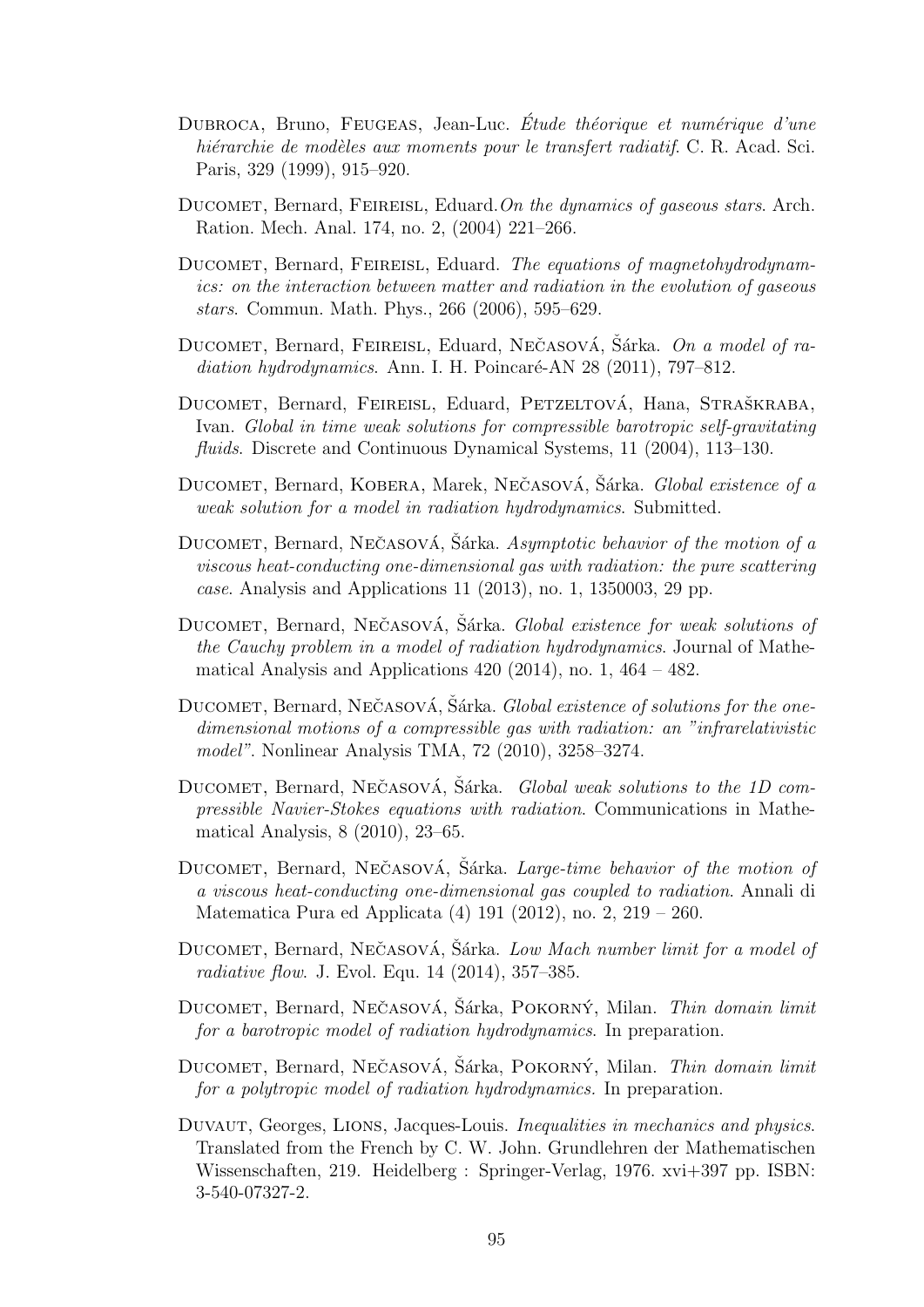- BEIRÃO DA VEIGA, Hugo. Open problems concerning the direction of vorticity for the Navier-Stokes equations. ArXiv:1604.08083v1 [math.AP] 27 Apr 2016.
- EULER, Leonhard. Principes généraux du mouvement des fluides. Mémoires de l'Academie des Sciences de Berlin (1757), 274–315.
- Feireisl, Eduard. Dynamics of viscous compressible fluids. Oxford Lecture Series in Mathematics and its Applications, 26. Oxford : Oxford University Press, 2004. xii+212 pp. ISBN: 0-19-852838-8.
- FEIREISL, Eduard. Incompressible limits and propagation of acoustic waves in large domains with boundaries. Comm. Math. Phys. 294 (2010), 73–95.
- FEIREISL, Eduard. Mathematical Models of Incompressible Fluids as Singular Limits of Complete Fluid Systems. Milan J. Math. Vol. 78 (2010), 523–560.
- FEIREISL, Eduard. On compactness of solutions to the compressible isentropic Navier-Stokes equations when the density is not square integrable. Comm. Math. Univ. Carolin. 42 (2001), no. 1, 83–98.
- FEIREISL, Eduard. On the motion of a viscous, compressible, and heat conducting fluid. Indiana Univ. Math. J. 53 (2004), 1707–1740.
- <span id="page-99-0"></span>FEIREISL, Eduard, NOVOTNÝ, Antonín. Singular limits in thermodynamics of viscous fluids. Advances in Mathematical Fluid Mechanics. Basel : Birkhäuser, 2009. xxxvi+382 pp. ISBN: 978-3-7643-8842-3, 978-3-7643-8843-0.
- <span id="page-99-1"></span>FEIREISL, Eduard, NOVOTNÝ, Antonín. Small Péclet approximation as a singular limit of the full Navier-Stokes-Fourier equation with radiation. In New directions in mathematical fluid mechanics. 123 – 152, Adv. Math. Fluid Mech., Basel : Birkhäuser Verlag, 2010.
- FEIREISL, Eduard, PETZELTOVÁ, Hana. On integrability up to the boundary of the weak solutions of the Navier-Stokes equations of compressible flow. Commun. Partial Differential Equations, 25 (3-4), (2000), 755–767.
- FEIREISL, Eduard, PETZELTOVÁ, Hana. On the zero-velocity-limit solutions to the Navier-Stokes equations of compressible flows. Manuscr. Math. 97 (1998), 109–116.
- GARAUD, Pascale, KULENTHIRARAJAH, Logithan. Turbulent transport in a strongly stratified forced shear layer with thermal diffusion. ArXiv:1512.08774v1 [astro-ph.SR] 29 Dec 2015.
- GÉRARD-VARET, David, DORMY, Emmanuel. On the *ill-posedness of the Prandtl* equation. ArXiv:0904.0434v2 [math.AP] 3 Apr 2009.
- <span id="page-99-2"></span>GOLSE, François, LIONS, Pierre-Louis, PERTHAME, Benoît, SENTIS, Rémis. Regularity of the moments of the solution of a transport equation. J. Funct. Anal. 16 (1988), 110–125.
- GOLSE, François, PERTHAME, Benoît. Generalized solutions of the radiative transfer equations in a singular case. Comm. Math. Phys.  $106(2)$  (1986)  $211-$ 239.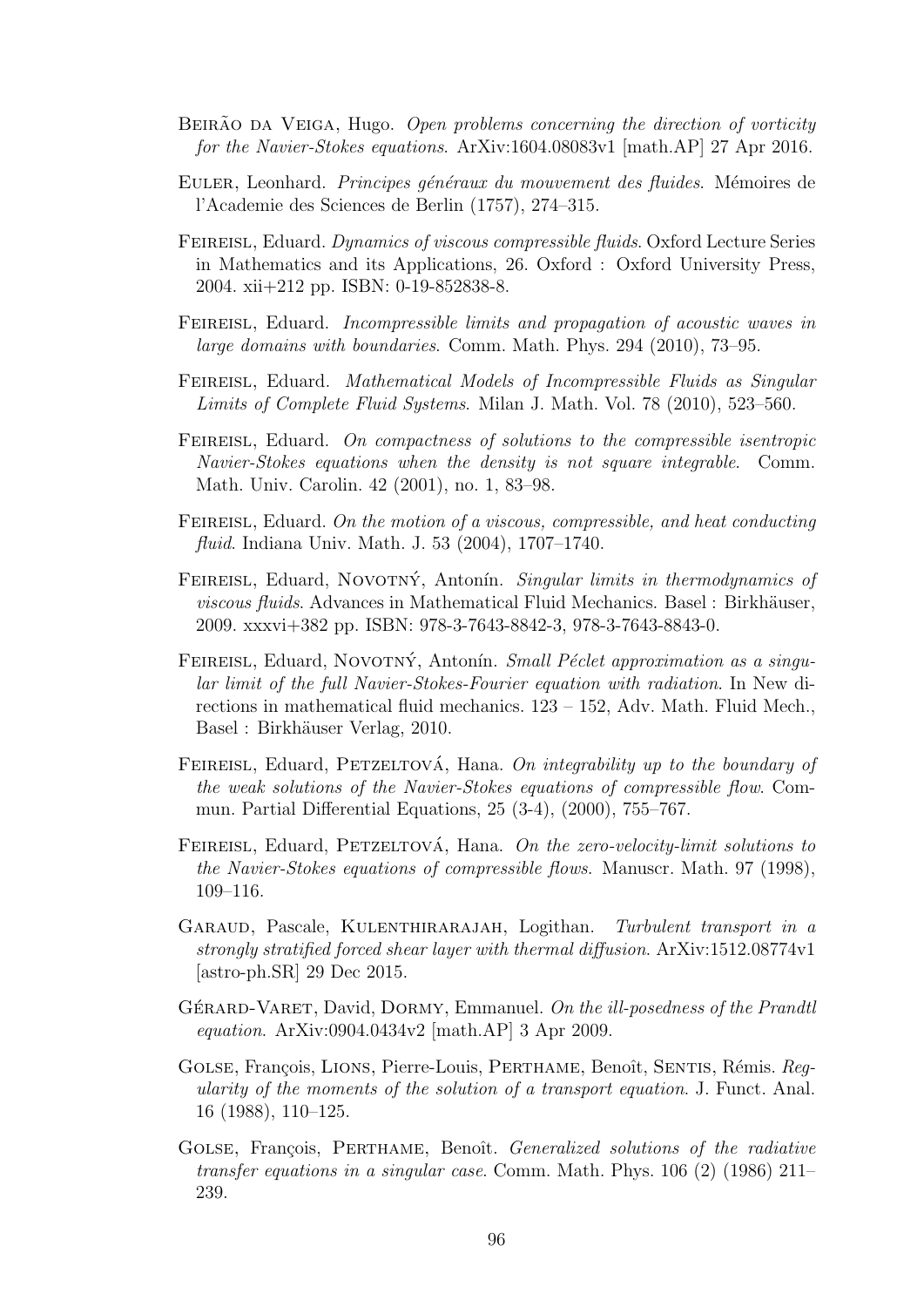- GOLSE, François, PERTHAME, Benoît, SENTIS, Rémis. Un résultat de compacité pour les équations de transport et application au calcul de la limite de la valeur propre principale d'un opérateur de transport. C. R. Acad. Sci. Paris, 301 (1985), 341–344.
- HAGSTROM, Thomas, LORENZ, Jens. On the stability of approximate solutions of hyperbolic-parabolic systems and the all-time existence of smooth, slightly compressible flows. Indiana Univ. Math. J. 51 (2002), no. 6, 1339–1387.
- Hu, Xianpeng, Wang, Dehua. Low Mach number limit of viscous compressible magnetohydrodynamic flows. SIAM J. Math. Anal. 41 (2009), no. 3, 1272–1294.
- Jiang, Song,Ju, Qiangchang, Li, Fucai,Xin, Zhouping. Low Mach number limit for the full compressible magnetohydrodynamic equations with general initial data. Adv. Math. 259 (2014), 384–420.
- Jiang, Song, Ju, Qiangchang, Li, Fucai. Low Mach number limit for the multidimensional full magnetohydrodynamic equations. Nonlinearity 25 (2012), no. 5, 1351–1365.
- Jiang, Song, Ju, Qiangchang, Li, Fucai. Incompressible limit of the compressible magnetohydrodynamic equations with vanishing viscosity coefficients. SIAM J. Math. Anal. 42 (2010), no. 6, 2539 – 2553.
- Jiang, P., Wang, D. Formation of singularities of solutions of the radiative transfer equations in a singular case. Preprint, March 11, 2009.
- Jiang, Peng, Wang, Dehua. Global weak solutions to the Euler-Boltzmann equations in radiation hydrodynamics. Quart. Appl. Math. 70 (2012), no. 1, 25 – 44.
- KARLICKÝ, Marian. Plasma Astrophysics. Prague : MatfyzPress, 2014. First edition. 162 pp. ISBN: 978-80-7378-281-8.
- Kolb, Ulrich. Extreme environment astrophysics. Cambridge : Cambridge University Press, 2008. 287 pp. ISBN: 9780521193443, 0521193443.
- KUKUČKA, Peter. Singular limits of the equations of magnetohydrodynamics. J. Math. Fluid Mech. 13 (2011), 173–189.
- <span id="page-100-0"></span>KUKUČKA, Peter. *Incompressible limits for the Navier-Stokes-Fourier Systems* on Unbounded Domains under Strong Stratification. Preprint.
- KULIKOVSKIY, Andrey Gennadievich, LYUBIMOV, Grigoriy Aliksandrovich. Maqnetohydrodynamics. Reading : Addison Wesley Longman Publishing Co., 1965. 216 pp. ISBN: 0201039508, 978-0201039504.
- Kwon, Young-Sam, Trivisa, Konstantina. On the incompressible limits for the full magnetohydrodynamics flows. J. Differential Equations 251 (2011), no. 7, 1990–2023.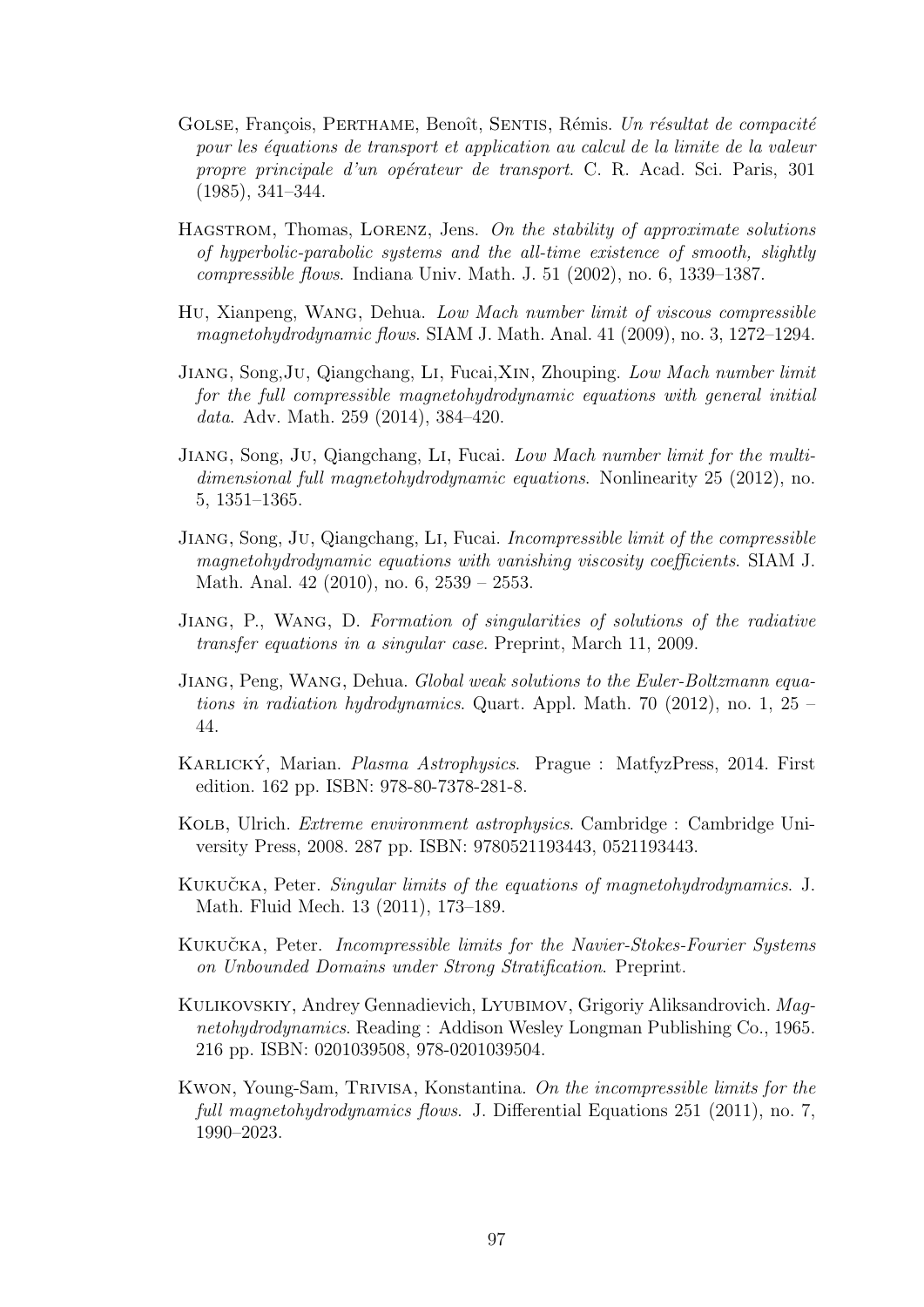- LADYŽENSKAYA, Ol'ga Aleksandrova, SOLONNIKOV, Vsevolod Alekseevich, URAL'TSEVA, Nina Nikolaevna. Linear and quasilinear equations of parabolic type. Translated from the Russian by S. Smith. Translations of Mathematical Monographs, Vol. 23. American Mathematical Society : Providence, 1968. xi+648 pp.
- LAYTON, William, NOVOTNÝ, Antonín. On Lighthill's acoustic analogy for low Mach number flows. In New directions in mathematical fluid mechanics. 247– 279, Adv. Math. Fluid Mech., Basel : Birkhäuser Verlag, 2010.
- Leray, Jean. Sur le mouvement d'un liquide visqueux emplissant l'espace. Acta Math., 63 (1934), 193–248.
- Li, Yeping. Vanishing viscosity and Debye-length limit to rarefaction wave with vacuum for the 1D bipolar Navier-Stokes-Poisson equation. Z. Angew. Math. Phys., 67 (2016), no. 3, 67:37.
- LIEB, Elliot H., LOSS, Michael. *Analysis*, Graduate Studies in Mathematics, Vol. 14, Providence : American Mathematical Society, 1997. xviii+278 pp. ISBN: 0-8218-0632-7.
- LIGNIERES, François. The small-Péclet-number approximation in stellar radiative zones. ArXiv:9908.182v1 [astro-ph] 17 Aug 1999.
- Lin, C. Mathematical analysis of radiative transfer models. PhD Thesis, 2007.
- LIN, Chunjin, COULOMBEL, Jean-François, GOUDON, Thierry. Shock profiles for non-equilibrium radiative gases. Physica D, 218 (2006), 83–94.
- <span id="page-101-0"></span>Lions, Pierre-Louis. Mathematical Topics in Fluid Dynamics, Vol. 1, Incompressible Models, Vol. 2, Compressible Models, Oxford Lecture Series in Mathematics and its Applications, 3, 10. New York : Oxford Science Publications, 1996, 1998. xiv+237 pp. ISBN: 0-19-851487-5. xiv+348 pp. ISBN: 0-19-851488-3.
- LOWRIE, R. B., MOREL, J. E., HITTINGER, J. A. The coupling of radiation and hydrodynamics. The Astrophysical Journal, 521 (1999), 432–450.
- MÁLEK, Josef, NEČAS, Jindřich, ROKYTA, Mirko, RŮŽIČKA, Michael. Weak and measure-valued solutions to evolutionary PDEs. Applied Mathematics and Mathematical Computation, 13. London : Chapman & Hall, 1996. 317 pp. ISBN: 0-412-57750-X.
- MATHUR, G. P., THODOS, George. The Viscosity of Dissociated and Undissociated Gases for Temperatures up to  $10,000\degree$  K. A. I. Ch. E. Journal, September 1963, 596–599.
- MÉTIVIER, Guy, SCHOCHET, Steve. The incompressible limit of the nonisentropic Euler equations. Arch. Ration. Mech. Anal., 158 (2001), 61–90.
- Mihalas, Dimitri, Mihalas, Barbara Weibel. Foundations of radiation hydrodynamics. Dover : Dover Publications, 1984. xv+718 pp. ISBN: 0-19-503437-6.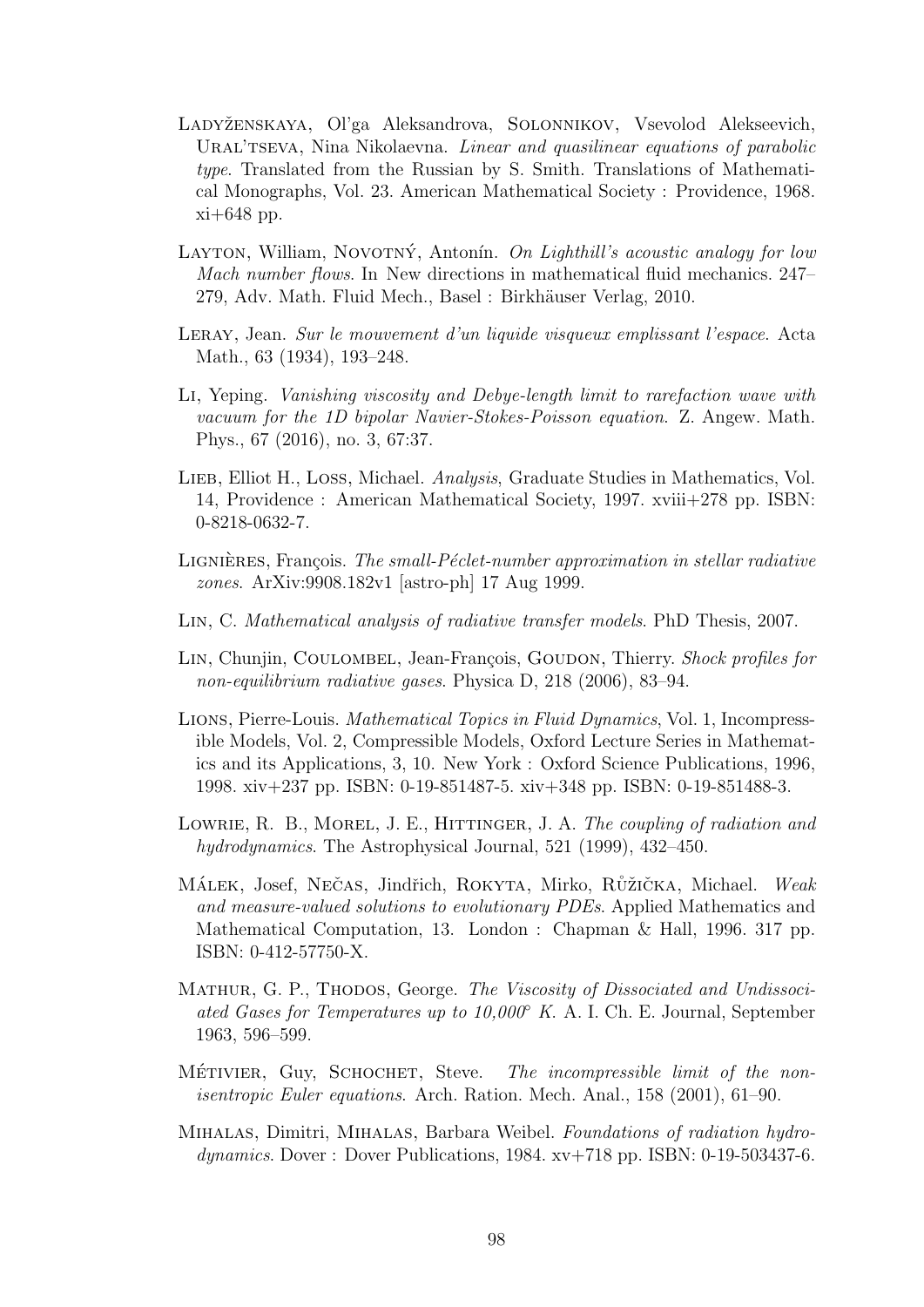- Newton, Isaac. Philosophie Naturalis Principia Mathematica. Section IX The circular motion of fluids. London, 1687.
- NEČAS, Jindřich, ROUBÍČEK, Tomáš. Buoyancy-driven viscous flow with  $L^1$ -data. Nonlinear Analysis 46 (2001), 737–755.
- NOVOTNÝ, Antonín. Lecture notes on Navier-Stokes-Fourier system. Notes from Etats de la Recherche, Chambéry, 21. 5. – 25. 5. 2012, Preliminary version.
- NOVOTNÝ, Antonín, STRAŠKRABA, Ivan. Introduction to the mathematical theory of compressible flows. Oxford Lectures Series in Mathematics and Its Applications, Vol. 27, Oxford : Oxford University Press, 2004. xx+506 pp. ISBN: 0-19-853084-6.
- <span id="page-102-0"></span>NOVOTNÝ, Antonín, RŮŽIČKA, Michael, THÄTER, Gudrun. Singular limit of the equations of magnetohydrodynamics in the presence of strong stratification. Math. Models Methods Appl. Sci. 21 (2011), no. 1, 115–147.
- PADMANABHAN, Thanu. Theoretical astrophysics, Vol II: Stars and stellar systems. Cambridge : Cambridge University Press, 2001. ISBN: 0-521-56241-4, 0-521-56631-2.
- PEDREGAL, Pablo. Parametrized measures and variational principles. Basel : Birkhäuser, 1997. ISBN: 978-3-0348-9815-7, 978-3-0348-8886-8.
- Pomraning, Gerald C. Radiation hydrodynamics. New York : Dover Publications, 2005. ISBN: 978-0486445991, 0486445992.
- PUERTA, Julio, MARTÍN, Pablo.*Plasma Physics*. Proceedings of the 1997 Latin American Workshop. VII LAWPP 97, Dordrecht : Kluwer Academic Publishers, 1998. ISBN: 0-7923-5527-X.
- RESHETNYAK, Yurii Grigorievich. Stability theorems in geometry and analysis. Mathematics and its Applications, 304, Dordrecht : Kluwer Academic Publishers Group, 1994. 394 pp. ISBN: 0-7923-3118-4.
- Rieutord, Michel. Magnetohydrodynamics and solar physics. ArXiv:1410.3725 v2 [astro-ph.SR] 15 Oct 2014.
- Ripoll, J.-F., Dubroca, Bruno, Duffa, G. Modelling radiative mean absorption coefficients. Combust. Theory Modelling, 5, 261–274, 2001.
- ROBINSON, James C., SADOWSKI, Witold. A criterion for uniqueness of Lagrangian trajectories for weak solutions of the 3D Navier-Stokes equations. Comm. Math. Phys. 290 (2009), no. 1, 15–22.
- ROUBÍČEK, Tomáš. Nonlinear partial differential equations with applications. International Series of Numerical Mathematics, 153. Basel : Bikhäuser, 2005. xviii+405 pp. ISBN: 978-3-7643-7293-4, 3-7643-7293-1.
- SCHOCHET, Steve. Fast singular limits of hyperbolic PDE's. J. Diff. Eq., 114  $(1994), 476 - 512.$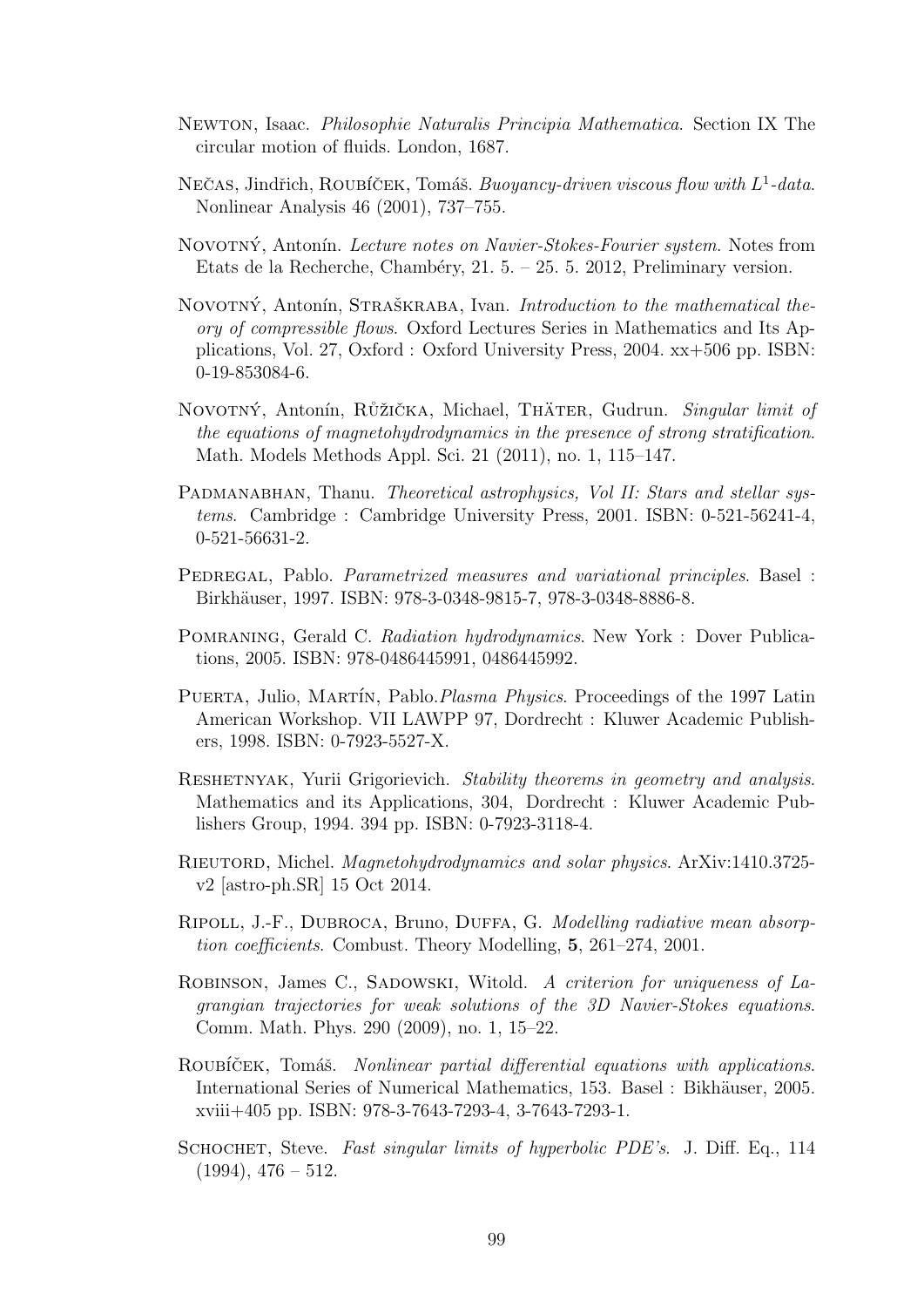- Solonnikov, Vsevolod Alekseevich, Potential Theory for Nonstationary Stokes Problem in Nonconvex Domains. In M. Sh. Birman, V. A. Solonnikov, S. Hildebrandt, N. N. Uraltseva: Nonlinear Problems in Mathematical Physics and Related Topics I. In Honor of Professor O. A. Ladzhenskaya, New York : Springer Science + Business Media, LLC, 2002. ISBN: 978-1-4613-5234-1.
- Serre, Denis. Expansion of a compressible gas in vacuum. ArXiv:1504.01580v1 [math.AP] 7 Apr 2015.
- <span id="page-103-0"></span>Sermange, Michel, Temam, Roger. Some mathematical questions related to magnetohydrodynamics. Comm. Pure Appl. Math., 36 (1983), 635–664.
- SHORE, Steven N. An introduction to astrophysical hydrodynamics. San Diego: Academic Press, 1992. ISBN: 0-12-640670-7.
- Sueur, Franck. On the inviscid limit for the compressible Navier-Stokes system in an impermeable bounded domain. J. Math. Fluid Mech. 16 (2014), no. 1, 163–178.
- SUTHERLAND, William. *LII. The viscosity of gases and molecular force*. Philosophical Magazine Series 5, 36:223, (1893), 507–531.
- Taylor, G. I., Green, A. E. Mechanism of the Production of Small Eddies from Large Ones. Proc. Roy. Soc. Lond. A, 158 (1937), 499 – 521.
- TELEAGA, Ioan, SEAÏD, Mohammed, GASSER, Ingenuin, KLAR, Axel, STRUCKmeier, Jens. Radiation models for thermal flows at low Mach number. J. of Comput. Phys. 215 (2006), 506–525.
- Temam, Roger. Navier-Stokes equations. Theory and numerical analysis. Studies in Mathematics and its Applications, Vol. 2. Amsterdam : North-Holland Publishing Co., 1977. x+500 pp. ISBN: 0-7204-2840-8.
- VARGAFTIK, N. B., VASILEVSKAYA, Yu. D. Viscosity of monoatomic gases at temperatures up to  $5000 - 6000^\circ$  K. Journal of engineering physics, 46 (1984), Issue 1, January 1984, 30 – 34.
- Vedenyapin, Victor, Sinitsyn, Alexander, Dulov, Eugene. Kinetic Boltzmann, Vlasov and Related Equations. Amsterdam : Elsevier, 2011. 303 pp. ISBN: 978-0-123-87779-6.
- Villani, Cedric. A review of mathematical topics in collisional kinetic theory. Available at http://cedricvillani.org/wp-content/uploads/2012/08/preprint. pdf,  $19^{th}$  May 2016. 211 pp.
- WOLF, Jörg. Existence of weak solutions to the equations of non-stationary motion of non-newtonian fluids with shear rate dependent viscosity. J. Math. Fluid Mech., 9 (2007), 104 – 138.
- Zhong, Xinhua, Jiang, Song. Local existence and finite-time blow up in multidimensional radiation hydrodynamics. J. Math. Fluid Mech. 9 (2007), 543–564.